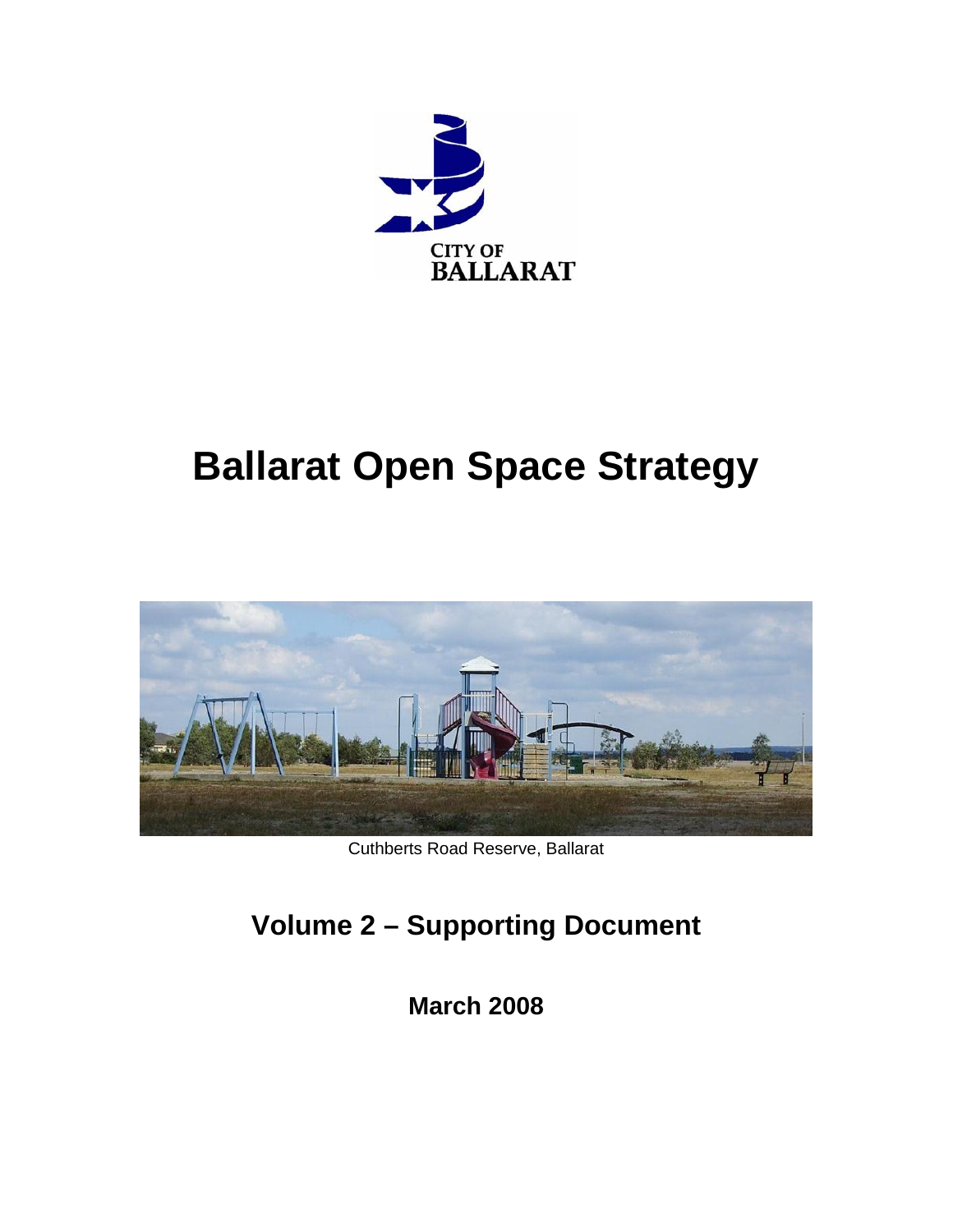## **Volume 2**



Lawrie Linear Reserve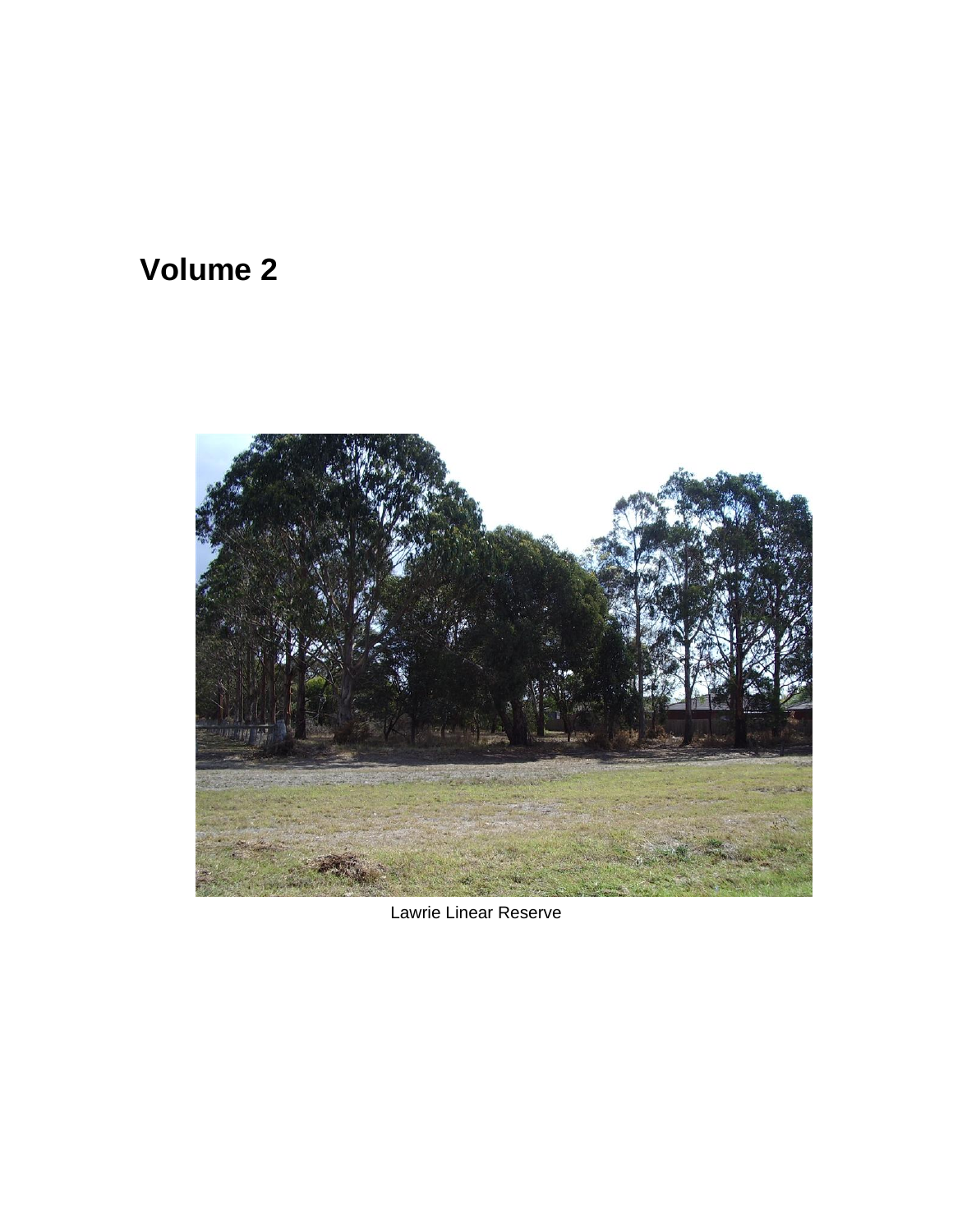## **Contents**

| <b>INTRODUCTION</b>                          | 4   |
|----------------------------------------------|-----|
| <b>LITERATURE AND RESEARCH REVIEW</b>        | 5   |
| <b>CONSULTATION</b>                          | 45  |
| <b>SUMMARY OF WRITTEN SUBMISSIONS</b>        | 63  |
| <b>SUMMARY OF FEEDBACK SHEETS</b>            | 68  |
| <b>SUMMARY OF PHONE CALLS</b>                | 70  |
| <b>SUMMARY OF HOUSEHOLD SURVEY</b>           | 71  |
| <b>SUMMARY OF SCHOOL SURVEY</b>              | 79  |
| <b>SUMMARY OF RELEVANT RESEARCH</b>          | 91  |
| CHILD AND FAMILY FRIENDLY CITY CONSULTATIONS | 100 |
| <b>KEY STAKEHOLDER INTERVIEWS</b>            | 105 |



Doug Dean Reserve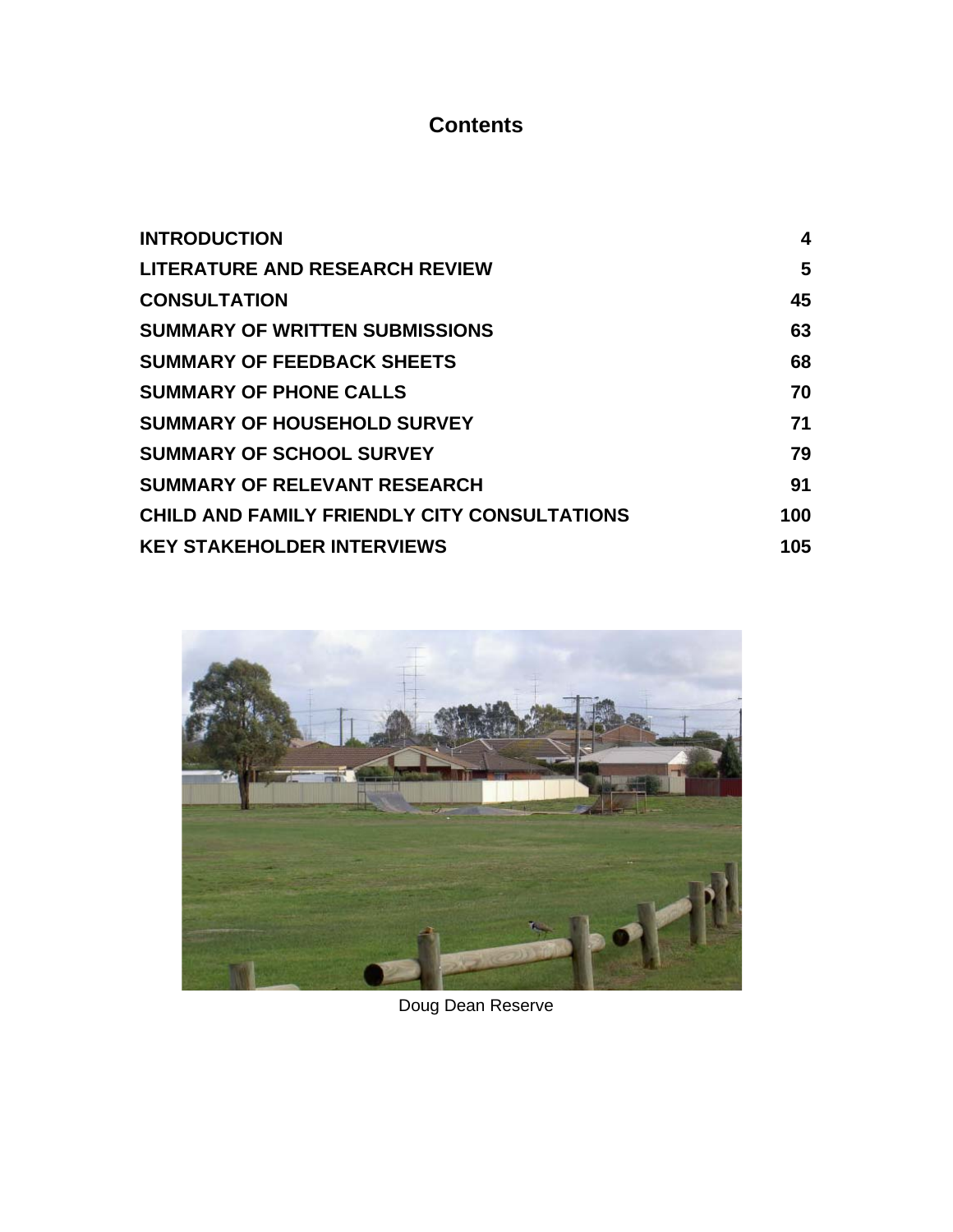## **Introduction**

Volume Two of the Open Space Strategy provides the background documentation that supports the strategic directions and actions of the Strategy.

This volume includes:

- The literature and research of relevant documents that inform the development of the Open Space Strategy. The documents reviewed are not an exhaustive list, however were identified as the most relevant to the Open Space Strategy.
- Details of the consultation and community engagement process. This includes a summary of consultations with relevant people and organisations, results from the surveys undertaken with the schools and random households.



Llanberris Athletics Reserve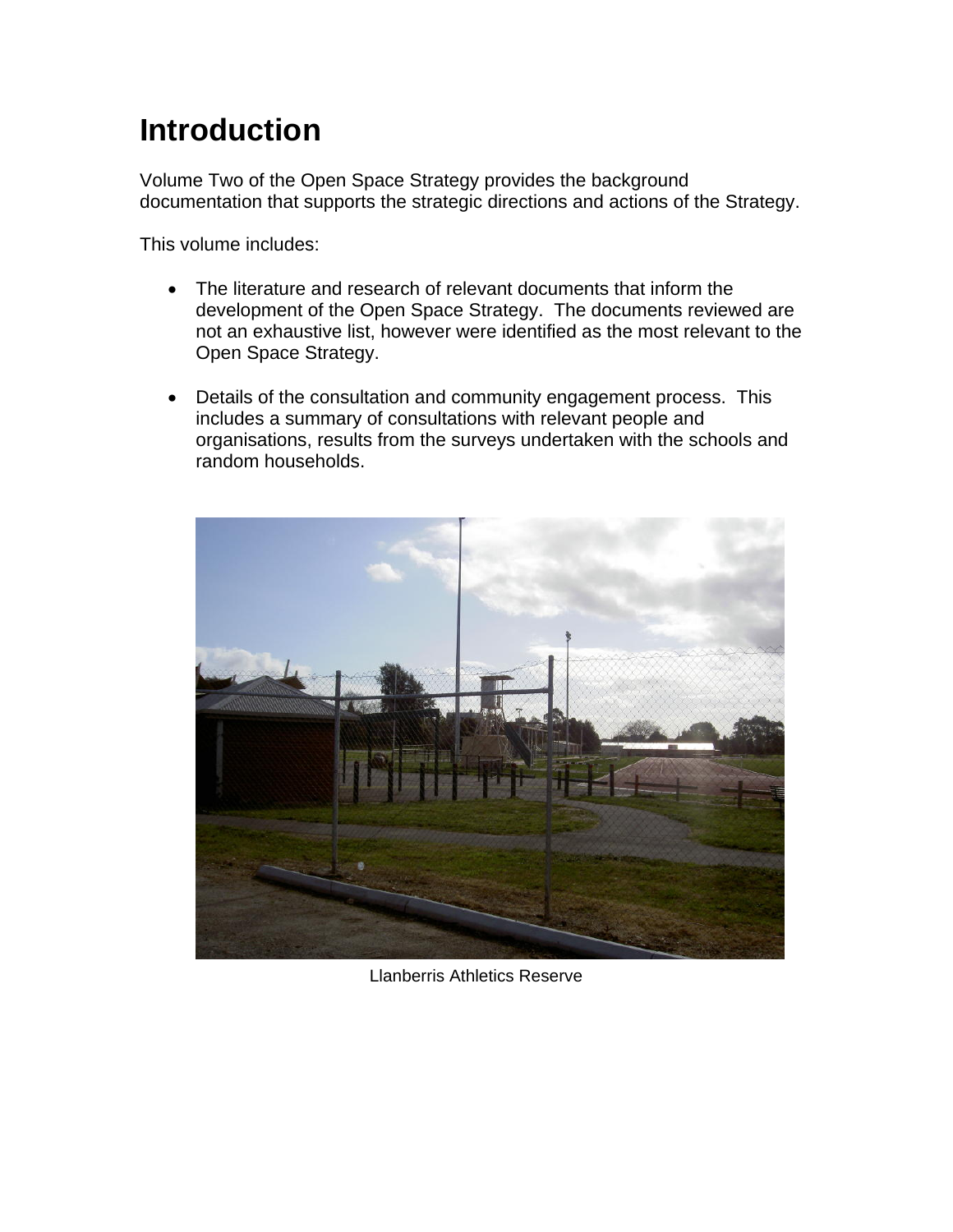## <span id="page-4-0"></span>**Literature and Research Review**

Summarised below are the relevant findings from documents and research that are related to the Ballarat Open Space Strategy.

## **Document – Summary of Major Issues and Recommendations for Open Space Policy Development (1998)**

Author – City of Ballarat (Internal Document)

Background:

- A document (for internal purposes only) which identifies major issues and assists discussions with regards to the future provision of the open space network.
- This document identifies the need to place a 'value' on parcels of open space areas to assist Council with a fair and equitable method of rationalisation of the open space network. The 'value' of open space is ultimately an assessment of the individual characteristics of an open space asset against a 'standard' model that allows us to determine its 'value'.

- Previous attempts by Council to dispose of certain parcels of open space have been met with strong community opposition.
- Council recently adopted a 'Subdivision Open Space Financial Contributions' policy. The policy does not assist Council in determining if Council should take land or a monetary contribution as part of the subdivision.
- Under Section 18 of the 1988 Subdivision Act, Council, in consideration of a planning permit application for subdivision, may require the provision of up to 5% of site area for public open space or to request up to 5% of the site value as a monetary contribution. (Note: this does not relate to the Developer Contributions Act as the Act does not relate to open space provision).
- One of the main issues in requesting 5% of the site area for open space is that once the land has been provided, the developer has fulfilled the requirements of the Act. Council is often left with the burden of finding funds to actually develop the open space to an acceptable community standard.
- Currently there are several practices occurring with the management and maintenance of the municipality's open space network. Expectations to increase the current maintenance regimes for Council's open space have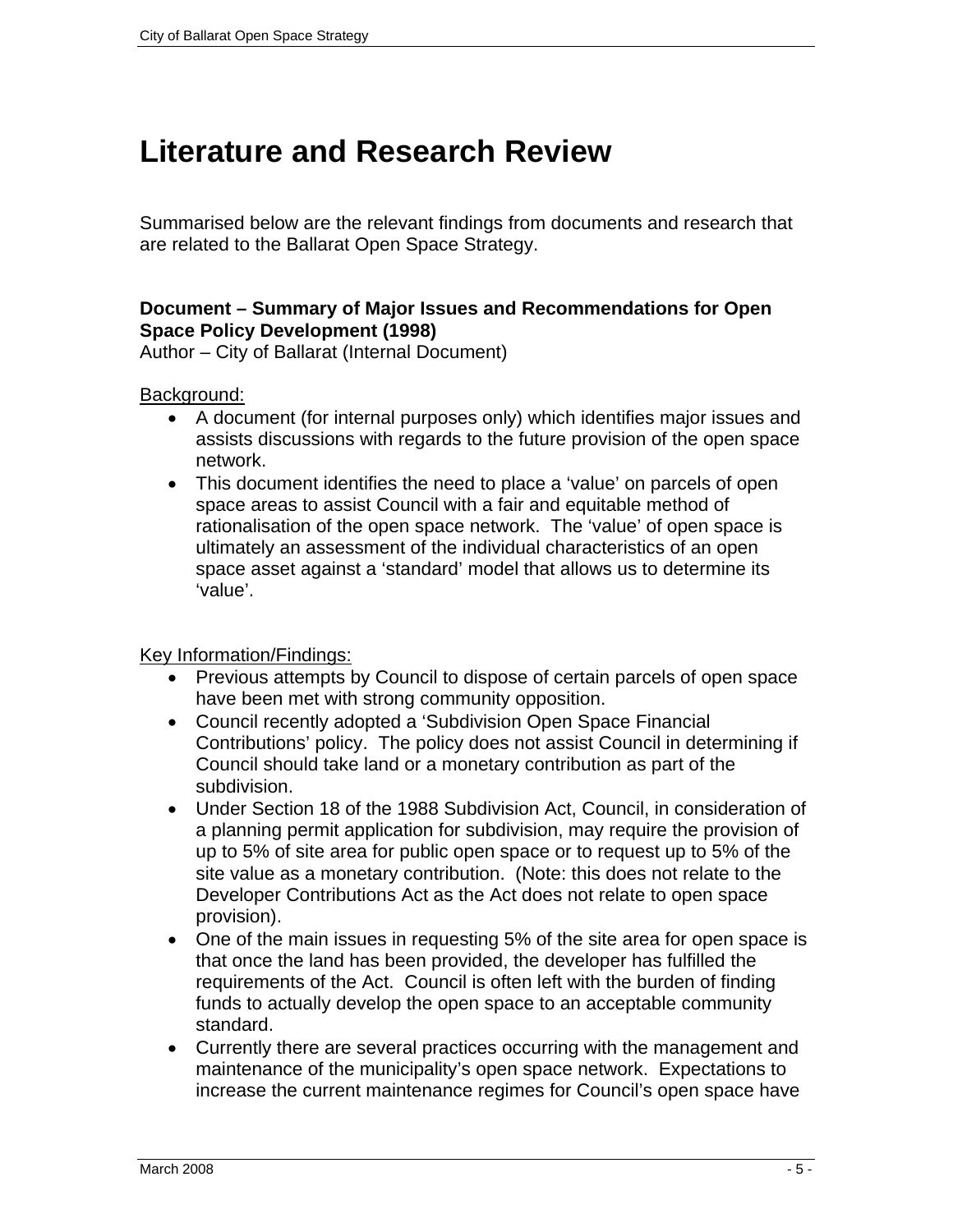been challenged by residents and sporting clubs which causes an issue for Council from a financial perspective and to ensure an equitable service across the municipality.

- The maintenance of open space by tenant groups is reflective of the restrictive access the broader community has to the open space area and is also reflected by the fees and charges.
- There are some efficiencies to be gained from the review of maintenance regimes and maintenance contracts with contractors of open space, particularly urban streetscapes.
- It is appropriate to review the role of advisory committees with regards to workloads on Council officers and clarifying maintenance and development responsibilities.
- There has been an observation of the reduced and sometimes removed services of the State Government authorities, including the difficulties in obtaining 'one off' grants, to assist Council, as Committee of Management, with the management and maintenance of Crown land. Council recently resolved that *'Council seek formal meetings with representatives of the Department of Natural Resources and Environment to discuss these issues and to report back to Council as appropriate'.*
- Identifies clear principles, including that any future development must be in the best interest of the public's use and enjoyment of open space. Basically any proposal to use a portion of parkland must be contingent upon an equal or greater area of land being added to the park in a position where it can be successfully integrated into the design.

Relevant outcomes and actions for open space include:

- The Open Space Strategy needs to address the issue of rationalisation which considers many aspects including land acquisition or disposal, land swaps, assessing the appropriateness of management and ownership arrangements of open space which endeavours to increase public use, improve the efficiencies associated with managing the asset, and to justify existing and proposed levels of expenditure.
- The principle for the successful disposal of open space being that; for rationalisation to appear to be strategic, open space cannot be taken away without giving open space of equal or greater value back.
- The most likely scenario is that very few, if any, large areas of semideveloped open space should even be considered for disposal. Alternatively the priority should be to dispose of small local parks or other undeveloped reserves that have low values, and only in areas where the standard provisions will be met in their absence.
- Allowing for local factors and variations, the standards recommended for open space provision should be consistent with the Ministry for Planning and Environment's 'Planning Guide for Urban Open Space' 1989, and by the Department of Planning and Housing's 'Victorian Code for Residential Development'.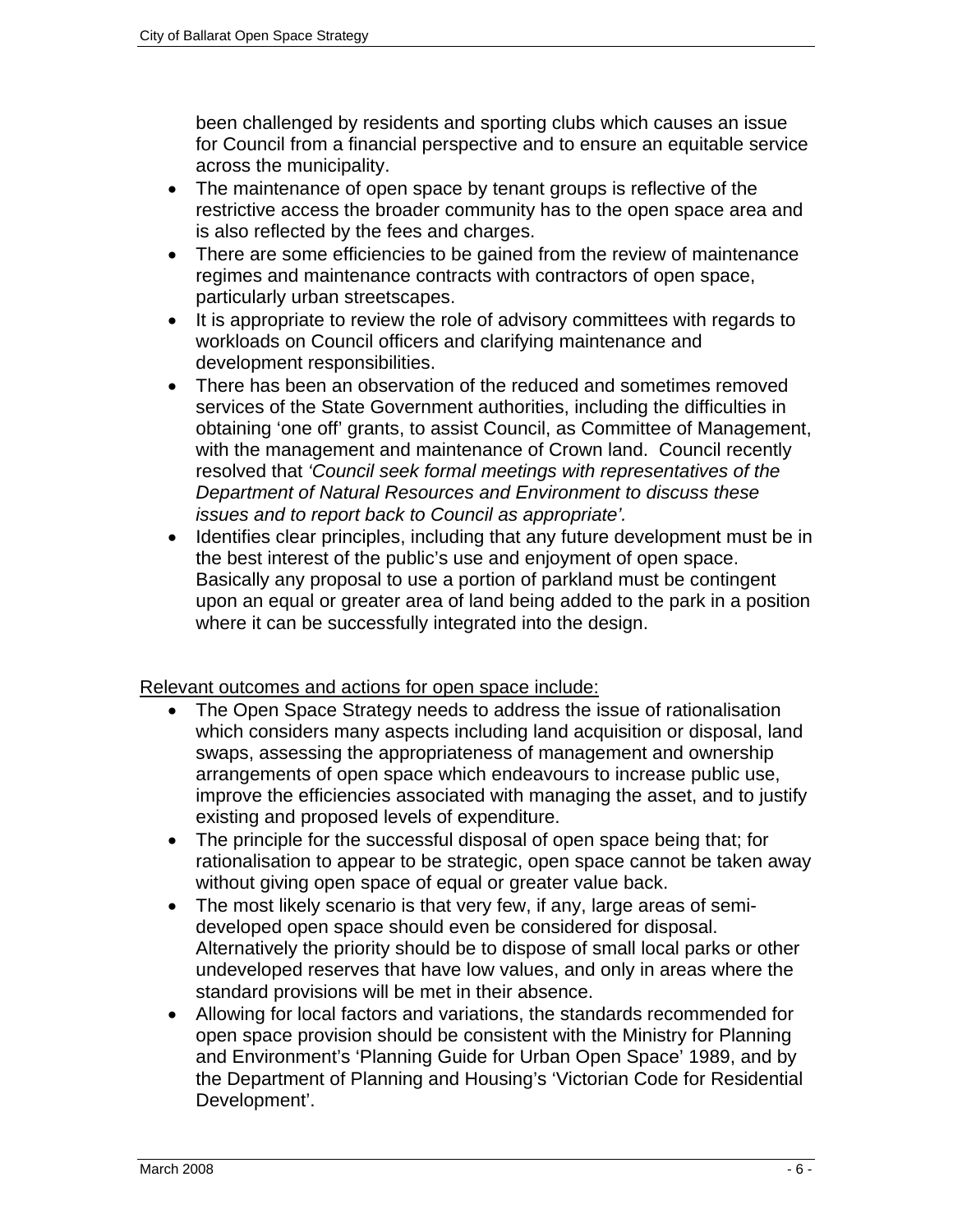- Opportunity to negotiate with the Crown to take over the management of its land by removing Council's Committee of Management status (for example, Mount Buninyong, Winter Swamp, etc.) or seeking financial compensation where we continue to maintain the asset.
- In the absence of a detailed local survey, Ballarat's open space network and recreational priorities should continually reflect upon the trends identified as part of the consultation process of Open Space Strategies from that of other Councils. Generally these trends indicate that the community is looking for non structured (passive) open space areas as opposed to provision of active sporting reserves. The provision of open space should cater for diversified recreation opportunities including untraditional recreational pursuits.
- Council's recreational planning role should determine what recreational activities and open space issues are emerging, and what Council's position should be in relation to them.
- To minimise the financial burden on Council in regards to the developers' requirements to allocate 5% land as part of open space, Council should consider certain expectations of the developer, including the development of professionally prepared landscape/Master Plans, the deposit of security bonds and the maintenance of the land for a certain period of time.
- Consider the most productive working model for advisory committees. The establishment of the Recreation Advisory Committee (currently being proposed by Council's Family and Leisure Section) is a possible option. An alternative or additional concept could be for Council to establish one centralised Recreation and Open Space Committee with strong Councillor and officer representation.

## **Document – Open Space Reserves Signage Policy**

Author – City of Ballarat

Background:

- This policy has been developed to regulate the use and application of signs appearing in public open space reserves and applies to all signs on 'Public Open Space' including land classified by the City of Ballarat's Planning Scheme as 'Public Purpose' or 'Recreational Reserve', provided that the land is owned or managed by the City of Ballarat. It shall also apply to 'Road Reserve' areas immediately adjoining 'Public Open Space'.
- This policy assists Council to manage and assess signage applications in a co-ordinated, consistent and efficient manner.
- The policy shall be read in association with the City of Ballarat's Planning Scheme sections 52.05-3,4,5 and The City of Ballarat's 'Parkland Identification Signage Standards Manual, 1996.

Key Information/Findings:

• All signs require a planning permit unless specifically exempted in Section 52.05-4 of the City of Ballarat Planning Scheme.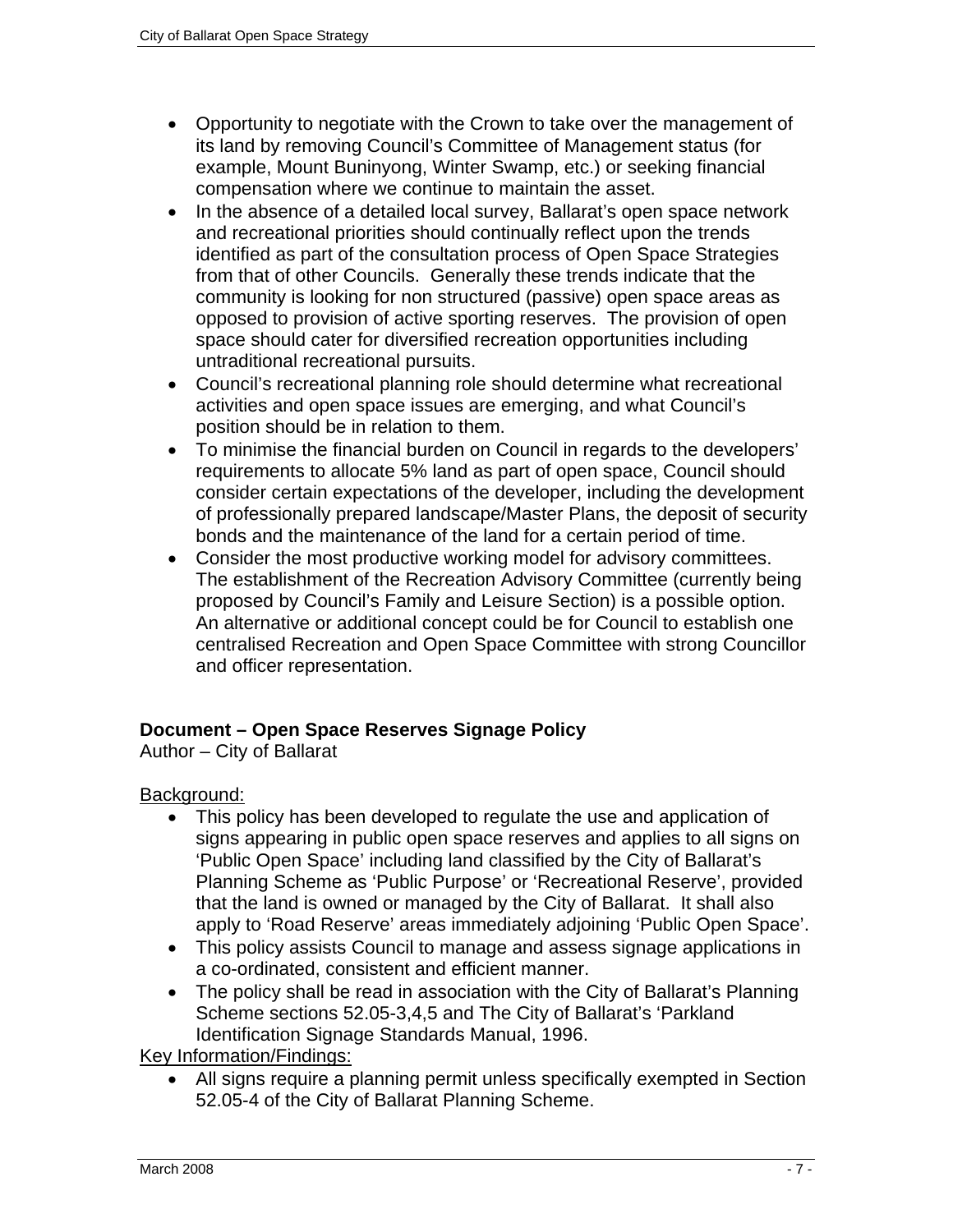- Irrespective of exemptions under the City of Ballarat Planning Scheme Council approval is required (some exemptions for Council approval exist).
- Applications are assessed based on one of five main signage categories including 'Advertising' (Permanent), 'Identification' (Permanent), 'Management' (Permanent), 'Special Event' (Temporary) and 'Other'.

• This policy will influence the general amenity of Council's open space through the approval of a range of different types of signage across the municipality.

## **Document – Recreation Strategy (2005)**

Author – City of Ballarat

Background:

• The Recreation Strategy outlines the principles that guide the planning and decision making with respect to the provision of recreation services and facilities. It also outlines Council's key priorities for recreation provision and the actions it will take over the next 10 years to achieve these priorities.

- Linear links/trails routes are heavily concentrated in the east and south of the City where opportunities have been provided by creek reserves. By comparison, there appears to be almost no off-road route provision in the north, west or north-west of the City, despite the availability of large reserves and wide road verges (e.g. along Ballarat-Maryborough Road). The provision of developed routes and linkages should be mandatory in all new residential areas.
- Many of the trails which have been established are discontinuous in that they can only be used at a local level. The standard and width of the trails varies substantially, to the extent that various sections could not be used by the frail, aged or people with disabilities.
- With respect to the rural areas of the municipality, consideration should be given to:
	- o Constructing a trail loop around the Invermay Reserve and along the Burumbeet Creek tributary.
	- o A safe bike path should also be constructed into the Ballarat builtup area.
	- o A cycle path from Central Ballarat to Learmonth.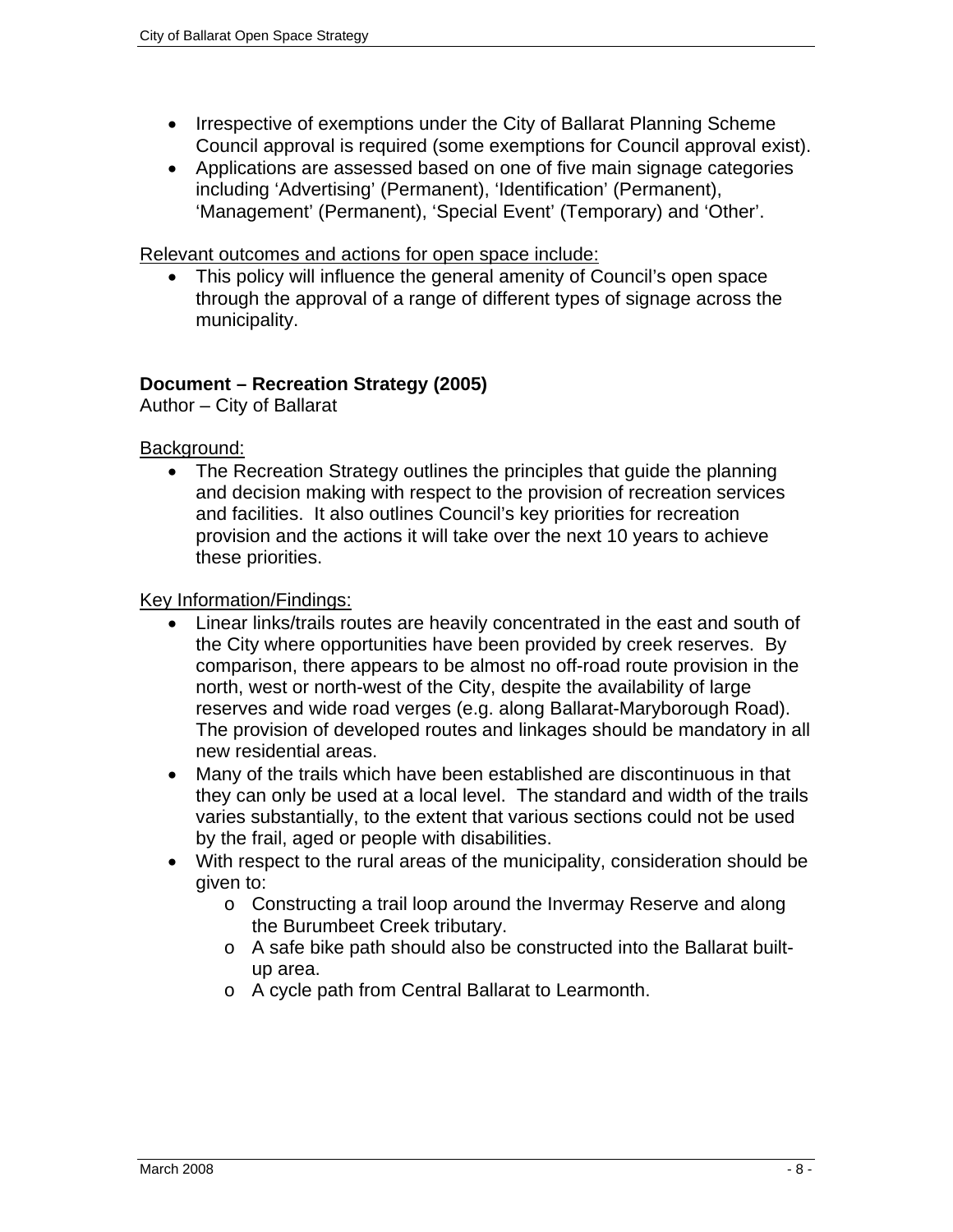- The provision of suitable open space to satisfy the outdoor recreation and leisure needs of local communities and sporting associations.
- The provision of appropriate public open space in the newly developing areas.
- Council's capacity to resource the development and maintenance of Crown land reserves managed by Council and Committees.
- The future of active sporting fields which are considered surplus to need (from Outdoor Playing Fields Strategy).
- The future of passive recreation spaces which have little community value.
- Policies for the assessment and disposal of surplus land.
- The development of a linked, safe, accessible and cohesive trail network.
- Several site specific recommendations were identified for open space areas across the municipality.

## **Document – Mount Buninyong Scenic Reserve Management Plan (November 1997)**

Author – City of Ballarat

Background:

- The Management Plan and concept plans are a planning tool that provide guidance for the development and management for specific areas around Mount Buninyong.
- This report provides a brief review of the creation of the Mount Buninyong Scenic Reserve, its significance and the reserve management aims. The report is then divided into five main sections, each of which deals with a different aspect of the reserve. These sections are: resource conservation; reserve protection; the reserve visit; community awareness and involvement and other issues. For each, the report provides an overview of the key features or elements and then establishes a set of aims and recommended management strategies. A timetable of implementation priorities was provided at the conclusion of the report.
- Mount Buninyong has a high natural and cultural significance in the Ballarat region. The report does not present any of the findings of the detailed research on which its recommendations are based. Yet, the significance of the venue would suggest that the recommendations warrant implementation and they are thus endorsed by the present Study.

Relevant outcomes and actions for open space include:

• Recommendations of Open Space Strategy to be consistent with this Management Plan.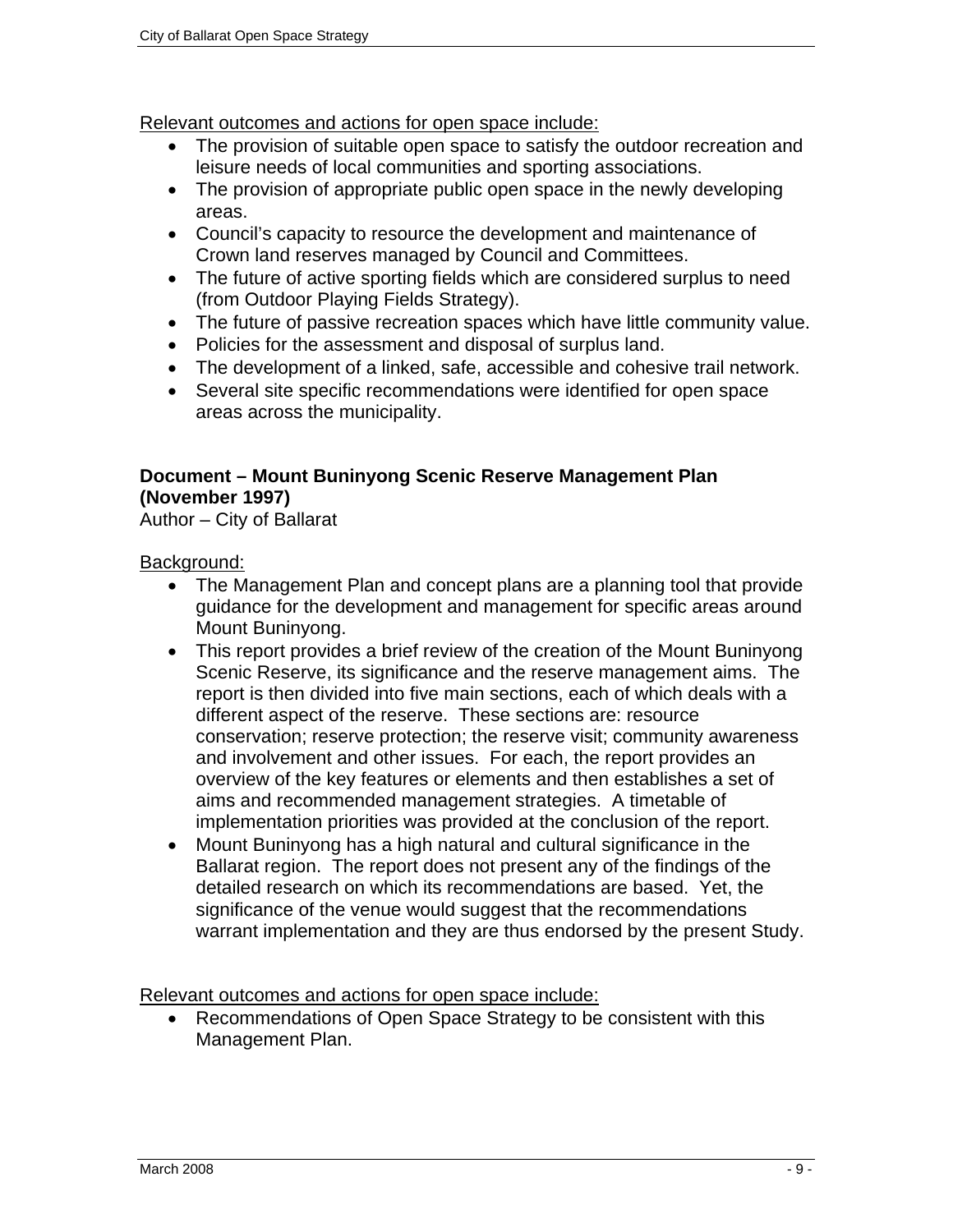## **Document – Victoria Park Management Use and Development Framework Aug 2004**

Author – City of Ballarat

## Background:

- The Victoria Park Management, Use and Development Framework (MUD) assist Council to make decisions for the future management, use and development of Victoria Park.
- The MUD has been developed in the absence of a Management/Master Plan for Victoria Park.
- Victoria Park is approximately 130 hectares consisting of significant vegetation in the form of gently curving tree lined avenues, large open spaces, native grasslands, clumps of single species trees and numerous facilities and features to promote both active and passive recreational uses.
- Several Council departments are responsible for the day-to-day management and long-term planning of Victoria Park.
- The Ballarat community rates Victoria Park as the most popular park next to Lake Wendouree.
- Victoria Park is a significant historical and cultural piece of open space and is managed by the City of Ballarat as a Committee of Management under a restricted Crown grant *for the purpose of a public park and offices and convenience connected therewith and for no other purpose whatsoever*. Any use, occupation or development of Victoria Park that does not comply with the Grant requires the consent of the Crown through parliament.
- The Crown grant carries with it very little, if any, responsibility upon the Crown to be involved in the funding of development, the granting of leases, or any insurance claims against Council.
- City of Ballarat's Open Space Inventory has classified Victoria Park as a regional asset.
- Victoria Park is used for a range of activities including formal structured sporting competitions, major events, and less formal recreational activities.
- Also refer to the Victoria Park Outline Development Plan.

- The principle objective is to increase and improve the public's use and enjoyment of Victoria Park whilst retaining and enhancing the historical characteristics of the established parklands and conserving the areas of significant native grasslands.
- Community reputation as an 'unsafe' park. Further highlighted by the unkempt appearance of the southern end of the park.
- The City of Ballarat Heritage Study states that *"the present day layout of the Park is historically significant, as it has remained substantially intact from the time it was first designed and planted between 1890 and 1910".*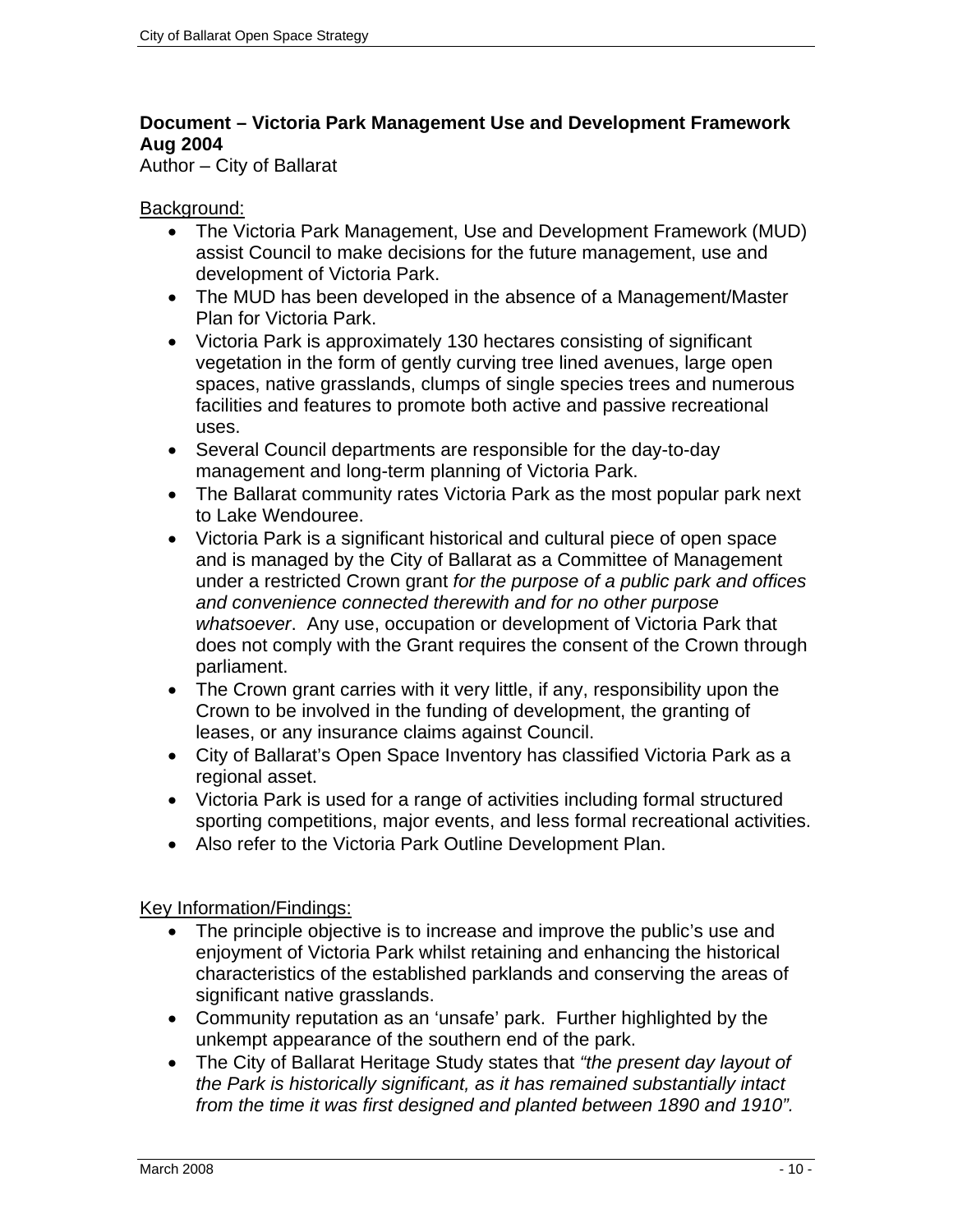- The current tenancy agreements with user groups are not clearly defined in relation to the tenant's responsibilities for development or maintenance of their infrastructure, their use and rights of access to Victoria Park.
- The tenant groups are looking to develop and improve the existing facilities.
- The current number of sports fields at Victoria Park is underutilised. Any rationalisation or requests for further development of sports fields within Victoria Park itself should also consider opportunities for use or development of nearby sports fields located at schools and the army land.
- It has become apparent that passive users, particularly residents exercising dogs, are using Victoria Park in increasing numbers as it is one of the only safe reserves in Ballarat where dogs are permitted by Council to be let off a leash.
- Victoria Park has historically hosted some significant major events. The potential for this to continue is high, however improvement of infrastructure and management structures, including appropriate resources, should be addressed to enhance the success of major events.
- Council has undertaken significant development works at Victoria Park over a period of time, however additional development proposals are not funded as the proposals are not seen to be a priority. Tenant groups assist with maintenance of their respective areas.
- The sheep holding yards and the residential property in the southern precinct are non conforming uses under the Crown grant and do not comply with other Council policies for the legitimate use of public open space.

- The process of requesting a change of status to Committee of Management is a lengthy one that can easily take two or more years. The Department of Sustainability and Environment are currently undertaking their own review of legislation which could simplify tenures, however in the interim, the Department recommend that licences be issued to Council approved tenants, as licences do not imply exclusive use.
- Other actions include:
	- o Subject to the above, formalise an interim short-term licence agreement with the Ballarat Pony Club and formalise a long-term license agreement where considered necessary.
	- o Assess the current proposal for a riding facility for the disabled in Victoria Park, and the current option for the Ballarat Showgrounds relocation to Victoria Park.
	- o Remove the residential property and sheep holding yards as soon as conforming alternative uses are found for their respective areas.
	- o Once adopted by Council, incorporate the framework into the City of Ballarat Planning Scheme.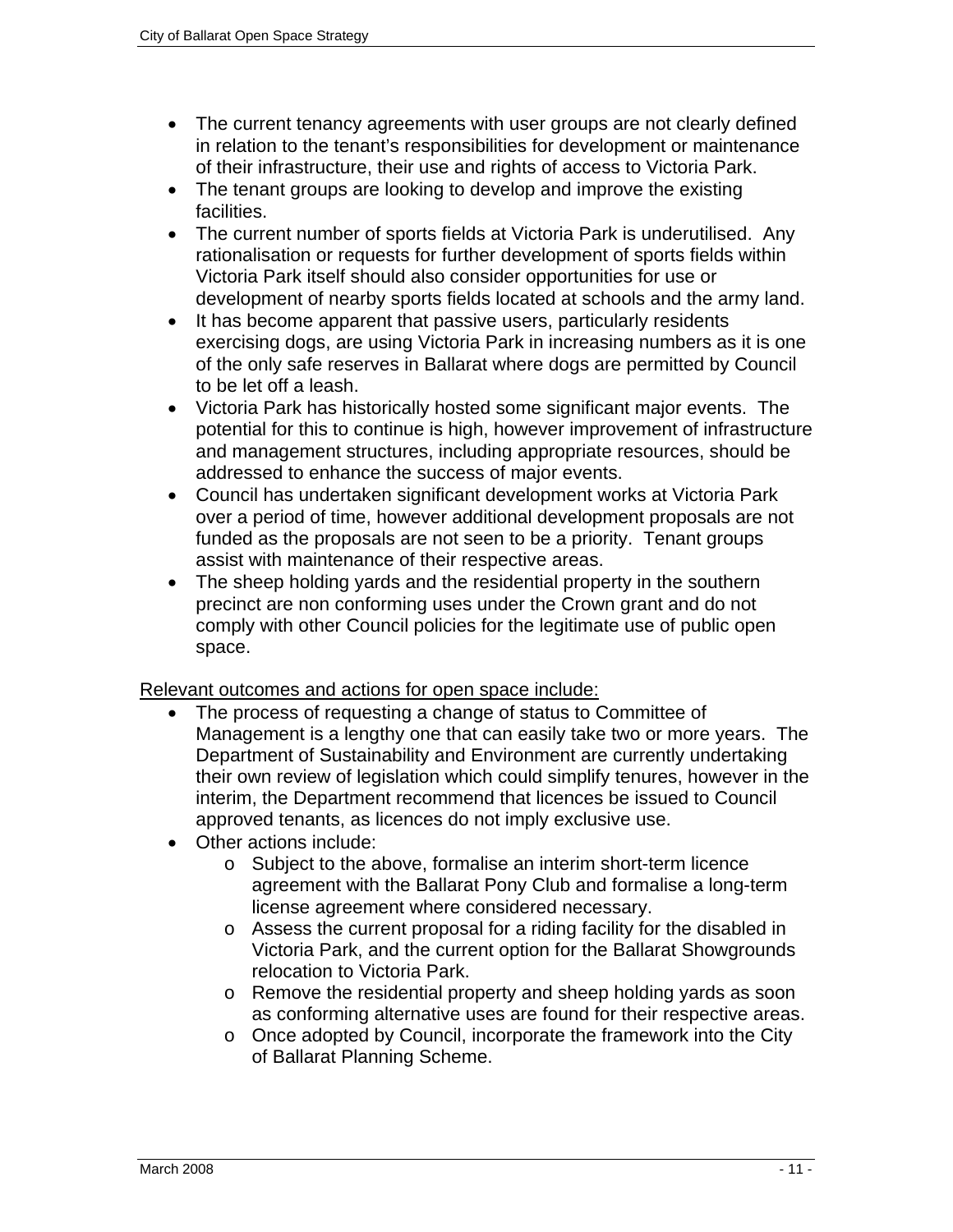- o Undertake a review of current usage by sporting clubs to determine the need for, and cost of, redevelopment of playing surfaces and facilities in Victoria Park.
- o Maintain and regularly review existing three-year tenancy agreements.
- o Investigate the feasibility of expanding and redeveloping the existing clubrooms on Military Drive for multi-functional uses for all tenant groups with activities in the northern precinct.
- o Encourage passive users with common activities or uses to form a representative group.
- o Develop a "Conditions of Use" policy.
- o Develop a standard "User Agreement" for major/annual events.
- o Develop maps for Victoria Park that clearly indicate all existing facilities, public amenities and locations of services including access to roads, water and electricity.
- o Assess the needs of potential major events users to determine what improvements to amenities and services (for example, water, power) would help to attract them to Victoria Park.
- o Assess the exercise track and identify works that improve visibility, security and personal safety particularly through the southern precinct.
- o Develop maintenance programs for Victoria Park.
- o Maintain the existing entrance arches on Sturt Street and construct appropriate entrance features with associated signage to all major entrances.
- o Prepare a signage strategy for Victoria Park with reference to identification of major visitor facilities and amenities, park features and history, local laws, etc.
- o Establish a regular program of visitation by Council's local laws officers and as necessary by the Ballarat Police.
- o Consider establishing hours of legal access and use of Victoria Park and close roads accordingly (for example, open during daylight hours only).
- o Encourage tenants, user groups and local residents to play a more active watchdog role in promoting appropriate behaviour and reporting misuse or illegal behaviour.
- o Prepare a program of overall tree management.
- $\circ$  Develop a program for the removal of juvenile and established trees from areas of significant vegetation where the growth or retention of the trees is likely to decrease the diversity of flora in native grassland areas.
- o Determine an appropriate program and timeframe for the removal of the senescent pine plantation in the south-eastern corner of Victoria Park and establish appropriate alternative development proposals for the site.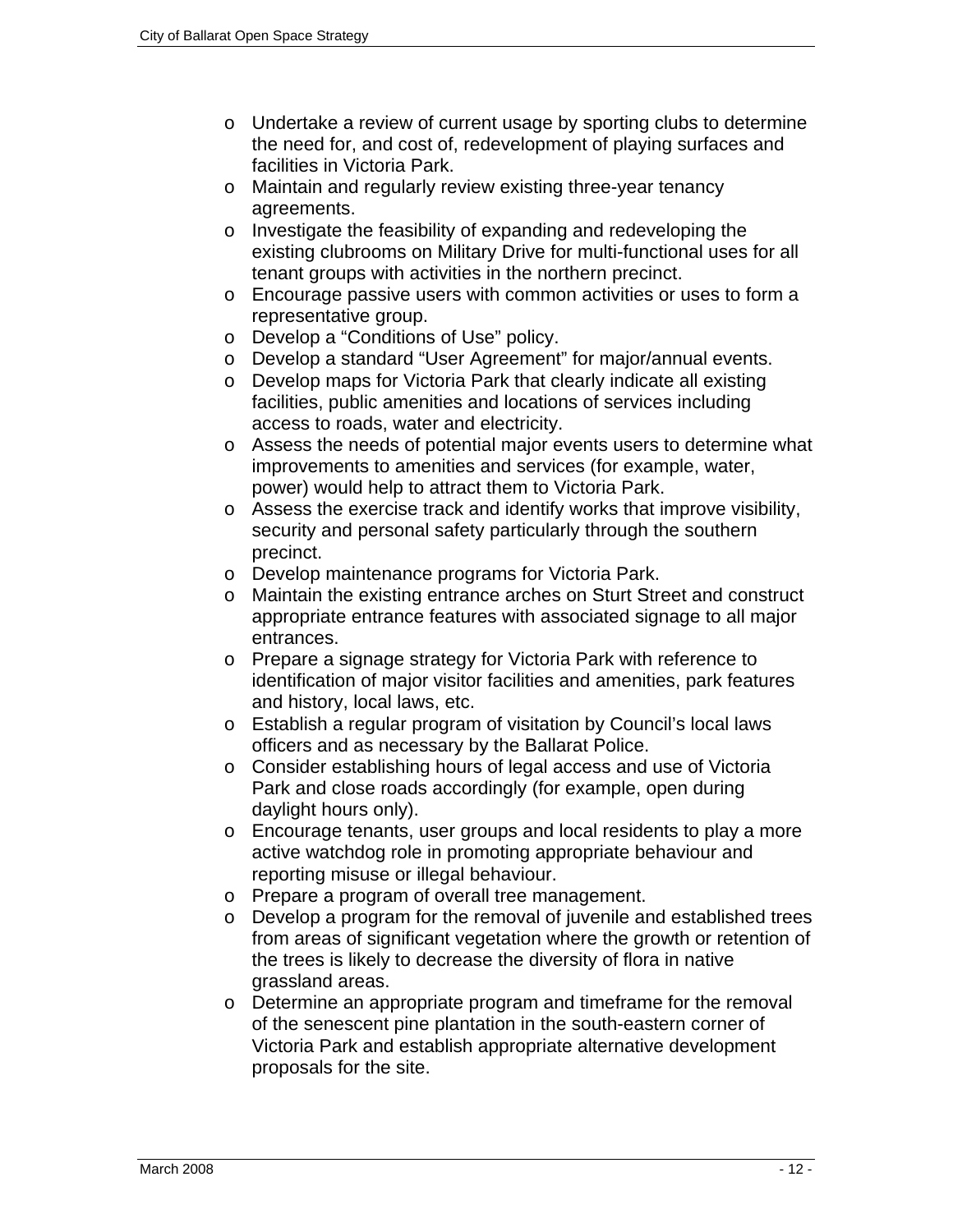- o Continue negotiations with relevant stakeholders to determine if urban forestry is a viable economical and environmental use for designated sections of Victoria Park.
- o Undertake a detailed assessment of the extent of native grasslands and install interpretive signage identifying the native grasslands.
- o Request the Crown to assist Council in developing a maintenance program for the native grasslands in Victoria Park that is based upon current best practice.
- o Undertake a detailed review of the road network to determine patterns of use, carrying numbers, opportunities for new roads and opportunities for road closures.
- o Establish a prioritised program of works aimed at implementing the outcomes of the road network review.
- o Develop an annual program of works and recurrent budget bid for the maintenance of road surfaces, drains and car parks throughout Victoria Park.
- o Assess the public value and aesthetic contribution of the rotunda on Cedar Avenue, and ensure that it is either maintained and restored using materials and finishes consistent with those used on the original structure, or alternatively remove it entirely.
- o Encourage redevelopment of the recreational facility currently shared by the Soccer Club, the Lucas Cricket Club and the Ballarat Dog Obedience Club to increase its multi-functional utilisation, and to improve its external appearance.
- o Develop the area of Victoria Park occupied by the sheep holding yards in accordance with uses suitable for the southern precinct.
- o Develop a walking path to the top of Mount Holled Smith, maintain a weed removal program and manage vegetation to enhance the views at the lookout area.
- o Monitor recent works at the old velodrome area to prevent further illegal rubbish dumping and undertake remedial works as required.
- o If possible retain capacity for Council to continue to use the old velodrome area for disposal of silt green waste subject to permits as required.

## **Document – Victoria Park Precinct Outline Development Plan - Volume 1 (Draft - March 2007)**

Author – Planisphere

## Background:

• The Victoria Park Precinct Outline Development Plan (ODP) was developed to build on the directions of the *Victoria Park – Management, Use and Development Framework* (MUD Framework) and provide guidance in relation to development pressures affecting the area.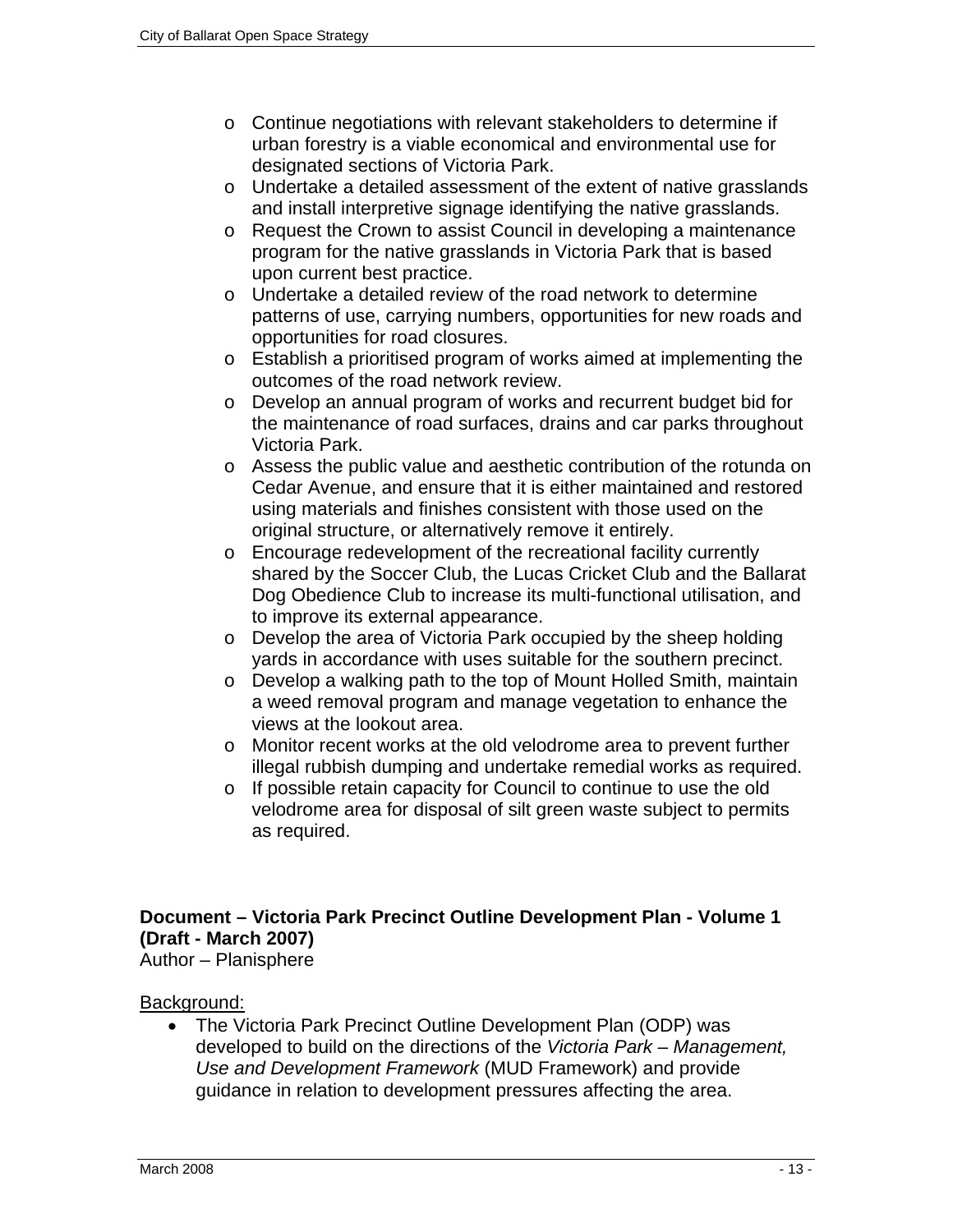- The ODP contains two reports. Volume 1: The main volume and contains the guiding principles, objectives, strategies and actions of the ODP. It includes the key outcomes of the consultation, background research and provides details of how the ODP will be implemented, monitored and reviewed. Volume 2: Background Report is a separate volume which provides further detail and analysis of the study area, issues and opportunities, the strategic context, and further detail on the outcomes of community consultation. Volume 2 of the ODP has not been reviewed.
- The ODP primarily covers the southern part of Victoria Park and the Ballarat Livestock Selling Centre (BLSC) to provide strategic direction for the future use and development of this land, via statutory implementation through the Ballarat Planning Scheme. While the primary study area includes these two key sites and makes recommendations primarily for these areas, the ODP also considers the areas at the interface, in particular the business activity centre and the northern part of Victoria Park.
- The ODP outlines a set of guiding principles for both sites including:

## **Southern Precinct of Victoria Park:**

- ♦ Integrate with the remainder of the Park and improve linkages between the Park and nearby residential areas, schools, open space, and future uses on the BLSC site
- ♦ Recognise the primary function of the Park as a regional open space resource
- ♦ Cater for a variety of recreation based uses: passive and active, informal and organised
- ♦ Provide increased opportunities for hosting major events (through promotion, provision of infrastructure, etc.)
- $\bullet$  Enhance its tourism potential, particularly for visitors passing through Ballarat.
- ♦ Conserve and enhance environmentally sensitive aspects and retain an element of 'wildness' or semi-rural character as well as protect and extend the indigenous and native vegetation
- ♦ Preserve and enhance heritage aspects: layout, historic relics, trees and avenues
- $\bullet$  Manage the Park as a vehicular destination rather than a thoroughfare
- ♦ Promote cyclist and pedestrian access, movement and priority over vehicles
- ♦ Enhance views into and out of the Park, endeavour to provide a safe environment for Park users, and protect public assets
- ♦ Provide improved public access and use, and minimise exclusive use of the Park by individual groups or commercial activities
- ♦ Ensure that future use, development and landscaping is designed with regard to the changing climatic conditions, in particular reduced water resources.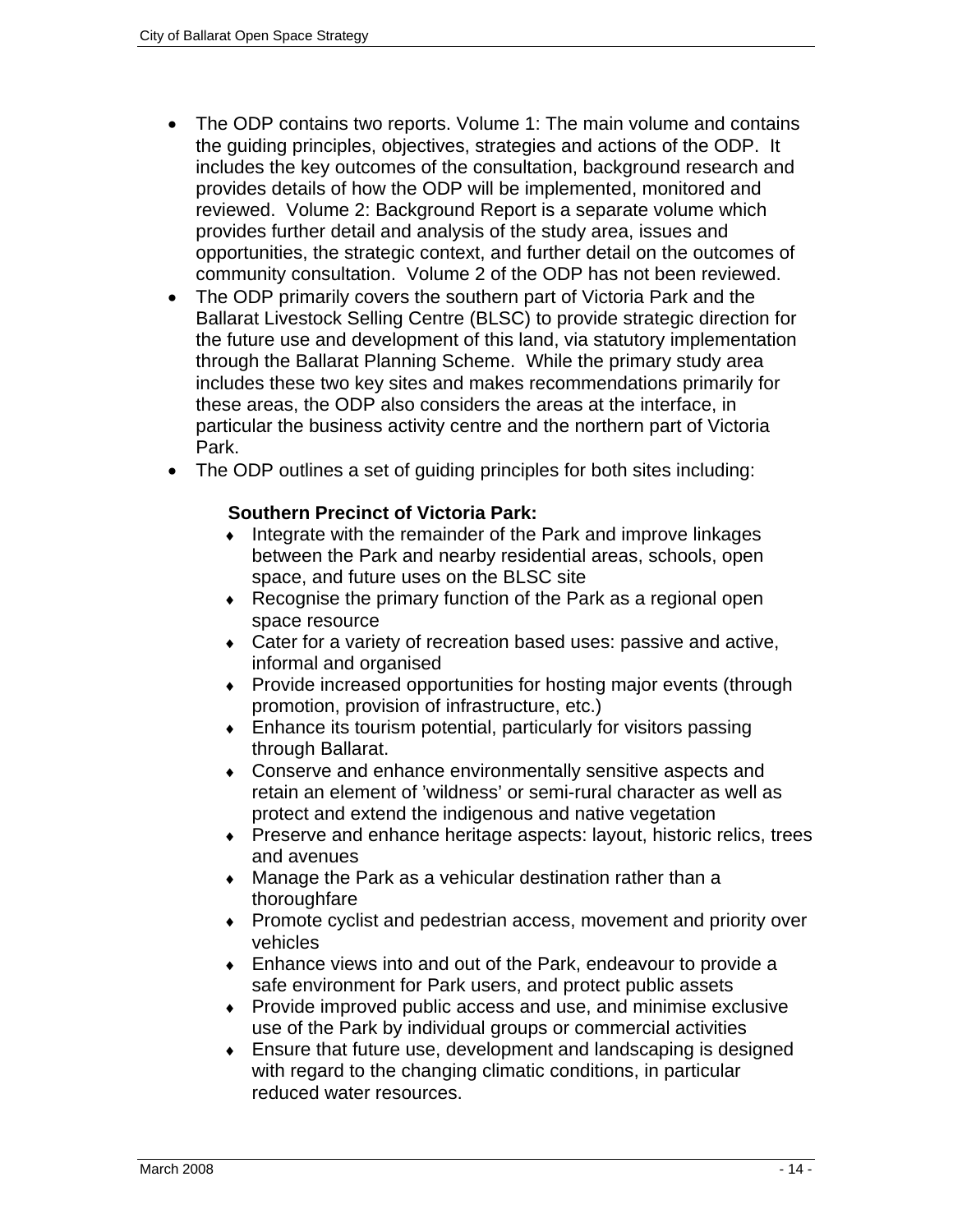## **Ballarat Livestock Selling Centre Site:**

- ♦ Contribute to the economic health of Ballarat
- ♦ Support and consolidate the role and function of the adjoining business activity centre
- ♦ Incorporate high quality design and present an attractive built form interface to street spaces and Victoria Park including improved landscaping
- ♦ Be ecologically sustainable
- ♦ Protect identified BLSC heritage values in future development
- ♦ Address traffic management issues
- ♦ Make best use of existing infrastructure.

- Feedback from Stage One of the consultation (70 submissions received) indicated varied responses from the community. General themes from the community consultation included, but not limited to:
	- o Low impact activities requiring low scale developments such as picnic areas, path networks for informal activities, playgrounds etc. (however there was also support for more intense use such as Ballarat Show, Trash and Trivia Market, sound shell and equestrian activities).
	- o Encourage more use of the park.
	- o Concerns with the undesirable vehicular activities in particular speed.
	- o Exclusive use of the Park should be limited to facilitate broader community access.
	- o Mixed support for the relocation of the showgrounds.
	- o Community generally values the natural assets of the Park and noted the low-level maintenance.
	- o There were mixed views about the buildings on the BLSC site ranging from the removal of existing buildings to retain elements of the historical buildings
	- o Improve accessibility and movement around the Park through signage, separating vehicles and pedestrians, better path networks for all abilities and seating.
- Subject to public feedback and Council adoption of the ODP, it is likely that a Planning Scheme Amendment will be required.
- Victoria Park is a regional open space asset accommodating a wide variety of land uses, most of which relate to the purpose of the applicable Public Park and Recreation Zone, as well as uses which are not appropriate within a parkland setting and do not accord with the zone or the purpose of the reservation.
- The increase in residential development within the surrounding area has led to increased pressure for land use and development within the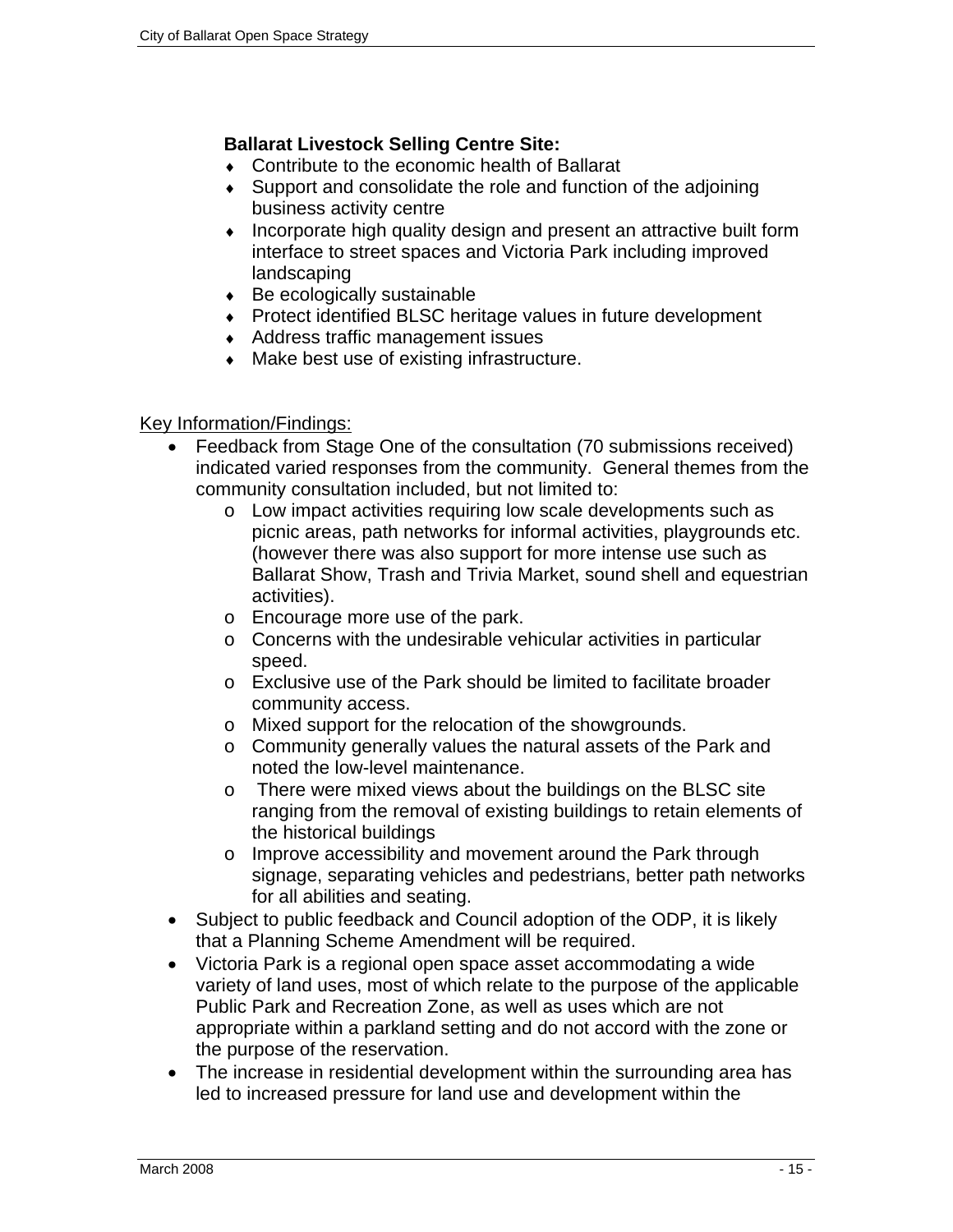relatively lower utilisation of the southern precinct of Victoria Park, including by the Pony Club, Riding for the Disabled, the Ballarat Agricultural and Pastoral Society (Showgrounds development), and Urquhart Park Primary School.

- Victoria Park is managed by Council as Committee of Management under the Crown land (Reserves) Act 1978.
- The ODP highlighted the need to increase the involvement of the community and Park tenants and user groups in the management and maintenance of the Park as one means of improving the appearance and use of the Park. This would require further resources to enable Council to assist with coordination of committees.
- The EPA recommends that a comprehensive site assessment be undertaken prior to making any decisions regarding future uses due to the possibility of contamination due to previous land use. In order to progress the development of the ODP, it is recommended that an environmental audit be undertaken prior to any change of use to a sensitive land use (such as residential, primary school or pre-school) occurring on these sites.

Relevant outcomes and actions for open space include:

- The Ballarat Open Space Strategy needs to consider the directions of this ODP. Likewise, this ODP may need to be updated in a future review of the document to incorporate the key directions of this new Open Space Strategy.
- The issue of appropriate levels of resources for the maintenance, capital development and ongoing management of the Park should be addressed (and is not necessarily isolated to Victoria Park).
- The Open Space Strategy to identify opportunities to seek and utilise cash contributions from developers for public open space within Victoria Park, and introduce appropriate tools into the Ballarat Planning Scheme for the Ballarat West growth corridor to achieve this.
- ODP proposes as part of the Landscape and Open Space map to strengthen the pedestrian and cyclist links to the neighbouring areas in particular the Ballarat West train station and residential corridor.

#### **Document – Ballarat Entrances Strategy (August 2006)**

Author – THA Landscape Architects Pty Ltd

#### Background:

- This strategy is the City's principle document establishing a vision for the future development of Ballarat's gateways and guiding a staged and coordinated program of improvement and upgrade.
- The strategy focuses on Ballarat's eight main entrances, and the Ballarat Bypass section of the Western Freeway.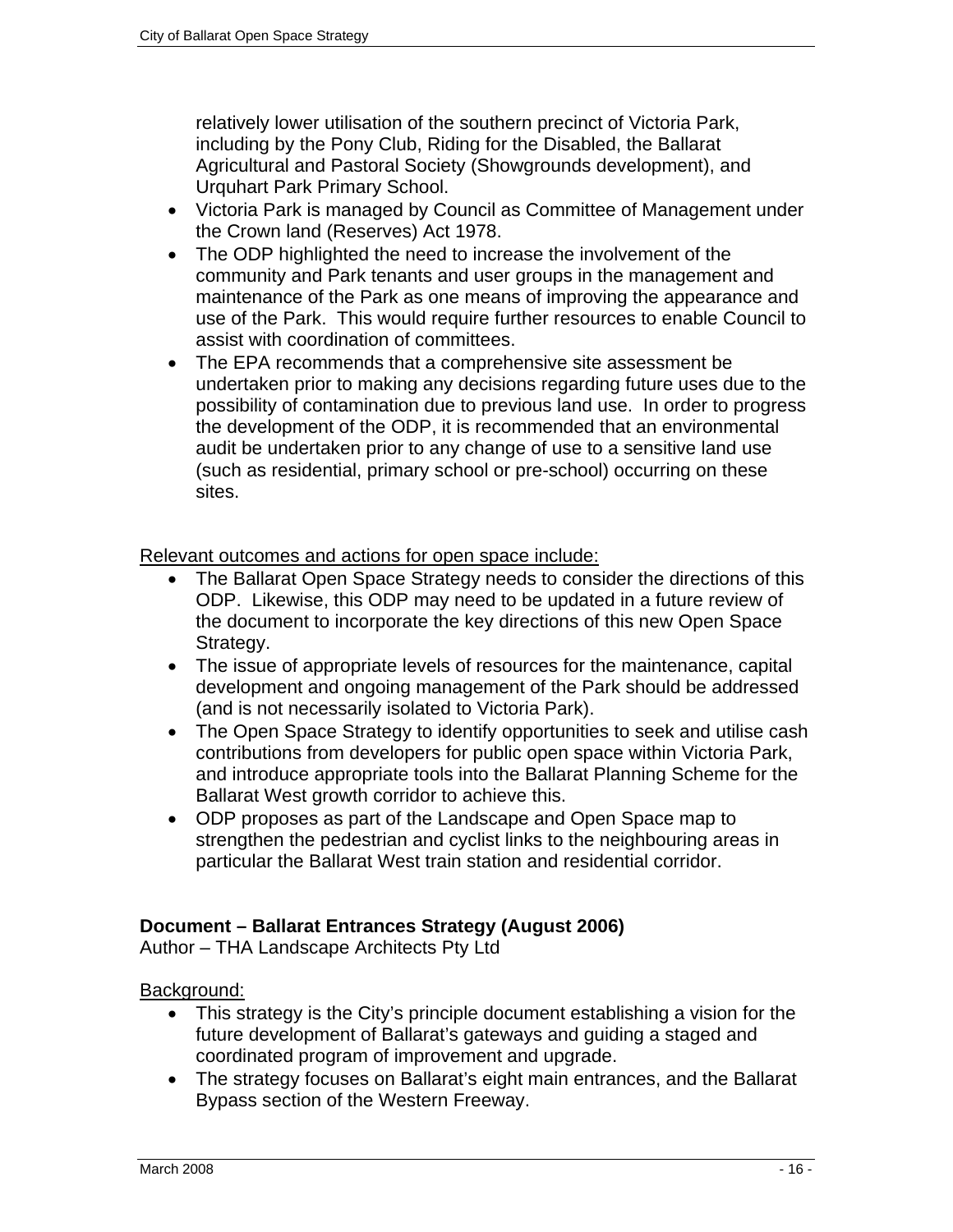## Key Information/Findings:

- The need to improve the presentation of Ballarat's entrances has been identified in a number of strategic documents and community consultation processes undertaken by Council and has been identified as a priority project by Council.
- Strategy outlines the vision and key design principles for each gateway leading into Ballarat.

#### Relevant outcomes and actions for open space include:

In particular the key design principles of the strategy include, but not limited to:

- Plant large street trees as key elements in all the entries wherever practical and within clear zone guidelines.
- Incorporate and encourage the development of bicycle lanes, bike paths and connections to other bike paths (on-road and off-road wherever possible).
- Plant large street trees as key elements in all the entries wherever practical and within clear zone guidelines.
- Define clear planting themes that reflect the local landscape character (i.e. exotic / native).
- Consider rationalising signage along all the entries but especially within the vicinity of Gateway Features.

Recommendations:

- Develop bicycle paths / lanes and pedestrian paths where appropriate along each of the entrances and ensure provision of facilities for bicycle parking etc. at significant activity nodes along each entrance.
- Continue to implement and monitor the success of Council's litter reduction program along the City entrances.
- Develop a cyclical maintenance program to ensure all roadside infrastructure, (in particular barrier railing, lighting, street furniture) is well maintained and upgraded to maintain a well presented and consistent entrance.
- Liaise with Alstrom / VicTrack to remove current Colorbond fence and to open up views to the railway land and yards and provide landscaping if possible (see notes on plan).
- Establish a lineal park along the eastern side of Creswick Road between Coronet and Howitt Streets (northern gateway entrance) with improved landscaping and infrastructure, such as a shared trail, (storm)water feature and community art (see notes on Plan).
- Develop adequate planning controls for the showgrounds site, including consideration of a Design and Development Overlay, to achieve appropriate and visually interesting presentation of any future development.
- Upgrade the small reserve on the corner of Macarthur Street.
- Develop a roadside park in the large road reserve at the corner of Airport Drive, with safe entry / exit road and parking, shady feature trees, park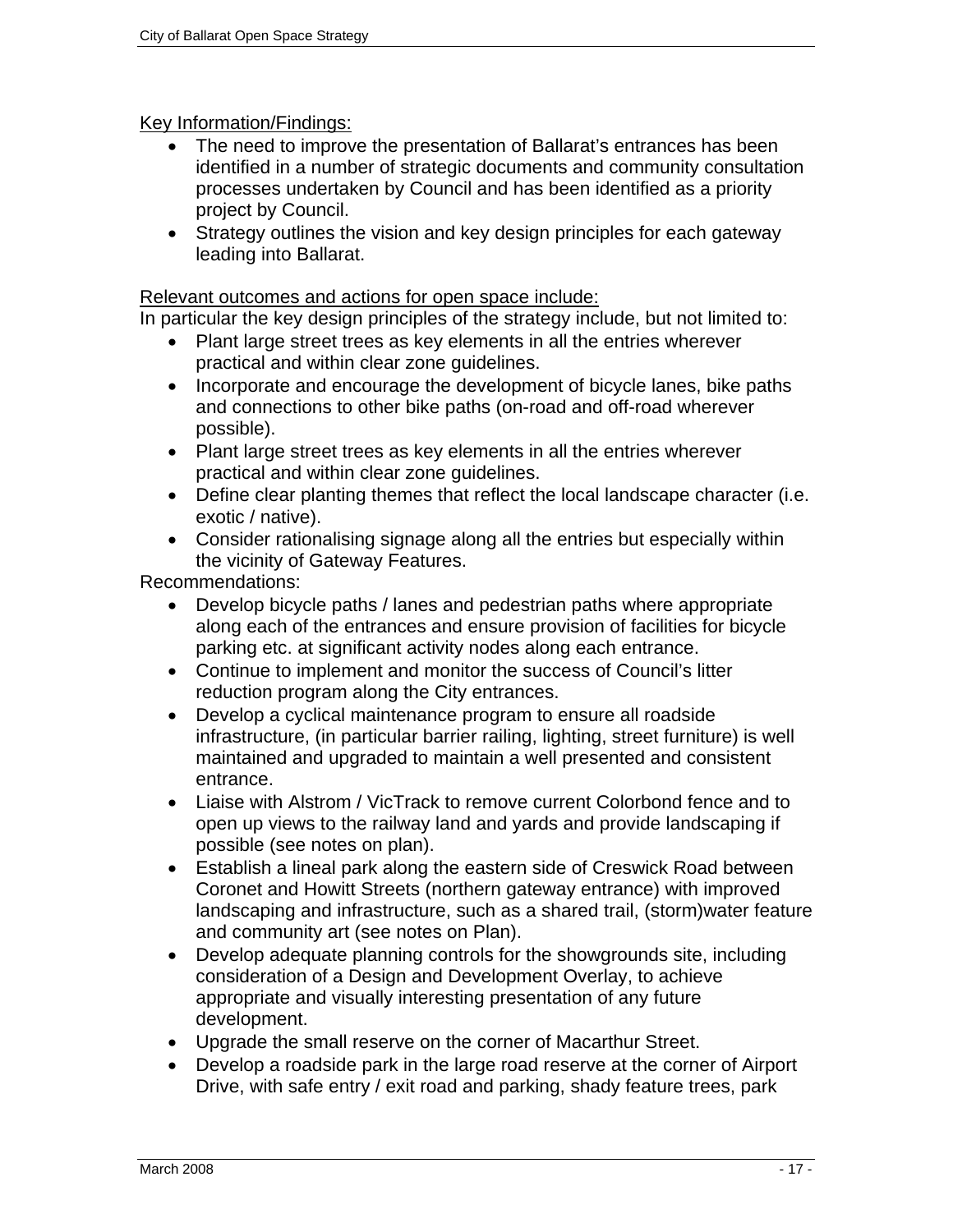tables and benches etc. (see notes on plan). Sculptural elements may be included to denote the entrance to the airport.

## **Document – Municipal Strategic Statement (MSS) – Ballarat Planning Scheme**

Author – City of Ballarat

#### Background:

- This document provides a framework for the future development of the City of Ballarat. It outlines Council's vision, objectives and the strategies/actions for the development of the municipality.
- It is a vision of the MSS that by 2022 Ballarat will be a Municipality where lifelong learning, improved community health and cultural enrichment creates wellbeing and community infrastructure meets changing community needs with high quality accessible social services for all stages of life.

#### Key Information/Findings:

Key objectives of the MSS are:

- To maintain and enhance the waterway values of the City.
- To recognise, enhance and facilitate the functions of the Ballarat Central Business District as the dominant administrative, commercial, financial, cultural, recreational, tourist and entertainment centre within the municipality.
- To make services and facilities available and accessible to support the needs of the City's existing and future community.
- To identify and accommodate community leisure needs.
- To deliver a range of quality cultural development opportunities.

Relevant outcomes and actions for open space include:

- Improve safety for cyclist by developing dedicated bicycle paths within road reserves.
- Develop and implement Master Plans for key areas of open space.
- Require a monetary contribution in relation to open space as a condition of approval of new residential subdivisions in areas where the supply of open space meets community needs.
- Ensure that recreation and sports assets are used and maintained efficiently and effectively.
- Dispose of surplus open space in order to fund the further development of existing open space.
- Consider the changing population base and concepts of work and leisure when planning for new sporting and recreation facilities and programs.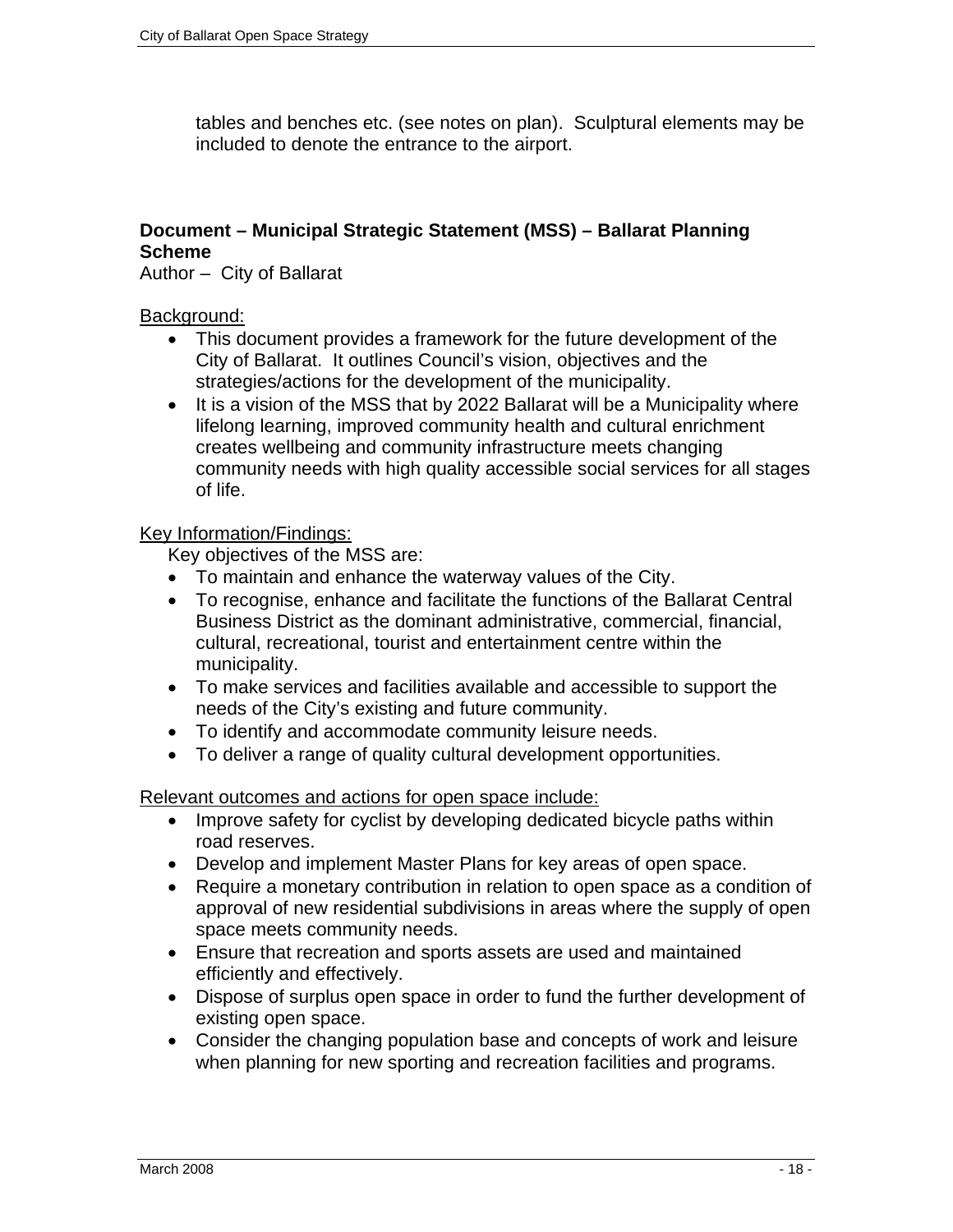- Provide recreation paths and trails through the connection of linear reserves to forest blocks and other natural features such as lakes and wetlands as well as to formal recreational facilities where possible.
- Identify and purchase land to complete paths and trails along linear reserves.

## **Document – Ballarat West Local Structure Plan (April 2007)**

Author – Tract Consultants Pty Ltd

#### Background:

- The draft Ballarat West Local Structure Plan (LSP) provides a framework to guide the short-term and long-term urban growth for the suburbs of Alfredton, Delacombe and Sebastopol. It is a guide only and more detailed development plans for this Ballarat West corridor will follow.
- The LSP will be a reference document in the Ballarat Planning Scheme to provide guidance for the consideration of planning scheme amendments, rezoning and more detailed planning of the area for urban purposes to ensure areas are planned and developed in a co-ordinated way.
- The Plan proposes a three-staged development approach while recommending standards for the provision of physical and social infrastructure such as roads, open space, community centres, schools etc.
- The LSP is consistent with the Ballarat Municipal Strategic Statement which identifies Ballarat West as the principal residential growth area.
- Existing recreation opportunities in localities adjoining the study area include: Victoria Park (cycling, multi-sports ovals), the Doug Deane Reserve in Delacombe (an oval and walking track), the Marty Busch Reserve, Sebastopol (two ovals, a velodrome and a BMX track) and Morsehead Reserve, Bray Raceway (harness racing, greyhounds), Trekardo Park (soccer), Western Oval, Ballarat Golf Course, Prince of Wales Park (baseball, oval), Lake Wendouree (walking cycling, botanic gardens) and a golf driving range located on Learmonth Street.
- Key open space areas in the LSP area are Alfredton Recreation Reserve and MP Power Reserve. MP Power Reserve is largely undeveloped but includes an equestrian area.
- Victoria Park is a major underutilised open space which is in close proximity to the LSP area.

- The LSP framework accommodates for residential growth in the order of over 14,000 new households which should accommodate a population of 35,000 to 40,000 for over the next 30 years.
- The LSP provides for new town centres at Alfredton and Delacombe, including community infrastructure, recreation and sports grounds.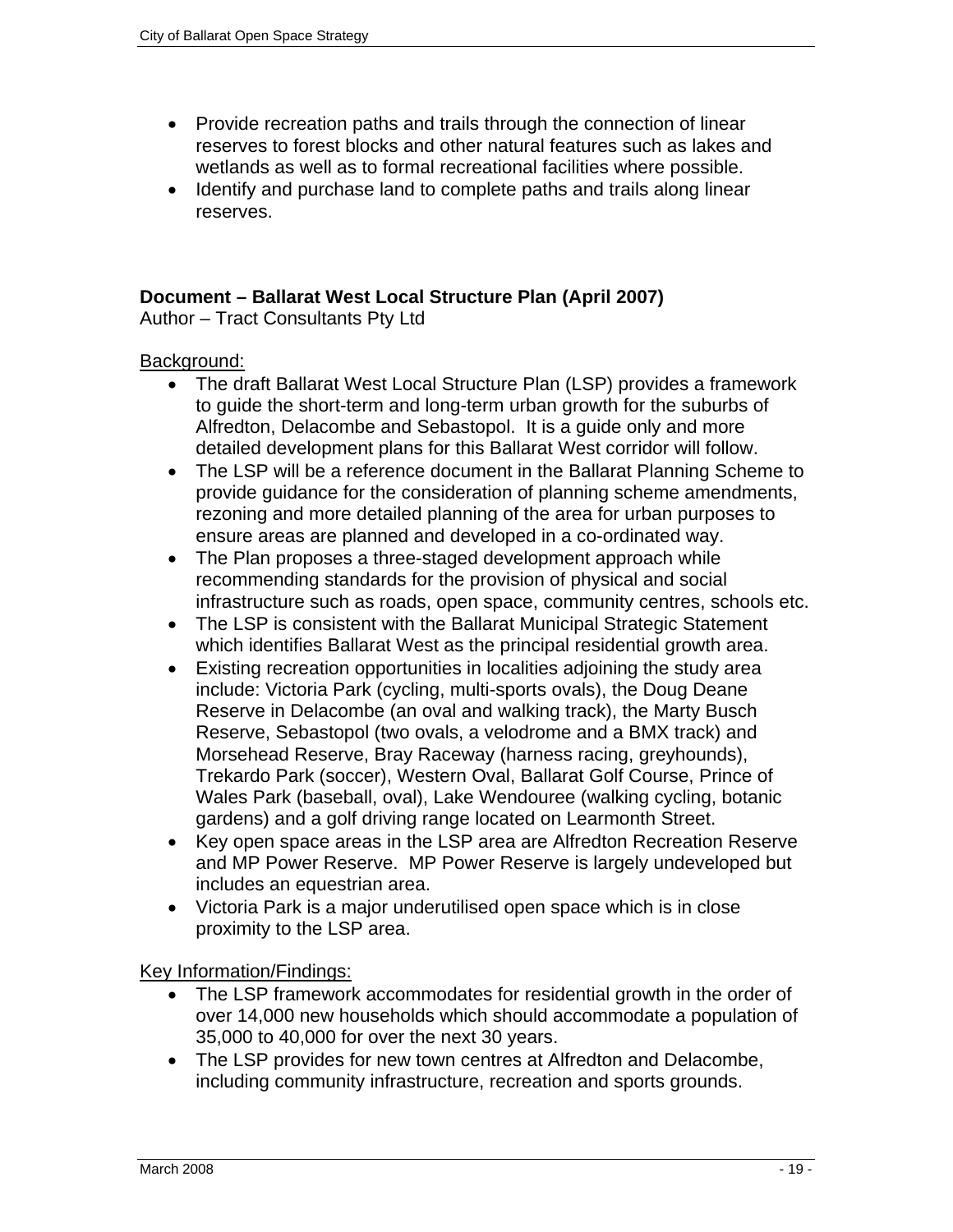- Some key elements of the LSP include an open space network that aims to provide a dispersed network of large local parks, a sports reserve distribution that collocates sports grounds with schools and allows for higher order sports facilities to be developed in Victoria Park and opportunity to utilise the floodways, creeks and watercourses as linear open space.
- Prior to development in the LSP, flora and fauna studies will be required.
- The Ballarat West area interfaces with three major entrances / gateways leading into central Ballarat from the west and south. There is an opportunity to replicate the treatment provided on Remembrance Drive (for example Avenue of Honour, Arch of Victory, etc.) for the Glenelg Highway entrance to better define the entry into Ballarat.
- General opportunities exist to improve the streetscapes and the overall visual enhancement of residential development and interface with areas adjoining the Ballarat West corridor.
- Local parks provided in existing residential developments lack variety of character and visual quality. Opportunities could include Winter Creek which could be enhanced through responsive design and incorporation into the public open space network.
- The "Landscape Guidelines for Development in the City of Ballarat" (revised Sept. 2000) indicate that most of the Ballarat West area would be landscaped with native species being new residential, commercial and industrial areas.
- There a buffer / setback requirements for certain industries within the Ballarat West / Alfredton industrial precinct particularly for sensitive areas such as residential development.
- The concept of "Ecologically Sustainable Development" (ESD) is to create urban communities that are as environmentally sustainable as possible.
- Cycling and walking tracks will contribute towards the efficient, equitable, and sustainable access as part of the movement networks for Ballarat West.
- One of the drivers of the LSP is to provide for a range of open space within accessible locations while recognising the proximity of existing open space assets.
- The Subdivision Act 1988 allows for a maximum of 5% of developable area to be allocated as open space as part of the approval of subdivisions.
- Clause 56 of the Ballarat Planning Scheme provides only limited direction on open space provision with a guideline for provision of local parks (of one hectare minimum area) to be within a walkable catchment of 400m from all new dwellings. Only a notional direction on active open space is provided.
- The LSP presents a hierarchy of open space reserves from notional locations of one hectare local parks, higher order open space and sports fields to utilisation of floodway and undeveloped areas with some recreational opportunity.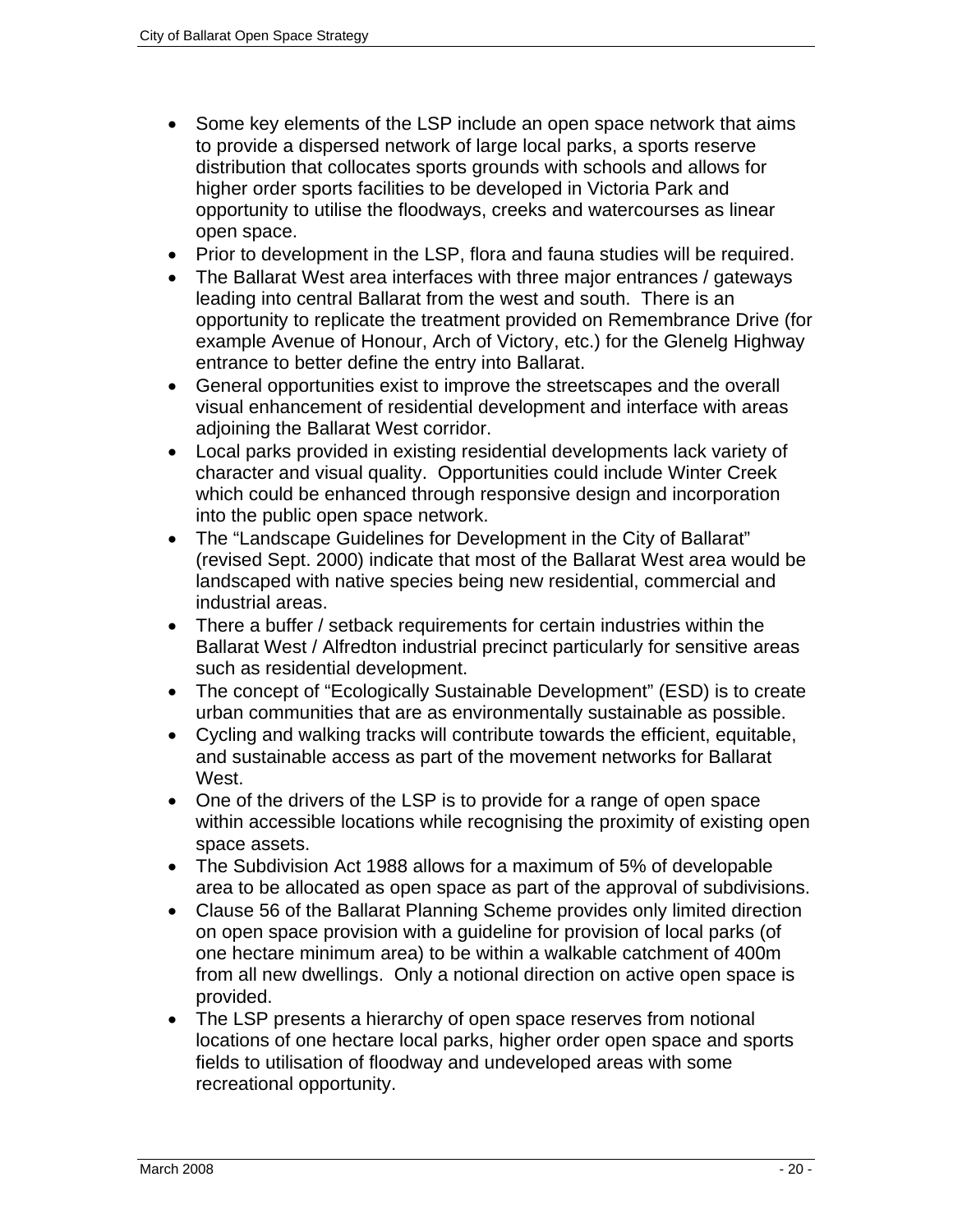- The City of Ballarat has no specific standards for the provision of active open space. There are however standard practices in siting areas for future sports facilities. A common practice is that the site must be large enough to accommodate sports fields and ancillary uses e.g. tennis courts, club house facilities car parking, etc. This usually requires a minimum site area of 3.5ha for a football / cricket oval without any major embellishments. Facilities should be central to their catchment population.
- Where possible sports grounds should be co-located with schools.
- Ratio of Provision Outdoor Sports Facilities Standards of provision throughout Australia and even Victoria are variable with standards currently being applied to different growth fronts within metropolitan Melbourne varying considerably. For example football / cricket oval provision varies from 1:2,500 population to 1:5,450 population.
- VicUrban have proposed ratios of provision as indicated in table 9 (page 61 of LSP) which identifies the ratio of provision of facility to population and the number of facilities required for the forecast population in the Ballarat West growth area. Victoria Park could be utilised or an additional dedicated regional facility be developed.

- Opportunities to link the LSP area to Victoria Park should be identified such as along the disused rail reserve.
- Opportunities to expand the Alfredton Recreation Reserve South and develop a linear reserve along Winter Creek and develop the railway line as a linear reserve.
- Investigate the retention basin constructed as part of the Lawrie estate (at the head of Winter Creek) to be reverted to public land. This has potential as a key open space node along a future Winter Creek open space corridor.
- The Yarrowee River potentially provides a regional open space asset convenient to the south eastern portion of the LSP area.
- Potential exists to improve access to both the former Skipton Rail Trail and Winter Swamp as part of an enhanced open space network to serve the new development front.
- At the time of preparation of this Structure Plan, Council is undertaking a review of open space needs which may result in a specific standard for open space.
- Consider locating sports parks within a local catchment of 1km to encourage walking in line with ESD principles.
- Many small playground parks should be distributed across the urban areas such that at least one small park is within a five-minute walk of virtually all residences.
- Major existing reserves close to the plan area such as Victoria Park have the capacity to be enhanced to accommodate some of the recreational needs of the Ballarat West corridor.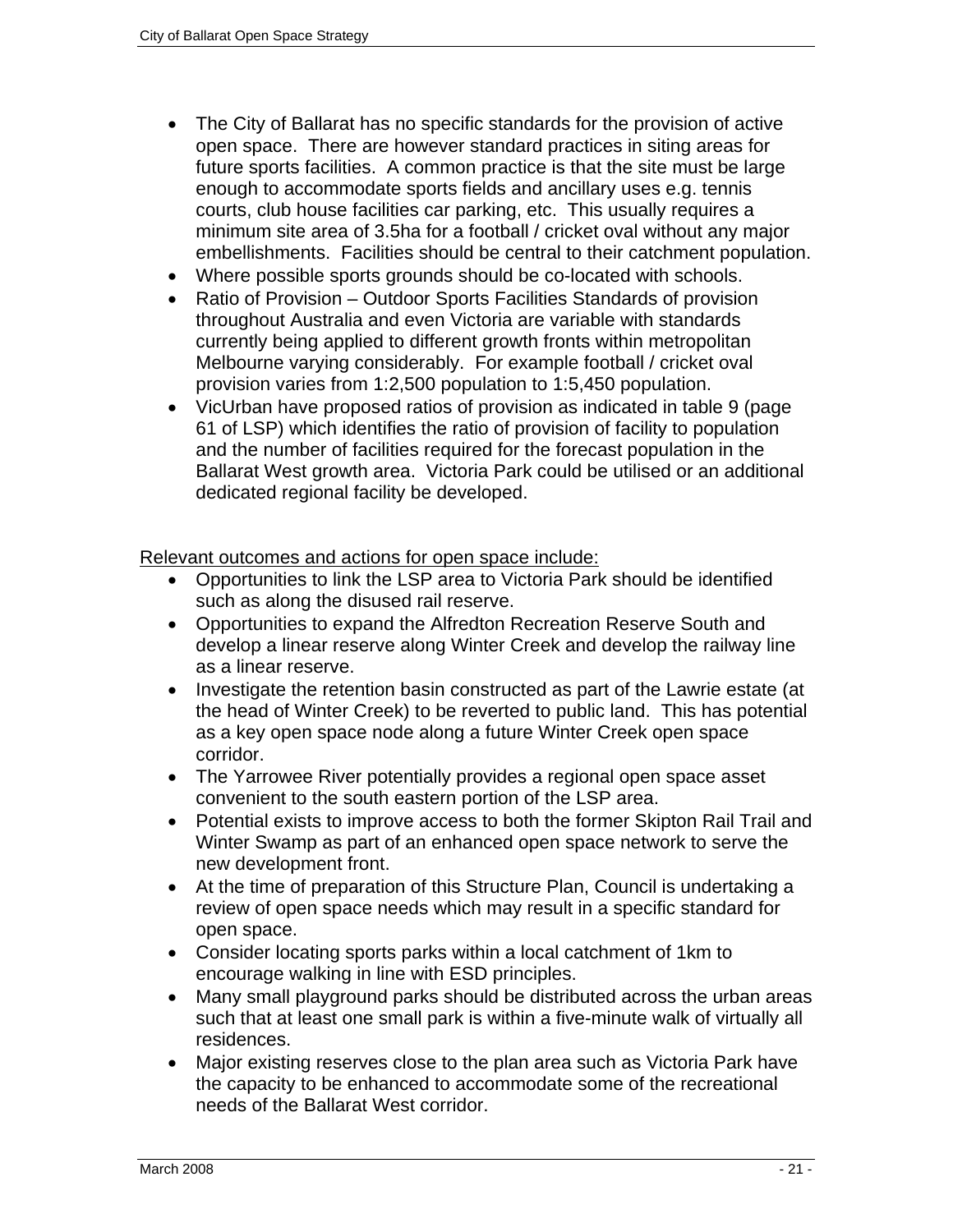- Council sports fields should couple with schools for shared usage and vice versa.
- Large regional sports facilities should be highly accessible to the user population and when available, be located in flood plains without significant environmental constraints, as such a use need not compete with urban development for land.
- Significant creeks should become public parkways, wherever viable, and fronted generally by small streets and/or foot / cycle paths, and overlooked by development.
- Passive surveillance of public open space should be achieved by means of residential development overlooking open space. Public open space should not be bordered by rear fencing or blank walls. This can ensure safety for individuals within the parks, generally according to the Crime Prevention Through Environmental Design (CPTED) Guidelines.
- The LSP identifies the provision of two new residential neighbourhoods (Delacombe North and South) which are in excess of 7000 population each, north and south of the Glenelg Highway. Central to each neighbourhood will be higher order active open space facilities, primary school and Pre-School based community centres.
- As part of the planning for Ballarat West, it is important that clear direction is provided for the provision of: major parks and sports facilities; local parks as well as method of acquisition and land assembly.
- In planning for the significant growth forecasts in the Ballarat West LSP, consideration should be given to: the need to provide local parks close to all residents; the need for sports facility provision to be close to the catchment community; reducing the need for all active open space to be provided as part of development by co-locating and sharing sports grounds with schools; recognition that much of the existing open space in Ballarat is not within close proximity of the plan area; and much of the existing open space consists of large, passive parks.
- In attempting to provide adequate distribution of open space, each stage in the planning process will need to specify, in increasing detail, how open space will be provided. Contributions to open space will need to be managed to ensure the distribution identified in the LSP is realised.
- The provision of local parks should be consistent with Clause 56 of the Ballarat Planning Scheme which identifies that parks should be approximately one hectare in area within 500m of all residents, although standards currently being provided in new developments vary widely (e.g. from 0.7ha to 2+ha). Parks should have regard to any natural features on the site including remnant vegetation (including exotic plantings) that may enhance them in design and appearance.
- The open space policy should review the ratio of facility to population.
- The most notable reserves for enhancement include the Power Reserve to the west of Sebastopol and to the east of the plan area. Specific function of these reserves is best determined by local needs as the surrounding areas develop.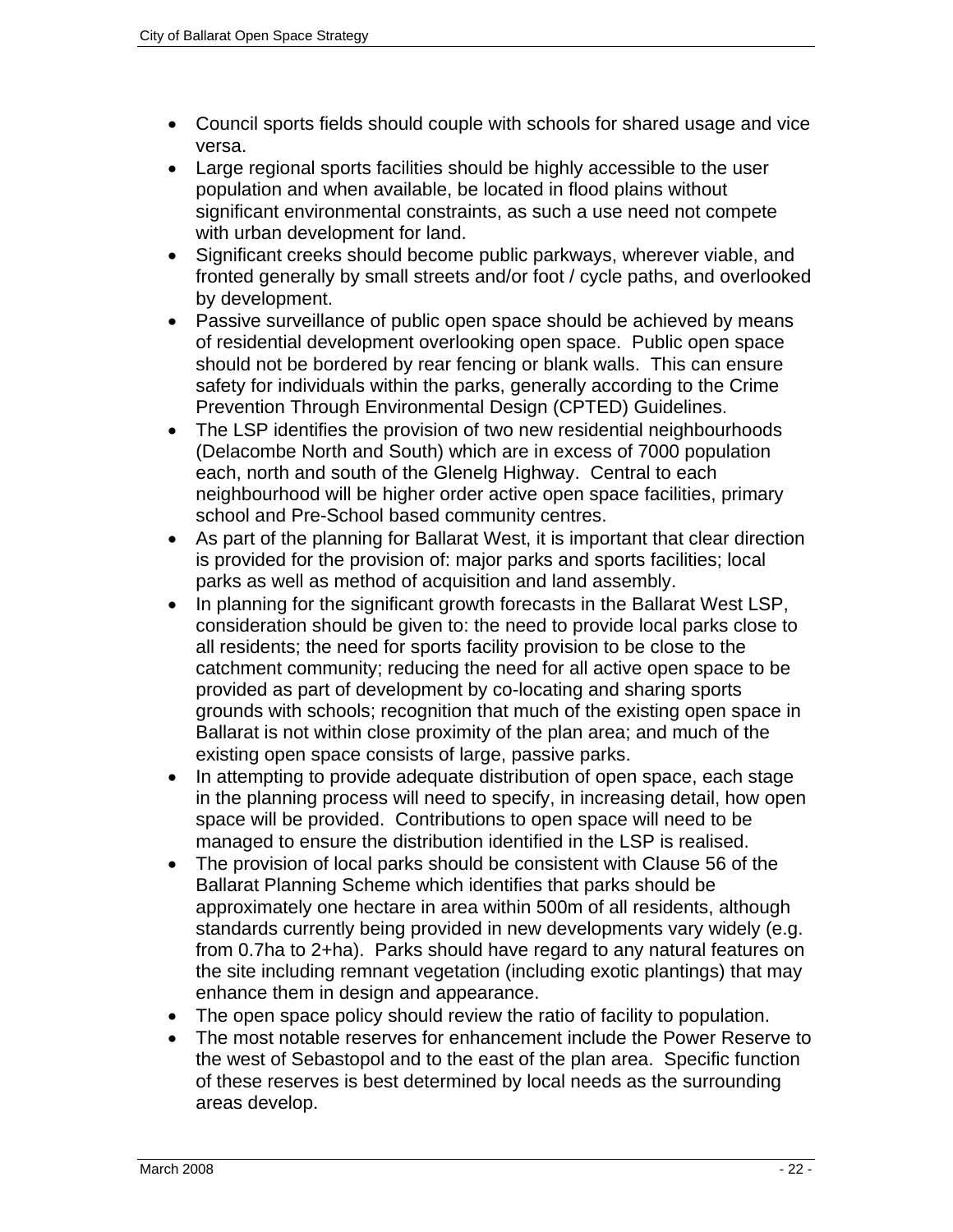- In meeting criteria for the siting of sports reserves, an appropriately sized reserve should be created to allow for at least the optimum football / cricket oval (which could be utilised for soccer or rugby, etc.) with enough space to allow for possible siting of tennis courts, outdoor hard courts, car parking and clubhouse facilities or a combined football and social facility. A passive open space component with possible links to open space trails, should also be provided to enhance the amenity of the park and provide easier non-car access.
- The provision of five hectare reserves, co-located with the primary schools in conjunction with some enhancement, and development of new facilities in Victoria Park and Power Reserve should meet the criteria outlined in the standards.
- The LSP has prepared an Open Space Plan (page 62) which should be a consideration of the Open Space Strategy.
- Winter Creek has been designated as a main north-south pedestrian/cycle route through the Ballarat West corridor and the construction of a bicycle path on a reserve outside the flood area has been identified as development infrastructure to be funded through development contributions.
- The provision of a linear reserve of approximately 20 metres in reservation creates an opportunity to separate residential and industrial land use and create a landscape buffer opportunity.
- Utilising the open space contribution of 5% of developable land from the industrial area should provide a reservation of 12m to 13m for the main north south section of the reserve, requiring only minor augmentation from the residential area to reach the 20m width.
- A visual buffer treatment should be provided for the Sturt Street frontage, similar to the precedent set within Alfredton, such as trees or an enhanced reservation which could be utilised for replacement screen planting and linear trail.
- To facilitate proper open space and indoor recreation facilities both direct land contributions and cash in lieu contributions are to be made available to developers. This will enable Council to consolidate larger open space and recreation areas where required.
- When specific locations for the local parks are determined they should reflect what is presented in the LSP and should seek to identify additional open space where this can better serve the community. This could be supported with more defined standards for the provision of local parks and the design of subdivisions to integrate with parks.
- From an urban design perspective distinct themes for major streets should be developed. Refer to page 71 for more details.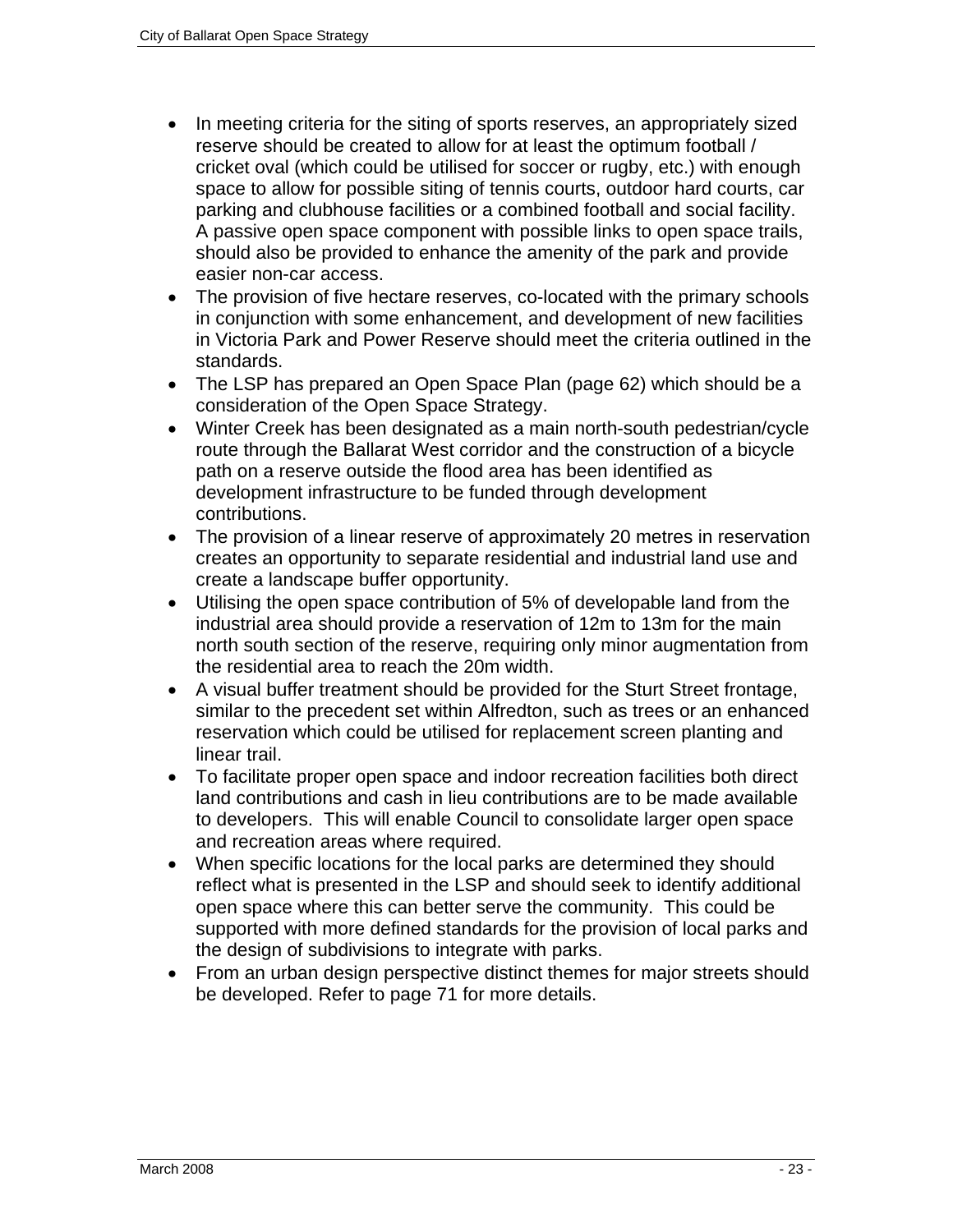## **Document – Miners Rest Outline Development Plan Community Infrastructure Needs Assessment (2006)**

Author – ASR Research Pty Ltd

## Background:

• To develop a plan for the provision of community infrastructure in the Miners Rest area based on an analysis of current and projected community needs, current facility and service provision and the service and facility development priorities of Government, key non-Government agencies and the Ballarat City Council.

- Community infrastructure is defined as indoor and outdoor facilities providing for emergency services, health, education, recreation, cultural and community support services.
- Council is currently preparing an Outline Development Plan which will identify land use and guide the future expansion of the township.
- Current pressure on Council from residents and groups in Miners Rest to upgrade local facilities or provide new facilities.
- The projected residential growth in Miners Rest is predicted to increase from the current figure of 2,400 to around 5,500 over the next 15/20 years.
- Key Characteristics of Miners Rest:
	- o Located 15kms from the Ballarat CBD and 7kms from Wendouree.
	- o Highly accessible by road to northern and central Ballarat and the rural townships of Learmonth and Creswick.
	- o A public transport service is scheduled to commence in 2007 from Miners Rest to Ballarat.
- Miners Rest currently has approximately 2,400 residents and has a primary school and hall.
- Through the community consultation process, the following infrastructure was identified as important to the local community:
	- o Improved public transport services;
	- o Completion of the walking track and other facilities at the wetlands;
	- o Walking paths in new development areas which connect to the centre of Miners Rest and important destinations in the town;
	- o Public toilets;
	- o More shade, shelter, picnic and play facilities in Miners Rest Park;
	- o Play facilities for children and youth including skate and BMX facilities;
	- o Multipurpose community centre with preschool, M&CH Centre and activity spaces;
	- o Sports precinct with oval and tennis courts;
	- o Expanded primary school
	- o Upgraded facilities that have heritage value (where feasible);
	- o Indoor recreation facility.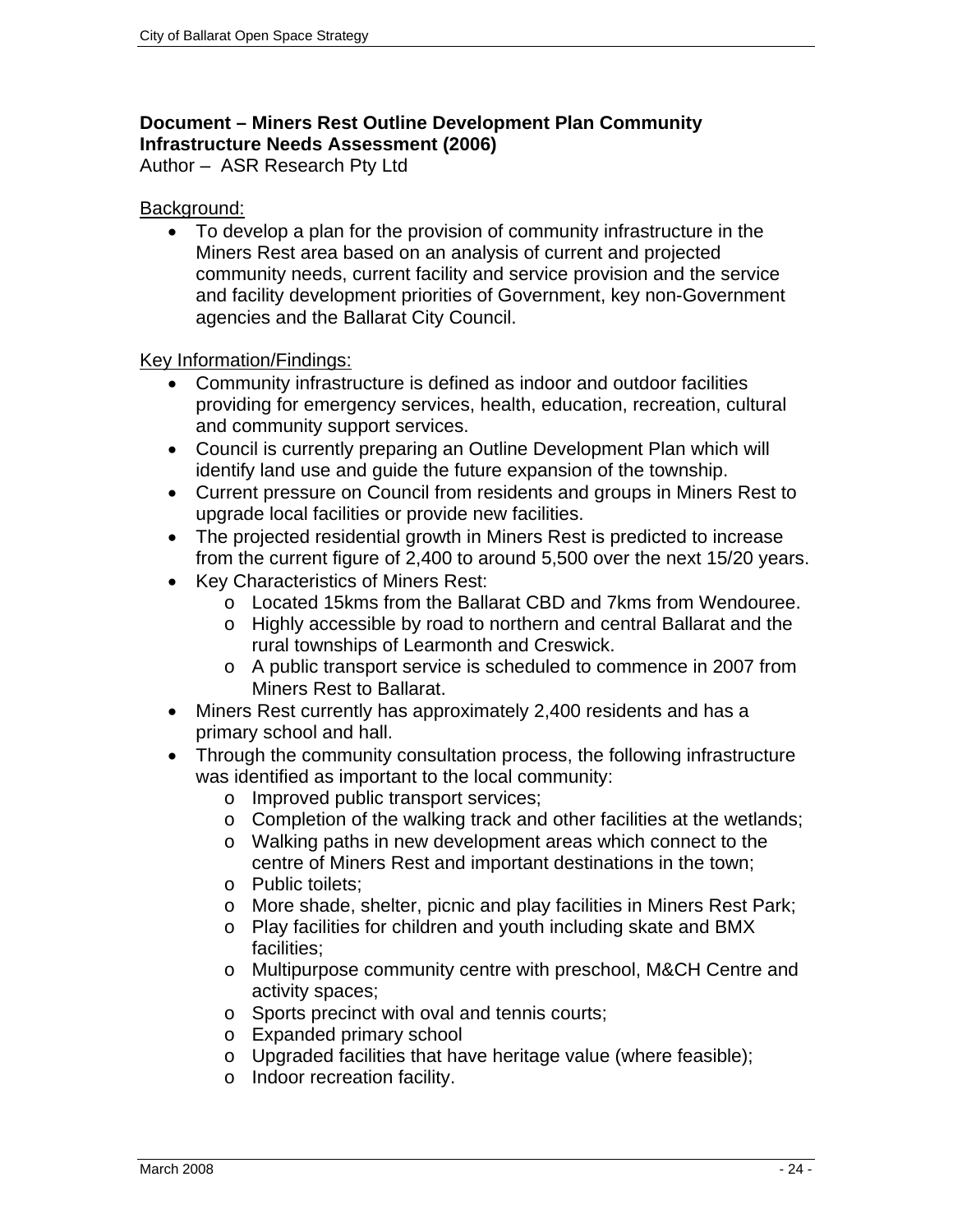- There is no competition standard sports field in Miners Rest. There is only a small field at the Miners Rest Primary School which is not suitable for competition but could be used as a junior training venue.
- Miners Rest residents who play cricket, netball, football, soccer, hockey etc. are currently involved in clubs outside of Miners Rest.

- Provision should be made for a football oval/soccer field. The size and associated facilities should be suitable for senior competition. A location close to the school, enabling the schools oval to be maximized, would be ideal.
- Three tennis courts should be provided and located near the sports field.
- One outdoor netball court should be provided, not necessarily for competition but as a training venue for Miners Rest teams playing in the Ballarat Association.
- A skate park / BMX facility should be provided in Miners Rest and located at the sports field.
- It is recommended that land be provided for the development of a joint facility either in or adjacent to the school for an indoor multipurpose (i.e. basketball, dance, martial arts, volleyball, netball, indoor soccer) court for training purposes and general activities.
- Due to the significant heritage of the community hall (more than 100 years old), it would be preferable to retain it, however there are constraints for the development of this site which is surrounded by houses. The preferred location for a community centre would be near the school and the active recreation reserve.
- The regional park needs of Miners Rest residents will be adequately catered for by Lake Wendouree, Victoria Park and Lake Learmonth, all of which are within a 20-minute drive.
- The district park needs will be met through the proposed active recreation reserve.
- Burumbeet Creek provides an opportunity to establish a linear park and wildlife corridor through the township.
- The neighbourhood park needs of the community could be satisfied by the provision of suitable spaces in the active recreation reserve, the wetlands and the linear park. Play facilities could be provided in these spaces where suitable.
- The report outlines the proposed size, timing and cost estimates for the above community infrastructure.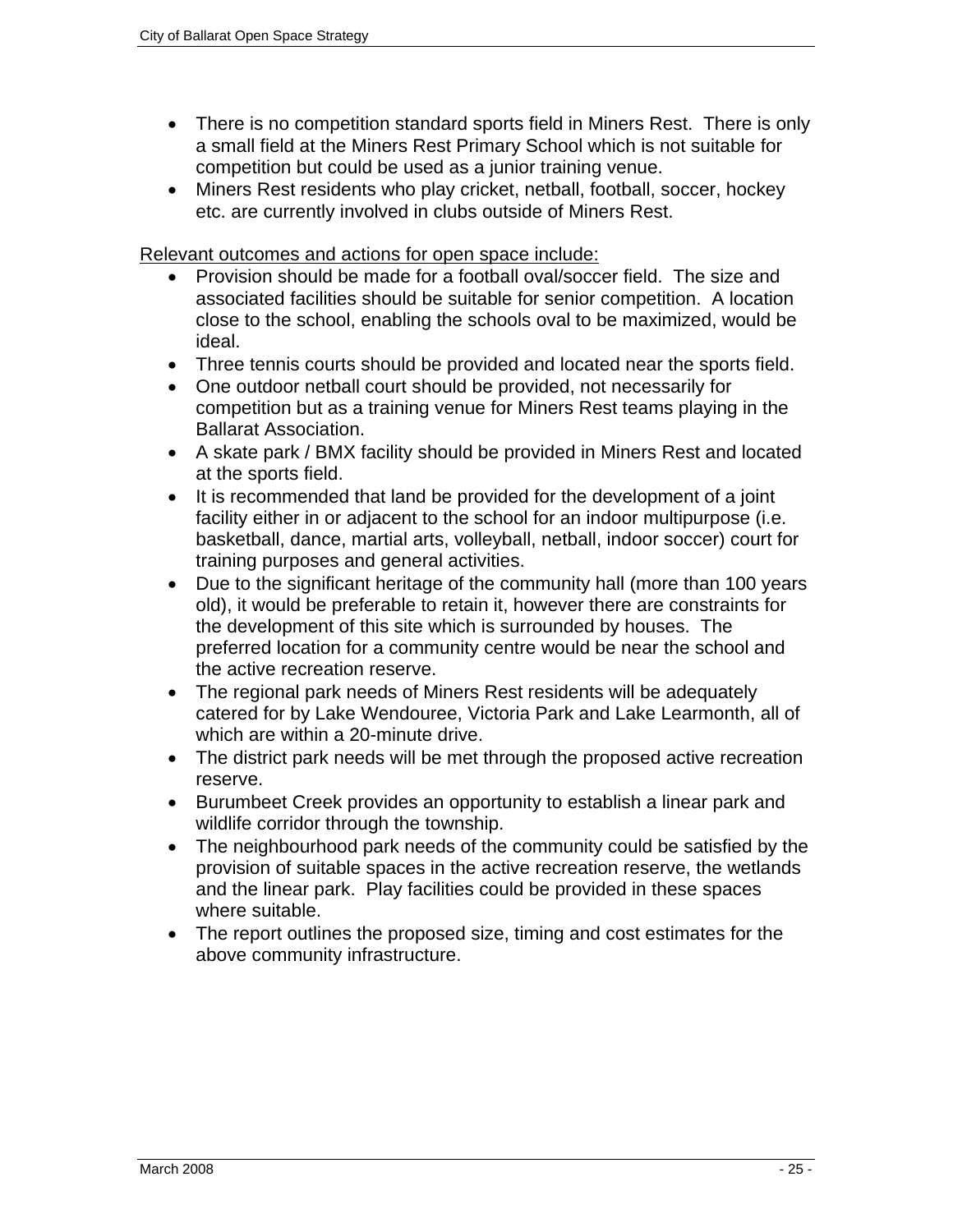#### **Document – Miners Rest Outline Development Plan**

Author - THA Landscape Architects, Ross J Goyne Consulting, ASR Research.

#### Background:

- Miners Rest township has been shaped by historical influences and physical parameters.
- The local community is active, involved and interested in developing the township and its community resources.
- The community is strongly linked to the racing industry.
- The Burumbeet Creek is a significant local influence and proposes a significant flood risk.
- Miners Rest has had a 4.4% residential growth rate per annum over the past five years and this is forecast to continue at a projected rate of 6.8% over the next census period.
- The demographic profile shows an even spread of population numbers across the age groups and that this will be a characteristic of the Miners Rest community for the foreseeable future.

- There is a strong community interest in the development of off-road trails utilising road reserves and reserves proposed along waterways.
- Recommends for amendments to the Ballarat Planning Scheme in particular the Environmental Significance Overlay to enhance the landscape around Burumbeet Creek and Mount Pisgah and to rezone vacant land affected by the 1:100 year flood plain predictions.
- Burumbeet Creek is in a degraded state yet considered a significant feature of the Miners Rest township.
- The current settlement pattern of the township is dispersed with residential areas divided by such physical features such as Burumbeet Creek, the Ballarat-Maryborough Road (Howe Street) and the former Miners Rest quarry.
- Recommends residential development to accommodate residential growth up to 2031. Residential development is based on a preferred development pattern including variation on lot sizes, site constraints, Environmental Sustainable Design (solar orientation) and proximity to the town centre.
- The ODP provides for an integrated pattern of roads and off-roads trails, in particular horse exercise trails network utilizing existing road reserves within the racecourse precinct.
- Next to road and traffic issues, the lack of community facilities has been the topic of most interest to the community.
- The proximity of Miners Rest to Greater Ballarat creates a type of isolation for the community because Miners Rest is considered as being too close to Ballarat to justify provision of many community services.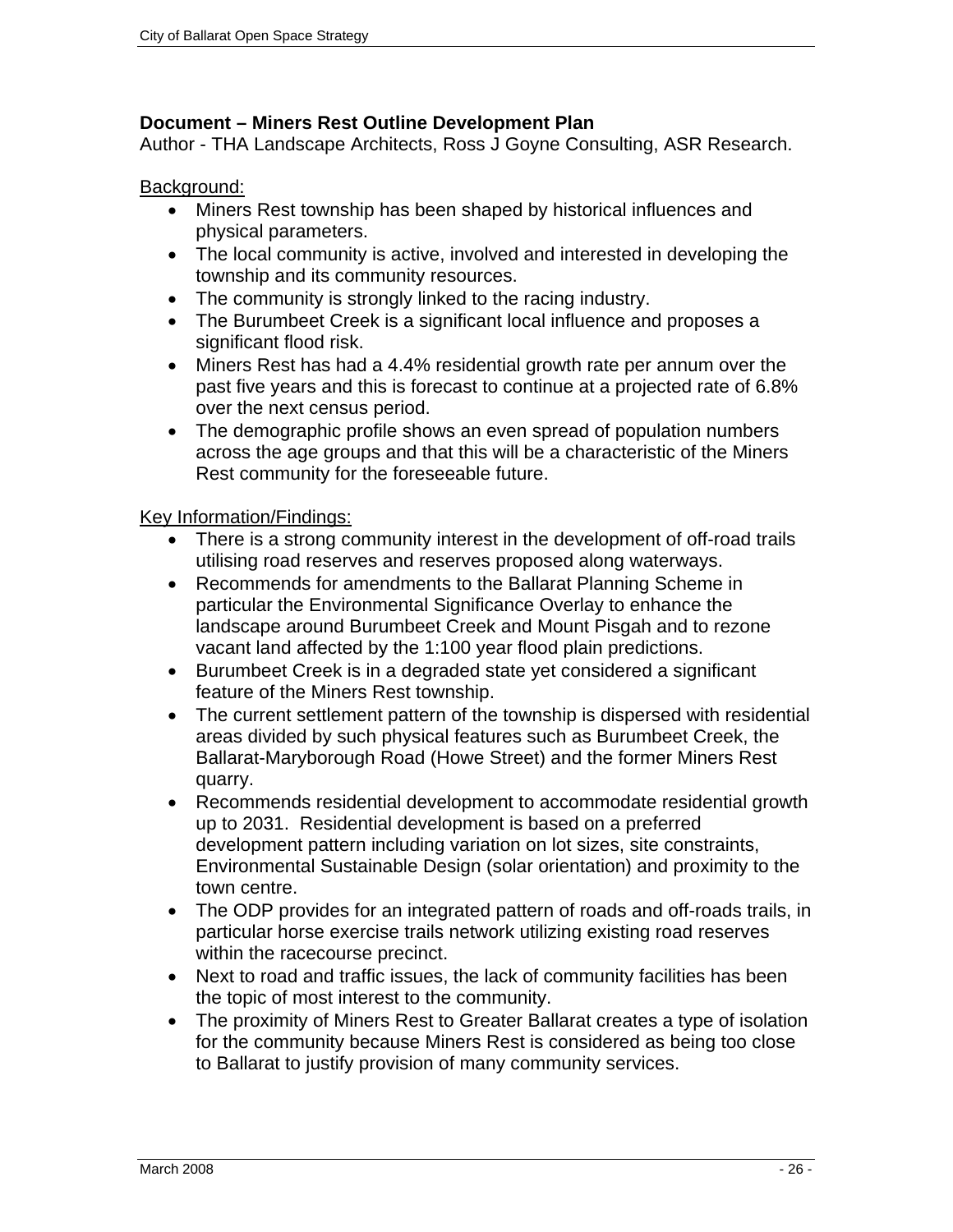- Consider acquisition of land as required to provide suitable reserves and protection of the Burumbeet Creek environment.
- Enhance the characteristics of the Burumbeet Creek with appropriate planting and appropriate placement of recreation trail.
- Recommends developing landscape design guidelines for public spaces including the township's major entrances, major roads, open spaces and the trails network.
- Desired community facilities include:
	- o Primary School (negotiations with DOE are current);
	- o Active sports reserve comprising of oval, soccer field, tennis courts, BMX track, outdoor netball court, skate park and play facilities;
	- o Indoor recreation centre (part of a shared school / community facility);
	- o Multipurpose centre with preschool, activity spaces and consulting rooms;
	- o Fire station;
	- o Neighbourhood parks;
	- o Library;
	- o Residential aged care facility.
- Provide linking cycle footpaths to Mitchell Park / Wendouree as part of the implementation of the Miners Rest trails network.
- Link the northern and southern sectors of the township through the proposed town centre.

#### **Document – Canadian Valley Outline Development Plan (June 2005)**

Author – Research Planning Design (RPD) Group with Land Design Partnership and Andrew O'Brien and Associates.

#### Background:

- The ODP provides an overall framework for the future planning and management of the Canadian Valley area.
- The Canadian Valley area comprises the Mount Clear, Mount Helen and Buninyong areas with a total area of about 30 square kilometres.
- The Canadian Valley ODP is based on limiting future residential development to land currently zoned for residential purposes (R1Z) and infill development in suitable locations within existing developed residential areas.
- The urban growth boundary is based on the zoning pattern, the non-urban breaks and areas of land completely covered by native vegetation.
- Provision will be made for an expansion of the Ballarat Technology Park to the north of the current site. Expansion of the Park should be strictly limited to the intended purpose of the zone as set out in the Local Planning Polices.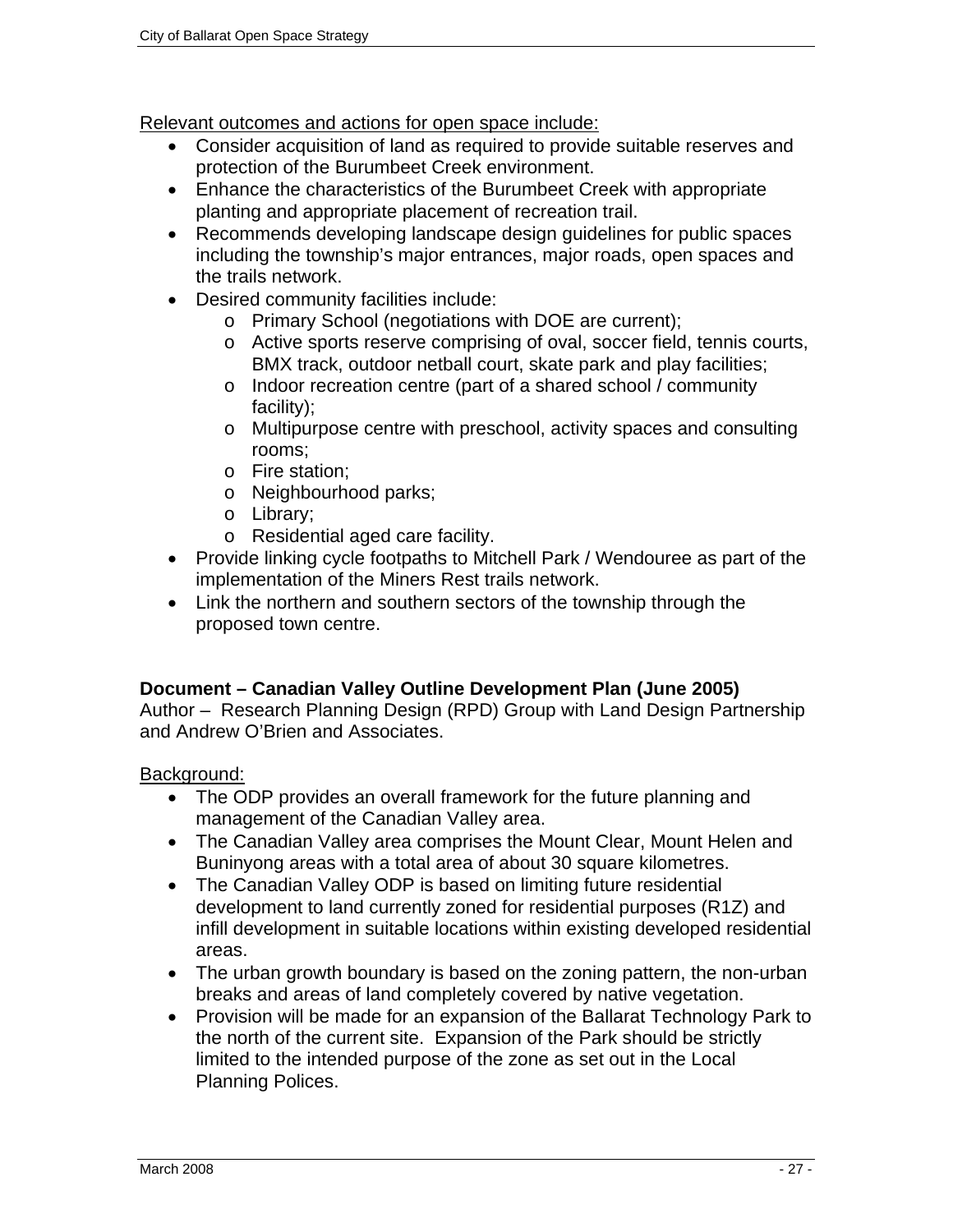• The focus for future development will be at the rear of the Midvale Shopping Centre at Mount Clear and for infill development at Buninyong township.

Key Information/Findings:

• The Ballarat Planning Scheme and the Municipal Strategic Statement should be amended to include the Canadian Valley ODP as an incorporated document.

Key Objectives:

- To confine future residential development to existing zoned residential areas (R1Z) and protect non-urban breaks, native vegetation and landscape features from urban development.
- Prevent further clearing of native vegetation and fragmentation of habitat areas.
- Protect and enhance existing native vegetation, biodiversity, habitat and landscape values.
- Provide for improved habitat linkages.
- Improve safety for motorists, cyclists and pedestrians along Main / Geelong Road.
- Increase opportunities for cycling, high speed cycling and walking between destinations
- Upgrade and extend shared trails and rehabilitate their surrounding environment.
- New urban development to protect and enhance native vegetation, habitat areas, landscapes, local character, heritage values and open space linkages
- New urban development to contribute to the ecological sustainability of the area.
- Consolidate residential areas and townships by encouraging high quality infill residential development in appropriate locations and a wider diversity of housing to meet changing needs.

Design principles include:

- Further develop open space trails and a pedestrian, bicycle and equestrian pathway system as an interconnected network along creek valleys and ridgelines, with new residential development approvals required to contribute to extending and upgrading the open space trail system.
- The existing Geelong Road linking Mount Clear and Buninyong will be progressively upgraded in respect to improved traffic, pedestrian and cyclist safety at key locations such as intersections and pedestrian crossing places without compromising the rural character of the road.
- Council will investigate the potential for a new north-south road link between Buninyong and Mount Clear which will also link to the Western Freeway to the east of Ballarat.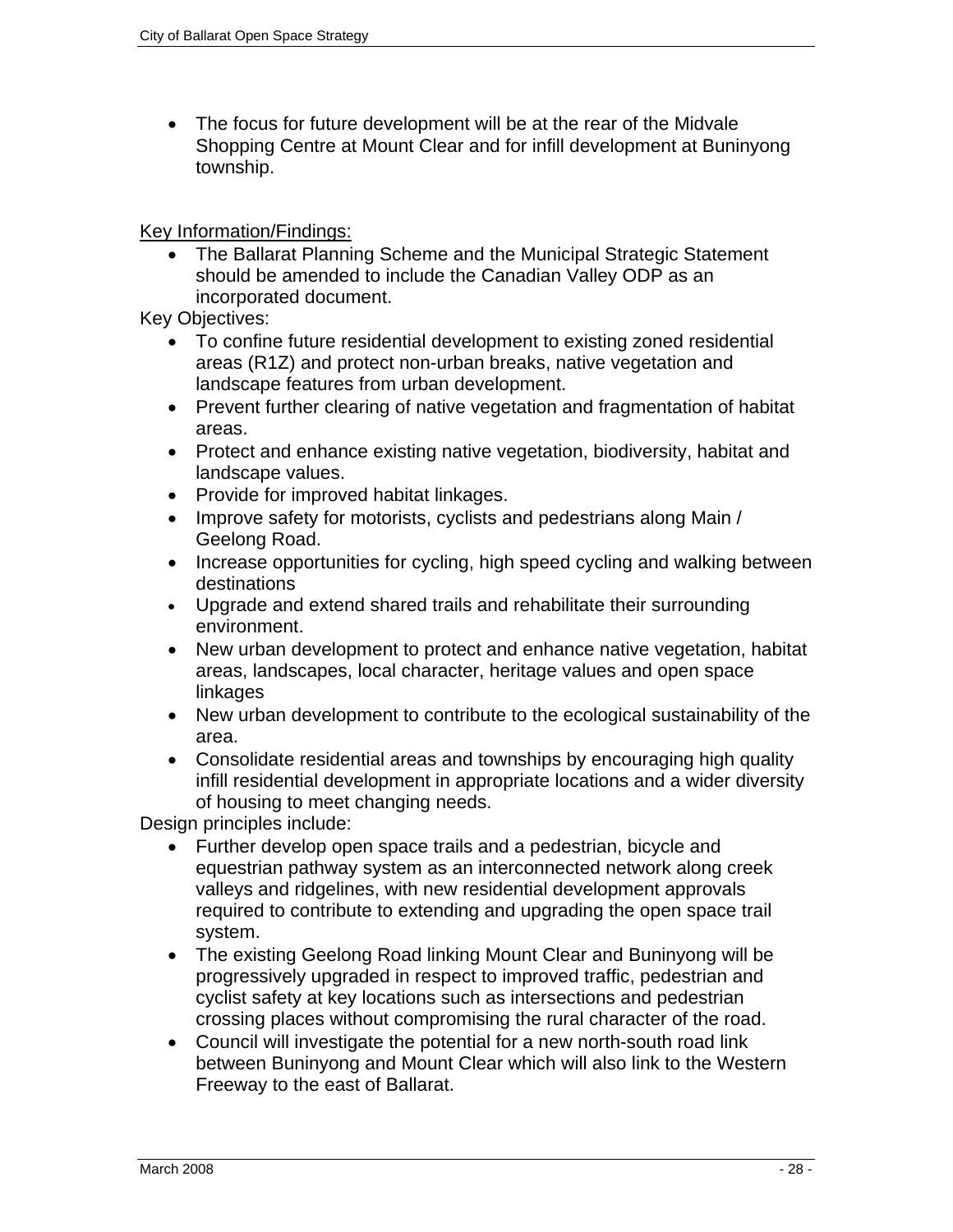- Council will support and promote the provision of increased and more frequent bus services and provide for more bus shelters for the Canadian Valley community.
- Protect and enhance heritage features including historic buildings, streetscapes, significant exotic trees, stonewalls, and other heritage elements.

- Council must ensure the co-ordination of subdivision development in the Canadian Valley area. This co-ordination should include works along creeks and waterways, development of the open space trail system, providing for walking, cycling and equestrian movement and development of wildlife corridor and habitat areas.
- Further strategic planning would involve the development of the Canadian Valley walking and cycling Master Plan.
- Improve the signage within the township of Buninyong including directional signage to points of interest as well as signage for open space trails and improve the directional signage to the township of Buninyong from major highways.
- Explore a range of funding opportunities to assist in upgrading, rehabilitating and extending the open space trails along the Canadian Creek between Mount Clear and Buninyong.
- Start a Tracks and Trails Subcommittee' to plan, develop, map, publicise and maintain the walking and cycling trails within the Canadian Valley area.

## **Document – Health and Wellbeing Plan (2007- 2009) (Municipal Public Health Plan)**

Author – City of Ballarat

Background:

- A legislative requirement in accordance with the Health Act (1988).
- Provides a strategic direction through identifying the priority issues and needs for health and wellbeing of the Ballarat community. It outlines Council's plan of action for the next three years in response to these needs and actions.

- Developed from an evidence based framework underpinned by a sound understanding of the social and environmental determinants of health.
- Seventeen priority areas. A few of the priority areas include "participation in recreational and leisure activities", "community connectedness and strength", "citizen engagement" and "economic activity".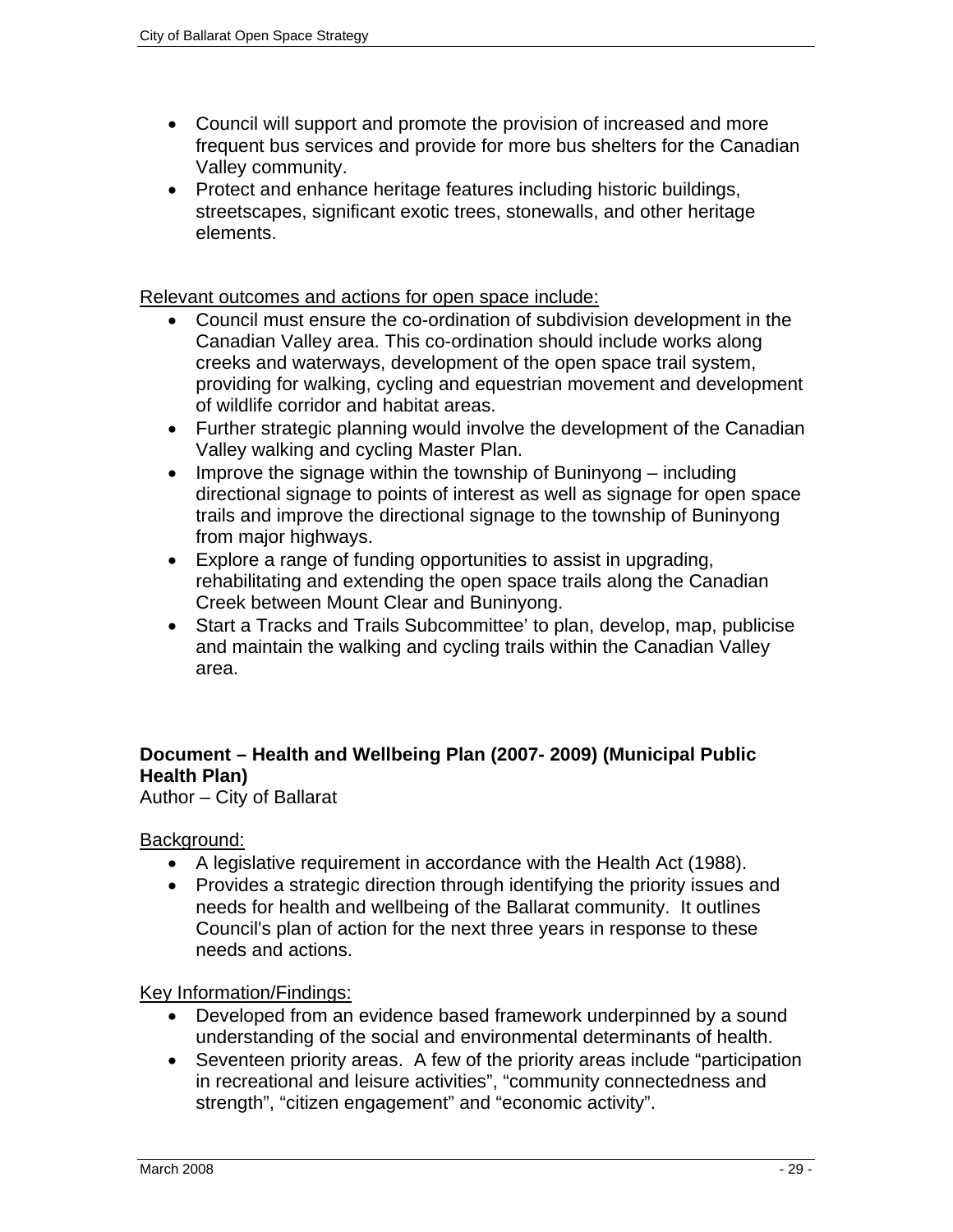- The Health and Wellbeing Plan recognises that the City of Ballarat's open spaces such as parks, gardens, sporting ovals, wetlands, tracks and trails provide places for social gatherings, recreation, physical activity and relaxation and are important to the community's wellbeing and health.
- The Health and Wellbeing Plan also recognises that open space can also include squares, malls, neighbourhood footpaths, streetscapes, city entrances and boulevards. The Plan identifies that there is a capacity to design and use these spaces in a way that can enhance social interaction and promote active living.

Actions from the Health and Wellbeing Plan include:

- Enhance & support community events that emphasise community connectedness and wellbeing themes in particular engaging special needs groups and enhancing participation in physical activity.
- Formalise a Developer Contributions policy to guide Council and the development industry regarding the development of essential infrastructure to meet the recreation and community needs of residents in new developments.
- Develop an Open Space Strategy that:
	- o Articulates link between access to open space and community wellbeing;
	- o Considers 'walkability' of open space and linear links to open space that promotes access via walking and cycling;
	- o Provides a clear and concise policy framework for the management, use and development of Ballarat's open space assets;
	- o Determines the appropriate provision and development standards of open space;
	- o Caters for Ballarat's existing and projected growth;
	- o Provides a sustainable public landscape and planting vision aimed at responding to the impact of climate change;
	- o Outlines the use of developer contributions to fund the development of new open space and the upgrade of existing open space.
- Barriers to encouraging a greater use of open spaces include:
	- o Public spaces that are not pedestrian friendly (such as busy and noisy roads).
	- o Spaces perceived to be unsafe / unpleasant (by vandalism and litter).
	- o Spaces not accessible to pedestrians, older people or people using mobility aides.
- Factors that enhance the use of open spaces and active living include:
	- o Parks and recreation facilities that are multipurpose and can support a mix of less 'structured' sport and recreation alongside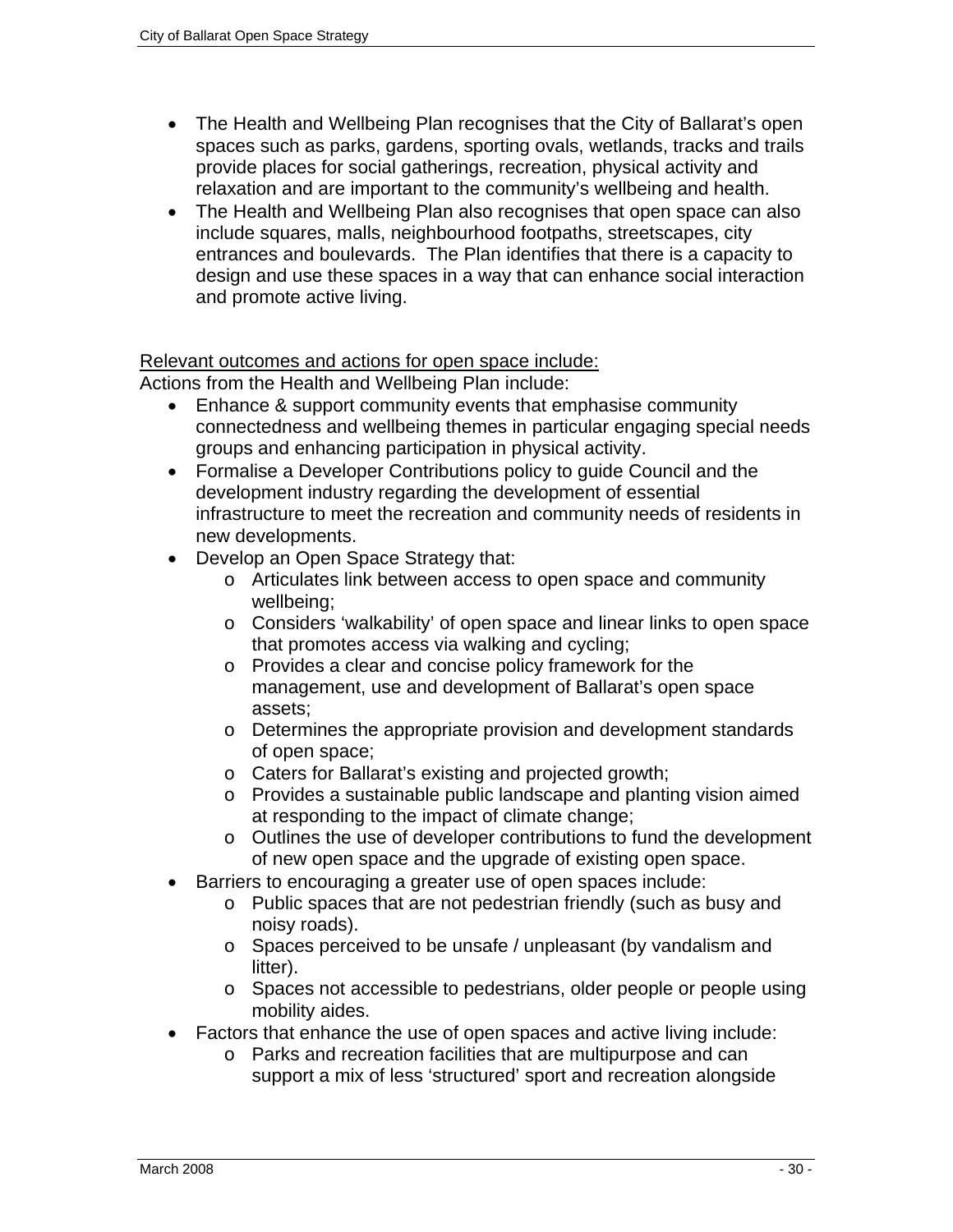structured sport and recreation activities (for example, parks for skateboarding, adult playgrounds and walking).

- o Spaces that openly invite pedestrians and people using mobility aides by providing a strong sense of 'walkability.'
- o Spaces friendly to children and youth.
- o Parking availability / access for disabled and older people.
- o Access to toilets, drinking water, seating, and shelter in recreation and park areas.
- o Parks designed for intrinsic appeal, waterways, water features, and trees for shade.
- The Plan also identifies that connectivity of off-road paths for commuting is an important factor that enhances pedestrian and bicycle travel in Ballarat.
- Continue to facilitate and produce the annual Arts in the Park Summer Music Festival to provide active and passive participation in high quality arts and cultural activity free of charge.
- Review and continue to implement the Recreation Strategy 2005.
- Continue to provide and promote recreation facilities based on key guiding principles articulated in the Recreation Strategy (especially that of access and equity).

## **Document – Water Action Plan (2005)**

Author – City of Ballarat

Background:

- The City of Ballarat is located within the uppermost portions of three major river basins. These are known as the Barwon, Hopkins and Loddon River catchments with each being managed by the Corangamite, Glenelg Hopkins and North Central Catchment Management Authorities respectively. From these, water flows into the ocean at Barwon Heads, Warrnambool and Goolwa in South Australia (via the Murray River) respectively.
- Central Highlands Water (CHW) is the responsible water authority for the region and harvests water predominately from the Moorabool River system which has been identified as one of the most stressed rivers in Victoria.
- The importance of the social aspects associated with water as well as the economic value of water, including where associated with community activities and major sporting, cultural and tourism events, needs to be raised.
- The City of Ballarat resolved to participate in the Water Campaign<sup>™</sup> Australia program on 26 May 2004. The Water Campaign™ is an international program that assists local governments to improve water management through reduced consumption and water quality improvement. In Australia the program is delivered by the International Council for Local Environmental Initiatives (ICLEI). The Water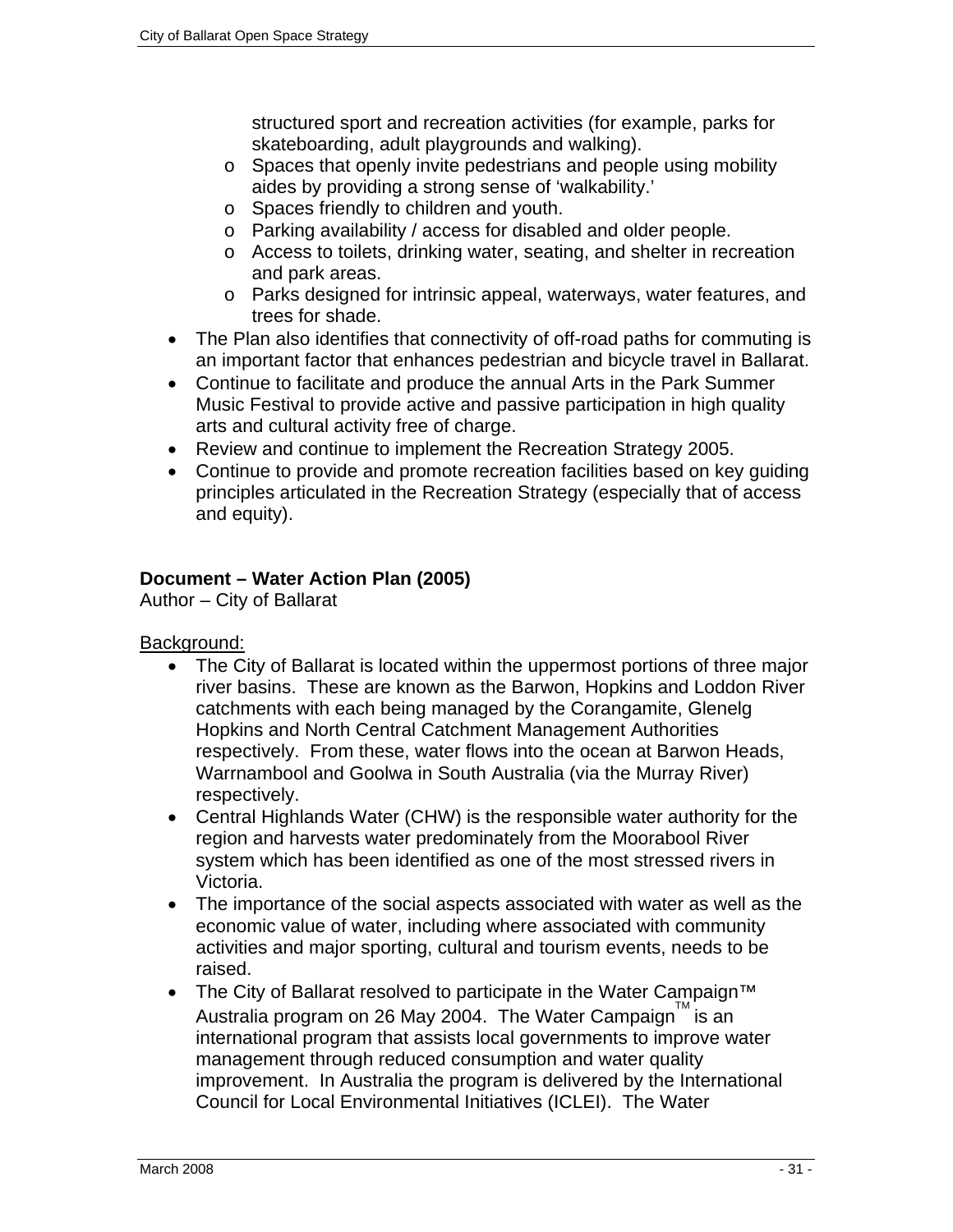Campaign  $\mathbb{I}^M$  consists of corporate (i.e. Council operations), community and catchment components.

- A partnership was formed between the City of Ballarat and Central Highlands Water in May 2004.
- Five milestones were developed as a result of the City of Ballarat's involvement in the Water Campaign  $\mathbb{I}^M$ .
- The purpose of the Plan is to act as a strategic document that provides direction for sustainable water management within Council operations and the Ballarat community. The Plan is a requirement of the International Council for Local Environmental Initiatives (ICLEI) Water Campaign™ Program for Milestone 3.

## Key Information/Findings:

- Approximately 70% of total water consumption is for residential use and 30% for commercial activities.
- Improving water quality within Ballarat is extremely important due to its location at the headwaters of three catchment areas and our impact upon downstream water quality.

The City of Ballarat has set two water consumption reduction goals:

- Council will reduce its corporate water consumption by 40% based upon 1999/2000 levels by 2008.
- A community goal of 20% reduction based upon 1999/2000 levels by 2008.

Relevant outcomes and actions for open space include:

The proposed actions from the Water Action Plan are generally for the conservation of potable water and improvements in water quality.

- "In consultation with Central Highlands Water investigate the potential for the re-use of treated wastewater for use in Councils open space facilities."
- "Prepare a Water Conservation Plan for Council's open space facilities to include priorities for use of groundwater and irrigation."
- "Install rainwater tanks at Council facilities where appropriate for use in toilets, small open space areas or cleaning of plant and equipment i.e. Child Care Centres, Depot, Nursery."
- "Work to challenge community expectations of green parks and sports fields in light of limited water supplies."
- "Develop an internal, cross-functional Water Action Group to take responsibility for oversight of the Water Action Plan."
- "All new council facilities to have water savings fixtures installed as standard."
- "Review lease agreements on Council owned properties to include payment for water and/or requirements for lessees to meet water conservation requirements."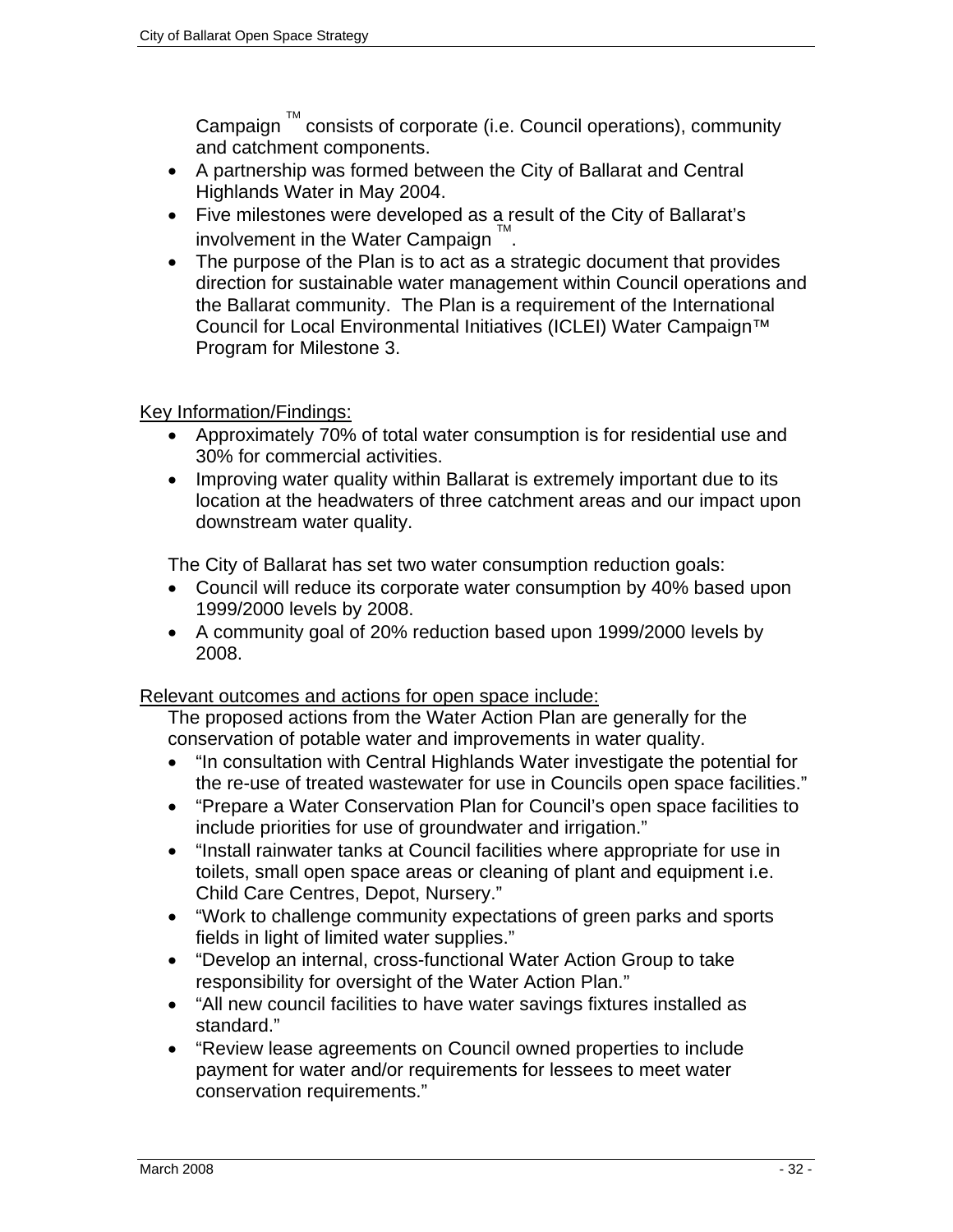- "Review council swimming pool backwash water discharge activities and implement best practice."
- "Review herbicide, pesticide and fertiliser use."

#### **Document – City of Ballarat Wildfire Management Plan**

Author – City of Ballarat

#### Background:

• There is a Wildfire Management Overlay (WMO) used to identify areas where the fire intensity level of wildfire is likely to pose a threat to life and property. It ensures that development within Bushfire Prone Areas (BPAs) includes specified fire protection measures and does not significantly increase the threat to life and property from wildfire.

#### Key Information/Findings:

• The WMO is a risk management tool.

Relevant outcomes and actions for open space include:

• Recommendations should be consistent with this policy.

#### **Document – Native Vegetation Framework.**

Author – Department of Sustainability and Environment

#### Background:

• *Native Vegetation Management: A Framework for action* (the Framework) was released in 2002. It was developed to implement the objectives of Victoria's Biodiversity Strategy and the National Strategy for the Conservation of Australia's Biological Diversity.

- 'The framework' is the State Government's strategy to protect, enhance and revegetate Victoria's native vegetation.
- The Framework's main goal is *to achieve a reversal, across the entire*  landscape of the long-term decline in the extent and quality of native *vegetation, leading to a net gain*.
- **Net gain** is where overall gains in native vegetation are greater than overall losses and where individual losses are avoided where possible. This recognises that although it's better to retain existing native vegetation, it is possible to partially recover both amount and quality by active work and therefore improve the result as a whole. Net gain will be achieved as a result of landholder and government-assisted efforts to protect and improve native vegetation. In addition, permitted clearing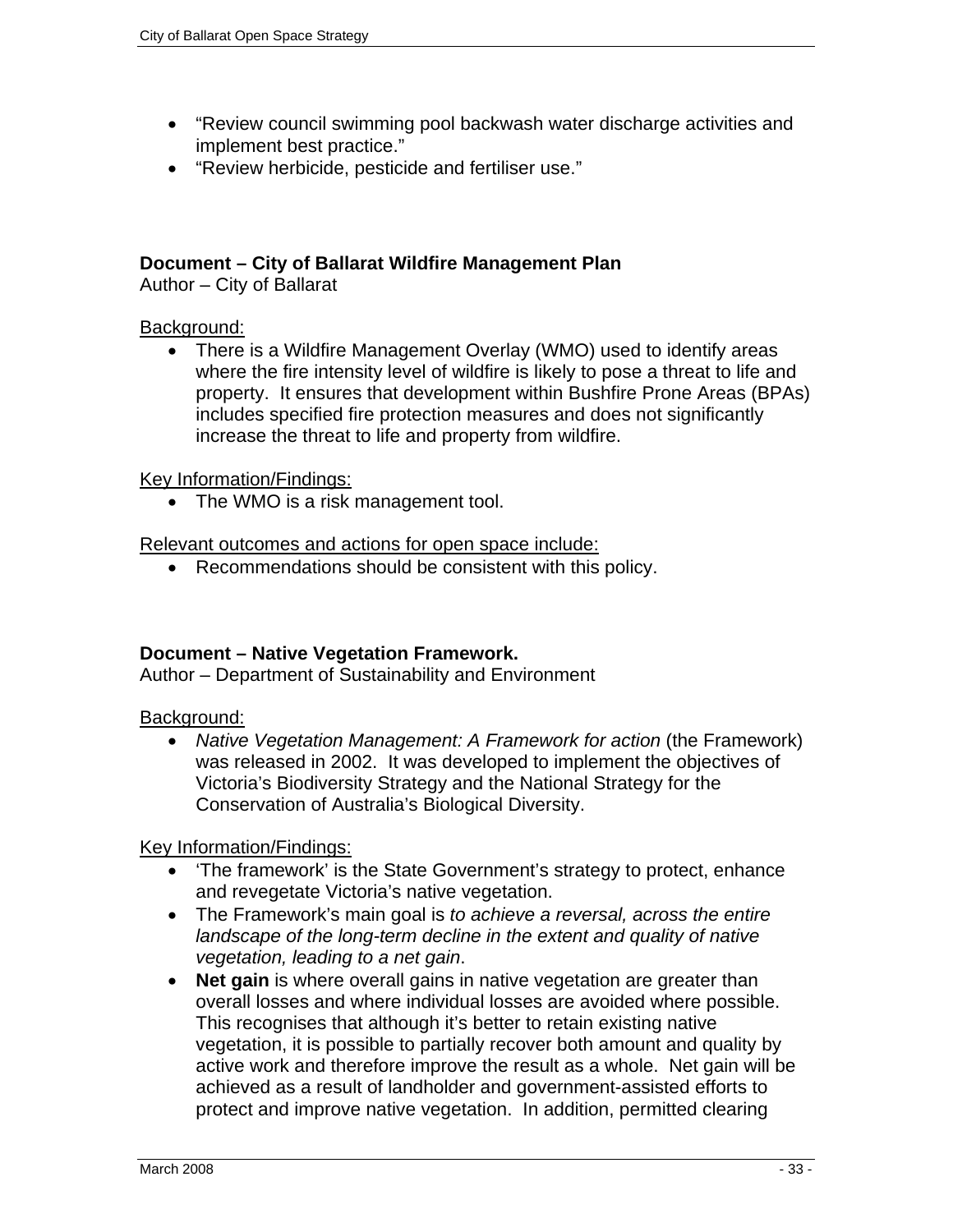must be offset in a way that adequately addresses the future impacts of such clearing.

• In applying the policy, there are three key steps to address when considering vegetation clearing:

1. **Avoid** adverse impacts, particularly through vegetation clearance; 2. If impacts cannot be avoided, **minimise** impacts by careful planning, design and management; and

3. If clearing must occur, the clearing must be **offset**.

• A planning permit is required to remove native vegetation and the threestep approach is an integral part of the decision making process relating to such permits.

Relevant outcomes and actions for open space include:

• Recommendations should be consistent with this policy.

## **Document – Information and policies concerning the use of Crown land held by the Department of Sustainability and Environment.**

Author – Department of Sustainability and Environment.

Background:

- The powers and responsibilities of a Committee of Management is outlined under the *Crown land (Reserves) Act 1978.* This Act allows the Minister of Environment and Conservation to appoint Committees.
- The Department of Sustainability and Environment has prepared the "Responsibilities and Good Practice Guidelines" for Committees of Management of Crown land.

Key Information/Findings:

- The Committee's obligations under the Act must be met and is also bound by other laws that govern the wider community on matters such as employment, liquor license, contracts and tenancy.
- The powers of the Act allow the Committee of Management to:
	- o Manage and develop the reserve;
	- o Undertake financial transactions and enter contracts;
	- o Enter tenure agreements, such as leasing and licensing, for part or all of the reserve (subject to the Minister's approval);
	- o Employ people, and;
	- o Enforce regulations.

Relevant outcomes and actions for open space include:

• Recommendations should be consistent with this policy.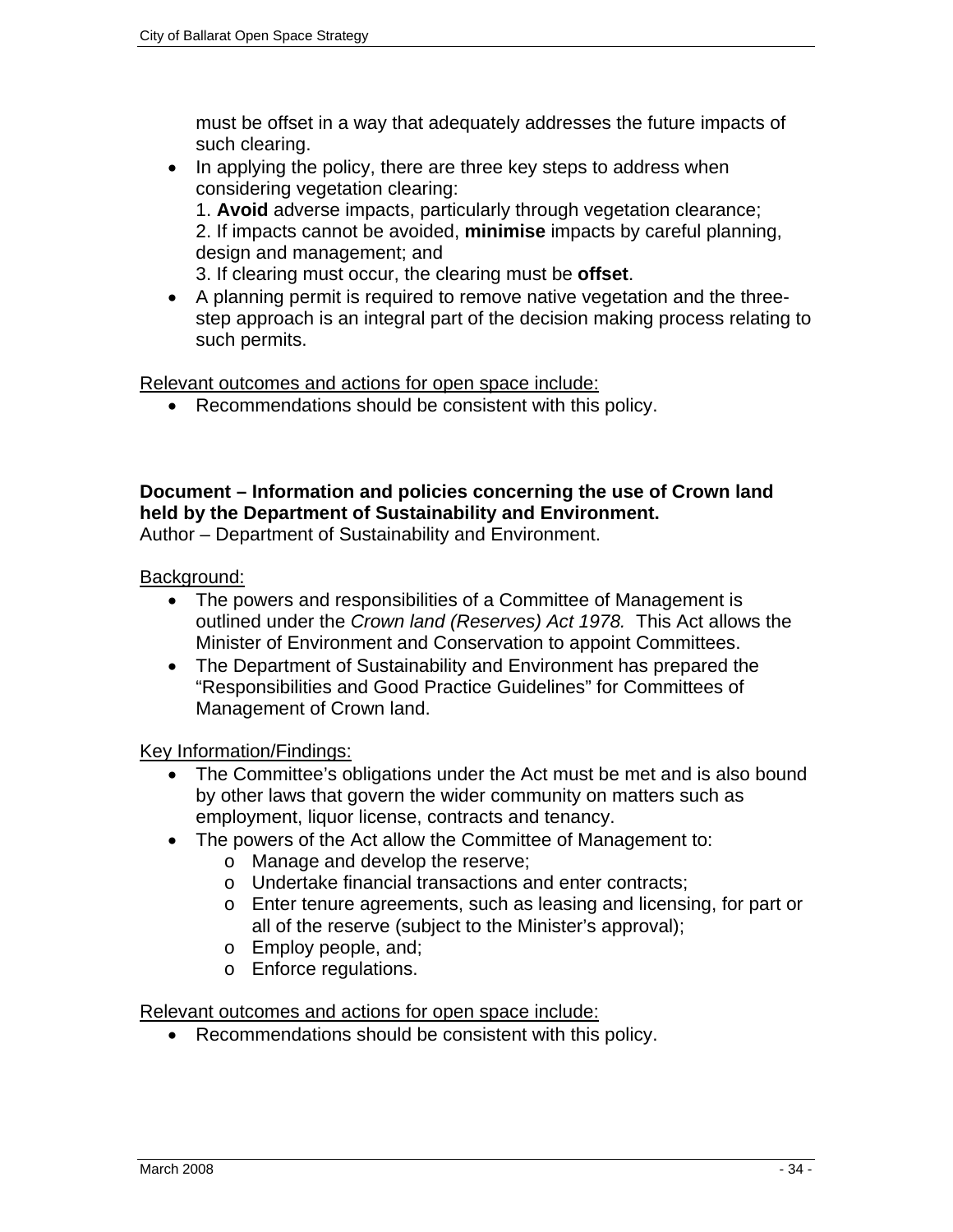## **Document – City of Ballarat Council Plan 2007 – 2012**

Author – City of Ballarat

#### Background:

• The Council Plan is a legislative corporate document structured around the *Blueprint Ballarat* Vision for the municipality – the Blueprint Ballarat Vision is also the Vision for this Council Plan.

#### Key Information/Findings:

- Council realises that rate increases and borrowing more money will not provide all of the funding required to maintain the Council's significant assets. The Council Plan identifies ways the Council can secure more funding from the State and Federal Governments, the possibilities of increasing developers' contributions and joint ventures with the private sector to finance the upkeep of the City's infrastructure assets.
- The strategic direction for Council is determined by vision, the strategic plans required under legislation and key strategies that shape the management of our economic development, our environment, communications, risk and our resources and assets. Six key strategies underpin the Council Plan and include:
	- o *Municipal Strategic Statement* (a legislative requirement for Council to produce a document that identifies the land use planning considerations for the municipality, and is reviewed every 3 years);
	- o *Municipal Public Health Plan* ( a legislative requirement for Council to produce a document that articulates the plan for the health and wellbeing of the community, and is reviewed every 3 years);
	- o *Environment Sustainability Strategy* (sets strategic direction for managing biodiversity, waste, water and energy);
	- o *Economic Development Strategy* (sets strategic direction for business attraction, business development, workforce skills provision and investment);
	- o *City Marketing Strategy* (sets strategic direction for tourism, events, marketing the destination and managing our cultural attractions); and
	- o *Managing Our Business* (sets strategic direction for Council's financial management, human resources management, asset management and risk management).
- Demonstrate a major commitment to public transport and walking / cycling as alternative travel modes.

Relevant outcomes and actions for open space include:

- Implement the Lake Wendouree Master Plan.
- Research ways to achieve water sustainability with a view to supplying treated wastewater to major sports precincts.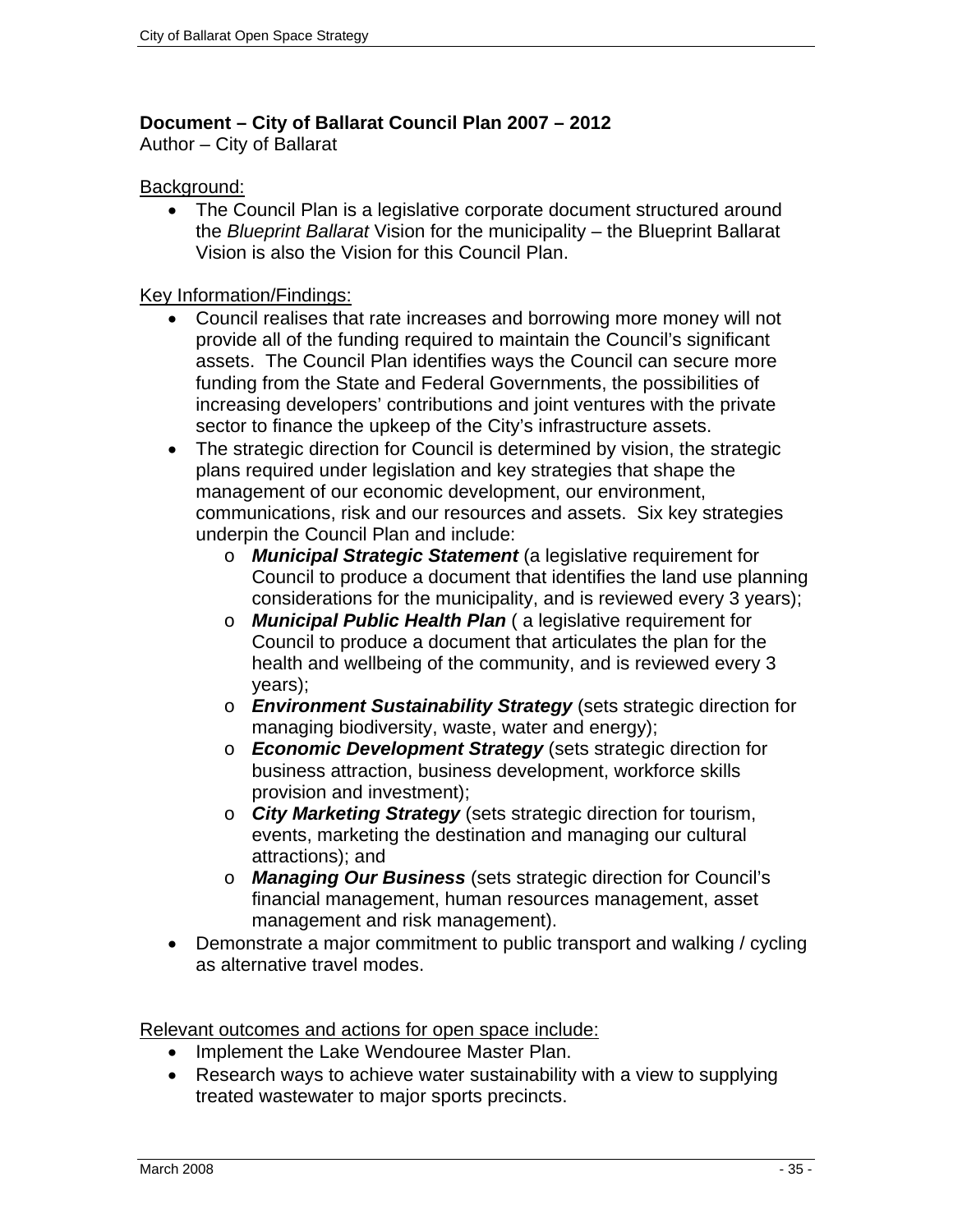- Implement Ballarat West and Canadian Valley Outline Development Plans
- Undertake discussion with VicRail (now VicTrack) to facilitate purchase of former saleyards railway line.
- Upgrade the presentation of Ballarat's Central Business Activity.
- Prepare Developer Contributions Plans for major growth areas.
- Develop a Tree Management Plan (TMP).
- Develop and implement a plan to improve the main entrances to Ballarat in regards to signage at four gateways.
- Develop monitoring systems for land development, vegetation protection and heritage conservation.
- Prepare a Tracks and Trails Plan to include an audit of all existing walking and bike networks in the City with a view to connecting them and upgrading them.
- Finalise Open Space Strategy and once adopted by Council initiate a planning scheme amendment to implement findings.
- Progressively implement the infrastructure requirements of the Ballarat Trails Plan and Ballarat Bicycle Strategy including works on Yarrowee and Canadian Creek trails and the connection of Lake Wendouree with Ballarat Skipton Rail Trail.
- Develop and implement a Ballarat Walking Strategy.
- Implement recommendations of the Ballarat Recreation Strategy.
- Undertake and implement the Environmental Sustainability Strategy.
- Implement the Linear Network of Communal Spaces (LINCS) Strategy to create linear corridors of natural bushland to provide protected habitats for threatened flora and fauna of the Ballarat region.
- Undertake the Miners Rest Outline Development Plan in conjunction with the Miners Rest Social and Recreational Needs Study.

#### **Document – Policy for 'Landscapes Installations' in Public Open Spaces**  Author – City of Ballarat

Background:

- Applies to all new additions / extensions to landscape installations managed or owned by the City of Ballarat. Landscape installations include, but are not limited to, temporary or permanent public memorials, statues, sculpture, interpretative trails and public art.
- To be applied with other relevant Council policies, strategies or master plans.

Key Information/Findings:

• Landscape installations can be initiated by Council or non Council group.

Relevant outcomes and actions for open space include:

• Recommendations should be consistent with this policy.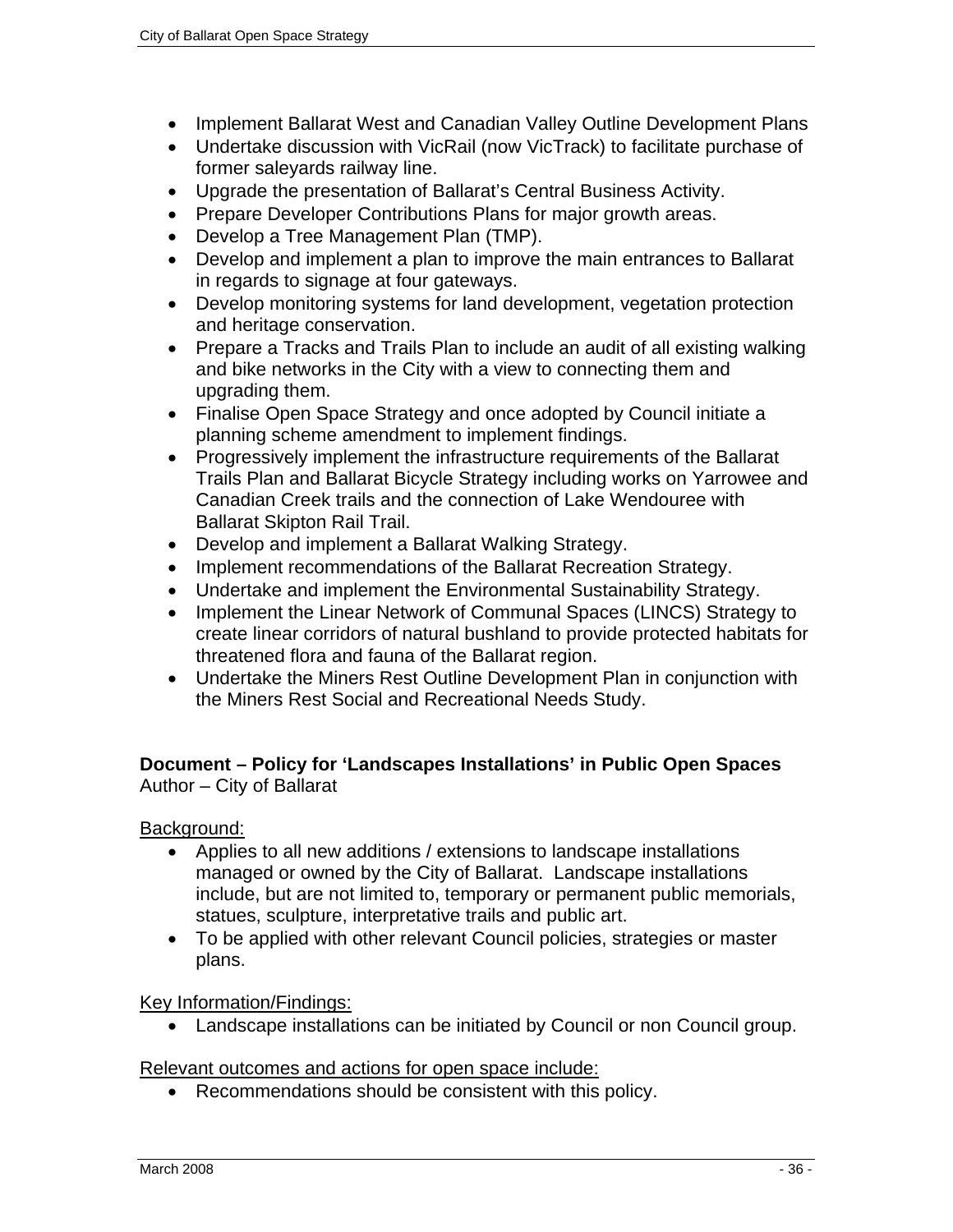#### **Document – Landscape Guidelines for Development in the City of Ballarat (1999, Revised 2000)**

Author – City of Ballarat

#### Background:

• Guidelines to assist developers and applicants to prepare landscape plans required for planning permits.

Relevant outcomes and actions for open space include:

• Recommendations should be consistent with this policy.

## **Document – Blueprint Ballarat 2004**

Author – City of Ballarat

#### Background:

- 'Blueprint Ballarat' is one of the most important strategic documents developed by the Ballarat community. 'Blueprint Ballarat' shapes the community's vision for the City of Ballarat and the strategy to achieve this vision.
- The contents are derived from an extensive community consultation process.

Key Information/Findings:

- In the community feedback sections, it states that the community wants an increase in the number of street trees and walking / cycling paths.
- In the vision, it indicates that the community will have thought imaginatively and intelligently about the ageing of its population and will be providing programs which will enable older residents to continue to be active contributors to the community. It also says that Ballarat will be seen as a hub that offers a rich variety of opportunities.
- With respect to its people, it indicates that Council, community groups, sporting groups and churches will work together to develop programs that support new residents and help them to be involved in the community.
- With respect to services and infrastructure, it states that Council will aim to plan social infrastructure well in advance and in partnership with the community. It will undertake an audit of major infrastructure needs, implement the Master Plan for Lake Wendouree and undertake an assessment of the infrastructure needs of the rural areas of the City.
- With regard to health services, it states that Ballarat residents will be active, fit and well. It says that Council will work with sporting groups and other community groups to increase the community's physical exercise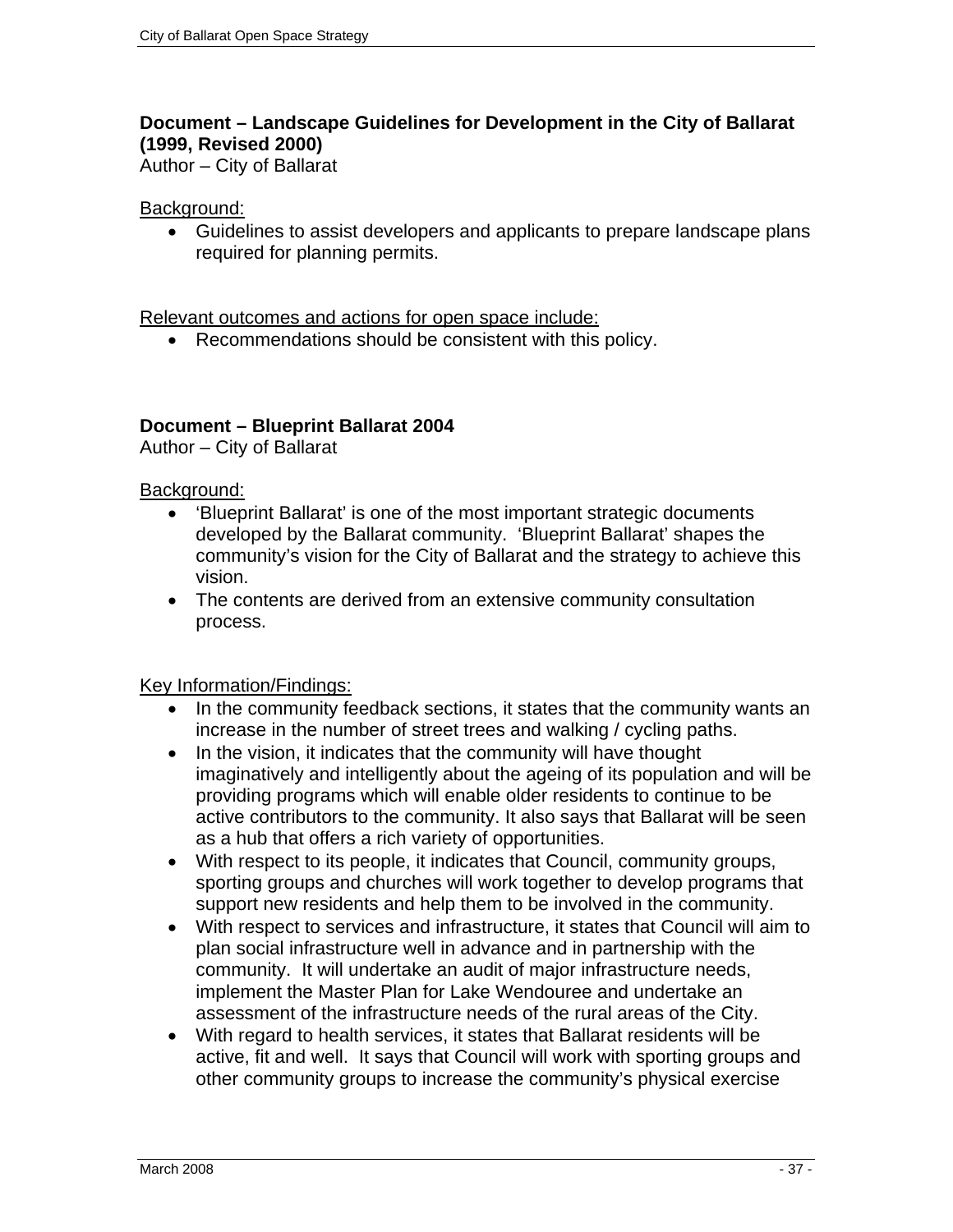levels. It says that Council will also audit all existing walking and bike networks and ensure they are connected.

- One of Blueprint Ballarat vision is for the City of Ballarat to be a leader in the management of the natural environment.
- Ballarat wants to attract new residents at a rate that enables the local economy to compensate for it's rapidly ageing population and low birth rate, ensuring it has the right population mix to thrive as the region's hub, while allowing Ballarat to retain its character and strong sense of community.

Relevant outcomes and actions for open space include:

- Establish a Blueprint Ballarat Community Committee with members drawn from council, business, academia and the community with the role of identifying and responding to key challenges for Ballarat, and coordinating activities that advance the city.
- Partner with DSE to ensure that the Ballarat Corridor Sustainable Growth Strategy is developed in line with the vision for Our People as detailed in Blueprint Ballarat.
- The community emphasised the need to plan for and fund maintenance of Ballarat's physical infrastructure (including open space) particularly the substantial elements of which are considered to be rundown at present.
- To identify Council's infrastructure priorities in order to plan, lobby and advocate for them as effectively as possible.
- To ensure that infrastructure planning addresses priority needs, given that concepts in some areas are likely to be less well-developed than in others e.g. it may be less easy to quantify emerging public transport needs than to quantify the needs and costs for major freeway construction; there is a need to prioritise the implementation of the City's existing master plans for its key public spaces and to develop priorities for master plans and development and use policies where they currently do not exist for the remaining open space asset.
- To demonstrate major commitment to public transport and walking / cycling as alternative travel modes.
- Undertake an audit of street trees for age and condition and commence a replanting program, including within the Central Business Area.
- Develop a plan to improve the main entrances to Ballarat, and determine the timeframe and funding for implementation.
- Review and implement Council's Ballarat Bicycle Strategy.
- Implement the Master Plan for the future of Lake Wendouree, address the issue of maintaining its water supply at adequate levels, and undertake community consultation to determine the principles that will guide any future development at the lake.
- In conjunction with Central Highlands Water, continually research ways we can secure sufficient water for the future needs of the Ballarat community whilst ensuring this does not place an undue or unreasonable financial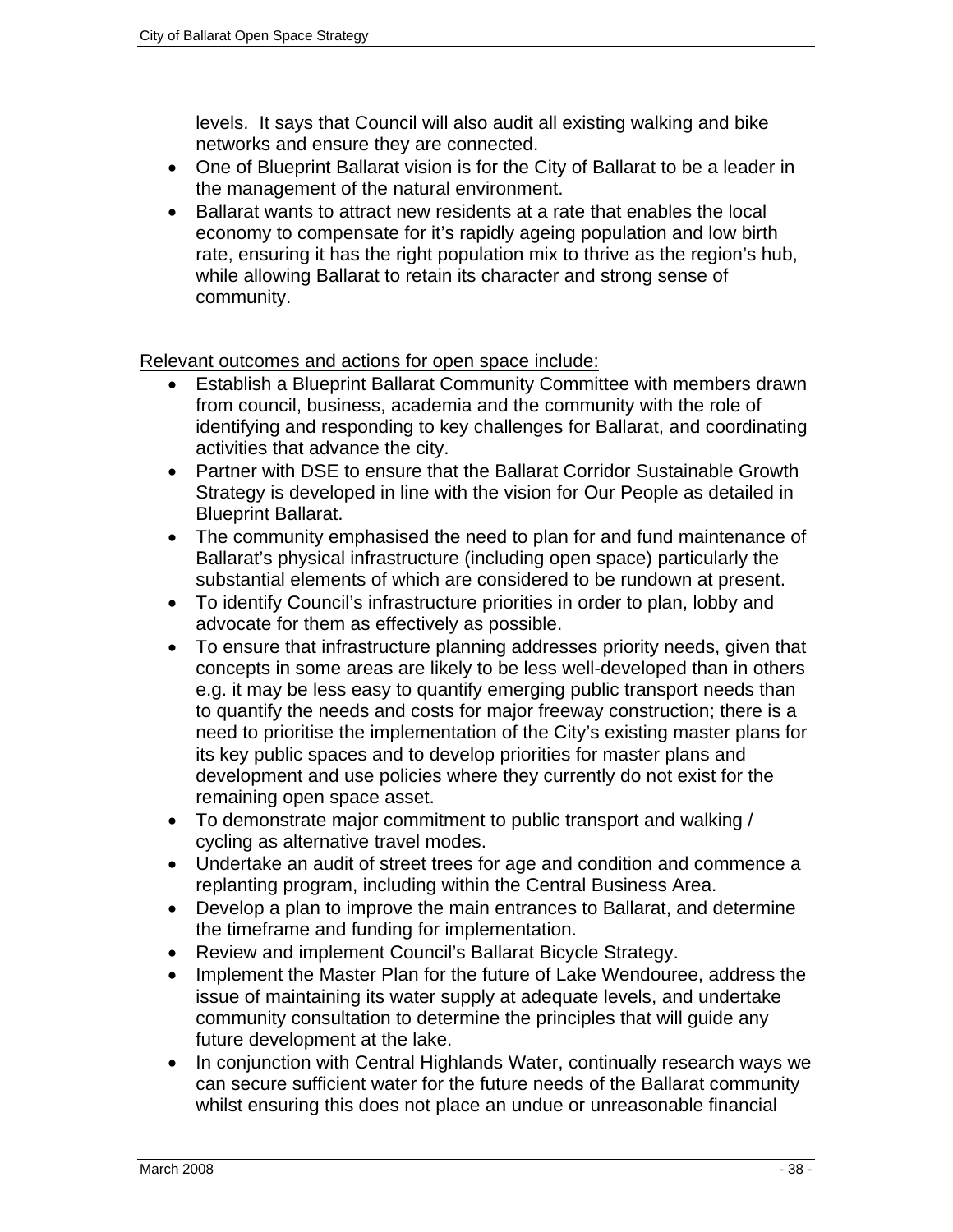burden on the community, or on any of the other municipalities who are dependant on the same water supply.

- Seek additional funding from State and Federal Governments to aim to match spending on roads with spending on, and promotion of, public transport, and walking and cycling, as alternative transport modes.
- Identify and implement future needs and potential uses for the Ballarat Airport in partnership with the business sector.
- Build more public toilets in locations where people need them e.g. skate park.
- In line with the City's Recreation Strategy, prepare a tracks and trails plan. This will include an audit of all existing walking and bike networks in the city with a view to connecting them and upgrading them. Promote their use and affordability in ways that specifically target the everyday requirements for travel, such as going to work, school, shopping, the library and visiting friends.
- Review and selectively upgrade existing recreational facilities to facilitate: multiple uses; more and different user groups; more and different needs; and affordability. Do this in partnership with community groups, particularly those whose constituents record low physical exercise levels, and market the availability of the facilities to the community.
- Continue to implement the LINCS Strategy to create linear corridors of natural bushland to provide protected habitats for threatened flora and fauna of the Ballarat region.
- In partnership with the Great Dividing Trail Association, improve the walking / bike trail from Ballarat to Bendigo in a way that: uses voluntary labour for its construction; draws on voluntary support from communities along the route; and opens up tourism opportunities along its path, including eco-tourism.
- Identify the need for, and develop a strategy to, install more public seating and bike racks in the Ballarat Central Business Area and other areas.

## **Document – Environmental Sustainability Strategy (2007)**

Author – Centre for Environment Management, University of Ballarat, THA Landscape Architects, National Centre for Sustainability, University of Ballarat.

## Background:

• The Environmental Sustainability Strategy is the framework, through a set of key directions and actions that will help to deliver Blueprint Ballarat's environmental and sustainability vision. The Strategy focuses on the following key areas: Biodiversity (flora and fauna); water quality and quantity; energy; waste, recycling and reuse; and air quality.

Key Information/Findings:

• Guided by international, national and state sustainability frameworks and strategies, local governments are increasingly investigating local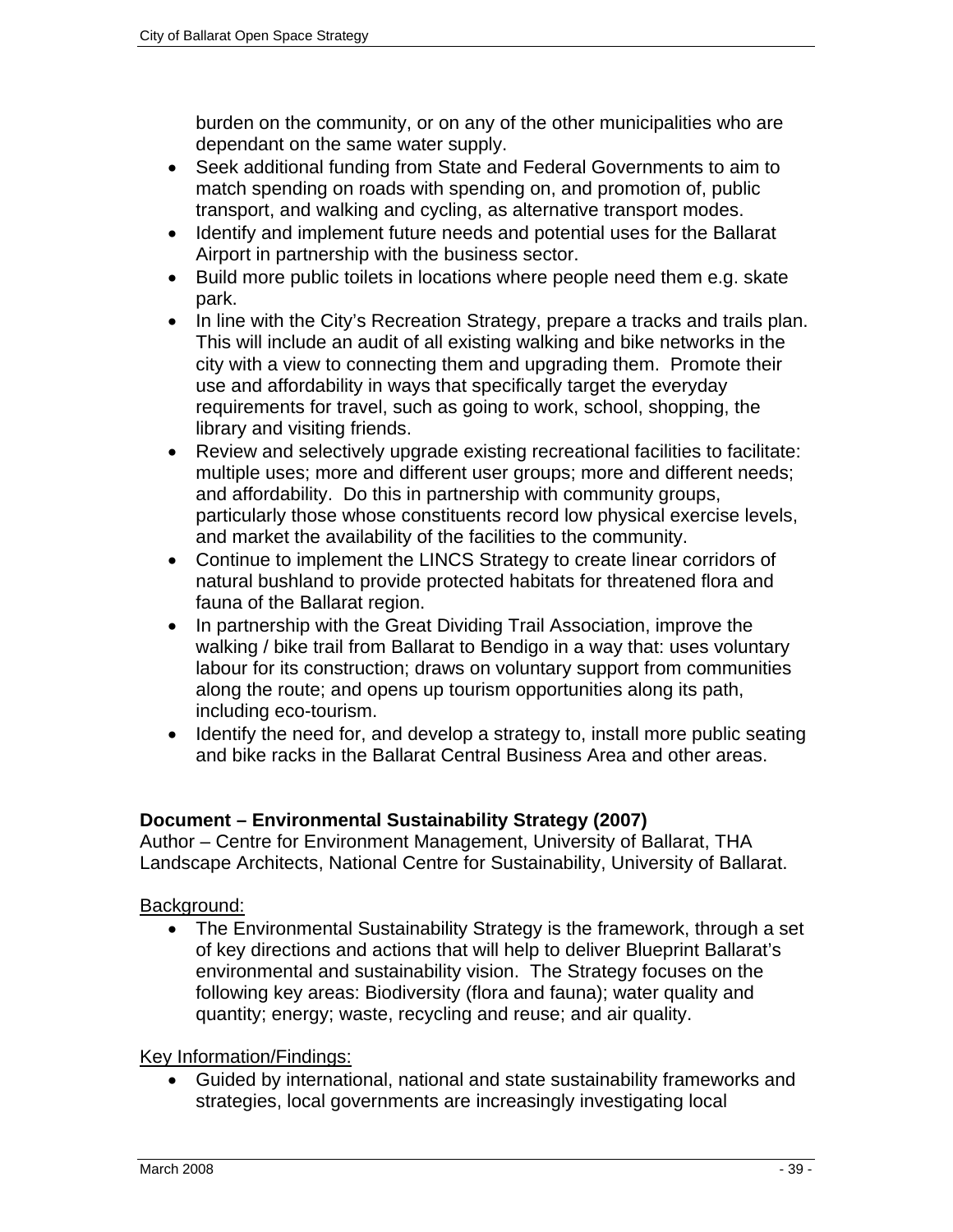sustainability issues and developing their own policies, strategies and frameworks.

- In 1991 the City of Ballarat produced the Ballarat Region Conservation Strategy. This Strategy initiated some very successful long-term projects such as the LINCS (Linear Network of Community Spaces) program, Ballarat Environment Network (BEN) and the Ballarat Regional Seed Bank and saw a review in 1999.
- The development of the Environmental Sustainability Strategy builds on the work achieved through the previous conservation strategies, including Blueprint Ballarat (2004) and the Municipal Strategic Statement (City of Ballarat 2005a).
- Travel to and from work is heavily car based. Over 70% of people travelling to work use a car (census 2001).

Relevant outcomes and actions for open space include:

- Develop and implement biodiversity management regimes for all sites on land managed by the City of Ballarat containing native biodiversity.
- Develop biodiversity interpretative sites in the botanic gardens / lake to promote local and regional plant and animal values and sites.
- Develop and implement a Triple Bottom Line (TBL Social, Environmental and Financial) management and reporting framework for Council which incorporates sustainability into all levels of decision making and action.
- Clearly define and communicate Councils vision regarding sustainable development to developers, including developing a Sustainability checklist to assist developers to achieve sustainability outcomes.
- Develop guidelines for sustainable renovation of heritage buildings (partnership with Heritage Victoria and DSE).
- Develop a Sustainability Incentive Program to encourage and assist landholders and developers to undertake environmentally sustainable practices.
- Work with relevant authorities / agencies to ensure a coordinated approach to protecting and managing the City's natural environment (MSS).
- Undertake a land condition assessment of land managed by Council to identify areas of land degradation requiring treatment (could be integrated with the biodiversity assessment – see action 70). Develop management prescriptions to address identified land degradation sites.
- Prevent, minimise and offset native vegetation removal.
- Ensure that land degradation issues are addressed in Outline Development Plans.
- Identify and map riparian zones and wetlands and update Schedule 2 of the ESO to protect all relevant waterways and wetlands within the municipality.
- Continue improvement and management of public reserves, frontages and wetlands of the Yarrowee River and its tributaries by continuing to implement the LINCS program.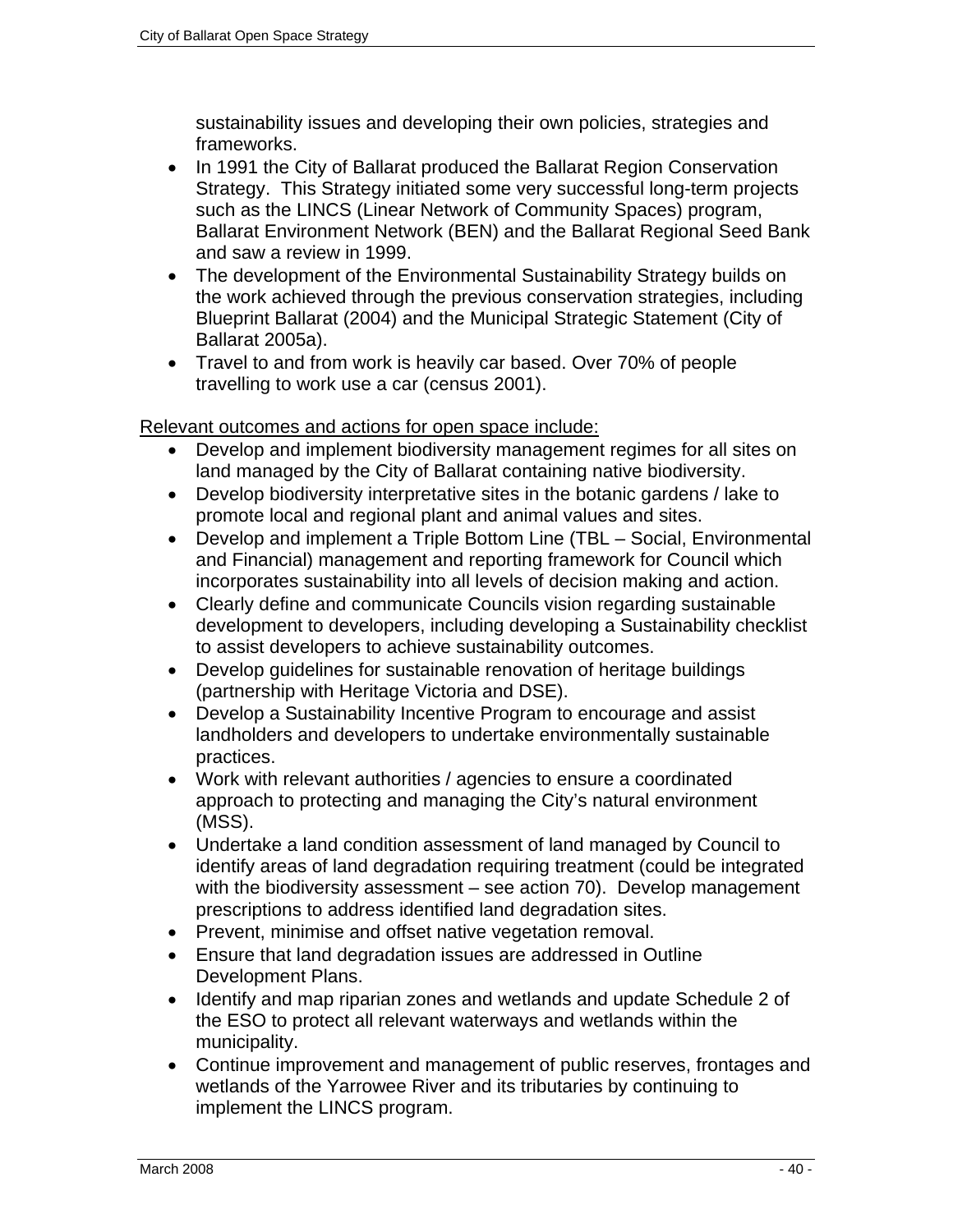- Create more multipurpose wetlands in urban areas where appropriate. Ensure wetlands have a variety of benefits including flood management, water quality protection, provision of wildlife habitat, visual and open space values (MSS). Undertake a study to identify key appropriate locations and a developer's contribution scheme.
- Maintain the environmental health of Lake Wendouree through the adoption of the Lake Wendouree Water Supply Investigation recommended water supply options ensuring supply options consider the current and future impact of water diversion on other waterways and wetlands.
- Ensure wetlands and waterways are protected from development by inclusion in schedule 2 of the Environmental Significance Overlay.
- Undertake biodiversity inventory of land managed by Council and develop a biodiversity benchmark.
- Develop Environmental Information System to manage biodiversity information for planning and management activities.
- Develop and implement biodiversity management regimes for all sites on land managed by Council containing native biodiversity.
- Through the LINCS program identify opportunities for further revegetation of council managed land with native species and undertake planting at suitable sites.
- Undertake environmental impact assessments on all new council projects and developments where natural values exist on the site.
- Develop an Integrated Transport Strategy (incorporating the Road Transport Plan, Public Transport Strategy, City Parking Strategy and the Ballarat Bicycle Strategy).
- Design and construct all new Council facilities based on waste wise principles, including minimising material use, use of durable and recycled materials and providing waste minimisation infrastructure, e.g. recycling bins.

## **Document – LINCS (Linear Networks of Communal Spaces) April 1996**

Author – Tim D'Ombrain (formerly Ballarat Region Conservation Strategy, Sustainable Development Officer and LINCS Coordinator for the City of Ballarat)

#### Background:

- LINCS is a program of linking agencies and the community together in the management of linear reserves with the aim of enhancing recreational and conservation values.
- Linear reserves include roadsides, rail lines and waterways.
- LINCS covers all of the City of Ballarat and parts of the Shires of Golden Plains, Hepburn and Moorabool which corresponds to the Ballarat Region Conservation Strategy. The entire length of the Ballarat Skipton Rail Trail is included in the scope of the project.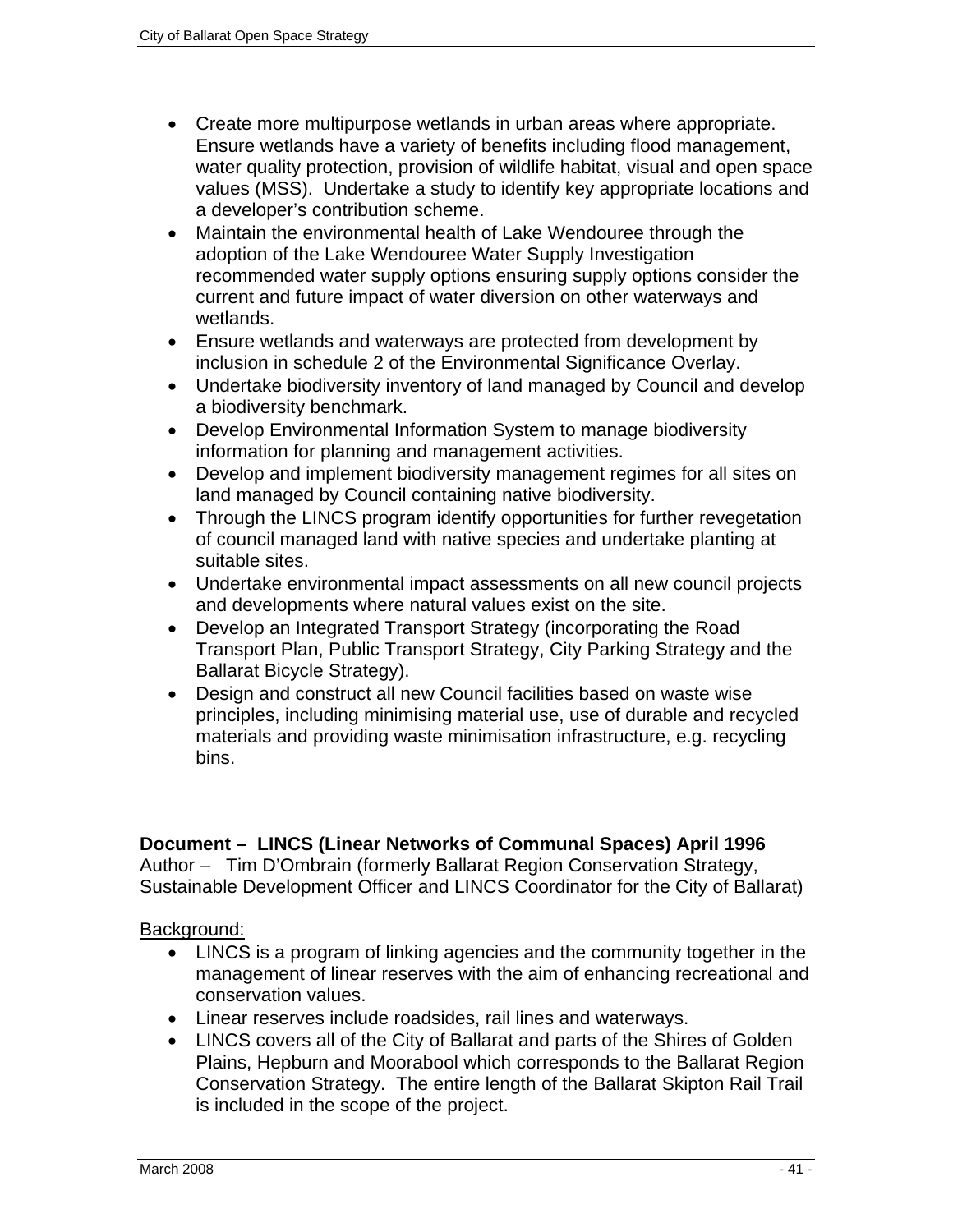## Key Information/Findings:

- Linear reserves have a number of values including flora and fauna.
- A large range of authorities and agencies have an interest in the management of linear reserves.
- The Yarrowee River was identified as the most complex (in terms of ownership, issues and location) linear reserve in the region. It is also the most accessible and therefore important to the City of Ballarat community.
- The Ballarat Skipton Rail Trail has high value from a recreational, ecotourism, historical and vegetation perspective and needs to be appropriately managed.

Relevant outcomes and actions for open space include:

- Enhanced connection is required between reserves and remnant vegetation to allow the safe transfer of wildlife, particularly in the urban area.
- Management of linear reserves can be enhanced through the transfer of management to fewer authorities. A clear understanding of the roles of each authority involved will assist the development of the reserve.
- Management practices should include litter and pollution control, feral animal and weed control, revegetation and regular burning where applicable.
- Re-establishing native vegetation species can be a cost-effective method of reducing annual maintenance costs and protect the values of linear reserves.
- Path networks should be kept in good condition and where possible accessible for people of all abilities, cyclists, prams etc. Access points should be clearly marked on signs and maps and relevant facilities provided for users where appropriate.

## **Document – Land Conservation Council Ballarat Study Area – Final Recommendations (April 1982)**

Author – Land Conservation Council

#### Background:

- The Land Conservation Council was established by the Land Conservation Act 1970. One of its functions is to make recommendations to the State Government to the balanced use of public land.
- The study area of this report is not aligned to the municipal boundary for the City of Ballarat.
- Public land is broken up into approximately 23 different categories (and sub categories) including, but not limited to: Parks; Bushland Reserves; Lake Reserves; Wildlife Reserves; Flora and Fauna Reserves; Recreation; and Scenic Reserves.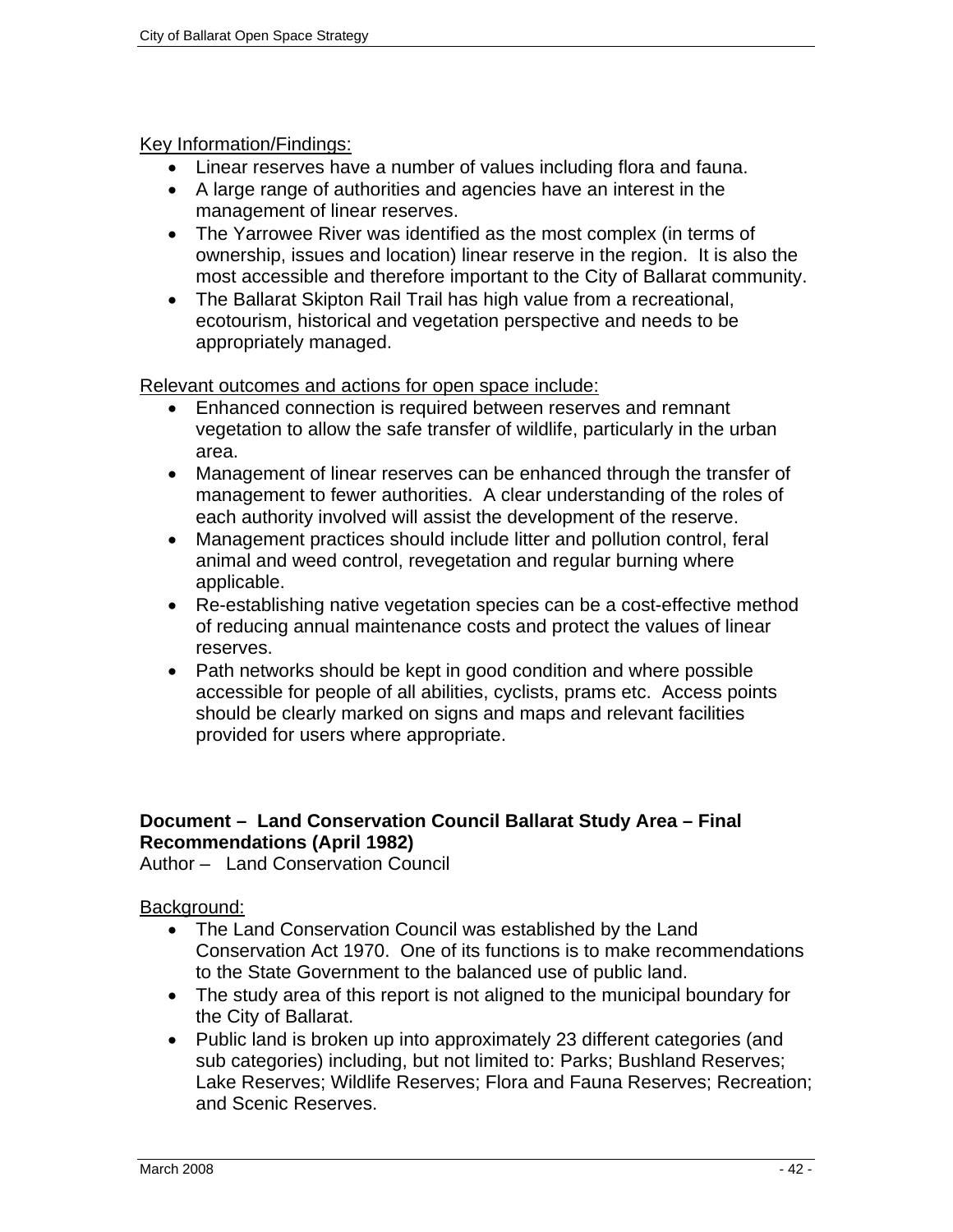#### Key Information/Findings:

- This report focuses on the recommendations of use of public land in the Ballarat area.
- Each primary use of public land has a number of compatible secondary uses.
- Recommendations consider the most appropriate form of tenure for the land and the management authority.
- Recommendations of the Land Conservation Council are based on the assumption that sufficient resources will be provided for the appropriate managing authority.
- The document recommends that the present legal status and management of public land in each case be retained until the recommended authorities have the capacity to manage each area.

#### Relevant outcomes and actions for open space include:

- Identifies Flax Mill Swamp as a freshwater marsh providing a diversity of habitats for wildlife. There is potential to improve the wildlife habitat for a range of waterbirds.
- The document recommends that various Bushland Reserves are used to maintain the local character and quality of the landscape and for passive recreation such as picnicking and walking. The Bushland Reserves should be permanently reserved under section 4 of the Crown land (Reserves) Act 1978 and be managed by the Department of Crown lands and Survey.
- Union Jack Reserve is classified as an 'Education Area' and is recommended to be managed by the Forests Commission.
- 'Lake Reserves' should be used for: recreation; wildlife conservation; scientific study; water supply; and drainage. They should be permanently reserved under Section 4 of the Crown land (Reserves) Act 1978 and be managed by the Department of Crown lands and Survey. Lake Burumbeet is classified as a 'Lake Reserve' and it is recommended that the management authority investigate the perimeter of the lake with a view to determine suitable areas for the reestablishment of native plant species. Lake Learmonth is classified as a 'Lake Reserve'.
- There are several reserves classified as 'Recreation Reserve' and that these reserves should continue to be available for a wide range of recreational uses where these can be accommodated without detriment to other values and that land management authorities aim at controlling the types, levels, and patterns of recreational use according to the capability of particular areas to sustain such use without irreversible change or significant conflict with the primary purpose of the area. Generally the 'Recreation Reserves' should be used for organized sports (football, horseracing, golf etc.) and informal recreation (picnicking, camping etc.) as permitted by the managing authority. Recreation Reserves should be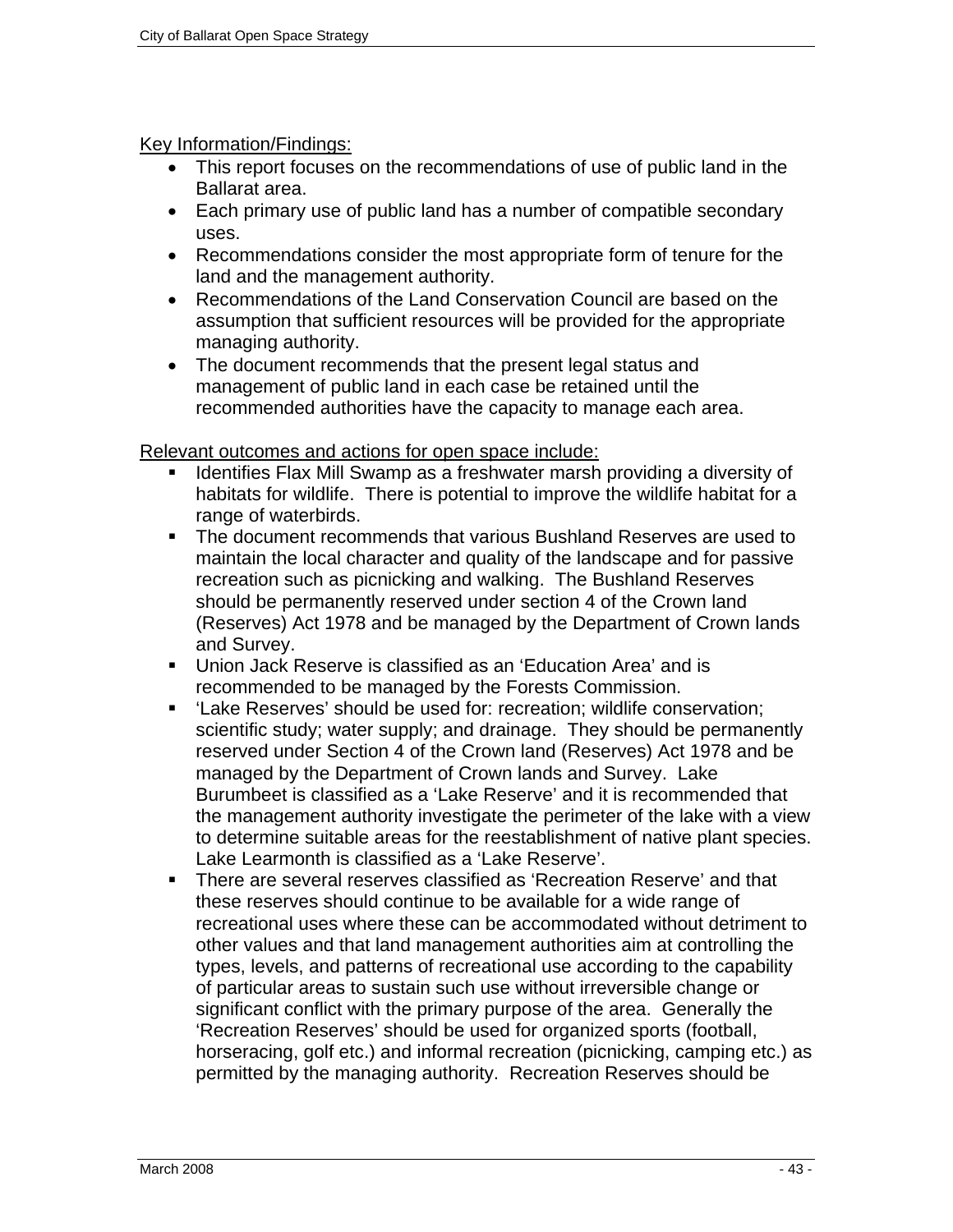permanently reserved under section 4 of the Crown land (Reserves) Act 1978 and be managed by the Department of Crown lands and Survey.

 'Scenic Reserves' are set aside to preserve scenic features and lookouts of particular significance. Scenic Reserves should be permanently reserved under Section 4 of the Crown land (Reserves) Act 1978 and be managed by the Department of Crown lands and Survey. Mount Buninyong is classified as a Scenic Reserve.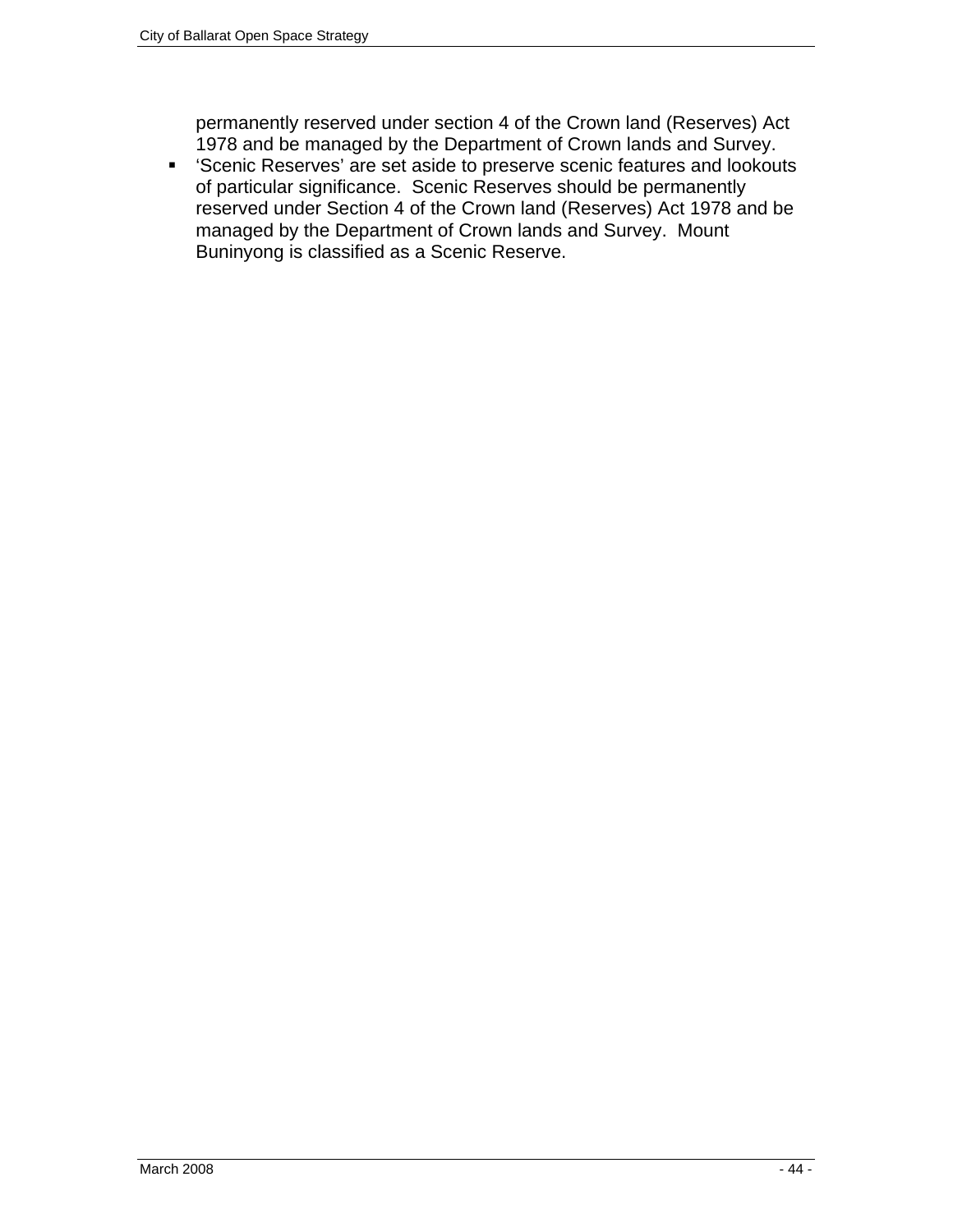# **Consultation**

A comprehensive consultation process was developed to engage with the broader community and relevant stakeholders and authorities. The consultation process involved several elements to capture the comments of the community and relevant stakeholders.

The consultation process was widely advertised through the City of Ballarat's website, the community publication *My Ballarat*, a direct mail-out and telephone interviews.

The consultation process included:

## **Community Focus Groups**

The community was invited to attend one of three focus groups. Each focus group had a specific theme to attract a diverse range of participants from the broad community and to focus on particular issues. Although each focus group targeted a specific topic, participants were provided an opportunity during the focus group to talk about other themes if interested.

The themes for the three focus groups included:

## **Management, Use and Promotion of Open Space**

This theme included discussion around: Who is Responsible for Open Space; Presentation and Maintenance of Parks; Managing Use and Conflict in Open Space; Signage and Promotion in Parks, and Education and Community Involvement.

#### **Local Parks, Linear Parks and Linkages**

This theme included discussion around: The Role of Open Space and Parks in Communities; How to Create Friendly and Useable Spaces; Priorities for Linkages and Pathways; Significance of Creek Corridors and Linear Parks; the Importance of Walkable Access to Parks, and How Can Open Space Link Communities.

#### **Environment and Conservation**

This theme included discussion around: Community values relating to the Environment; Balancing Conservation with Public Access; Roles of State Government, Council and the Community; Significance of Heritage Areas and Habitat, and Water as an Integral Part of Open Space.

#### **Household Survey**

A household survey was undertaken by telephone of 300 households throughout the City of Ballarat.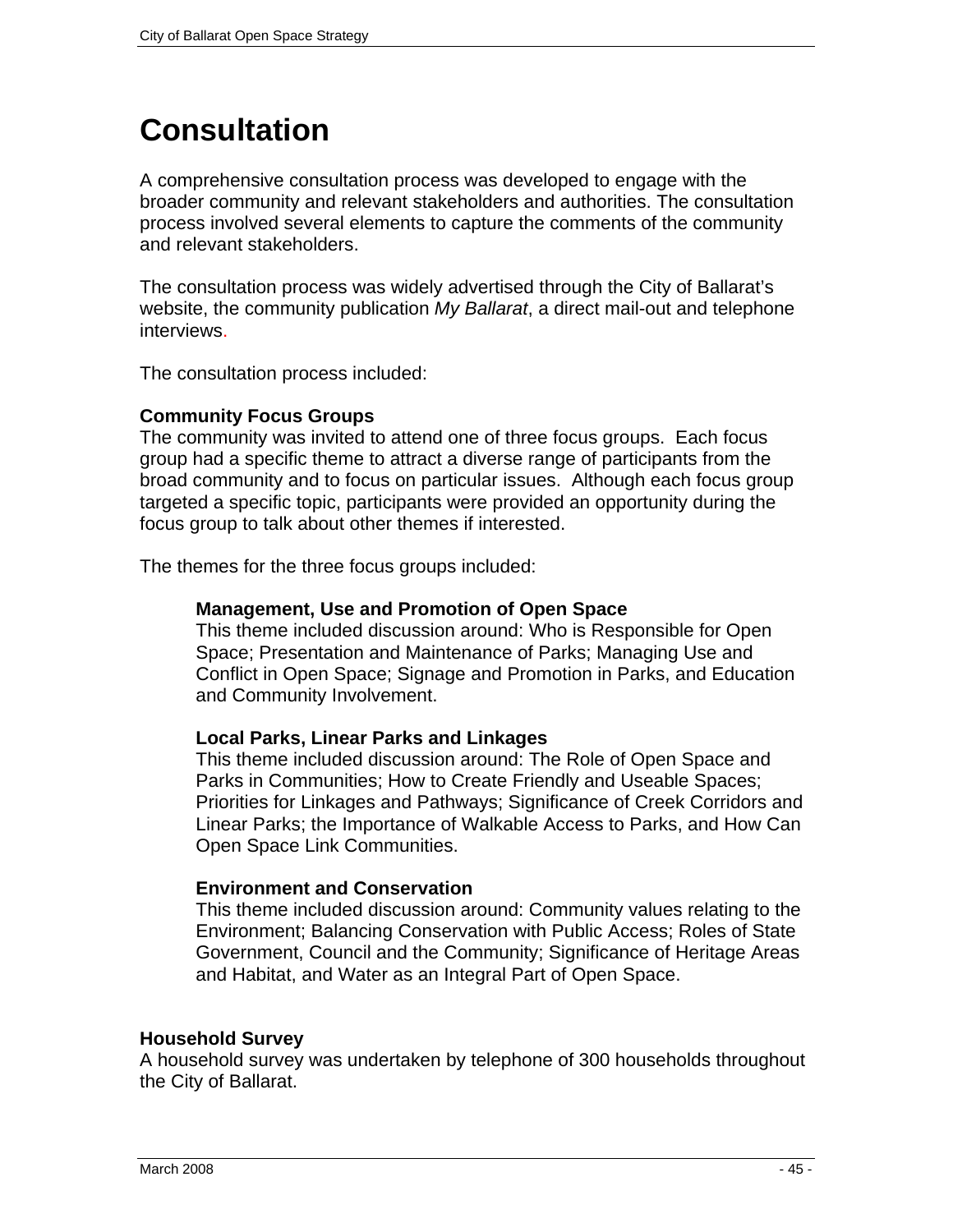#### **Walk and Talk Session**

This session provided the community with an opportunity to meet with the project consultant for a leisurely walk around Lake Wendouree to talk about any issues relating to open space.

#### **Written Submissions**

Interested residents or community organisations were encouraged to forward a written submission on any ideas, concerns or opportunities on any open space or parkland areas in the City of Ballarat. Submissions could be either sent in by mail, fax or email.

#### **Meetings**

A series of meetings or presentations were held with a range of people who have an interest or directly involved with open space in the City of Ballarat. Those people included:

- Relevant Council Officers from across the organisation
- Ballarat Open Space Steering Committee
- City of Ballarat Councillors
- Executive Management Team
- Ballarat Environment Network
- Blueprint Ballarat Committee

#### **Steering Committee Meetings**

A number of discussions regarding the strategic directions for the Open Space Strategy were discussed at meetings of the Steering Committee.

#### **Phone Interviews of Relevant Authorities**

Relevant authorities were interviewed by telephone for a greater understanding of issues or directions within their respective organisations that may have an impact on open space in the City of Ballarat.

#### **Youth Workshop**

A youth workshop was conducted to gather information from a youth perspective. With the support of the City of Ballarat youth services team, the youth including the Splinta Youth Council and relevant youth agencies were invited to attend a workshop at a mutually convenient time for participants.

#### **School Surveys**

School surveys were emailed to the school administration of all state and public primary and secondary schools in the City of Ballarat. A follow-up phone call was also made to encourage the return of the surveys.

#### **Opportunity to Speak to Project Consultant Team**

The community was encouraged to contact the Council to arrange a call-back from the project consultant to speak about any particular aspects of open space.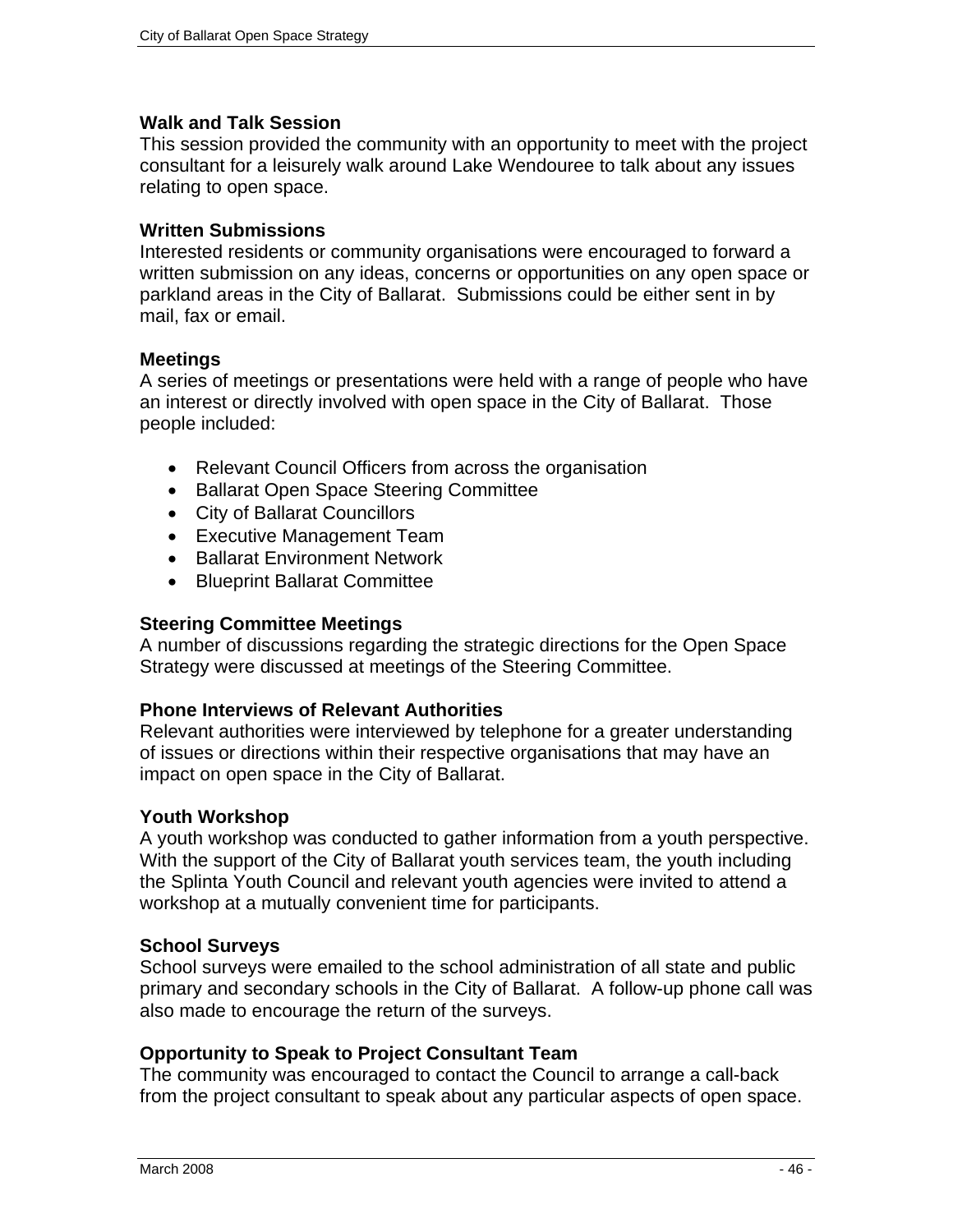A summary of the feedback and findings from the consultation process is outlined in the following section.

## **SUMMARY OF WORKSHOPS**

## **Executive Meeting**

An Executive Meeting with Councillors and SGL was held and the discussion included the following issues surrounding water and open space.

- Identifying areas of open space which do not require irrigation.
- How should Council deal with excess open space given the challenges of irrigation.
- Developer models for maintenance agreements and developer guidelines.
- Implementation of Master Plans to be undertaken in consideration of alternate irrigation practices.
- Emphasis regarding contribution for sub division.
	- o Often land will be more valuable than cash in lieu for open space in new areas.
	- o Cash in lieu may be preferred in CBD area.

## **Steering Committee Meetings**

The following notes were taken from discussions at three Steering Committee Meetings.

- Planning scheme implications to be determined with planners.
- Developers worked with Council to set a good benchmark for open space acquisition. Landscape architects are aware of expectations.
- Open Space Strategy will largely be an internal document for Council decision-making.
- Council has not funded an Open Space Strategy for 15 years therefore the 1998 paper became an adopted tool.
	- o Council sold some blocks of land and developed better open space.
	- o Appears to be a perception that this paper is an Open Space Strategy.
- Climate change issues definition about open space that should be irrigated and developed.
- Best Value document consultation results.
- Blueprint Ballarat document consultation results.
- Ballarat Media
	- o Council has a regular page in the daily newspaper
	- o Nightly news WIN (Western district)
	- o Radio station
	- o Monthly newsletter "My Ballarat"
	- o "Emerging Issues" bulletin
- Crown Land Improvement Program (CLIP)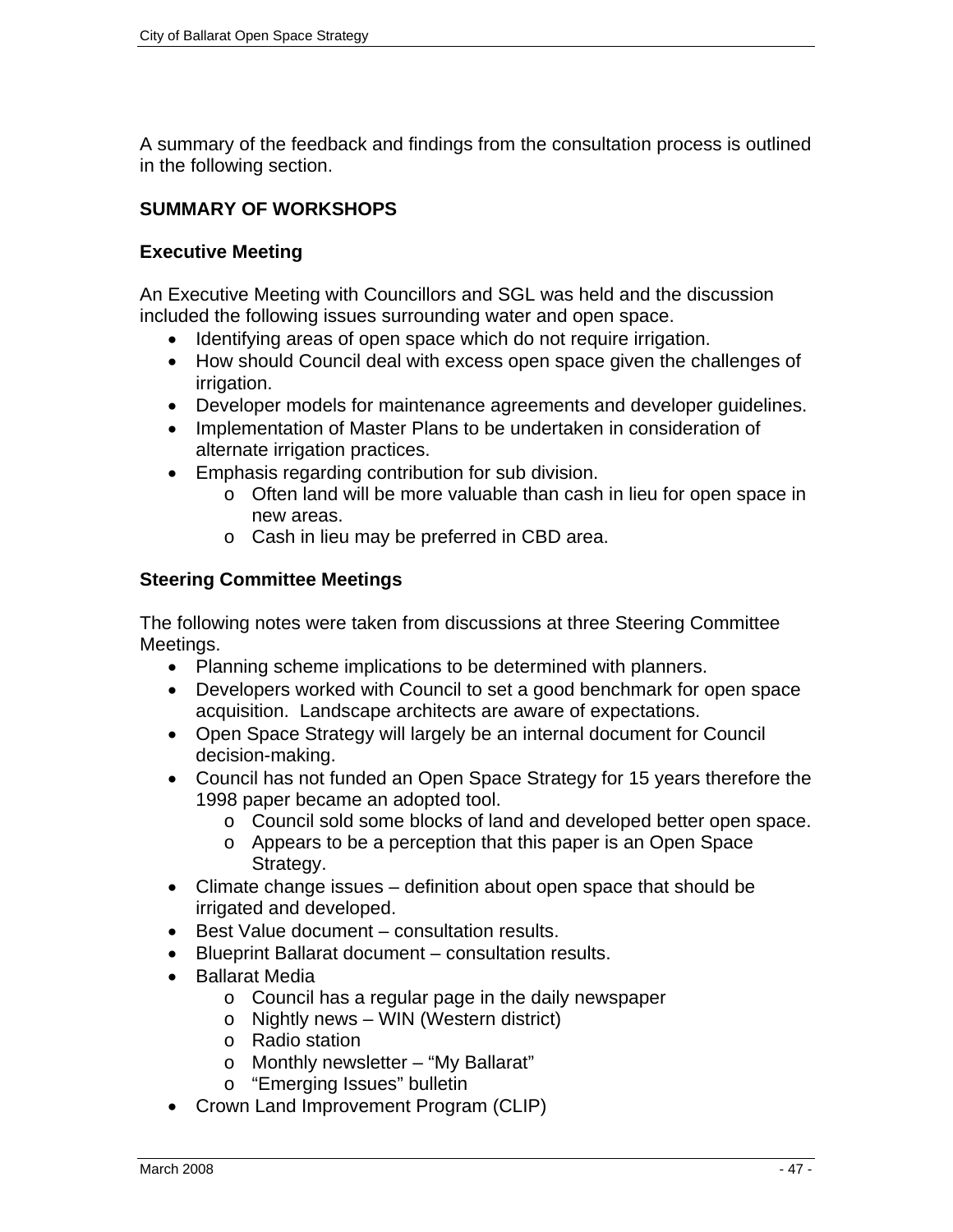- o Council requested funding from DSE but was unsuccessful.
- o Community management groups are targeted for this funding program.
- Council Health Plan underway.
	- o Private land owners have an issue with the role they play with biodiversity and wildlife corridor and look to the Planning Scheme for guidance.
	- o Question the value of linkages that are to be considered.
- DVC Go For Your Life.
- Schools
	- o Consider open space needs for schools planned to be closed (e.g. Midlands).
	- o Issues as to why Council should acquire open space that is surplus and of little value.
- Municipal Strategic Statement
	- o Review beginning in June, 2008.
	- o Community to be informed about the implementation of the Strategy as it is proceeding.
- DSE
	- o To coordinate a future vision for open space.
	- o Concerned about exclusivity of land.
	- o Interested in groups working together for multi-use.
- Victoria Park set to become a central park in Ballarat.
- Parks Access
	- o Community may not agree with Council regarding the disposal of land.
	- o Council needs to identify environmental values.
	- o Could look at an alternate land manager.
	- o Native Title may prevent land from being sold.
	- o Land sold by Treasury and Finance has not provided any contribution for other open space areas.
		- E.g. Power Reserve, Sebastapol has income potential through leasing for approved use.
	- o Suggest Council looks at land that is surplus after the completion of the Open Space Strategy.
	- o Investigate Native Title status of Crown land that is surplus.
	- o Determine public interest in both government and public land.
	- o Planning consideration and zoning.
- Determine how to treat native vegetation off-set areas.
	- o Subdivision in Mount Helen
		- Regrowth areas could have up to 25% open space in vegetation off-set and steep areas.
	- o Test case for native vegetation framework.
- Potential separation of open space for specific purposes
	- o Retarding basin
	- o Native vegetation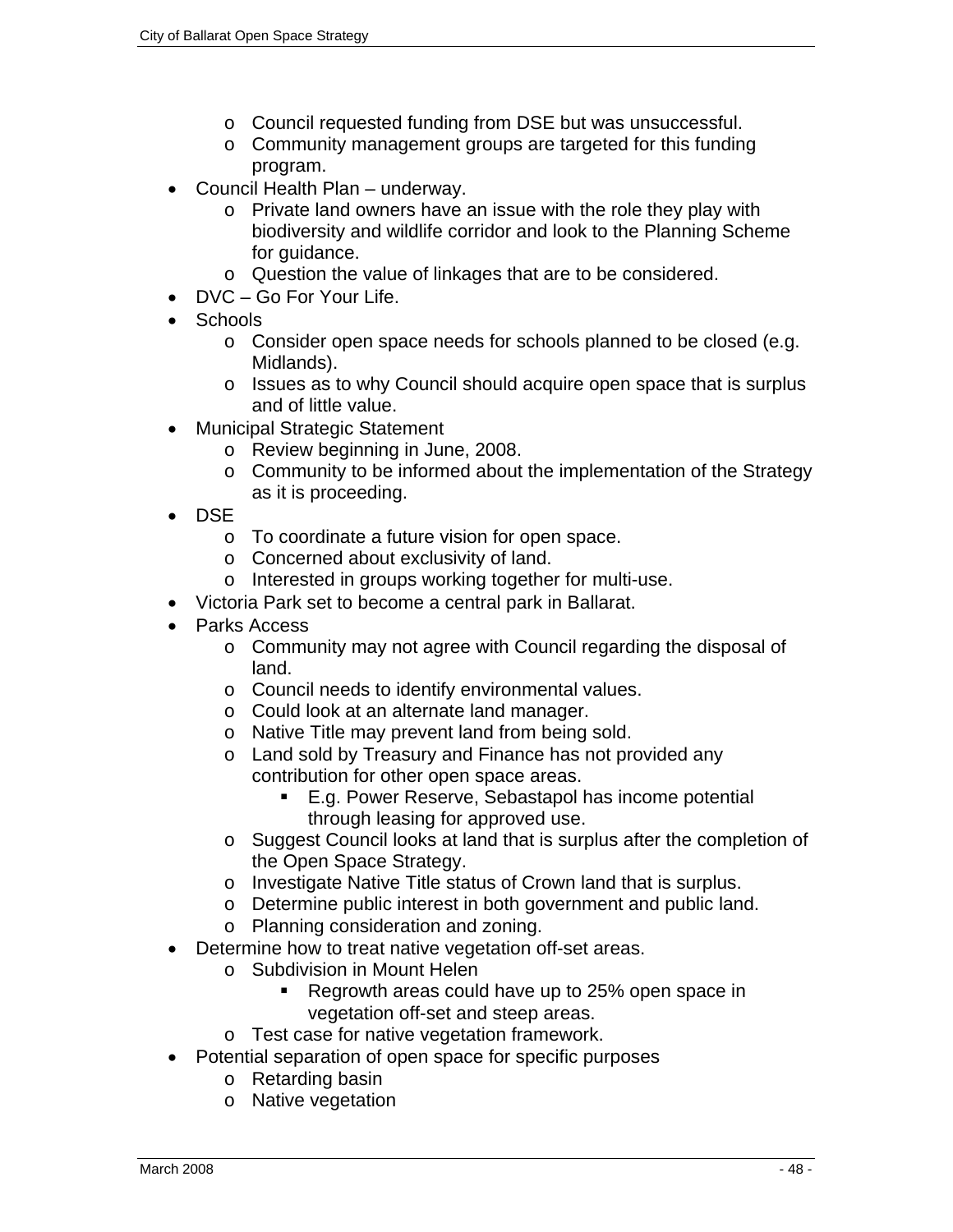- o Conservation
- o Water
- o Stormwater

## **Department of Sustainability and Environment (DSE) Meeting**

A meeting was held with representatives from DSE and the following issues were discussed:

- Role of linkages, biodiversity, connections, management.
- Partnership with Ballarat City Council can be ad hoc
	- o Council has a number of planning documents with no overall context for directions.
		- What should land be used for?
		- What are the demands for open space?
	- o Victoria Park ODP about to be released as a draft and it incorporates saleyards.
	- o Different people have different perspectives about public land.
- DSE looking for a logical basis on which to make decisions.
	- o The majority of open space in Ballarat is DSE land which is highly modified.
		- **DSE** is not the direct land manager.
		- **IDED IDEAT IS EXE** open space that is managed by Council.
		- **IDENTIFY OPER SPACE MANAGED MANAGER CONSTRANCE** or other Committees of Management.

## **Ballarat Environment Network (BEN) Meeting**

A meeting with the Executive Officer from BEN was held and the following items were discussed:

- 1991 Ballarat Regional Conservation Strategy.
- Through recommendation in 1994 an Environmental Umbrella Group was formed (BEN).
- BEN is a network, not a peak group, and incorporates the following attributes.
	- o Members consist of groups and individuals who focus on environmental management.
	- o Their major role is communication which includes
		- Applications for funding.
		- Assistance with applications.
		- Auspicing and holding funds for projects.
			- A website auspiced by BEN is www.bird.net.au
	- o The Running Postman is a current newsletter distributed on a quarterly basis.
	- o Conferences relating to biodiversity, e.g., "Weaving the Web" have been held over the past 12 years.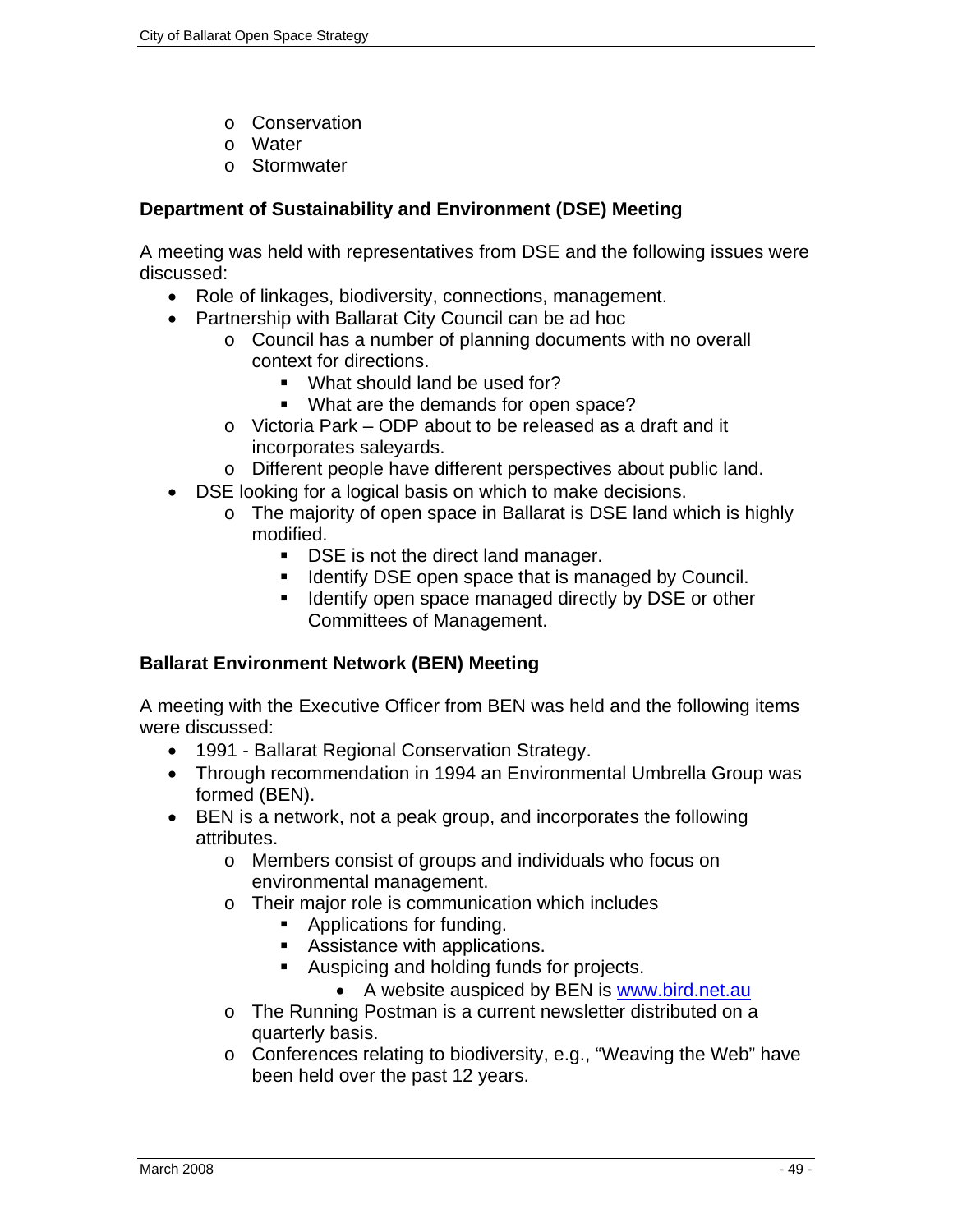- o BEN has a contract with Ballarat City Council to run LINCS projects and for the past three years they have been involved in:
	- **Community revegetation, education and training e.g.,** catchment management, biodiversity and water quality.
	- The Green Schools Program
		- Partnership in 90 schools
- o BEN has over 1,000 volunteers.
- o Promote environment message in the City
- o Received funding and implemented a Stormwater Action Plan
- o Has interest in Skipton Rail Trail
- LINCS is primarily concentrating on waterways, specifically Yarrowee River.
- Ballarat City Council input through parks team is crucial.
- LINCS has gone from environmental restoration to community development. Benefits include
	- o Health and wellbeing
	- o Transport
	- o Recreation (paths and trails)
	- o Interest in VicRoads
- Concern regarding loss of biodiversity as a result of the change of government.
	- o Biodiversity Services Pty Ltd owned by BEN
		- Flora and fauna assessment.
		- Weed control.
	- o DSE appointed BEN as a Committee of Management for up to 50 reserves.
	- o Biodiversity Services extends from Wimmera to the coast to Bannockburn through to Daylesford and Ararat.
	- o The influence of BEN has expanded.
		- **If requested to manage reserves, they will only become** involved if invited by the community and provided there is no opposition from the community.
		- BEN chooses reserves that have good biodiversity values
			- Signs installed but no facilities.
			- Can be used for excursions to run LINCS.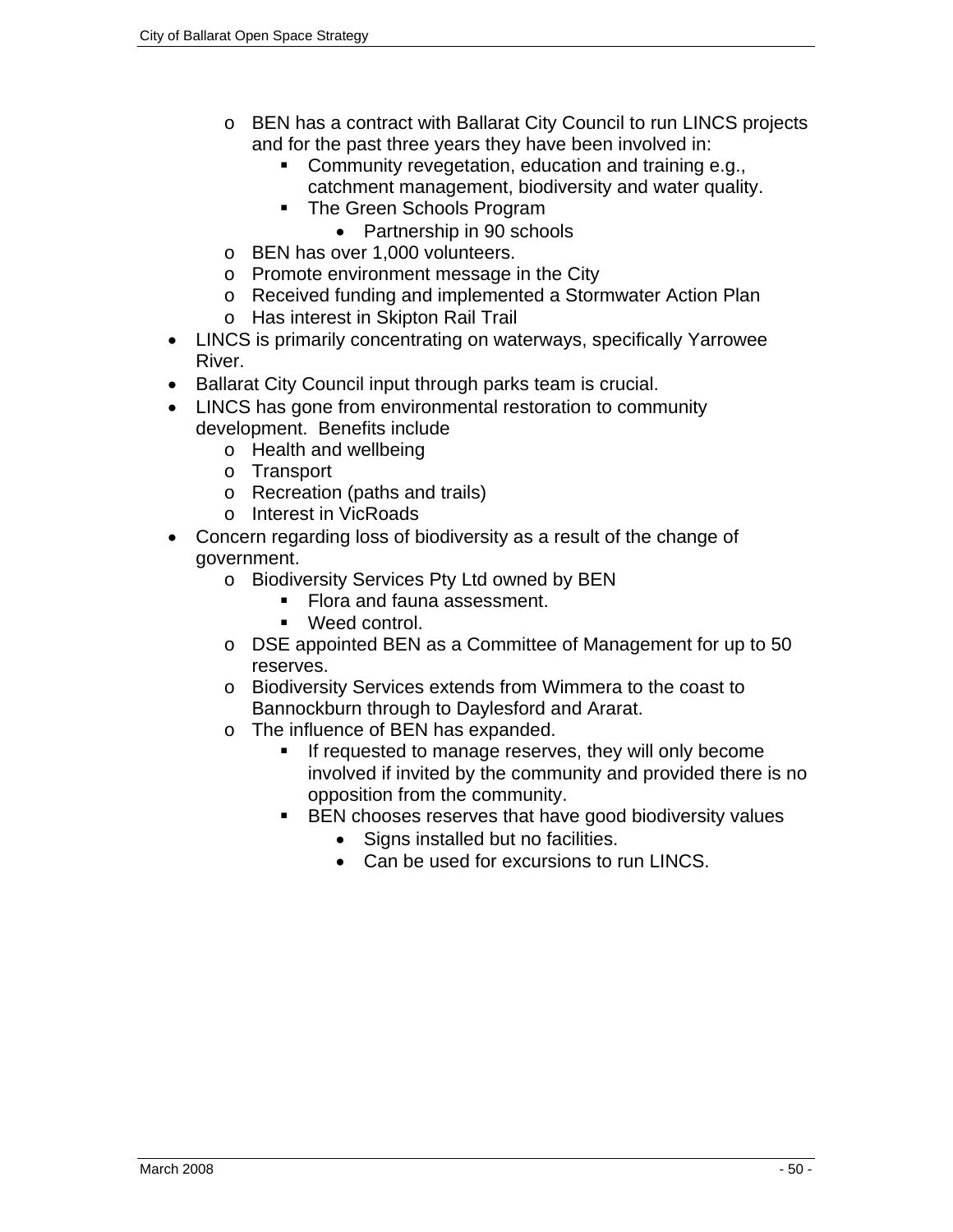## **Parks Staff Meeting**

A meeting was held with Parks Staff and the following issues were discussed.

- Consultation.
- Geographic areas.
- Concerns regarding OH&S for open space development in new areas need to ensure that slopes and facilities can be maintained by Council
	- o E.g., slopes to have native grasses or trees rather than grass.
- There are limited additional resources to maintain new parks.
- Building a case for more resources for maintenance.
- Staff submissions need to be presented to Council.

## **Sport Planners Meeting**

A meeting was held with Sport Planners and the following items were discussed.

- Soccer academy has proposed six synthetic courts looking for locations.
- How many sports precincts should be developed?
- Central Highlands Water
	- o Bore water has use in the short term, but not long term.
		- Bore use is currently being investigated by a hydrologist to ascertain long term sustainability.
- Water supply could be:
	- o Treated waste
	- o Stormwater (grey)
	- o Bore
- Council promised to deliver lower water use.
- Council to show leadership.
- All 40 turf sports facilities are challenging.
- Need to consider the irrigation needs of passive open space.
- Concern regarding Sturt Street streetscape.
- Link between projects
	- o Multifunctional facilities beyond sports fields and passive parks.
- Hierarchy for development standards
	- o State level
		- Some state level standards
	- o Regional
	- o District
	- o Neighbourhood
- Two croquet clubs are selling off land at City Oval and private land in order to build at Prince of Wales Park.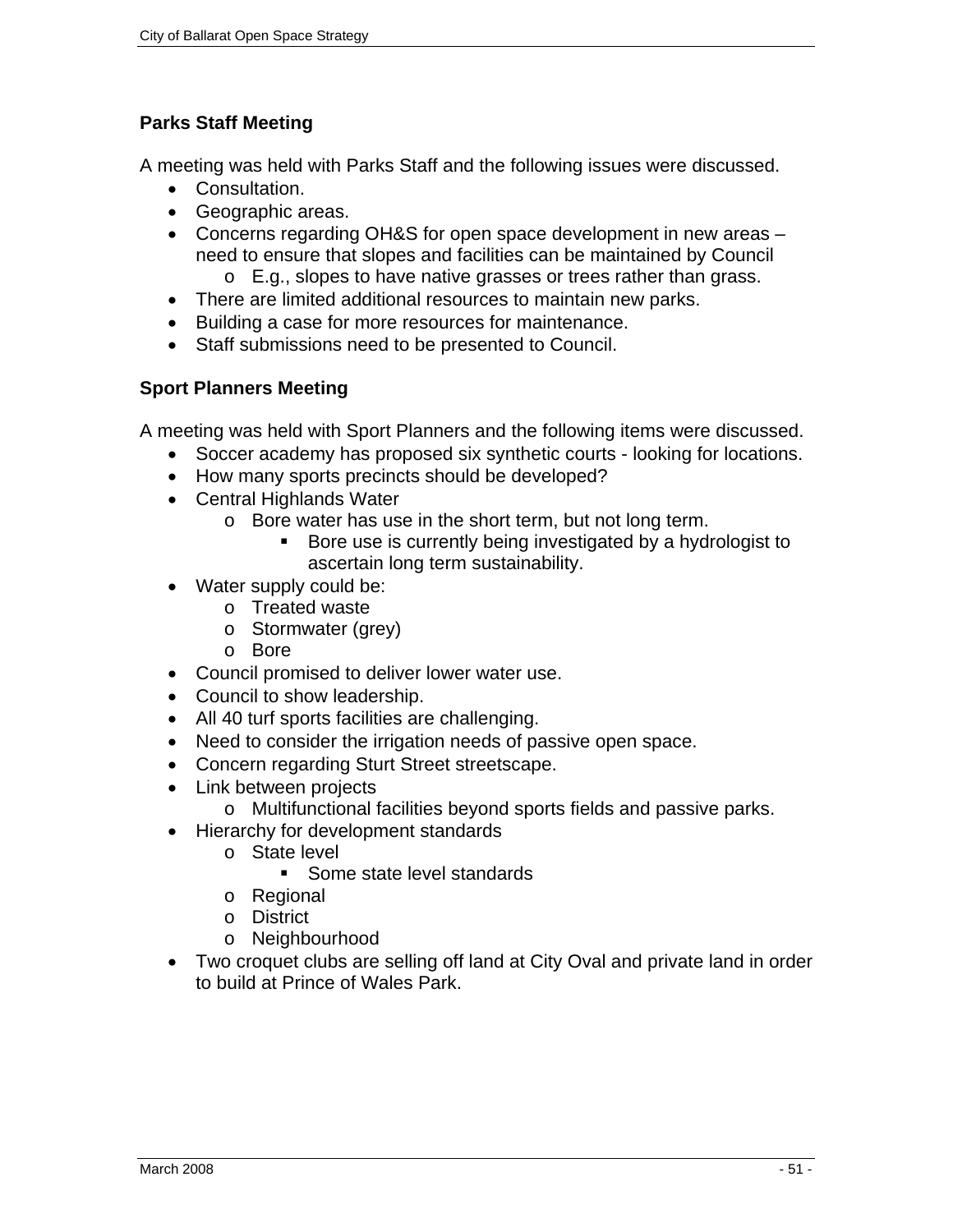## Walk 'N' Talk, 14<sup>th</sup> July, 2007

A small group of seven adults (and two children) met at Lake Wendouree on Saturday,  $14<sup>th</sup>$  July at 10am and walked around the lake discussing various issues relating to open space provision. The walk took two hours and the following summary covers the issues that were discussed:

#### **In General**

- $\triangleright$  City Oval Master Plan query about its status.
- $\triangleright$  Lake Burumbeet / Learmonth not as important as Wendouree as a facility and attraction.
- $\geq$  140 swans counted last Sunday on the lake now that water had returned.
- $\triangleright$  Barbecues are only used three months of the year and are only at one major attraction
- $\triangleright$  Ballarat Centre can walk to big regional facilities but not a local park!!
- $\triangleright$  Net loss of open space should be reviewed on a case by case basis.
- $\triangleright$  Community Garden is where Queen Street School was Community Health Centre – not council.
- $\triangleright$  It is important to support and preserve local heritage.
- ▶ Ballarat West Structure Plan
	- ♦ What type of open space is needed to complement larger spaces?
- $\triangleright$  The Lake Foundation used to exist history??
- $\triangleright$  Bird Conservation (BOCA) is an active group.

#### **Paths**

- $\triangleright$  Lake Wendouree used to have bluestone.
- $\triangleright$  Runners prefer granitic sand to sealed pathways.
- $\triangleright$  Granitic surface is more aesthetic.
- $\triangleright$  Not much connectivity throughout Ballarat, but it is very important.
- $\triangleright$  Crossings are also important across main roads.

#### **Local parks**

- $\triangleright$  Offering a place for the local community to gather.
- $\triangleright$  Maintenance condition of park needs to be considered, particularly high wear areas.
- $\triangleright$  Local park playground, seats, shade. Fewer facilities are better. No bins.
- $\triangleright$  Botanic Gardens don't showcase local and significant trees could do better to educate local community.

#### **Signage**

- ¾ Good (Steve Moneghetti signs excellent!)
- $\triangleright$  E.g., Lake Esmond has good signs, especially signage for native vegetation / environmental values, information about historic connections.
- ¾ For commercial enterprises e.g., Pilates, cafés, etc., need consistent rules.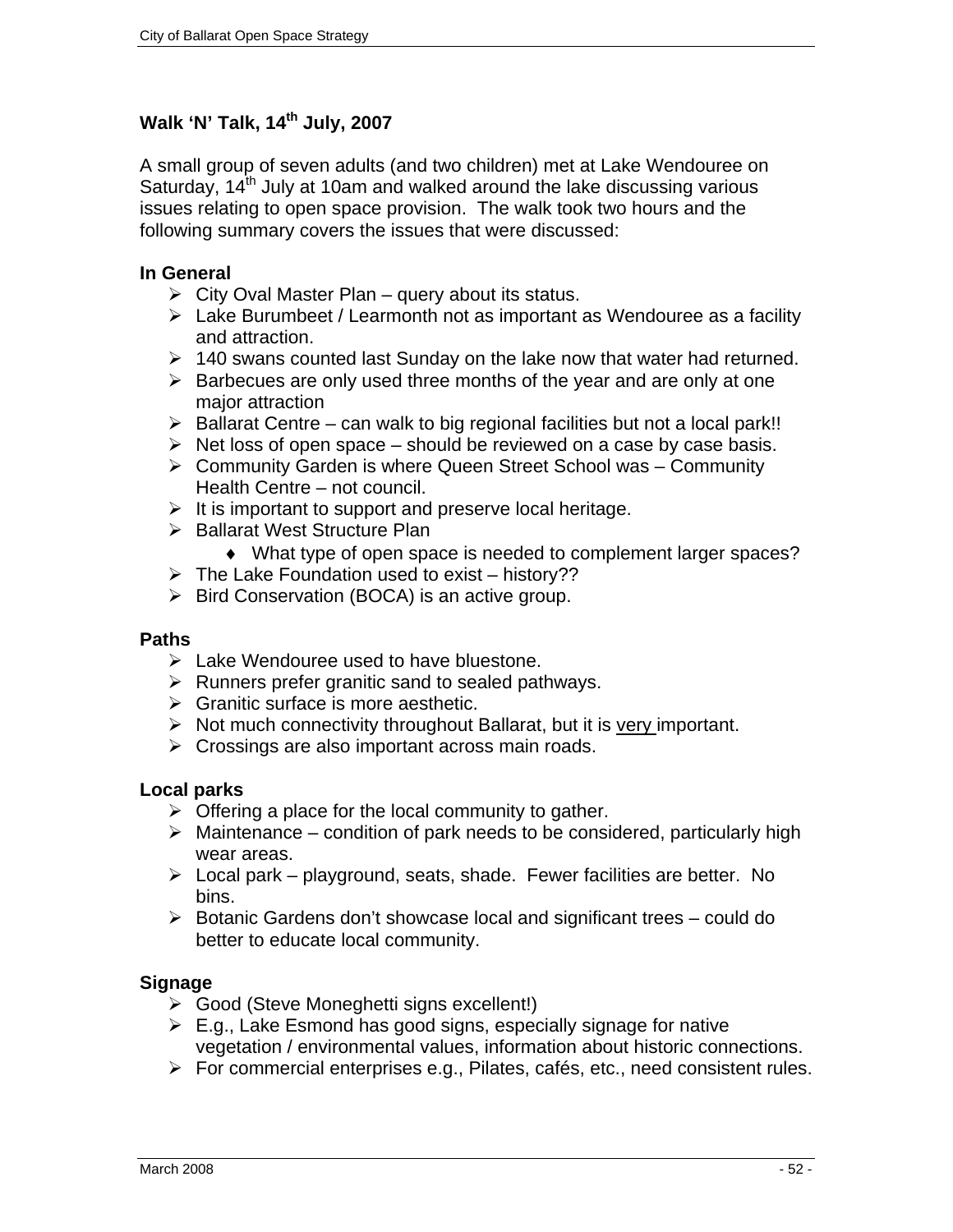- $\triangleright$  Advertising not okay, but accept that it is the way it is perhaps keep it internal to reserve fence.
- $\triangleright$  Accept that rules might be different for sports ovals and passive parks.

#### **Bins/Rubbish**

- $\triangleright$  If food is consumed, must have bins.
- $\triangleright$  Bins where tables are. Don't need bins for seats only.
- $\triangleright$  Bird Observers Club pick up rubbish along section of track Fairyland.

## **Seating/Furniture**

- $\triangleright$  Seat design is good.
- $\triangleright$  Timber back and arms.
- $\triangleright$  Need maintenance to be regular to keep seats in good condition.
- $\triangleright$  Bequests to provide park furniture okay, but maybe introduce quidelines about locations, etc.
- $\triangleright$  Some seats with plaques from special people few good ideas.

## **Trees/Plants/Garden Maintenance**

- $\triangleright$  Pockets of exotics separately defined.
- $\triangleright$  Native trees better.
- $\triangleright$  Section where paddleboats used to go, Fairyland, is overgrown. Need to maintain better while lake is dry.
- $\triangleright$  Palms near Pipers
	- ♦ Clearing of undergrowth has taken away habitat.
- ¾ Bridges near Pipers 'water lilies' horrible! Paint them green instead!
- $\triangleright$  Natural water lilies were removed.
	- $\bullet$  Swan pool used to be great for birds now cleared.

#### **War Memorial**

 $\triangleright$  Visitation has stabilised. What about other park facilities.

## **Schools/ Open Space**

- $\triangleright$  School stadiums okay for formal use.
- $\triangleright$  Lakers play netball at Ballarat College.
- $\triangleright$  Pleasant Street School gates open and seem to be welcoming people.
- ¾ Doug Dean reserve
	- ♦ Delacombe environmental learning opportunities.
	- ♦ Low lying land could be developed as wetland?

**Public Toilets** (Lake Wendouree, at end of rowing course)

 $\triangleright$  Don't remove – but change to new design model – accessible and safe.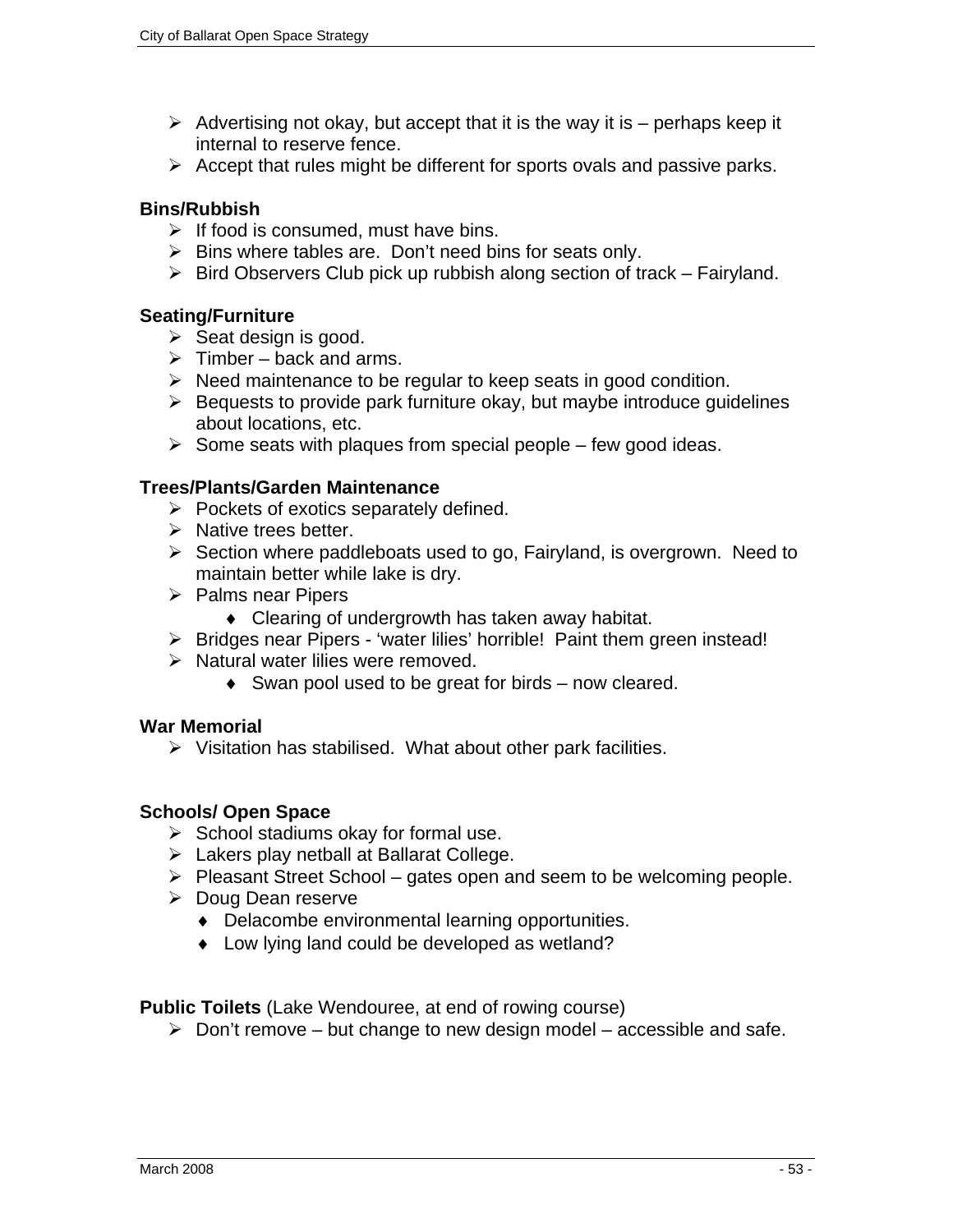## **Dogs**

Victoria Park and other parks for off leash.

- $\triangleright$  Management works well.
- $\triangleright$  People are quite responsible.
- $\triangleright$  Dog dispensers are good and should be provided.

#### **Lake**

- $\triangleright$  Water from treatment works by 2008.
- $\triangleright$  People still walk, more people are walking.
- $\triangleright$  Generally no cars in open space.
- $\triangleright$  Encourage more use of steamer side of lake. History of steamboat and memorial poorly maintained.
- $\triangleright$  Original tram stops are good.
- $\triangleright$  When Bungle Dam was opened, promised that Ballarat would not have water problems – not planned for development.
- $\triangleright$  Bollards problem, too far apart, i.e., cars can go through alternative would be kerb and channel.

## **Car Parking**

¾ Lake Wendouree Yacht Club parking excellent.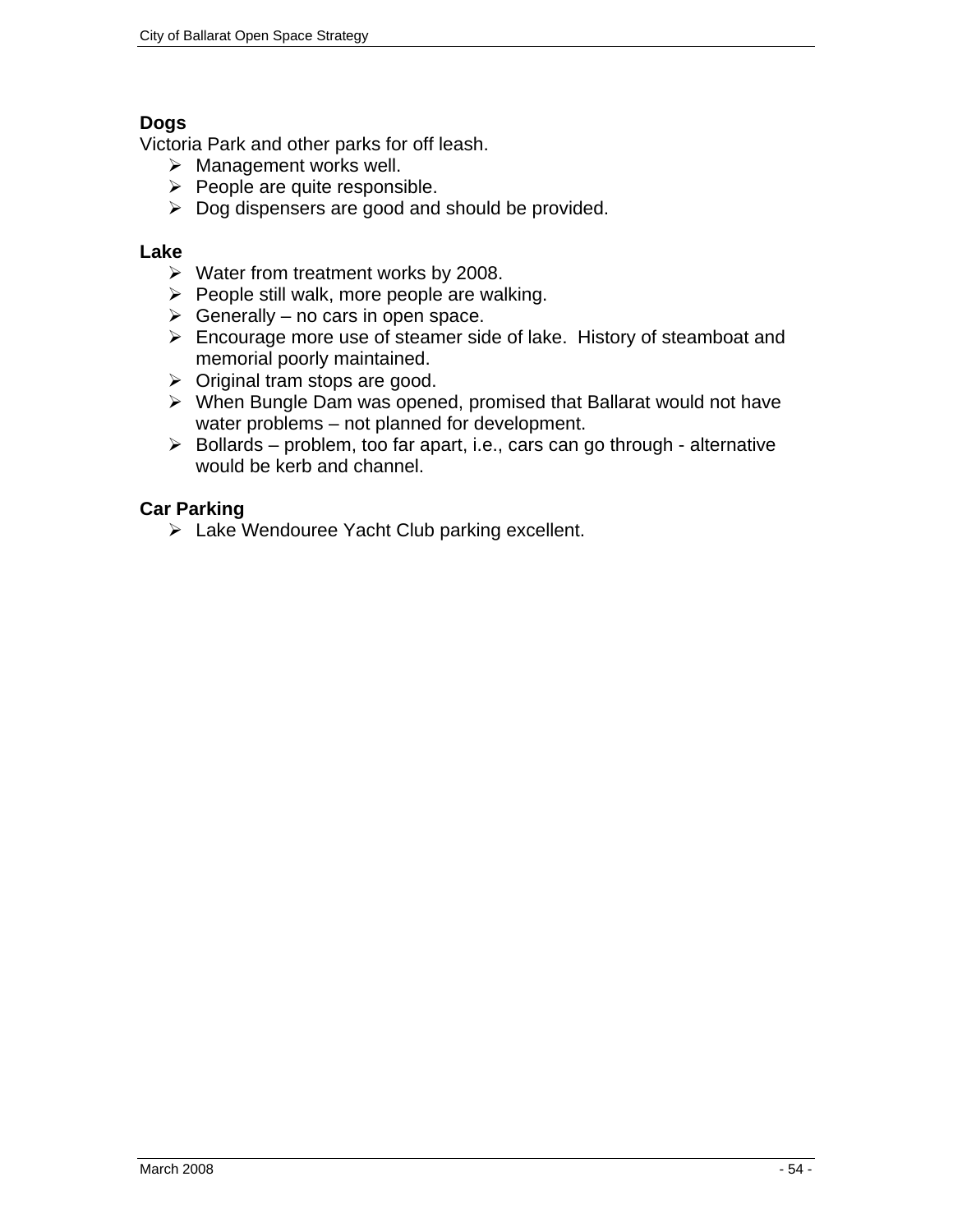#### **Community Forum Local Parks, Linear Parks and Linkages Monday 23rd July 2007**

#### **Focus of Topic**

The community forum was focusing on local parks, linear parks and linkages although there would be an opportunity to talk about any aspect of open space.

#### **Summary of Forum Discussion:**

- There was some discussion about the entrances / gateways to the City of Ballarat in respect to the overall appearance and aesthetics. In particular there was a reference to the Victoria Street entrance which is grassed on either side. It was noted that rubbish is not collected prior to mowing of the grass and consequently the mower then cuts up the rubbish with the grass which leaves a poor image of litter along the entranceway.
- There was also a comment on the general aesthetics of the entrances and how the Victoria Street entrance looks inappropriate as motorists are directed through Bakery Hill precinct and then into the harshness of the concrete environment near the supermarket. There was a point raised that the Gateways are generally focused around vehicles and not pedestrians.
- The skate park is quite messy with rubbish.
- There was further discussion in regards to the placement of rubbish bins. While it was recognised that Council does not install rubbish bins in all parks in an attempt to encourage park users to 'take their own rubbish home,' it was determined that the provision of rubbish bins in open space areas where infrastructure or services that generate rubbish is appropriate and necessary.
- It was noted that rubbish is an issue at Victoria Park, however this is not necessarily generated by users of Victoria Park but rather due to cars transporting trailer loads of rubbish to the nearby tip. Also there is rubbish generated by nearby schools as students use the park as a thoroughfare.
- It was noted that Sports Clubs are generally responsible for their own bins and rubbish generated from their activities and Council will be responsible for rubbish bins for litter generated by the broader community.
- A broad example was provided that it is appropriate to provide bins in parks where a café / restaurant is operating close by. A general principle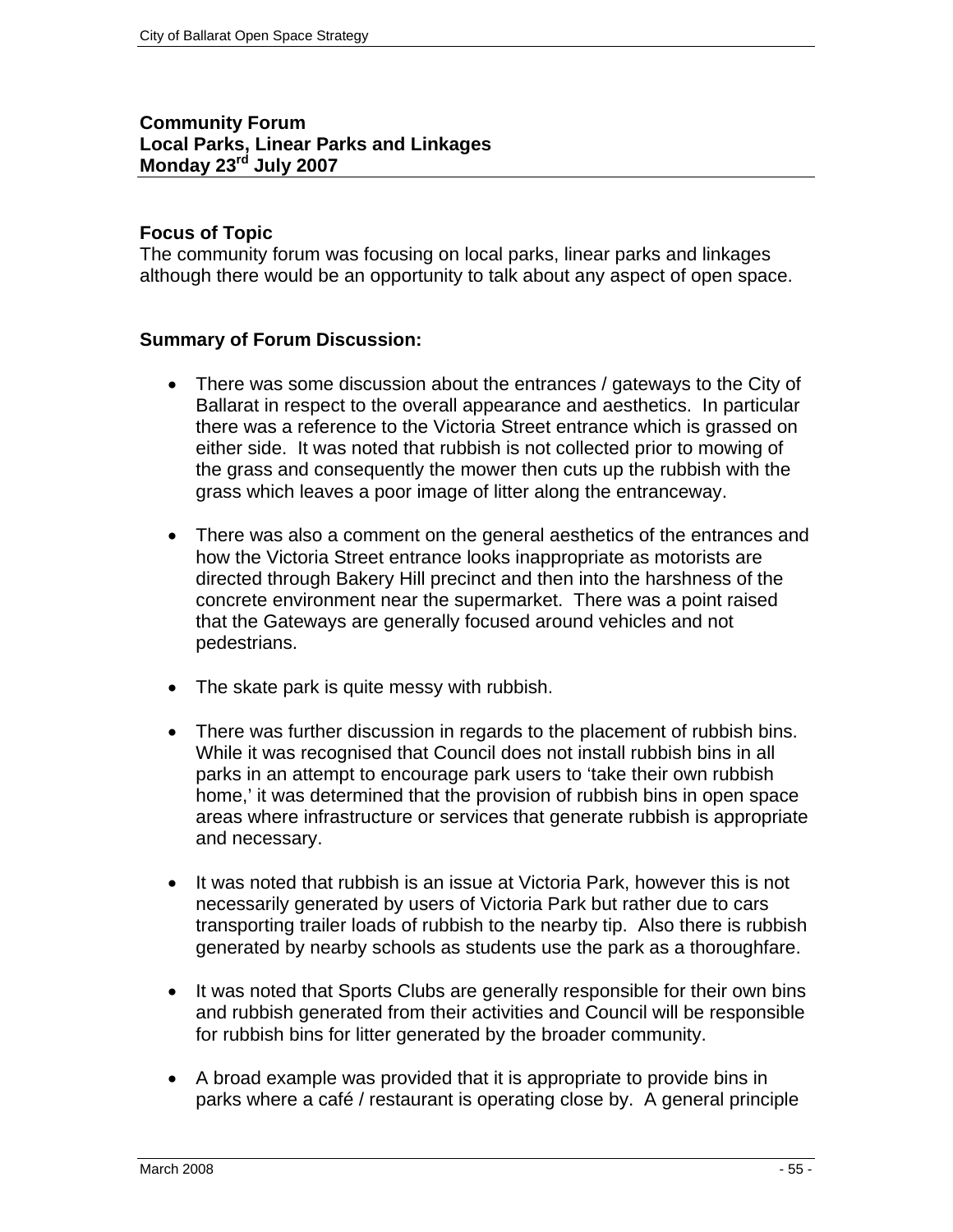was discussed that the type of use (i.e. skate park), frequency of use and rubbish generating infrastructure / services should be considered when assessing the appropriateness for the provision of rubbish bins in open space. In this instance it would be appropriate for bins to be provided where the sport ovals are located, however not throughout the reserve. It was considered that providing bins where the sports fields are located in Victoria Park and not elsewhere would not create confusion for park users.

- There was significant discussion on the current aesthetics and overall presentation of Council's open space not being acceptable (i.e. rubbish / litter, maintenance of vegetation – long grass). There was a clear message for the existing open space to be maintained to an acceptable standard.
- It was noted that Council previously (15-20 years ago) employed an officer to monitor parks including litter management.
- There was concern expressed that the Strategies in the past (not necessarily by the City of Ballarat) have been driven by a financial perspective rather than reflecting the community's vision. It was suggested that the Strategy should be driven by vision.
- There is a perceived hindrance (not just from the sporting but the environmental representatives) of Council when it comes to support and development of community clubs. It was discussed that there is significant resources (both financial and voluntary) within the community, however the experience when dealing with Council is extremely hard and difficult to make things happen. Several examples were raised that included Council's expectations for plans, or Clubs to spend dollars on preparing proposals and situations where a delay with Council prevented a funding application being submitted to the State Government. Mount Clear Junior Football Club also indicated that they would like to install floodlighting but Council requested that the Club demonstrate how they would "assure" that water would irrigate the reserve. Attendees acknowledged that there were processes and protocols to follow, however believed they were often onerous, sometimes unnecessary and did not encourage partnerships with the community.
- There was a reference from one participant that his closest park is approximately 800 metres away which is too far for his family with young children. He considered 400m is a more appropriate walking distance for his family.
- There was a general discussion that parks and reserves need to have a diversity of infrastructure to attract users.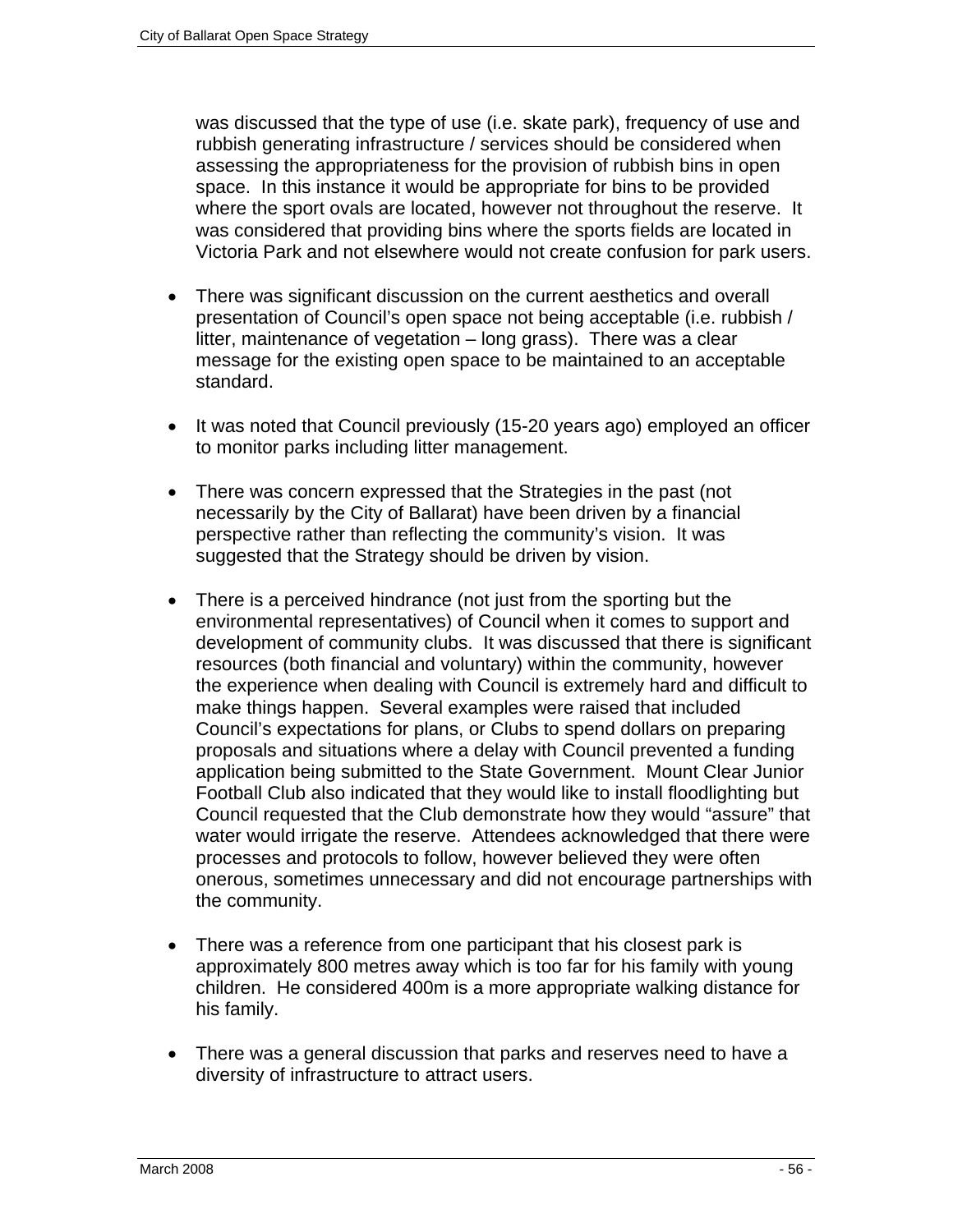- There was concern expressed in reference to loss of open space through the sale for residential development. It was mentioned that more needs to be done to retain open space rather than selling it for any type of development. In particular there was an example of where it was believed that Crown land (located near no.155 on the Open Space Plan) had recently been sold for residential development.
- In regards to open space providing connections, it was suggested that the land on the verge of Ballarat Golf Course would provide a west – east connection along the City's gateway. It is thought that this land is road reserve. It was generally considered that it is important for east-west connections of open space.
- The value of Lake Esmond was raised as an important piece of open space.
- There was also value placed on path networks that are circular (rather than linear) or could link up with other path networks.
- It is important for open space connections and path networks to be linked to infrastructure such as shops, health services etc. particularly at the local level.

There were several challenges identified when it comes to the current provision of open space in particular:

- It is difficult to commute and access from Victoria Park to Lake Wendouree. It was discussed that the path networks are not "connecting", poorly maintained or there are significant physical barriers in the form of roads.
- There was acknowledgement and support that there needs to be better and improved connectivity of the path networks. It was mentioned that some paths suddenly stop and lead nowhere creating confusion for the users on where they need to go. Example: from Loretto High College the pedestrian path leads into a grass swale. Also it is not clear where the cultural / indigenous path network starts, finishes or leads anywhere in between.
- There was concern with general maintenance of the path networks and in particular the Ballarat Skipton Rail Trail network and suggestions there could be a possibility to connect to the Lake Wendouree (just past the caravan park).
- Invermay Park (north of crematorium) does not have very good path networks.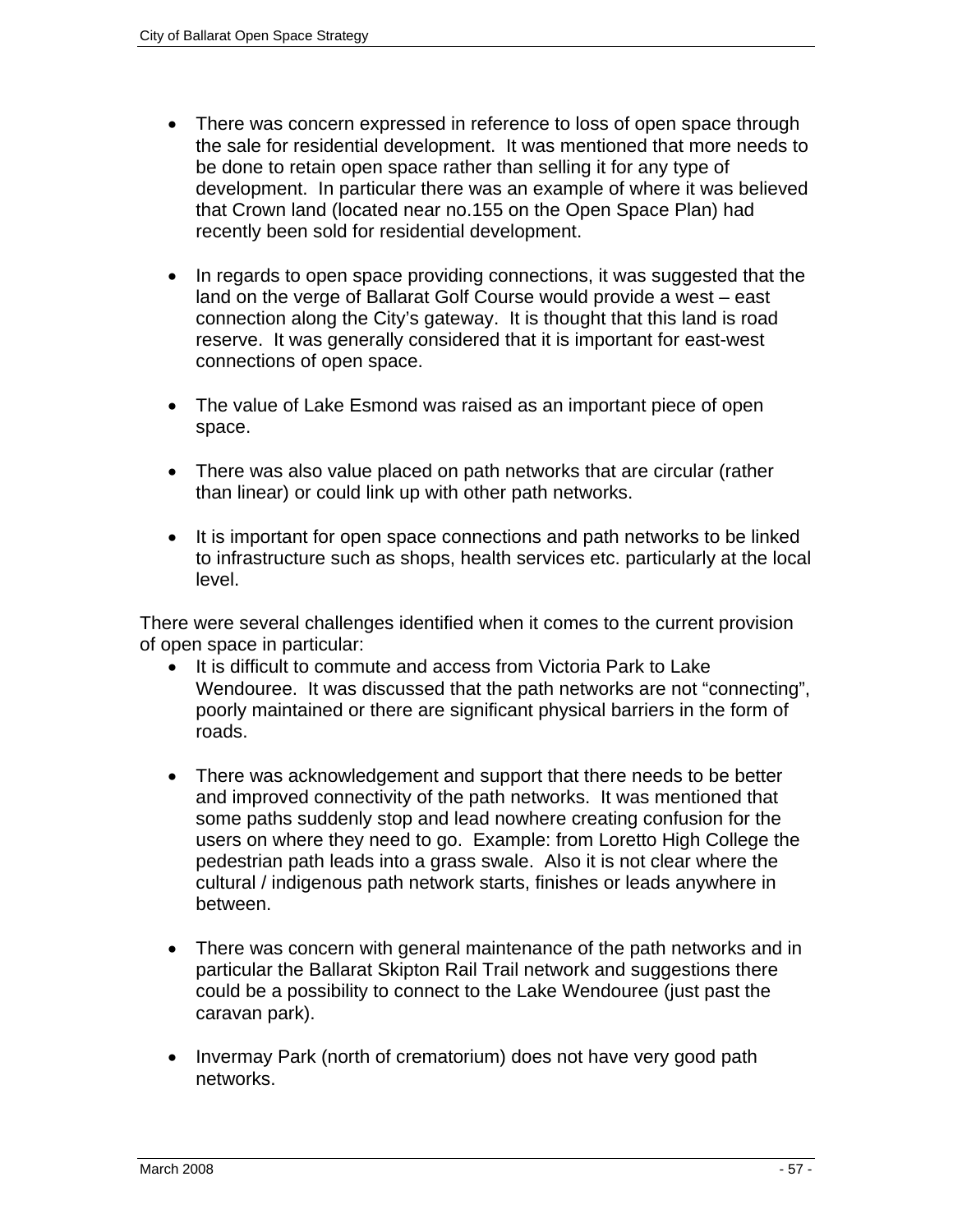## **Management, Use And Promotion Of Open Space Forum Monday 16th July 2007**

Long-term plan – many years ago, the early Councils came up with plans for:

- ¾ Ballarat Open Space?
- ¾ Buninyong Open Space?

LINCS plan is important.

Environmental impacts are important to consider in any open space provision.

Consider linkages and pathway to create a "ring" around Ballarat like Bendigo Bushland Track.

Roads that have been identified as roads under zoning but never constructed.

- ¾ Disappears into private land, e.g., Strawberry Glen Road in Buninyong.
- $\triangleright$  Would come up on remnant vegetation surveys.
	- ♦ E.g. Blackberry Lane Buninyong
	- $\triangleleft$  Mount Ballarat Road  $\rightarrow$  Lal Lal Street
- $\triangleright$  Consider designating as walking tracks / shared pathways.

#### **Rail Lines**

Opportunity – disused rail lines – potential as linkages.

Ballarat BUG (Bicycle User Group)

- $\triangleright$  Use of decommissioned rail corridors for shared pathways.
- $\triangleright$  Linkage down to Victoria Park.
- $\triangleright$  Any development should consider connection through neighbourhoods.
- $\triangleright$  Some trail lines go through private property.
- $\triangleright$  Access to rail station will be important in the future.
- $\triangleright$  BMX humps alongside rail line not a huge problem.

Section 86 COM for working / multi-use tracks / trails in other municipalities – could consider here.

#### **Trails**

Rail Trail – Ballarat to Buninyong – lost opportunity. Maintenance is an issue for trails and long-term parks.

Great Dividing Trail

- $\triangleright$  Spine to connect.
- $\triangleright$  Has used a number of volunteer schemes.
	- ♦ Land Care groups/Green Corps, etc.
- $\triangleright$  Experience of Great Dividing Trail
	- ♦ All tracks need to be dual purpose to accommodate bikes.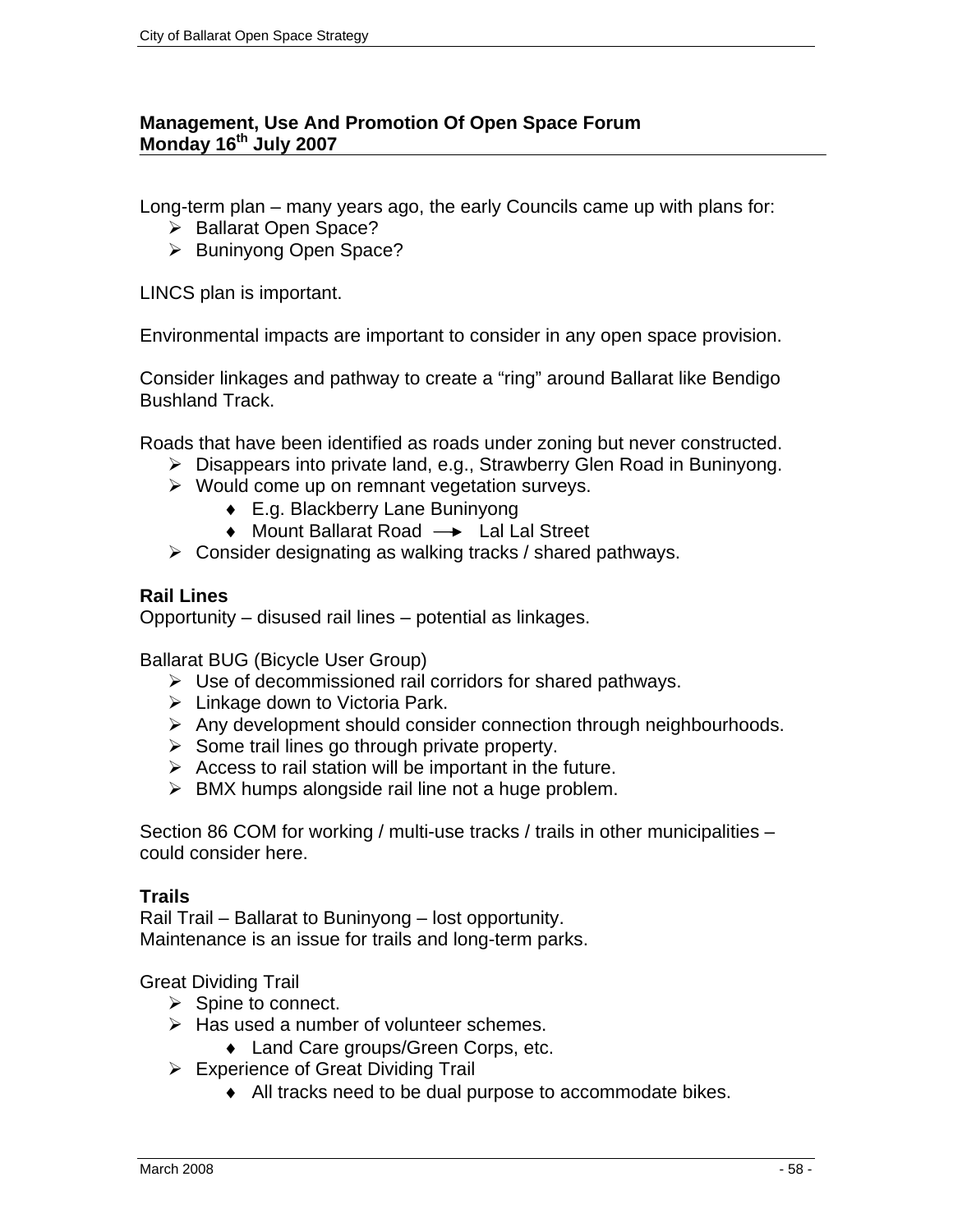Willingness in community to get involved

- ¾ Great involvement at Yarrowee Creek
	- ♦ Community fought hard to keep Yarrowee intact to the north Bird Observers.

Ballarat Council concerned about financial commitment to tracks / trails – should set up a good structure and okay to have a long-term view.

Work on trails

- ¾ Connections
- $\triangleright$  Link to Great Dividing Trail
- $\triangleright$  Nature based trail

#### **Signage**

Need for standard signage

- $\triangleright$  Reminder of responsibility
- $\triangleright$  Interpretation

#### **Maps**

Yarrowee Trail Map disappeared early after release.

- $\triangleright$  Council should have all maps on website if possible.
- $\geq 10,000$  maps commuter map all have been distributed very popular.
	- ♦ Information Centre, Town Hall, Railway Station, Bike Ride and Ballarat Autumn Day Ride.
	- ♦ BUG worked with Council, VicRoads in partnership.
	- ♦ Paid for by VicRoads in kind, Council, Outdoor Club \$2,000.

#### **Website**

- $\triangleright$  Tourism decision by visitors are being made based on website.
- $\triangleright$  Important economic benefit.
- $\triangleright$  Ask Council about hits on website for open space?
	- ♦ Need to be pulled together on website.
	- ♦ 'Tracks and Trails' button on website.

#### **Waterways**

Need to preserve area along waterways.

- ¾ Also Flaxmill Swamp up from Lake Wendouree takes water into Winter Swamp near 'golf course'.
- $\triangleright$  Working with DSE to make sure channel stays
- $\triangleright$  Who should look after it?

#### **Clubs**

Mountain Bike Club

- $\triangleright$  Significant growth in mountain biking.
- $\triangleright$  DSE: motorbikes are a big problem.
- $\triangleright$  BUG 100 on mailing list.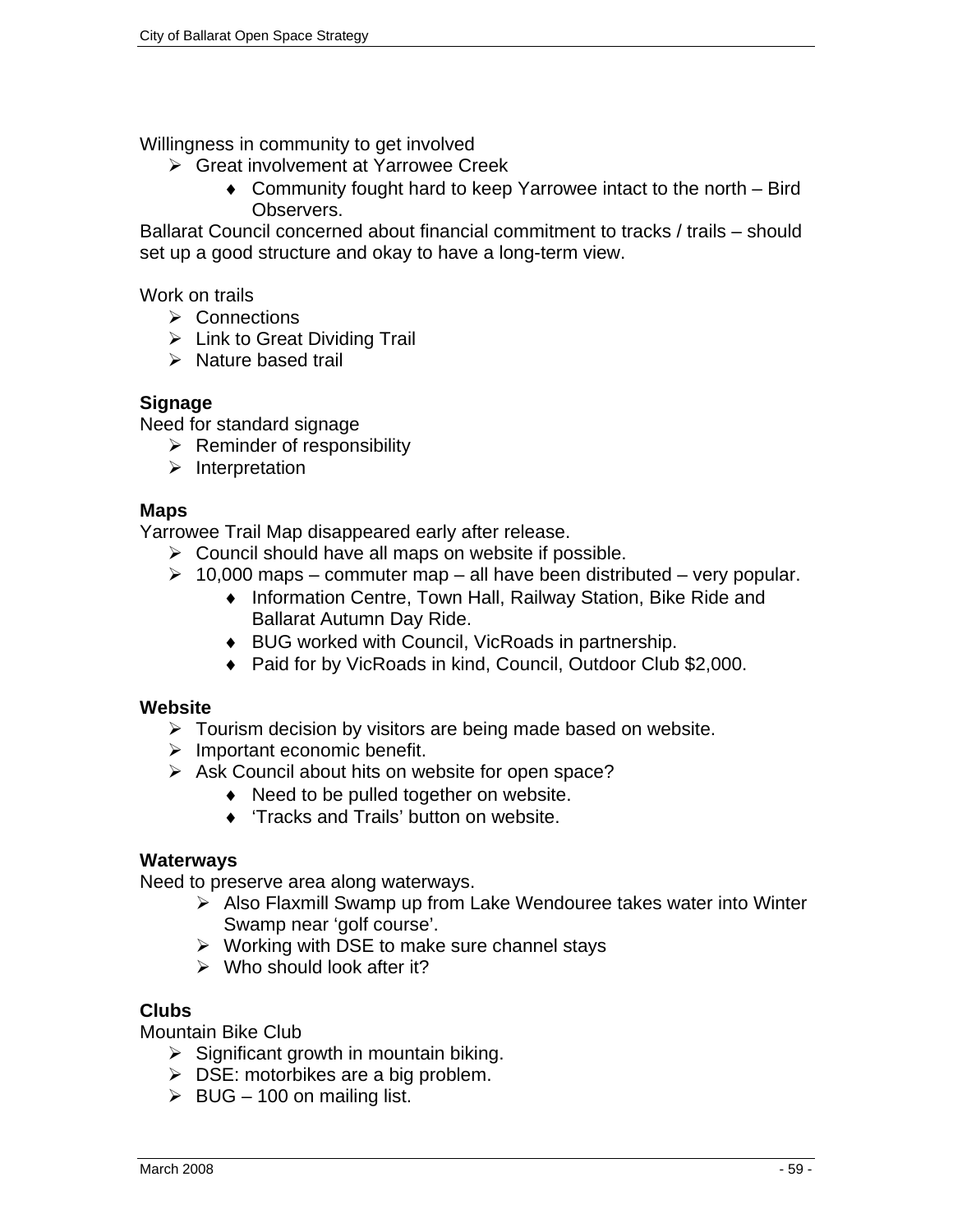- ¾ Ballarat Bushwalking and Outdoor Club is also active.
- $\triangleright$  Cycling
	- ♦ Yarrowee Creek used by mountain bikes.
	- ♦ Some riders going too fast and are dangerous.
	- ♦ Multi-use trail areas should be limited.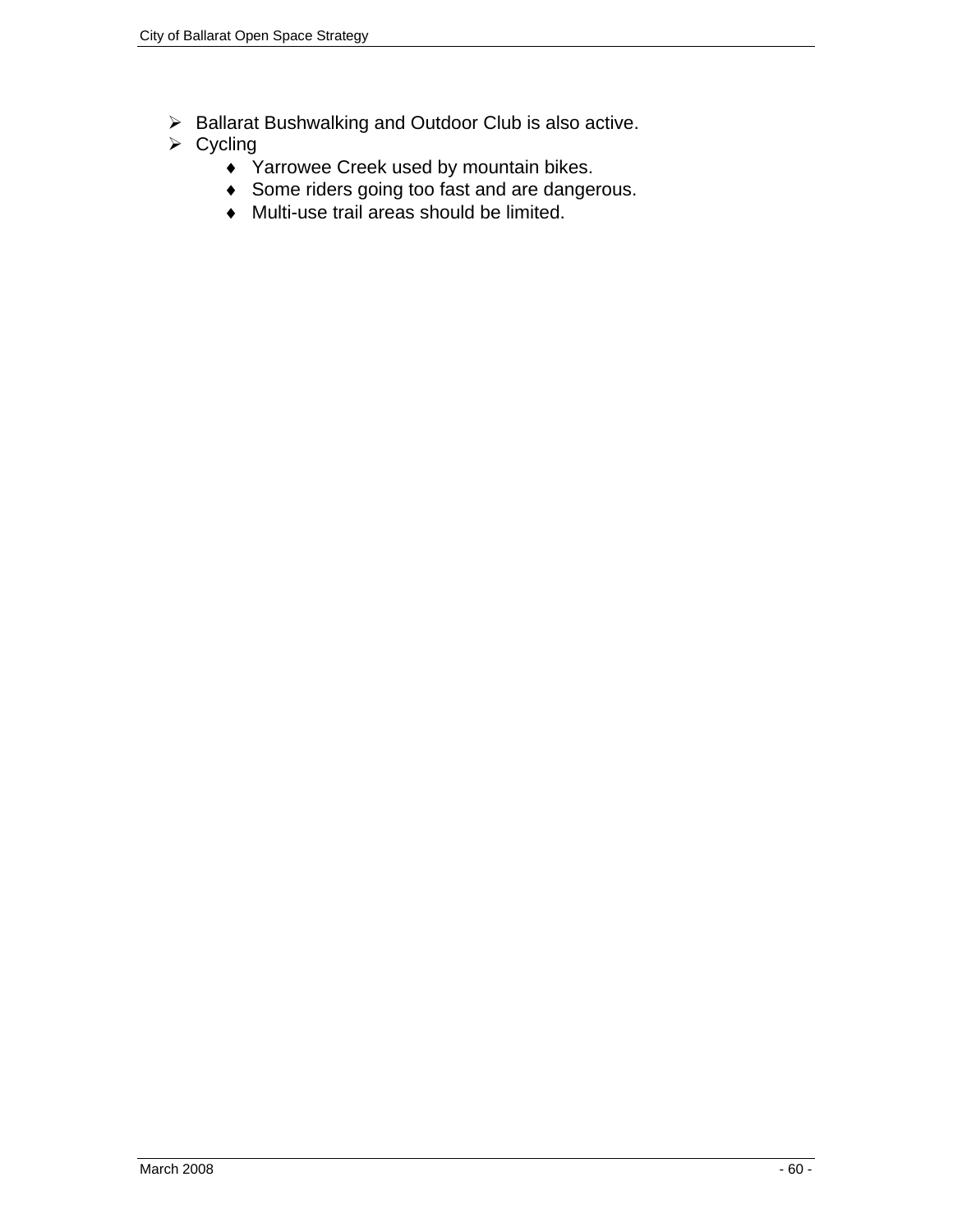#### **Environment Forum 26th July 2007**

- $\triangleright$  Where concentrated development is planned for the future, important to preserve and set aside open space. Assume that 3-5ha blocks might be subdivided.
- $\triangleright$  Subdivision development is compromising provision of open space. Council is the biggest culprit. Lake Blitz – removing vegetation. Victoria Park – trying to over develop. Open space can exist that doesn't cost lots of money to maintain.
- $\triangleright$  Open space has degenerated as a result of mining and other activities. Need buffers along waterways – revegetate but not manicured parks. Make sure that passive open space is set aside.
- $\triangleright$  NEPA look after a 40 acre site. Aim is to restore it back to natural bushland – successful with DSE support and community passion. Return of birds and fauna. People using for walking, walking dogs, cycling through. Fantastic habitat for wildlife.
- $\triangleright$  Concern about up Nerina Road. Trying to maximise corridor of open space – a shame to lose corridor for koalas, etc. East side of Ballarat is home for koalas.
- $\triangleright$  Reinforced importance of corridor for koalas can't 'redirect' wildlife. Flood plain is example of area where development happens without thought to environmental impacts. Flaxmill Swamp to Winter Swamp – channel must stay!! More thought needed as to where residential development happens. Compromising wetlands or other environment significant areas.
- $\triangleright$  Maintenance If trees were planted correctly, they would grow better and wouldn't need to be maintained.
- $\triangleright$  Growing food community garden type concept but not the same. Would like to see community garden concept done differently.
- $\triangleright$  Small vegetable plots around city, like in Europe.
- ¾ Blueprint Ballarat and Child Friendly City document. Query about what is open space?? Some are unpleasant, along rail lines, etc. General improvement of amenity in public realm, e.g., behind buildings, in laneways. Interested in utilising public space in central city area – try to eradicate use of herbicide sprays, local native vegetation – can Council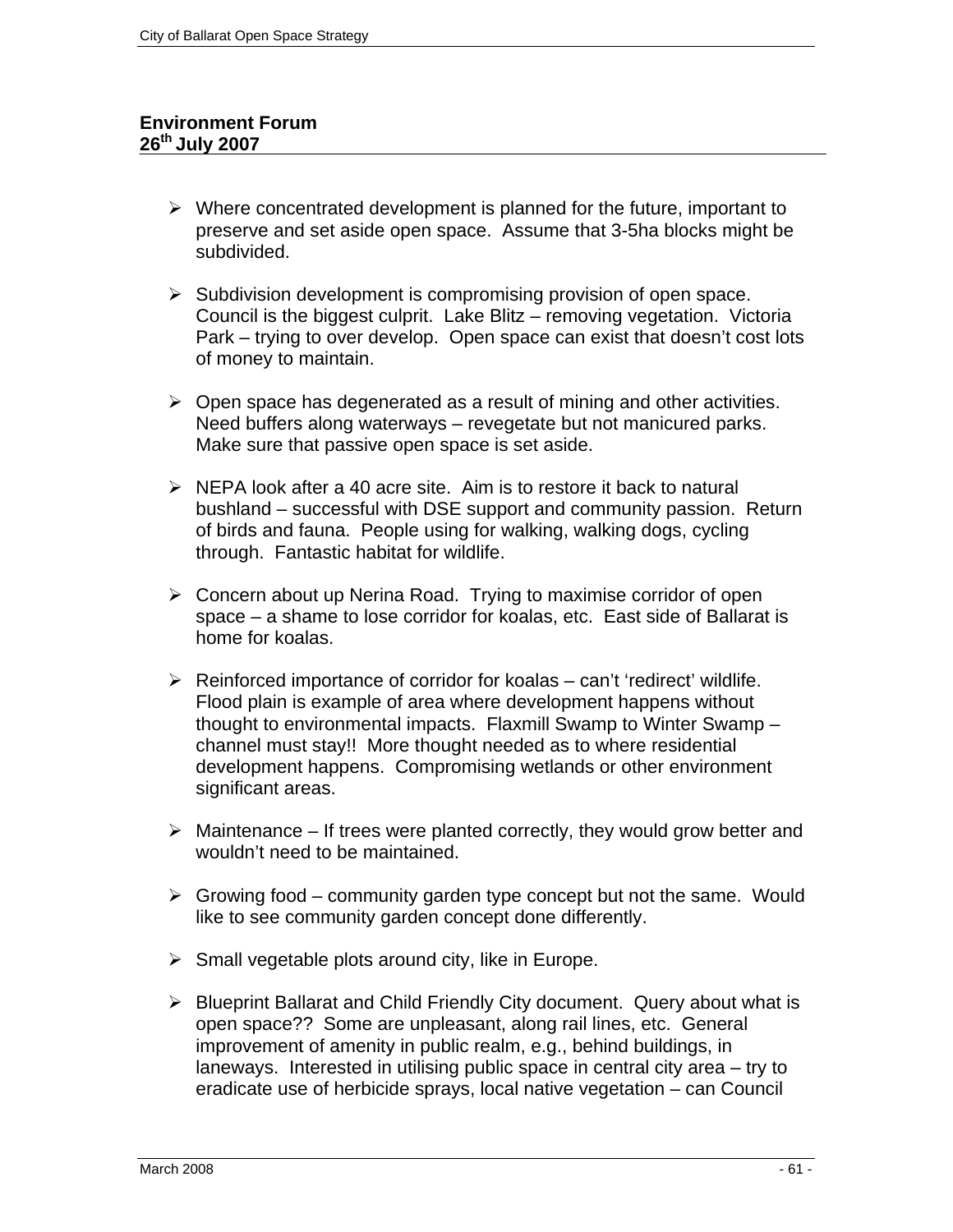provide local nursery. Frustrated at poplars – ugly and out of place. Who decides what goes in??

- $\triangleright$  BREZE Ballarat Reduction Energy and Zero Emissions Group has an interest in food.
- $\triangleright$  BEN work with other groups, e.g., Winter Swamp, Windermere Land Care Group.
- $\triangleright$  Work more community project rather than environment project. Doing more work with 'at risk' groups. Planning to do user survey.
- ¾ Contractor LINCS project.

Trails project is very under-recognised!! Concerned about loss of biodiversity in city. Canadian Forest – under utilised and wasted – under resourced.

Agree that open space doesn't need more money to maintain.

- $\triangleright$  More cost
	- ♦ Botanical Gardens, Sturt Street displays
	- ♦ Football / Cricket ovals
- $\triangleright$  Less cost
	- ♦ Mount Buninyong and other passive areas

Role for both 'neat' and 'bushy' types of open space.

Acknowledge that gold rush obliterated native vegetation – now dealing with regrowth.

Eureka Trail – interested to know who is involved in plantings.

Community involvement:

- $\triangleright$  DSE reluctant to have small groups as COM.
- $\triangleright$  BEN as big group can provide assistance to network groups.
- $\triangleright$  BEN about at capacity to support groups need to sustain work with contracts with little support from grants.

**NEPA** 

- $\triangleright$  In touch with other environment groups great support.
- $\triangleright$  Responsible use of sprays.
- $\triangleright$  Sense of community through growing, sharing, cooking food, etc.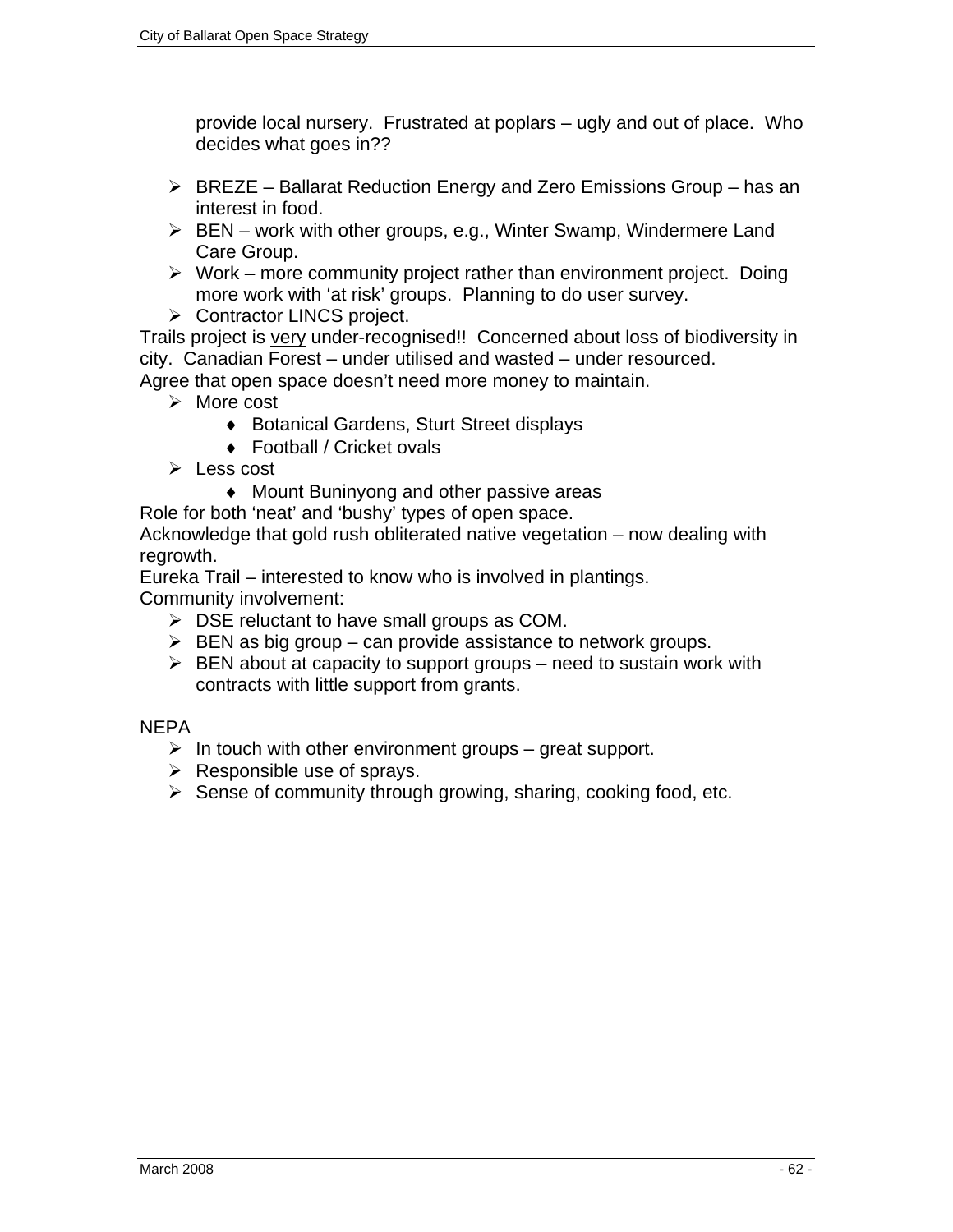## **Summary of Written Submissions**

#### **Submissions received for the development of the Draft Strategy:**

As part of the community engagement process interested residents and organised groups were encouraged to forward a written submission to Council on any ideas, concerns or opportunities for any open space or parkland areas in the City of Ballarat.

A total of four feedback sheets were received and are summarised below.

#### **Submission One:**

#### *Location*

The comments provided were general, however there was reference to specific open space areas including Victoria Park, Ballarat West Common and Winter Swamp.

#### *Comments*

- There is adequate open space with a natural environment that can be used for passive recreation and that existing publicly owned open space such as Victoria Park and the Ballarat West Common are not diminished.
- With appropriate plant species, open space areas should be able to be maintained with modest expense to Council and such areas should not need a large workforce. It is unnecessary to consider that all public open spaces need to be groomed garden areas with mowed lawns.
- Concerned that reserves such as wetlands like Winter Swamp and stream reserves have an adequate buffer to private land and development to protect the area and provide for public access.
- There seems to be a small amount of public land west of Ballarat. It is hoped that this provision can be addressed as industrial and residential development extends in this direction. When development occurs, land of sufficient area should be retained as passive use open space. The open space retained should be large enough that it does not need 'Botanic type' maintenance. Such areas should provide for the establishment of reserves that encourage birds and other native species.

#### **Submission Two:**

#### *Location*

The comments provided were in reference to the sporting precinct including CE Brown Reserve, Austar Arena and the showgrounds.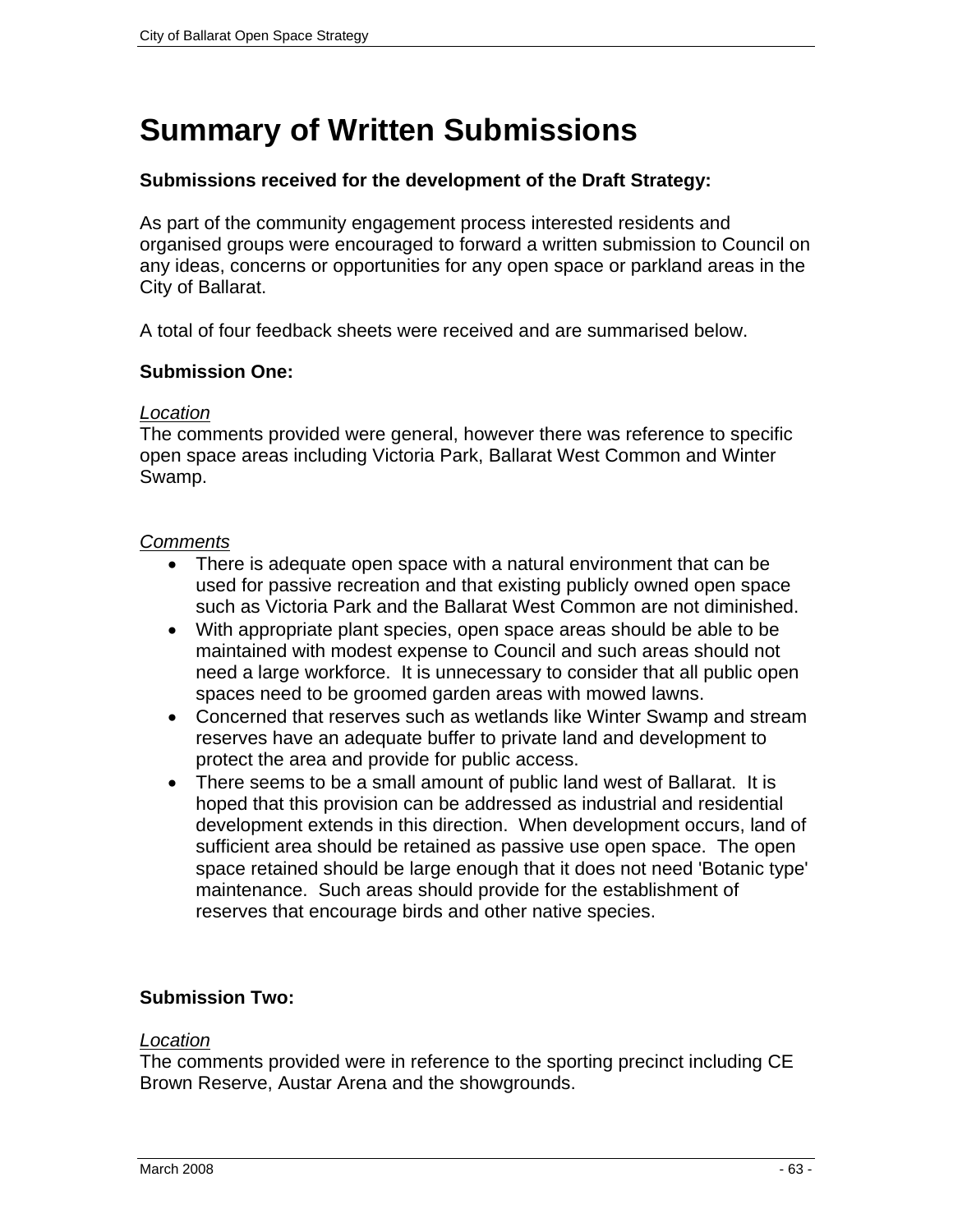#### *Comments*

- CE Brown Reserve provides a valuable sporting facility to the area and potential to become a major sporting hub.
- State of facilities at CE Brown Reserve is poor, in particular the dilapidated state of the change rooms and the need to upgrade the two sports ovals.
- The netball court is only 12 months old and the social rooms are very well presented.

## **Submission Three:**

#### *Location*

The comments provided were in reference to the Mount Clear Recreation Reserve.

## *Comments*

- Highly valued multipurpose year round sporting reserve servicing the local community in the south eastern corridor of Ballarat.
- The community values the reserve for the recreational opportunities it provides and the catchment it serves.
- Community groups have a long history of financial and voluntary contributions towards the facilities at Mount Clear.
- Residential growth in areas such as Canadian, Mount Clear and Mount Helen as well as the proposed relocation of the Damascus College junior school to the Mount Clear College will increase demand for a properly maintained sporting facility.
- Seeking Council support on the Club's proposal for water saving initiatives.
- Club/s have further plans for the development of infrastructure at the Reserve.

#### **Submission Four:**

#### *Location*

The comments provided are general and applicable to all open space areas.

#### *Comments*

• The open space network has various uses and values for the community, often with a mix of these values and uses evident within one parcel of land. Uses and values include active recreation (sports grounds), passive recreation (parks, playgrounds), Environmental Values (natural bushland), waterway reserves (streams, lakes, wetlands), scenic reserves (lookouts,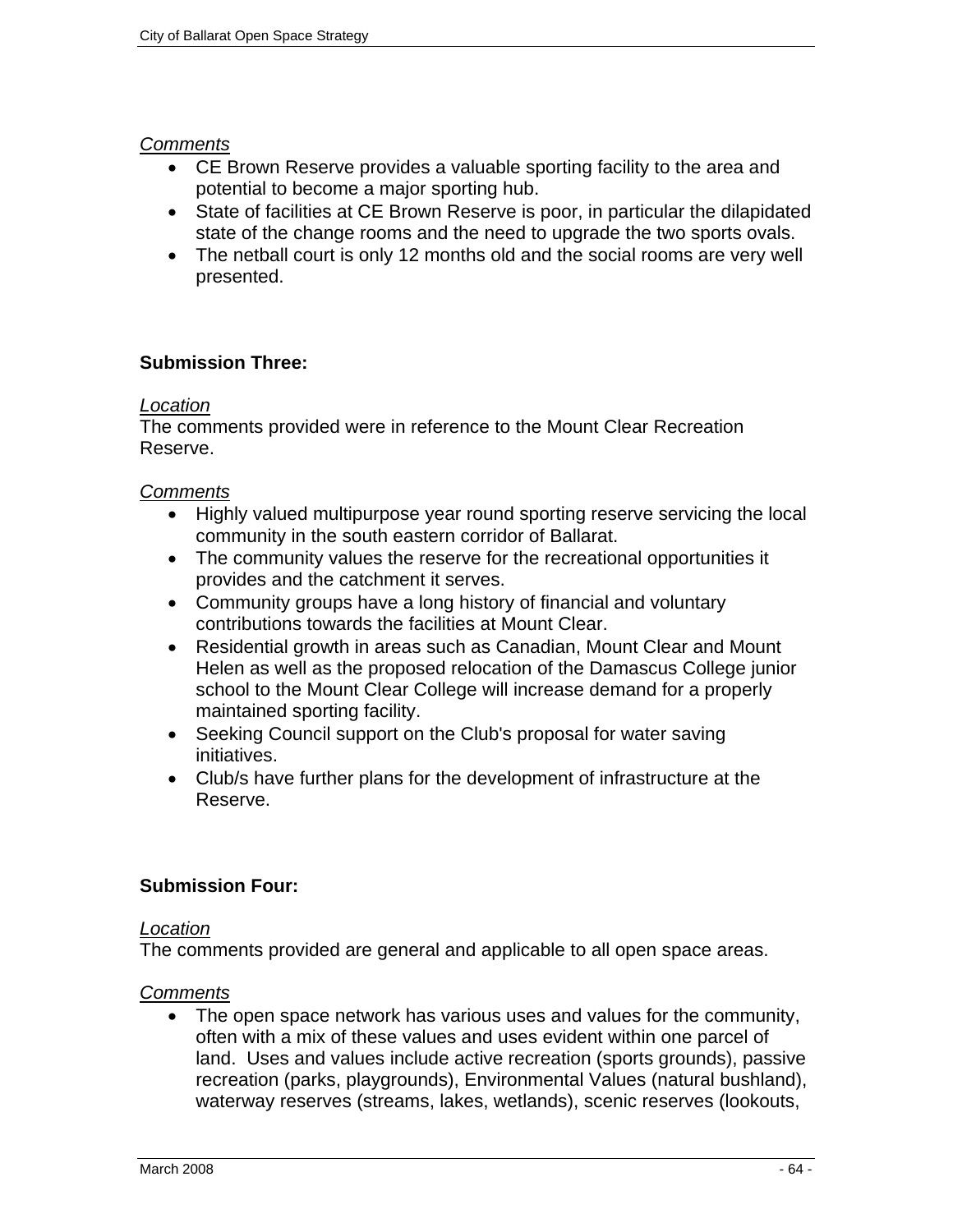scenic features), historical purposes (historic site protection). Yarrowee River Reserve is an example of open space land which exhibits all of these uses and values.

- The Network has a particular interest in advancing the protection of the Ballarat region's own biodiversity assets, it is acknowledged by the Network that this needs to occur with the support and understanding of the community and in line with other priorities that have been identified for the management of the City's open space and in relation to the development of the City community in general.
- The City's inventory of community open spaces, in all its variety, is a major asset of the City.
- The development of the City's community open space asset has a long and illustrious history of commitment to that development by the community. Today that commitment is evident in programs such as LINCS.
- The involvement of the community in the development of the City's open space assets is vital to community health, helping to develop social networks, engagement with local neighbourhoods and a strong sense of ownership of community assets.
- The City continues to need to provide areas of open space that are accessible to the general community and which offer a variety of experiences, both in terms of use and opportunities for the community to be involved in the development and management of that open space.
- Community use of open space is vital for good human health. This applies not only to the use of open space for active sports, but also to the use of parks and bushland reserves. As people continue to move away from involvement in organised sports for various lifestyle reasons, the emphasis on maintaining good health through informal, passive recreational pursuits, such as walking, cycling and bushwalking are becoming more and more important. It is noted that the City's Recreation Strategy has as its number one priority the development of the City's tracks and trails network. The provision of paths and trails is supported by programs such as LINCS providing an incentive for people to be physically active. It is noted for example, that Ballarat has an especially high level of heart disease relative to the rest of Victoria and that regular walking (30 minutes a day) has been identified as the most effective way to combat the disease.
- Open space that has high environmental values engenders improved mental and spiritual wellbeing. Increasingly it is being acknowledged that a pleasant (even beautiful), well-managed, accessible and safe open space environment is extremely important in providing places where people can go to think, take in the beauty, converse with friends, get away from the noise and hustle and bustle of city life and generally feel at peace. It is no accident that the Lake Wendouree and Yarrowee River walking trails are frequented by so many residents and all for little cost, relative to the provision of other community services and forms of entertainment and amusement.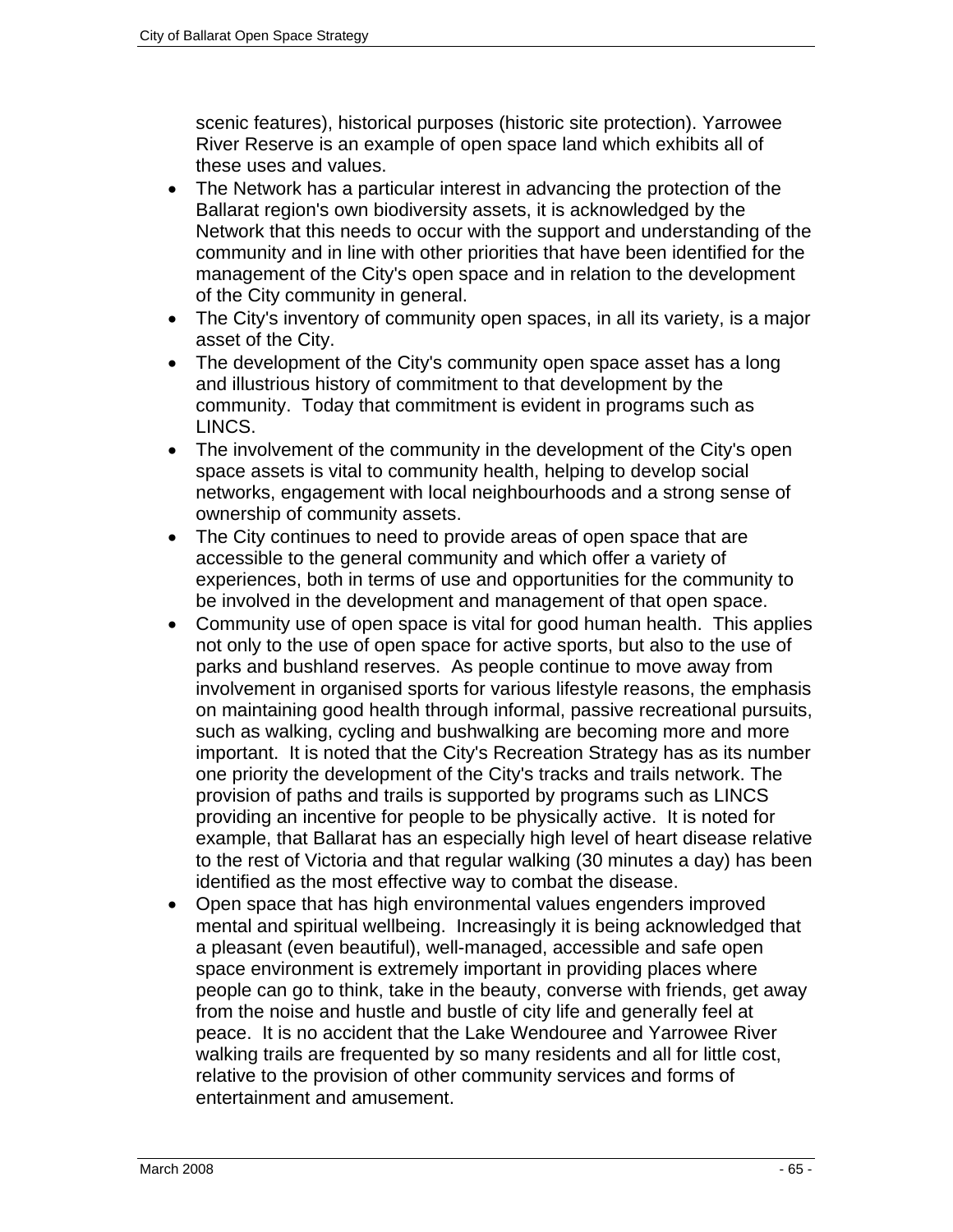- Open space with high environmental values provides excellent opportunities for learning about the importance of the City's and the regions natural environment. As concerns increase about issues such as climate change and the mega loss of species, the areas that are repositories of native plant and animal species will become of increasing importance - both for their inherent values and as learning environments.
- The City is acknowledged as having an unusually large total area of open space for the size of the City's population. This total amount includes areas managed by the City, the Department of Sustainability and Environment, Parks Victoria and the Ballarat Environment Network. It needs to be recognised, however, that much of this area, because of the bushland character or because it includes large water bodies, does not require high levels of maintenance expenditure in comparison to open space areas such as the Ballarat Botanical Gardens (high horticultural quality) or sports ovals, particularly those having a turf wicket. This situation needs to be considered in light of the move to much greater involvement of the population towards passive recreational pursuits as compared to the more capital intensive activities, most notably associated with organised sport.
- The development of the Ballarat Open Space Strategy is praised in terms of the need to consider the distribution and manage requirements and acknowledges the environmental and community development values of the City's open space.

## **Submissions received for the finalisation of the Open Space Strategy:**

Council released the draft Open Space Strategy in November 2007 for public exhibition and comment. Submissions were invited and accepted until March 2008. A total of nine submissions were received from:

- $\checkmark$  Department of Sustainability and Environment (DSE);
- $\checkmark$  Ballarat Environment Network (BEN);
- $\checkmark$  Field Naturalists Club of Ballarat:
- $\checkmark$  Australian Koala Foundation;
- $\checkmark$  Three residents;
- $\checkmark$  Roadcon Group; and
- $\checkmark$  City of Ballarat Council Staff

As a result of these submissions, a number of amendments have been made to the Ballarat Open Space Strategy and the following table summarises the comments and responses.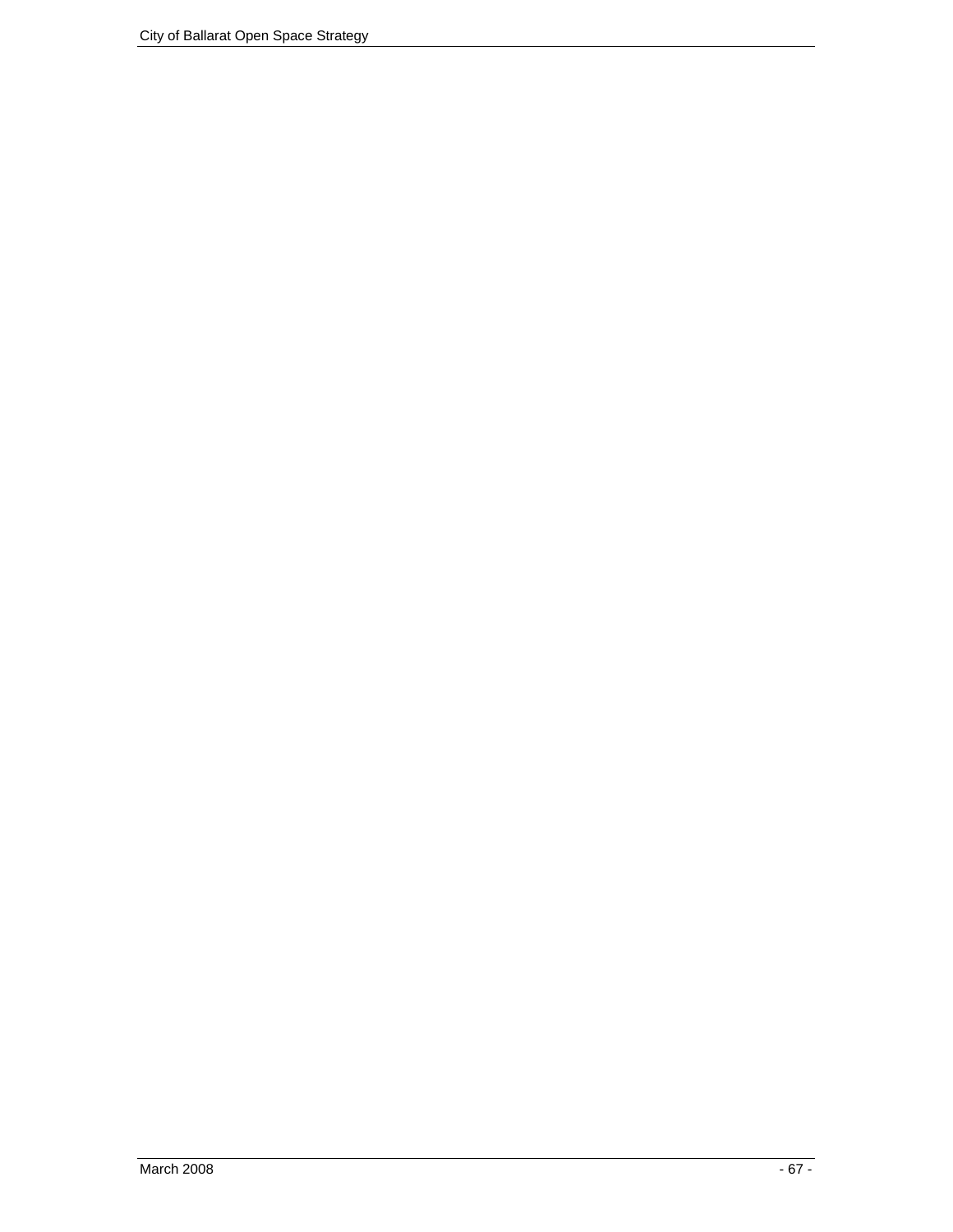## **Summary of Feedback Sheets**

As part of the community engagement process individuals were invited to provide feedback on a pro forma. The feedback sheet encouraged the community to have their say about all types of open space (i.e. parkland, lakes, reserves, gardens, linear parks, playgrounds, sports grounds, creek corridors, natural areas, plazas and other community public spaces). In particular the feedback sheet requested comments in regards to the following open space issues:

- Location of parks, playgrounds, sporting reserves and natural areas;
- Linkages and pathways that connect community parks and facilities;
- The appearance of open space;
- Improvements you would like to see, and;
- Any additional comments.

A total of one feedback sheet was received and is summarised below.

#### **Feedback Sheet 1**

#### *Location*

The comments provided were general, however there was reference to specific open space areas including Lake Western Oval, Bridge Mall Playground, Victoria Park.

#### *Comments*

- The open space locations do not provide for a neighbourhood space as they cater for the 'regional' visitor.
- Connection between these open spaces is difficult with a pram as there are sections of the footpath missing (e.g. Behind oval at the rear of Victoria Park). Users are required to walk on the road, cross drainage swales or walk on a 'bike only' path to get from Victoria Park to the Lake.
- The appearance of the open space is very one dimensional turf, deciduous trees, limited garden beds of a few common shrubs.
- The new signage is good.
- Maintenance of parks is generally ok.
- Appears to be a greater emphasis on regional needs rather than local community needs.
- Amount of open space is good with many high quality facilities within walking distance which is great.
- Provision of open spaces (for two to three year olds) could be better (a local space that was designed for local needs).
- Greater diversity of vegetation could greatly enhance the appearance of parks and streets especially in winter – the bare branches are becoming overwhelming.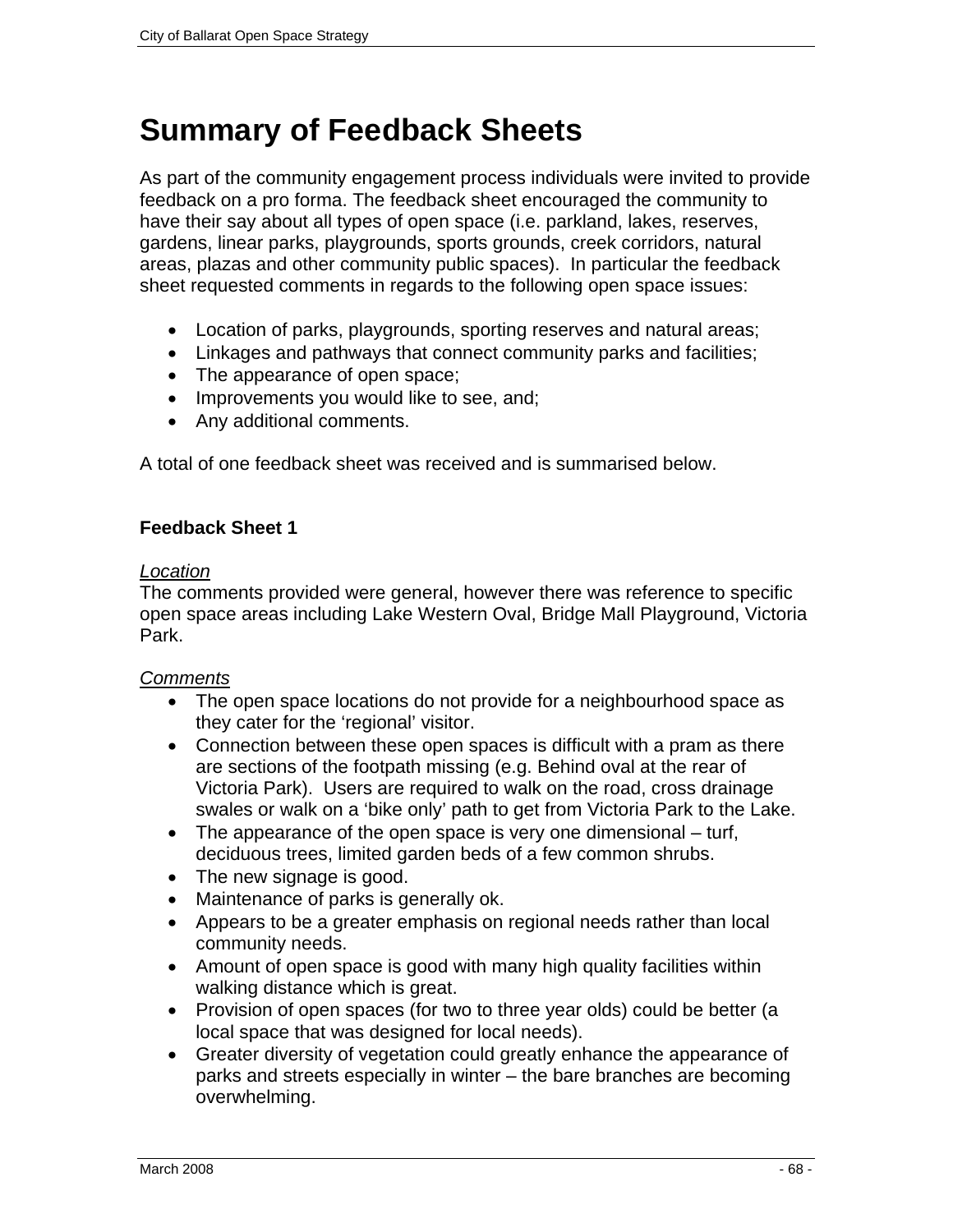Suggested improvements include:

- The provision of a local space within walking distance.
- Connectivity between open spaces especially road crossings (safety).
- Diversity of vegetation.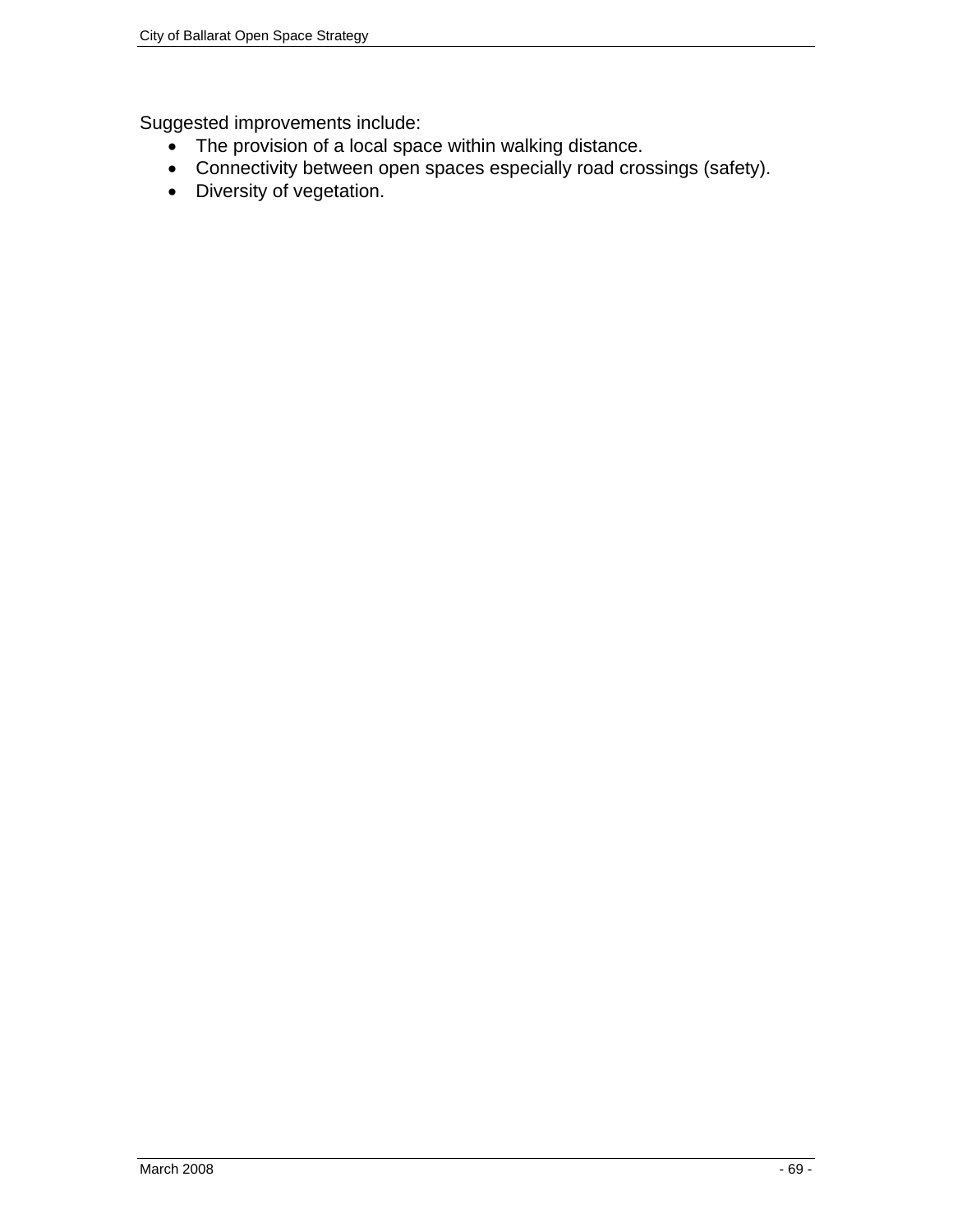## **Summary of Phone Calls**

As part of the community engagement process individuals were invited to speak directly with the Project Consultant Team. A total of two phone calls were received and are summarised below:

## **Phone Call 1**

Resident seeking old wooden playground removed from a local reserve (Len T Frazer Reserve). Current equipment targeted at older children. Would like equipment to be installed for younger children.

On an 'everyday' basis the resident would be prepared to walk approximately three minutes or 400 metres to a small park. However, would also be prepared to walk up to 20 minutes to a larger park.

Park facilities that are important include:

- Variety of play opportunities;
- Toilet facilities;
- Seating and tables;
- Bitumen/hard surfaced tracks are good for young children to ride their bikes; and
- Access should be safe Safer points to cross major roads maybe pedestrian refuge. Len Frazer Reserve has roundabouts. Reference to the track leading down to Canadian (through Ballarat Lodge) has difficult crossing points.

#### **Phone Call 2**

Resident interested in conservation and the environment.

Concerned with the growth of Ballarat University particularly Technology Park (Mount Helen campus) impacting on the environmental corridor and the flora and fauna.

Resident was of the belief that a 'Vegetation Overlay' - C95 amendment over the University site was to be considered but not aware whether this has occurred. Would like conditions on the type of development allowed at Mount Helen campus.

Would like the areas of Gear Avenue, East Terrace and Bell Avenue (eastern end) near the State Library of Archives and Bell Avenue area (north of residences and backs on to Green Hill Road) to have limited development.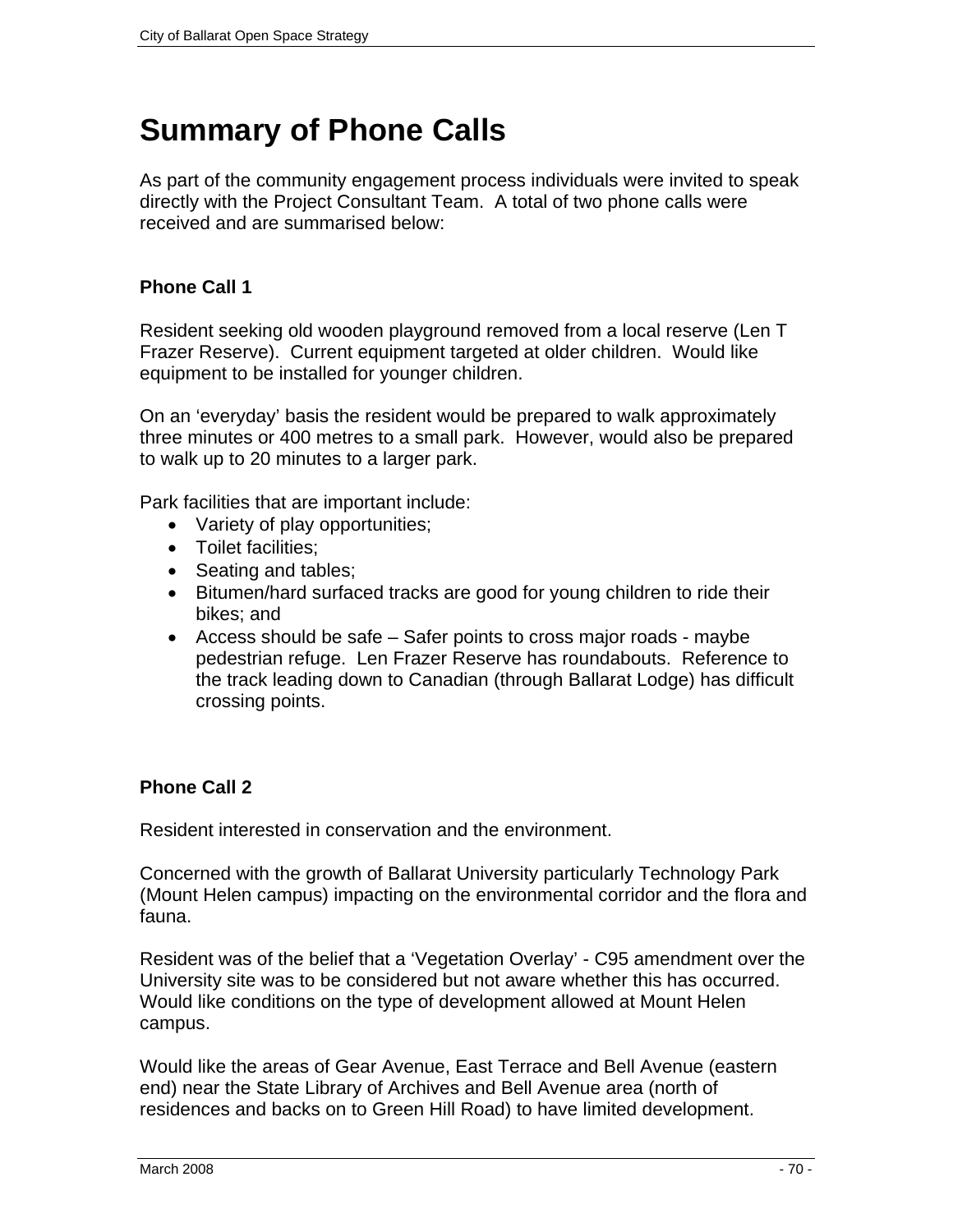## **Summary of Household Survey**

300 households across the City of Ballarat were randomly contacted by telephone and completed a Household Survey between the 20<sup>th</sup> and 25<sup>th</sup> August 2007 during the evening and weekend. The following is a summary of the Household Survey with observations where appropriate.

#### **GENERAL INFORMATION**

|  | Table 1 – Geographic Distribution |  |
|--|-----------------------------------|--|
|--|-----------------------------------|--|

| <b>Geographical Area</b>           | <b>Suburbs / Townships / Localities</b>                                                                                                                                                                                                           | Number of<br><b>Survey</b><br><b>Responses</b> | % of Survey<br><b>Responses</b> |
|------------------------------------|---------------------------------------------------------------------------------------------------------------------------------------------------------------------------------------------------------------------------------------------------|------------------------------------------------|---------------------------------|
| Wendouree                          | Wendouree, Lake Gardens, Lake Wendouree, Newington                                                                                                                                                                                                | 72                                             | 24%                             |
| Alfredton - Delacombe              | Alfredton, Delacombe, Smythes Creek, Bonshaw                                                                                                                                                                                                      | 46                                             | 15.3%                           |
| <b>Golden Point to Mount Helen</b> | Golden Point, Mount Pleasant, Canadian, Mount Clear, Mount<br>Helen                                                                                                                                                                               | 45                                             | 15%                             |
| <b>Ballarat South</b>              | Redan, Sebastopol                                                                                                                                                                                                                                 | 41                                             | 13.7%                           |
| <b>Inner North East</b>            | Invermay Park, Ballarat North, Soldiers Hill, Black Hill, Eureka,<br><b>Ballarat East</b>                                                                                                                                                         | 31                                             | 10.3%                           |
| <b>Buninyong - Rural South</b>     | Magpie, Scotchmans Lead, Buninyong, Durham Lead, Scotsburn                                                                                                                                                                                        | 23                                             | $7.7\%$                         |
| <b>Rural East</b>                  | Chapel Flat, Wattle Flat, Invermay, Glen Park, Nerrina, Brown<br>Hill, Gong Gong, Warrenheip                                                                                                                                                      | 19                                             | 6.3%                            |
| <b>Rural West</b>                  | Waubra, Mount Bolton, Glendaruel, Tourello, Glendonnell,<br>Addington, Coghills Creek, Ascot, Creswick, Ercildoune,<br>Weatherboard, Learmonth, Blowhard, Bald Hills, Burumbeet,<br>Windermere, Cardigan Village, Bo Peep, Cardigan, Bunkers Hill | 9                                              | 3%                              |
| <b>Miners rest - Mitchell Park</b> | Miners Rest, Sulky, Mitchell Park, Mount Rowan                                                                                                                                                                                                    | 9                                              | 3%                              |
| <b>Ballarat Central</b>            | <b>Ballarat Central, Bakery Hill</b>                                                                                                                                                                                                              | 4                                              | 1.3%                            |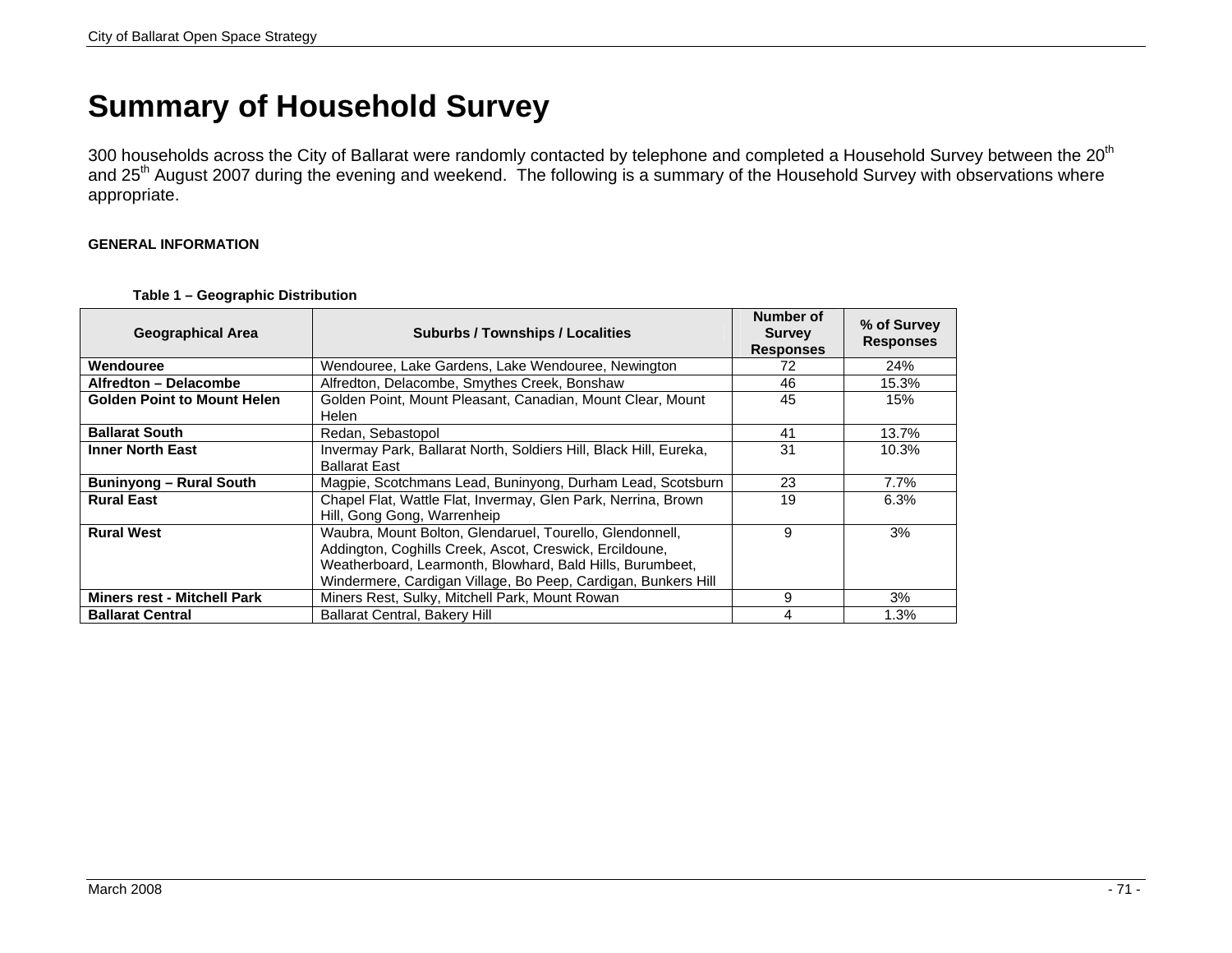#### **Table 2 – Gender Split**

|        | % of Survey Responses |
|--------|-----------------------|
| Female | 61%                   |
| Male   | 39%                   |

**Table 3 – Age Split** 

| Age       | % of Survey<br><b>Responses</b> |
|-----------|---------------------------------|
| $15 - 19$ | 3%                              |
| $20 - 24$ | 4%                              |
| $25 - 29$ | 5%                              |
| $30 - 34$ | 7%                              |
| $35 - 39$ | 9%                              |
| $40 - 44$ | 10%                             |
| $45 - 49$ | 12%                             |
| $50 - 54$ | 12%                             |
| $55 - 59$ | 11%                             |
| $60 - 64$ | 9%                              |
| $65 - 69$ | 6%                              |
| $70 +$    | 11%                             |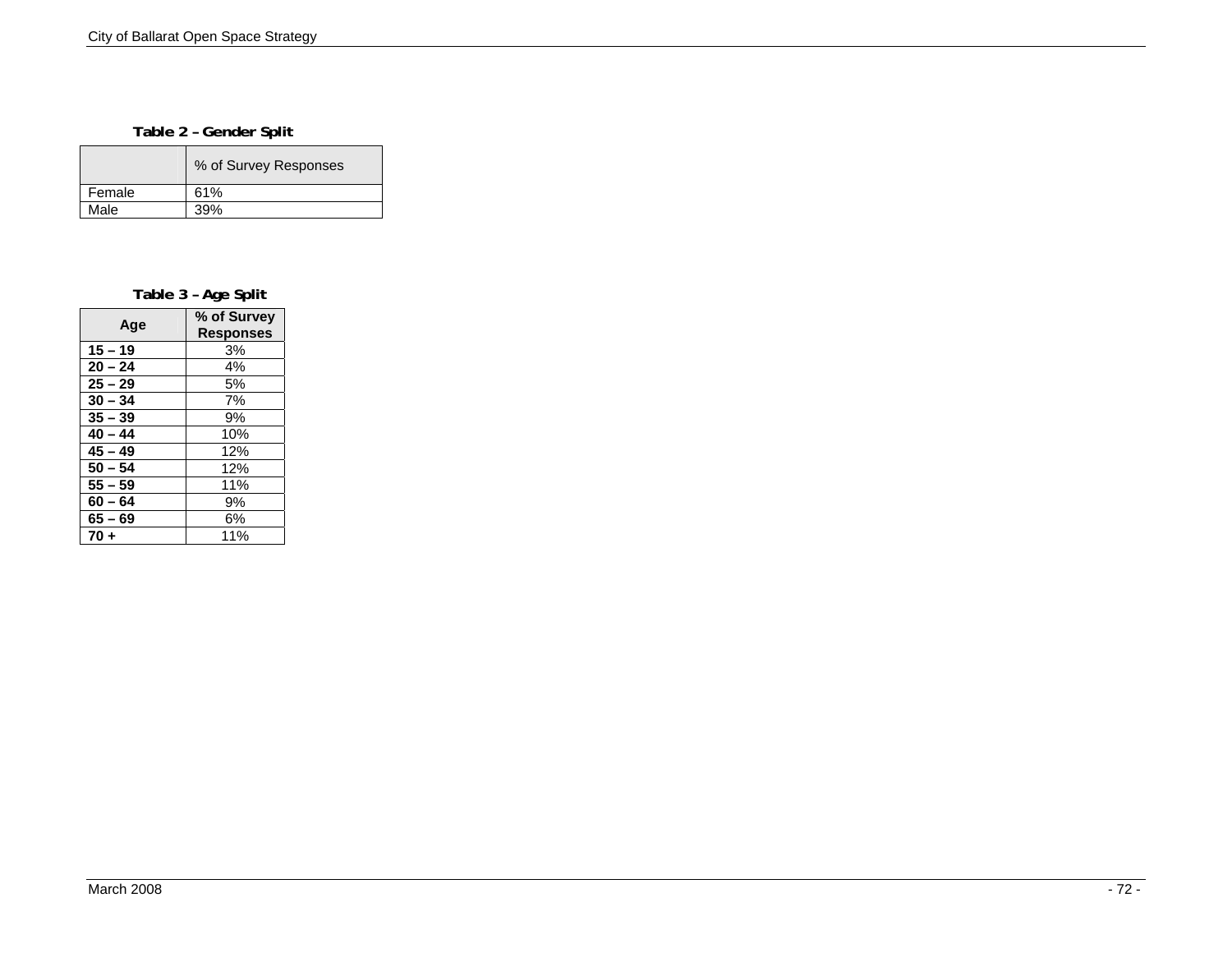## **CURRENT USE OF OPEN SPACE**

Participants were first asked whether they use open space areas such as parks, gardens, parklands along creeks or lakes within the City of Ballarat. If they answered 'yes' they would then be asked about the different types of activities that they do in the different types of parks as indicated below.

|         | <b>Total No. of</b>           |                                                      |                                | <b>Large Parks</b> |                           | <b>Parks with Lakes</b>     |                      |                         |                                     | <b>Parks along Creeks</b><br>/ Linear Parks |                              | State Parks /<br><b>National Parks</b> |                      |            | <b>Local &amp; District</b><br><b>Parks</b> |                |                   | Do not do that<br>activity            |                   |                     |
|---------|-------------------------------|------------------------------------------------------|--------------------------------|--------------------|---------------------------|-----------------------------|----------------------|-------------------------|-------------------------------------|---------------------------------------------|------------------------------|----------------------------------------|----------------------|------------|---------------------------------------------|----------------|-------------------|---------------------------------------|-------------------|---------------------|
|         | <b>Activity</b>               | <b>Undertaking</b><br><b>Across Each</b><br>Location | % doing<br>at this<br>location | %<br>Males         | $\%$<br>Female doing<br>s | $\%$<br>at this<br>llocatio | $\%$<br><b>Males</b> | %<br>Femal<br><b>es</b> | $\%$<br>doing<br>at this<br>locatio | $\%$<br><b>Males</b>                        | $\%$<br><b>Females</b> doing | %<br>at this<br>llocatio<br>n          | $\%$<br><b>Males</b> | $\%$<br>es | %<br>emal doing<br>at this<br>locatio<br>n  | %<br>Mal<br>es | %<br>Femall<br>es | $\%$<br>doing<br>lat thisl<br>locatio | $\%$<br>Mal<br>es | $\%$<br>Femal<br>es |
|         | Walking                       | 478                                                  | 30                             | 42                 | 58                        | 59                          | 38                   | 62                      | 17                                  | 42                                          | 58                           | 13                                     | 49                   | 51         | 32                                          | 33             | 67                | 4                                     | 62                | 38                  |
|         | Picnicking / BBQs             | 323                                                  | 21                             | 38                 | 63                        | 54                          | 36                   | 64                      | 5                                   | 57                                          | 43                           | 19                                     | 43                   | 57         | 9                                           | 35             | 65                | 16                                    | 42                | 58                  |
|         | Meeting family and<br>friends | 321                                                  | 23                             | 46                 | 54                        | 58                          | 34                   | 66                      | 3                                   | 56                                          | 44                           | 8                                      | 39                   | 61         | 16                                          | 35             | 65                | 14                                    | 63                | 37                  |
|         | Relaxing                      | 292                                                  | 17                             | 35                 | 65                        | 42                          | 35                   | 65                      | 6                                   | 26                                          | 74                           | 16                                     | 43                   | 57         | 16                                          | 40             | 60                | 20                                    | 40                | 60                  |
|         | Exercise                      | 277                                                  | 17                             | 47                 | 53                        | 42                          | 38                   | 62                      | 8                                   | 36                                          | 64                           | $\overline{4}$                         | 23                   | 77         | 21                                          | 32             | 68                | 27                                    | 44                | 56                  |
| 6       | Taking children to<br>play    | 267                                                  | 15                             | 39                 | 61                        | 39                          | 36                   | 64                      | 3                                   | 44                                          | 56                           | 4                                      | 45                   | 55         | 29                                          | 26             | 74                | 35                                    | 46                | 54                  |
|         | Using a playground            | 246                                                  | 12                             | 23                 | 77                        | 40                          | 33                   | 67                      |                                     | 0                                           | 100                          |                                        | $\Omega$             | 100        | 28                                          | 35             | 65                | 36                                    | 48                | 52                  |
|         | Riding a bike                 | 195                                                  | 12                             | 56                 | 44                        | 27                          | 36                   | 64                      | 11                                  | 61                                          | 39                           | 4                                      | 55                   | 45         | 12                                          | 29             | 71                | 50                                    | 38                | 62                  |
| -9      | Ball games / casual<br>sport  | 169                                                  | 16                             | 43                 | 57                        | 10                          | 48                   | 52                      |                                     | 50                                          | 50                           |                                        | 50                   | 50         | 28                                          | 39             | 61                | 51                                    | 38                | 63                  |
| 10      | Conservation<br>activities    | 116                                                  | 3                              | 38                 | 63                        | $\overline{7}$              | 65                   | 35                      | 9                                   | 46                                          | 54                           | 9                                      | 26                   | 74         | 11                                          | 36             | 64                | 68                                    | 40                | 60                  |
|         | Organised sport               | 94                                                   | 10                             | 52                 | 48                        | 2                           | 33                   | 67                      |                                     | 100                                         | 0                            |                                        | 50                   | 50         | 18                                          | 31             | 69                | 71                                    | 39                | 61                  |
| $12 \,$ | Equestrian                    | 18                                                   |                                | O                  | 100                       | $\Omega$                    |                      |                         |                                     | O                                           | 100                          | 3                                      | 38                   | 63         |                                             | 25             | 75                | 95                                    | 40                | 60                  |

### **Table 4 – Different Types of Activities Undertaken in Different Types of Open Space**

#### *Observations:*

By far the most popular activity across all the different types of open space was walking. Other popular activities were picnicking/BBQs and meeting friends and family.

- **These activities were most popular at parks with lakes.**
- The most popular type of open space for any activity was parks with lakes, and then Local & District Parks.

The majority of respondents do not undertake the following activities at any type of open space: equestrian, organised sport, conservation activities, ball games / casual sport or riding a bike.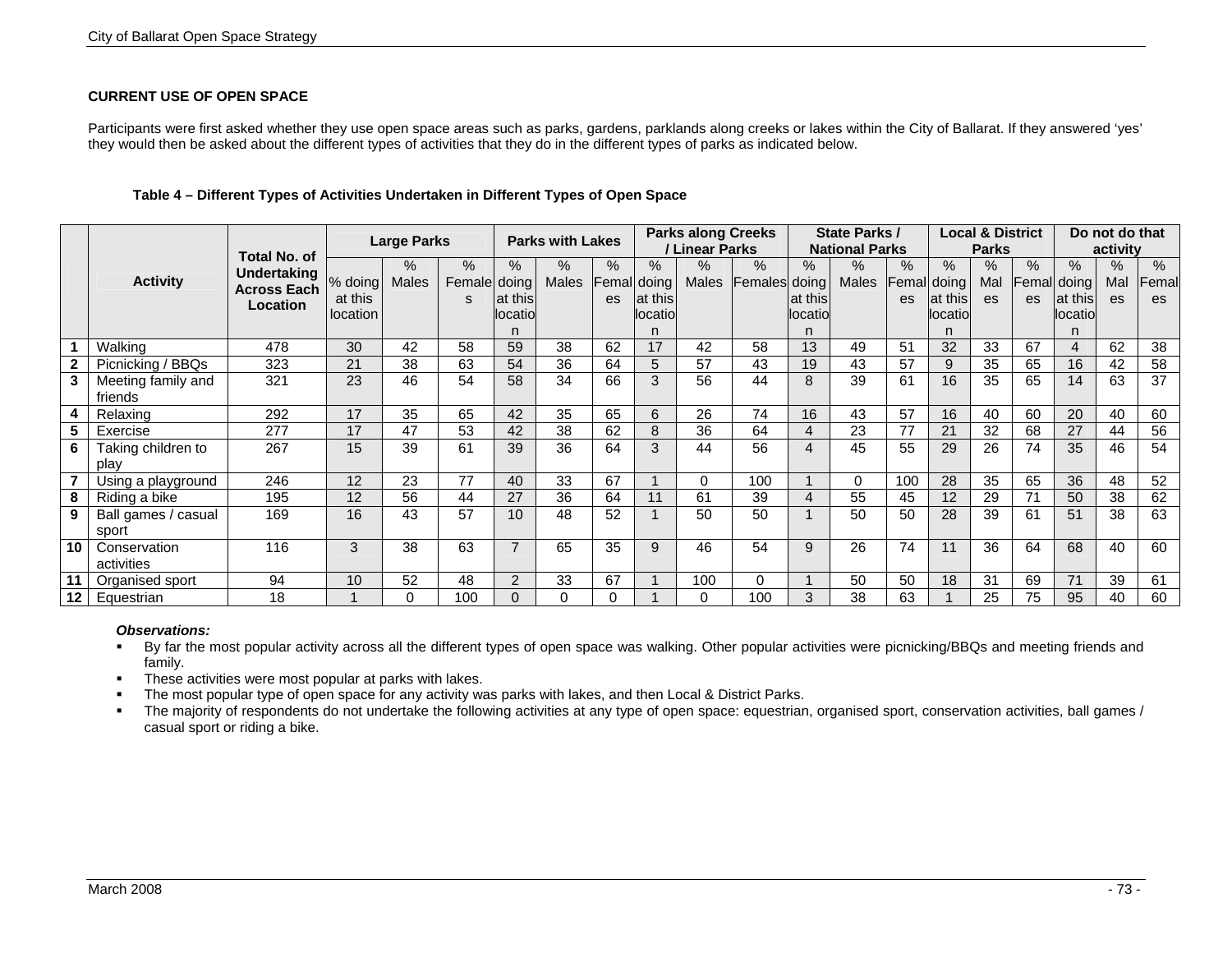## **Table 5 – Frequency of the Use of Open Space**

|   |                             |                                | <b>Large Parks</b>   |           |                                           | <b>Parks with Lakes</b> |      |                                             | <b>Parks along Creeks</b><br>/ Linear Parks |            |                                           | <b>Local &amp; District Parks</b> |                      |  |
|---|-----------------------------|--------------------------------|----------------------|-----------|-------------------------------------------|-------------------------|------|---------------------------------------------|---------------------------------------------|------------|-------------------------------------------|-----------------------------------|----------------------|--|
|   | <b>Frequency</b>            | $\%$<br>frequency<br>of visits | $\%$<br><b>Males</b> | $\%$<br>S | $\%$<br>Female frequenc<br>v of<br>visits | $\%$<br>Mal<br>es       | $\%$ | $\%$<br>al Females frequency l<br>of visits | $\%$<br>Mal<br>es                           | $\%$<br>es | Femal <sup>%</sup> frequency<br>of visits | $\%$<br>Mal<br>es                 | $\%$<br>Femal<br>es. |  |
|   | Most days                   | 8                              | 52                   | 48        | 8                                         | 43                      | 57   |                                             | 30                                          | 70         | 14                                        | 37                                | 63                   |  |
| 2 | About twice a week          | 22                             | 36                   | 64        | 26                                        | 36                      | 64   | 10                                          | 39                                          | 61         | 30                                        | 37                                | 63                   |  |
| 3 | About once a fortnight      | 19                             | 51                   | 49        | 16                                        | 34                      | 66   | 5                                           | 47                                          | 53         | 12                                        | 40                                | 60                   |  |
| 4 | About once a month          | 23                             | 33                   | 67        | 25                                        | 45                      | 55   | 14                                          | 38                                          | 62         | 14                                        | 36                                | 64                   |  |
| 5 | No more than 3 or 4 times a | 25                             | 33                   | 67        | 23                                        | 38                      | 62   | 27                                          | 41                                          | 59         | 17                                        | 44                                | 56                   |  |
|   | year                        |                                |                      |           |                                           |                         |      |                                             |                                             |            |                                           |                                   |                      |  |
| 6 | Don't visit                 |                                | 57                   | 43        | 3                                         | 56                      | 44   | 40                                          | 39                                          | 61         | 13                                        | 45                                | 55                   |  |

#### *Observations:*

For large parks and parks with lakes, the majority of respondents visit between once a month and no more than 3 or 4 times a year.

40% of respondents don't visit parks along creeks or linear trails at all, while the majority of those that do will only visit between once a month and no more than 3 or 4 times a year.

**Local and district parks are visited multiple times a week by 44% of respondents.**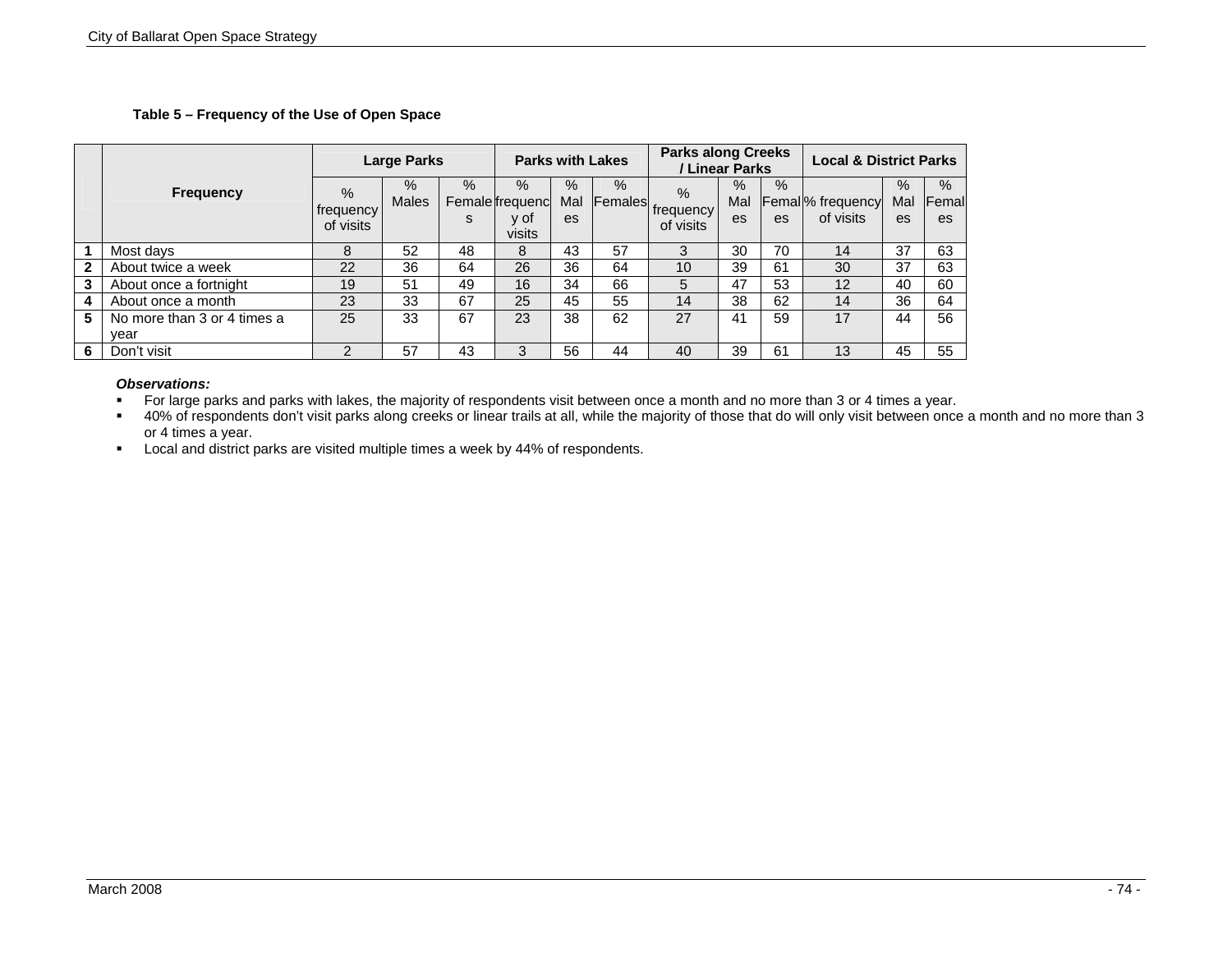### **Table 6 – Reasons people choose the type of open space they use**

|                | Reason                                           | Total % of       | $\%$           | % Males |
|----------------|--------------------------------------------------|------------------|----------------|---------|
|                |                                                  | <b>Responses</b> | <b>Females</b> |         |
| 1              | Close to home, easy to get to                    | 35%              | 62%            | 38%     |
| $\mathbf{2}$   | Layout, landscaping, vegetation, etc             | 25%              | 65%            | 35%     |
| 3              | Escapism                                         | 23%              | 53%            | 47%     |
| 4              | Good quality park facilities                     | 11%              | 59%            | 41%     |
| 5              | A wide range of facilities                       | 11%              | 73%            | 27%     |
| 6              | Safe park                                        | 9%               | 82%            | 18%     |
| $\overline{7}$ | Large open areas, fresh air, peaceful            | 9%               | 74%            | 26%     |
| 8              | Take kids there / playground                     | 7%               | 76%            | 24%     |
| 9              | Exercise, sport                                  | 6%               | 58%            | 42%     |
| 10             | Clean, well maintained park                      | 6%               | 71%            | 29%     |
| 11             | Walk the dogs                                    | 5%               | 69%            | 31%     |
| 12             | Easy to access, in terms of car parking and path | 5%               | 71%            | 29%     |
|                | networks                                         |                  |                |         |
| 13             | Good park to meet friends / other people         | 4%               | 69%            | 31%     |
| 14             | To relax                                         | 3%               | 70%            | 30%     |
| 15             | Birds, wildlife                                  | 3%               | 78%            | 22%     |
| 16             | Is a thoroughfare to get to a destination        | 2%               | 33%            | 67%     |
| 17             | Close to shops / other activities                | 1%               | 67%            | 33%     |
| 18             | Have no other choice                             | 1%               | 50%            | 50%     |
| 19             | Walk / use walking trails                        | 1%               | 50%            | 50%     |

## *Observations:*

The most popular reason people chose the type of open space they use is that it was either close to home or easy to get to. Other popular reasons were the layout / landscaping / vegetation and for escapism.

#### **Table 7 – Method usually used to get to open space**

|            | <b>Reason</b> | <b>Total No. of</b><br><b>Responses</b> | $\%$<br><b>Females</b> | % Males |
|------------|---------------|-----------------------------------------|------------------------|---------|
|            | Drive         | 217                                     | 63%                    | 37%     |
| $\sqrt{2}$ | Walk          | 167                                     | 60%                    | 40%     |
| າ          | Ride bike     | 43                                      | 49%                    | 51%     |
| 4          | Other         |                                         | 50%                    | 50%     |

### *Observations:*

**Driving and walking are the most common methods of arriving at open space.**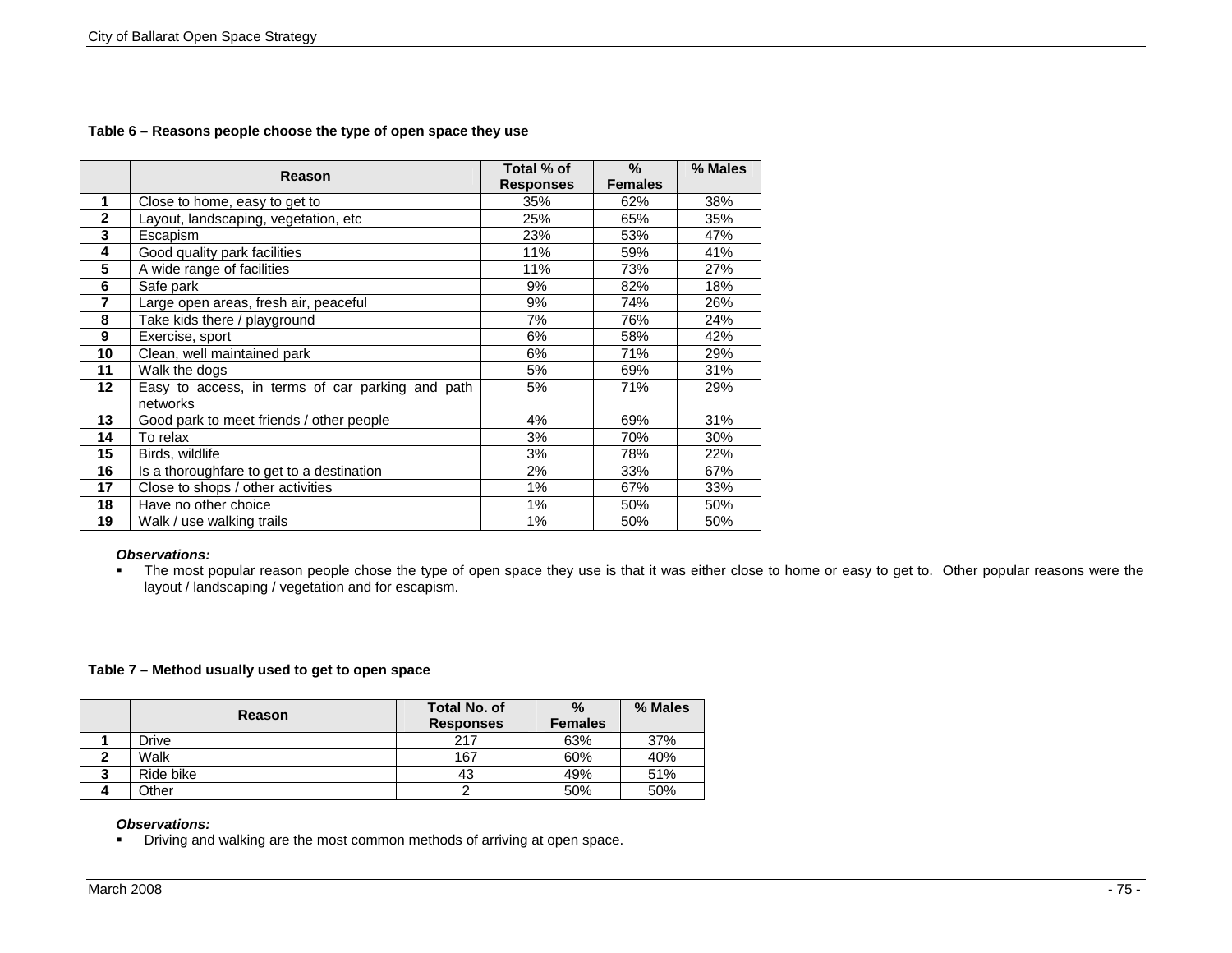#### **FUTURE OPEN SPACE**

| Park              |       |                       |                 |       | <b>Satisfaction</b> |              |              |                      |              |                |                 |                       |                 |     |                  |               |                |                      |                 |                         |
|-------------------|-------|-----------------------|-----------------|-------|---------------------|--------------|--------------|----------------------|--------------|----------------|-----------------|-----------------------|-----------------|-----|------------------|---------------|----------------|----------------------|-----------------|-------------------------|
| Compo             |       | <b>Very Important</b> |                 |       | <b>Important</b>    |              |              | <b>Not Important</b> |              | <b>Do</b>      |                 | <b>Very Satisfied</b> |                 |     | <b>Satisfied</b> |               |                | <b>Not Satisfied</b> |                 | <b>Do</b>               |
| nent              | $\%$  | $\%$                  | $\%$            | $\%$  | %                   | $\%$         | %            | $\%$                 | $\%$         | <b>Not</b>     | %               | %                     | $\%$            | %   | %                | $\frac{0}{6}$ | %              | $\%$                 | $\%$            | <b>Not</b>              |
|                   | Total | Female                | <b>Males</b>    | Total | Femal               | <b>Males</b> | Total        | Femal                | <b>Males</b> | <b>Know</b>    | Tot             | Femal                 | <b>Males</b>    | Tot | Femal            | <b>Males</b>  | Tot            | Femal                | Males           | Know                    |
|                   |       | S                     |                 |       | es                  |              |              | es                   |              | (% )           | al              | es                    |                 | al  | es               |               | al             | es                   |                 | (% )                    |
| Vegetation        | 60    | 62                    | 38              | 37    | 60                  | 40           | 3            | 38                   | 63           |                | 22              | 66                    | 34              | 69  | 58               | 42            | 9              | 68                   | 32              | $\overline{0}$          |
| <b>Shelters</b>   | 34    | 69                    | 31              | 41    | 57                  | 43           | 24           | 54                   | 46           |                | 11              | 55                    | 45              | 62  | 61               | 39            | 21             | 56                   | 44              | $\overline{7}$          |
| Picnic            | 42    | 67                    | 33              | 42    | 65                  | 35           | 15           | 36                   | 64           | $\overline{1}$ | 13              | 65                    | 35              | 59  | 59               | 41            | 23             | 68                   | 32              | $\overline{5}$          |
| <b>Tables</b>     |       |                       |                 |       |                     |              |              |                      |              |                |                 |                       |                 |     |                  |               |                |                      |                 |                         |
| Seating           | 42    | 67                    | 33              | 42    | 62                  | 38           | 16           | 45                   | 55           |                | 11              | 78                    | 22              | 61  | 60               | 40            | 25             | 59                   | 41              | $\mathfrak{S}$          |
| Public            | 69    | 63                    | 37              | 23    | 57                  | 43           | 6            | 47                   | 53           | 2              | 8               | 52                    | 48              | 51  | 58               | 42            | 37             | 65                   | 35              | $\overline{4}$          |
| Toilets           |       |                       |                 |       |                     |              |              |                      |              |                |                 |                       |                 |     |                  |               |                |                      |                 |                         |
| Playgrounds       | 49    | 69                    | 31              | 25    | 49                  | 51           | 21           | 54                   | 46           | 5              | 28              | 65                    | 35              | 54  | 60               | 40            | $\overline{7}$ | 64                   | 36              | 11                      |
| Car Parking       | 39    | 64                    | 36              | 43    | 65                  | 35           | 16           | 44                   | 56           |                | 25              | 70                    | 30              | 63  | 58               | 42            | 9              | 56                   | 44              | $\mathfrak{B}$          |
| Sporting          | 32    | 58                    | 42              | 26    | 70                  | 30           | 33           | 54                   | 46           | 9              | 18              | 58                    | 42              | 58  | 60               | 40            | 6              | 56                   | 44              | 19                      |
| <b>Facilities</b> |       |                       |                 |       |                     |              |              |                      |              |                |                 |                       |                 |     |                  |               |                |                      |                 |                         |
| Pathways          | 55    | 73                    | 27              | 37    | 46                  | 54           | 8            | 39                   | 61           | $\Omega$       | 18              | 65                    | 35              | 63  | 59               | 41            | 18             | 67                   | 33              |                         |
| Lighting          | 43    | 66                    | 34              | 21    | 57                  | 43           | 24           | 51                   | 49           | 11             | 3               | 60                    | 40              | 38  | 60               | 40            | 31             | 61                   | 39              | $\overline{27}$         |
| <b>BBQs</b>       | 23    | 65                    | 35              | 46    | 60                  | 40           | 29           | 59                   | 41           | 2              | 9               | 63                    | 37              | 62  | 65               | 35            | 19             | 50                   | 50              | 10                      |
| Recycling         | 63    | 66                    | 34              | 30    | 52                  | 48           | 8            | 48                   | 52           | $\Omega$       | 11              | 53                    | 47              | 36  | 57               | 43            | 48             | 63                   | 37              | $\overline{5}$          |
| <b>Bins</b>       |       |                       |                 |       |                     |              |              |                      |              |                |                 |                       |                 |     |                  |               |                |                      |                 |                         |
| Natural           | 72    | 64                    | 36              | 26    | 55                  | 45           | $\mathbf{1}$ | 100                  | $\Omega$     | $\Omega$       | 18              | 69                    | 31              | 69  | 58               | 42            | 12             | 69                   | 31              | $\overline{\mathbf{A}}$ |
| Environment       |       |                       |                 |       |                     |              |              |                      |              |                |                 |                       |                 |     |                  |               |                |                      |                 |                         |
| Views             | 39    | 69                    | $\overline{31}$ | 44    | 61                  | 39           | 16           | 44                   | 56           |                | $\overline{25}$ | 78                    | $\overline{22}$ | 66  | 55               | 45            | 5              | 63                   | $\overline{38}$ | $\mathfrak{B}$          |
| Dog off-          | 29    | 70                    | 30              | 25    | 55                  | 45           | 39           | 61                   | 39           | $\overline{7}$ | 5               | 71                    | $\overline{29}$ | 45  | 60               | 40            | 26             | 60                   | 40              | $\overline{24}$         |
| leash areas       |       |                       |                 |       |                     |              |              |                      |              |                |                 |                       |                 |     |                  |               |                |                      |                 |                         |
| Open              | 46    | 63                    | 37              | 35    | 58                  | 42           | 17           | 58                   | 42           | 2              | 20              | 64                    | 36              | 65  | 59               | 41            | 8              | 65                   | 35              | $\overline{7}$          |
| parkland for      |       |                       |                 |       |                     |              |              |                      |              |                |                 |                       |                 |     |                  |               |                |                      |                 |                         |
| playing ball      |       |                       |                 |       |                     |              |              |                      |              |                |                 |                       |                 |     |                  |               |                |                      |                 |                         |
| games             |       |                       |                 |       |                     |              |              |                      |              |                |                 |                       |                 |     |                  |               |                |                      |                 |                         |

## **Table 8 – Levels of Importance and Satisfaction of Park Components**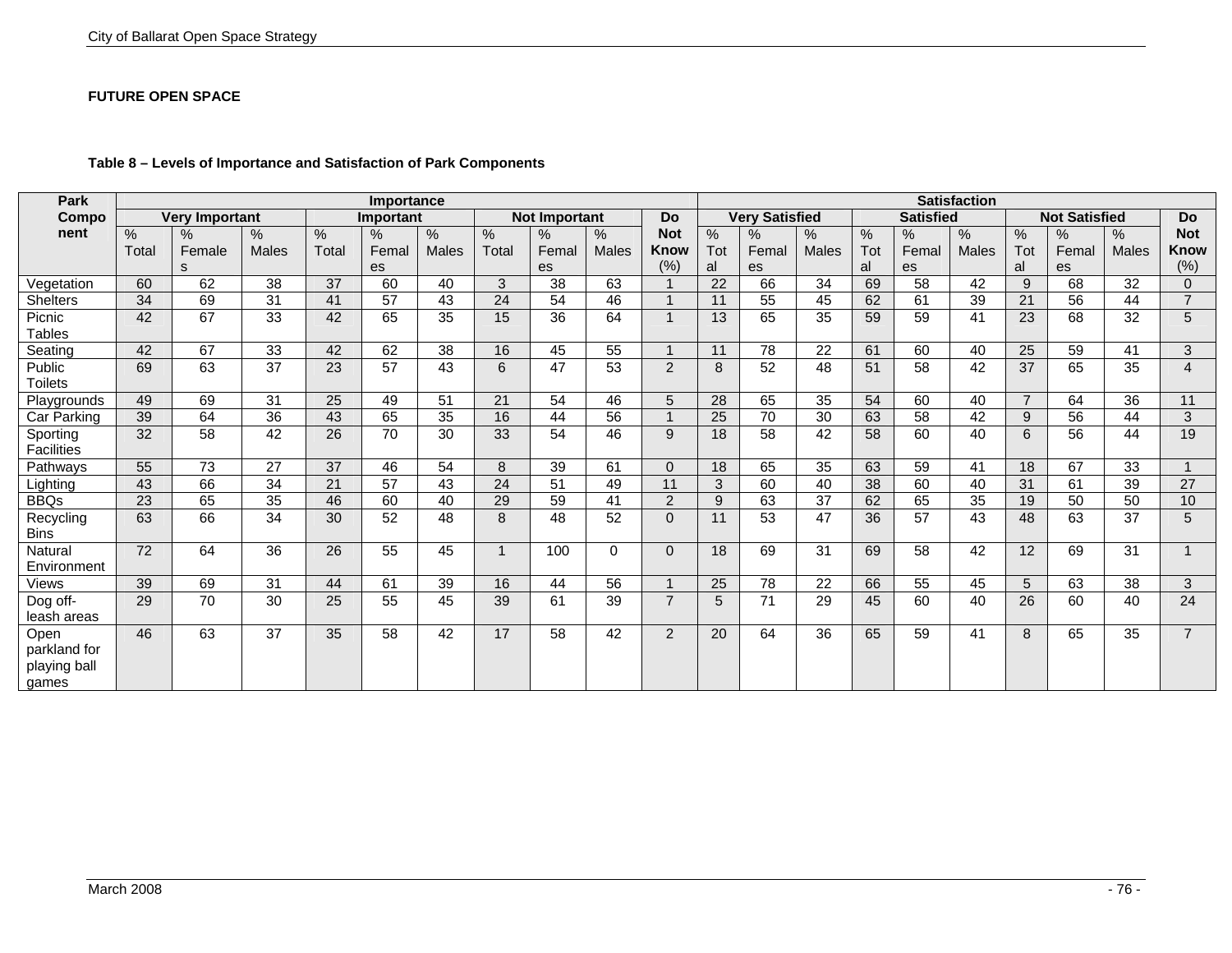#### *Observations (***Table 8 – Levels of Importance and Satisfaction of Park Components)***:*

- The most important park components for respondents were:
	- Natural Environment
	- Public Toilets
	- Vegetation
	- Pathways<br>- Recycling
	- Recycling Bins
- The park components that respondents were most satisfied with were:
	- Views
	- Car Parking
	- Vegetation
	- Open parkland for playing ball games
	- Playgrounds
	- Natural Environment
- The least important park components for respondents were:
	- Dog off-leash areas<br>- Sporting Facilities
	- Sporting Facilities
	- BBQs
- The park components that respondents were least satisfied with were:
	- Recycling Bins
	- Public Toilets
	- Lighting
	- Dog off-leash areas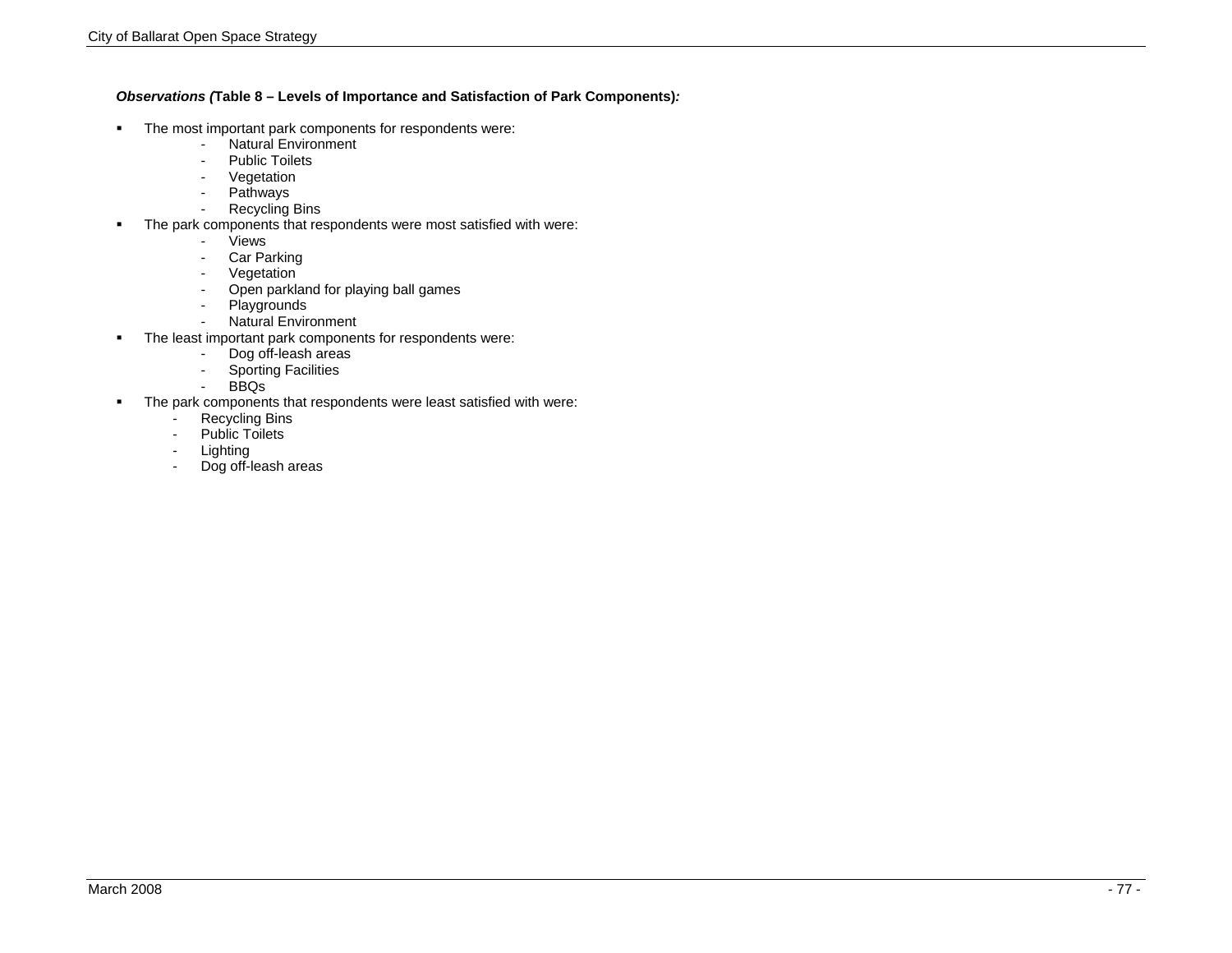## **Table 9 – Statements of Importance (Agree / Disagree)**

| No. | <b>Statement of Importance</b>                                                                                                                           | <b>Strongly</b><br>Agree /<br>Agree | <b>Strongly</b><br>Disagree /<br><b>Disagree</b> | <b>Not Sure</b> |
|-----|----------------------------------------------------------------------------------------------------------------------------------------------------------|-------------------------------------|--------------------------------------------------|-----------------|
| 1   | am very happy with the range of parks in the City of Ballarat.                                                                                           | 91%                                 | 8%                                               | 1%              |
| 2   | am very happy with the maintenance standards of parks in the<br>City of Ballarat.                                                                        | 68%                                 | 32%                                              | 0%              |
| 3   | Council should improve the accessibility to and within open<br>space.                                                                                    | 65%                                 | 32%                                              | 3%              |
| 4   | More information is needed about open space within the City of<br>Ballarat.                                                                              | 73%                                 | 25%                                              | 2%              |
| 5   | Council should maintain existing park areas better rather than<br>develop new ones.                                                                      | 76%                                 | 21%                                              | 3%              |
| 6   | Council is currently providing enough playgrounds.                                                                                                       | 59%                                 | 26%                                              | 15%             |
| 7   | Council should create a safer environment in open space areas.                                                                                           | 65%                                 | 32%                                              | 3%              |
| 8   | Council should reduce the amount of open space so it can put<br>the money to other things.                                                               | 8%                                  | 92%                                              | 1%              |
| 9   | Council should focus its investment to create fewer local parks of<br>a high quality rather than many local parks of a lower quality.                    | 44%                                 | 50%                                              | 6%              |
| 10  | Underused open space should be rationalised and the money<br>put into other open space facilities, so that the community's<br>resources are better used. | 56%                                 | 40%                                              | 5%              |

## *Observations:*

The vast majority of respondents are very happy with the range of parks in the City of Ballarat.

Most respondents disagreed that Council should reduce the amount of open space so it can put the money to other things.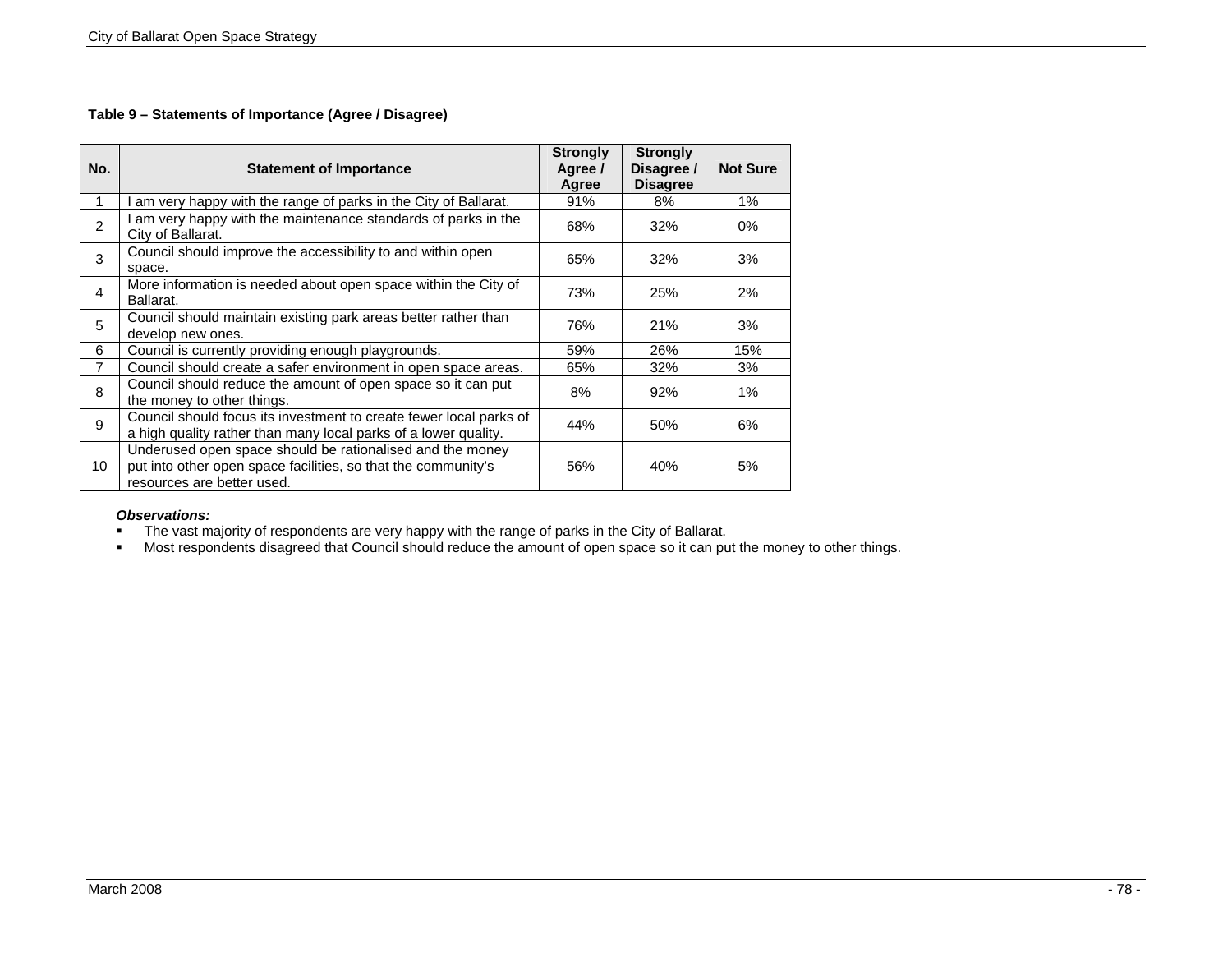# **Summary of School Survey**

## **CITY OF BALLARAT – OPEN SPACE STRATEGY – RESULTS FROM SCHOOL QUESTIONNAIRE**

The following information summarises the results of the "Open Space Strategy - School Questionnaire" that was sent to all schools in the City of Ballarat.

## **SCHOOL SPORT / RECREATION FACILITIES**

| <b>School</b>                                                     | <b>Sports Oval</b>                               | Base-<br>ball/<br><b>Softball</b> | <b>Hockey</b><br><b>Field</b> | <b>Soccer</b><br>Field | <b>Outdoor</b><br><b>Courts</b>                  | <b>Cricket</b><br><b>Nets</b> | Play-<br>grounds         | <b>Athletic</b><br><b>Track</b> | <b>Indoor</b><br><b>Sports</b><br>Hall/Gym | Other                | <b>Available for Community Use</b>                                                                                                                                        |
|-------------------------------------------------------------------|--------------------------------------------------|-----------------------------------|-------------------------------|------------------------|--------------------------------------------------|-------------------------------|--------------------------|---------------------------------|--------------------------------------------|----------------------|---------------------------------------------------------------------------------------------------------------------------------------------------------------------------|
| St. Patrick's College                                             | 2, VG, 1FS,<br>1Jnr                              |                                   |                               | 1 FS                   | 6 Tennis, AC, FS                                 | 6. GC                         | $\sim$                   |                                 |                                            |                      | Yes, sports oval, tennis courts (staff/<br>students 1 <sup>st</sup> preference), 6 practice cricket<br>nets                                                               |
| <b>Ballarat Christian</b><br>College                              | 1, PC, Other                                     | $\Omega$                          | $\Omega$                      | $\mathbf 0$            | 2, Basketball,<br>PC, FS                         | $\sim$                        | 1, PC                    |                                 |                                            |                      | $\overline{N}$                                                                                                                                                            |
| Magpie Primary                                                    | $1$ Jnr,                                         |                                   | $\overline{a}$                |                        | Netball, AC, FS,<br>Basketball, AC,<br><b>FS</b> | $\sim$                        | $\overline{2}$           |                                 |                                            |                      | Yes, sports oval, netball and basketball<br>courts                                                                                                                        |
| <b>Warrenheip Primary</b><br>School                               | 1 GC Jnr,                                        |                                   | $\blacksquare$                | 1 Jnr.<br>GC           | 1 Netball, GC,<br><b>FS</b>                      | 1. PC.<br>Jnr                 | 2, VG & G,<br>Jnr.       |                                 |                                            |                      | <b>No</b>                                                                                                                                                                 |
| Glenvale School                                                   |                                                  |                                   |                               |                        | <b>Basketball Court,</b><br>GC, FS               |                               |                          |                                 |                                            |                      | <b>No</b>                                                                                                                                                                 |
| <b>Buninyong Primary</b><br>School                                | 2 AC Small                                       | $\sim$                            | $\mathbf{r}$                  |                        | Netball, GC, FS                                  | 2, GC,<br>Jnr                 | 3, VG, Jnr               |                                 | Gym                                        | $\sim$               | Yes, sports ovals, netball court, cricket<br>nets.                                                                                                                        |
| Damascus College                                                  | 2 AC Other,                                      | $\blacksquare$                    | $\sim$                        |                        | Tennis, GC, FS                                   | 2, GC,<br><b>FS</b>           | $\blacksquare$           |                                 |                                            |                      | Yes, cricket nets                                                                                                                                                         |
| <b>Yuille Park</b><br><b>Community College</b>                    | 2 AC FS                                          |                                   | $\sim$                        | 1 FS, AC               | 2 Netball and<br>Basketball FS,<br><b>AC</b>     | 4, 3FS,<br>1Jnr, AC           | 2, 1FS,<br>1Jnr, AC      |                                 |                                            |                      | Yes, sports ovals, soccer field, netball and<br>basketball courts, cricket nets and<br>playgrounds                                                                        |
| <b>Ballarat High School</b>                                       | 2, 1 VG FS, 1<br>AC Jnr                          | $\sim$                            | $\overline{a}$                | 1, AC,<br><b>FS</b>    | Netball/tennis,<br>VG, FS                        | $\overline{a}$                | $\sim$                   |                                 |                                            |                      | Yes, sports ovals, soccer field,<br>netball/tennis court                                                                                                                  |
| Caledonian P.S.                                                   | 2 PC Jnr                                         |                                   | $\blacksquare$                |                        | Tennis, FS, AC,<br>Netball, FS, AC               |                               | 1, VG                    | Walking<br>track. GC            |                                            |                      | Yes, tennis court                                                                                                                                                         |
| Pleasant St. P.S.                                                 | 1 AC Jnr                                         |                                   | $\sim$                        |                        | 1 Netball/<br>basketball, AC                     | $\blacksquare$                | 2, VG                    |                                 |                                            |                      | Yes, sports oval, netball/basketball court,<br>playgrounds                                                                                                                |
| Delacombe Primary<br>School                                       |                                                  |                                   |                               |                        | 3 Tennis, AC, FS                                 |                               | 3                        |                                 |                                            |                      | Yes, tennis courts                                                                                                                                                        |
| Our Lady Help of<br><b>Christians Primary</b><br>School Wendouree | 1, AC Jnr.<br>$(90m \times 90m)$<br>Aussie Rules |                                   | 1 AC Jnr.                     | 1 AC Jnr.              | Basketball/<br>Netball/Tennis<br>AC              | $\blacksquare$                | 1, VG                    |                                 |                                            | Outdoor<br>chess, GC | Yes, sports oval, hockey field, soccer field,<br>basketball/ netball/ tennis court,<br>playground, outdoor chess.                                                         |
| <b>Ballarat Grammar</b>                                           | 3 VG, 1 FS, 2<br>Jnr                             | $\blacksquare$                    | $\sim$                        | 2 VG FS                | Netball / Tennis<br>PC, FS                       | 4 AC FS                       | $2$ GC                   |                                 |                                            |                      | Yes, sports ovals, soccer fields, cricket<br>nets                                                                                                                         |
| <b>Mount Blowhard PS</b>                                          | 1AC                                              |                                   |                               |                        | 3 Tennis VG                                      | PC                            | $\overline{\mathsf{VG}}$ |                                 |                                            |                      | Yes, sports oval, tennis courts,<br>playgrounds. The tennis courts and<br>playground and open area for the oval are<br>council-owned and not actually on our<br>property. |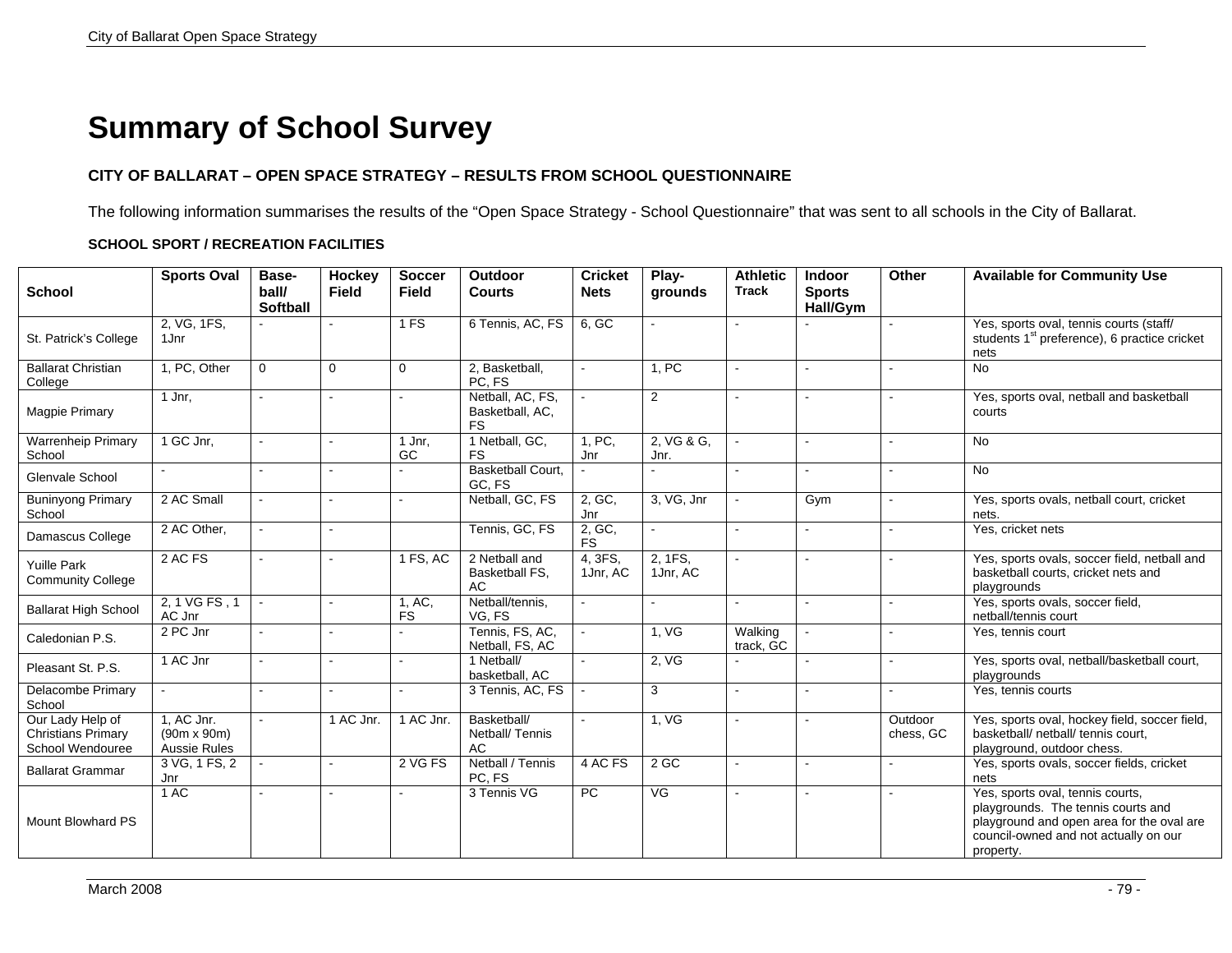| Waubra P.S.                             |                         |  |               |                                                   |              |             |                                         |                                                               | Yes, playground                                                                                                                                                                                   |
|-----------------------------------------|-------------------------|--|---------------|---------------------------------------------------|--------------|-------------|-----------------------------------------|---------------------------------------------------------------|---------------------------------------------------------------------------------------------------------------------------------------------------------------------------------------------------|
| <b>Mount Clear Primary</b><br>School    | 1 AC, Jnr very<br>small |  |               | Netball/Basketba<br>II GC                         |              | 3 VG        |                                         |                                                               | Yes, sports oval, netball/basketball &<br>playgrounds. Our facilities are only really<br>available for incidental community use at<br>weekends, etc. - not up to competition<br>standard or size. |
| <b>Ballarat Specialist</b><br>School    | 1. GC Jnr               |  |               |                                                   |              | 1 GC Jnr.   |                                         |                                                               | Yes, sports oval (shared with Ballarat High<br>School)                                                                                                                                            |
| Forest St. P.S.                         | 1 PC Jnr                |  |               |                                                   | Yes          | VG          |                                         |                                                               | Yes, cricket net, playground.                                                                                                                                                                     |
| Miners Rest P.S.                        | 1 PC Jnr                |  |               | 2 Tennis, 1<br><b>Basketball GC</b><br><b>FS</b>  |              | 2 GC Jnr    |                                         | Asphalt<br>area often<br>used for<br>roller-<br>blading, etc. | Yes, sports oval, tennis courts, basketball<br>court, playgrounds, asphalt area.                                                                                                                  |
| St. James' Parish<br>School, Sebastopol | 1 GC Jnr                |  | 1 AC<br>Other | 1 Netball, 1<br><b>Basketball GC</b><br><b>FS</b> |              | 2 VG        |                                         |                                                               | Yes, sports oval, soccer field, netball &<br>basketball courts                                                                                                                                    |
| <b>Glen Park PS</b>                     | 1 AC Jnr                |  |               | PC Jnr                                            |              | VG Jnr      |                                         |                                                               | Yes, playground.                                                                                                                                                                                  |
| St. Thomas More PS                      | 1 AC Jnr                |  |               | 2 AC                                              |              | 1 GC        |                                         |                                                               | No                                                                                                                                                                                                |
| St. Aloysius PS                         | 1, AC, Other            |  |               | 2 Netball, FS, 1<br>Basketball Jnr.<br>GC         |              | 1 VG FS     |                                         |                                                               | <b>No</b>                                                                                                                                                                                         |
| Canadian Lead<br><b>Primary School</b>  | 1 PC, Jnr               |  | 1, PC Jnr     | 2 Basketball/<br>netball, GC Jnr                  | 2, GC<br>Jnr | 2 GC Jnr    |                                         |                                                               | Yes, sports oval, soccer field,<br>basketball/netball courts, cricket nets,<br>playgrounds                                                                                                        |
| Sovereign Hill<br>School                |                         |  |               |                                                   |              | Yes         |                                         |                                                               |                                                                                                                                                                                                   |
| Learmonth Primary<br>School             | 1 PC, very<br>small     |  |               | Basketball GC,<br>Jnr?                            |              | 1 AC Jnr    |                                         |                                                               | Yes, basketball court and playground                                                                                                                                                              |
| St. Francis Primary<br>School           | 2 VG, Jnr               |  |               | 1 Netball GC.<br>FS, 2 Basketball<br>GC, FS       |              | 1 VG. Other | Gym GC,<br>FS.<br>PMP Room<br>GC. Other | Undercover<br>area GC.<br>Other                               | Yes, sports ovals, netball and basketball<br>courts, gym, PMP room & undercover area.                                                                                                             |

**VG =** Very Good Condition; **GC** = Good Condition, **AC** = Average Condition, **PC** = Poor Condition; **FS =** Full Size**; Jnr =** Junior Size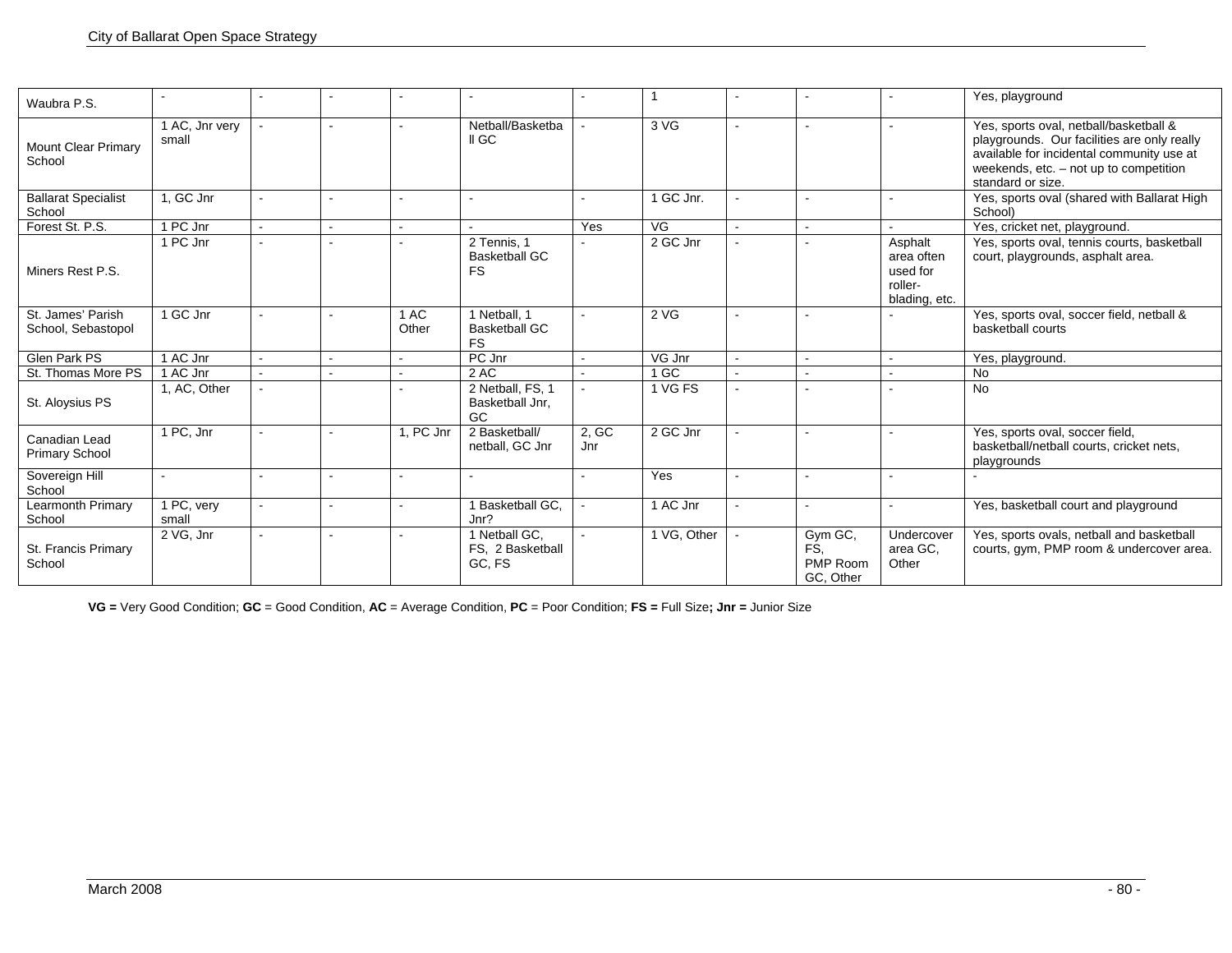## **COMMUNITY SPORT / RECREATION FACILITIES USED BY THE SCHOOL**

| School                                  | <b>Community Facilities</b>                                                              | <b>Frequency</b>                                                  | Type of Activity, Feedback, etc.                                                                     |
|-----------------------------------------|------------------------------------------------------------------------------------------|-------------------------------------------------------------------|------------------------------------------------------------------------------------------------------|
|                                         | Pleasant St. Soccer Pitch                                                                | Weekly term 2/3                                                   | Soccer                                                                                               |
| St. Patrick's College                   | Llanberris athletics track                                                               | Once a year                                                       | <b>House Athletics Carnival</b>                                                                      |
|                                         | <b>Trekardo Park</b>                                                                     | 2-3 times a year                                                  | Soccer                                                                                               |
| <b>Ballarat Christian</b><br>College    | St. George's Oval                                                                        | Weekly                                                            | Sport & PE                                                                                           |
| Magpie Primary                          |                                                                                          |                                                                   |                                                                                                      |
| <b>Warrenheip Primary</b><br>School     | <b>No</b>                                                                                |                                                                   |                                                                                                      |
|                                         | <b>Pleasant Street Soccer Fields</b>                                                     | Monthly                                                           | Soccer. Facility very good.                                                                          |
| Glenvale School                         | <b>Barkly Street Oval</b>                                                                | Monthly                                                           | Cricket, Games. Very good facility.                                                                  |
|                                         | <b>Marty Bausch Reserve</b>                                                              | Monthly                                                           | Football. Excellent.                                                                                 |
|                                         | Baseball Field near YMCA                                                                 | Once a year.                                                      | T-Ball. Excellent.                                                                                   |
| <b>Buninyong Primary</b><br>School      | No.                                                                                      |                                                                   |                                                                                                      |
|                                         | <b>Russell Square</b>                                                                    | Monthly, depending on the Physical<br><b>Education Curriculum</b> | Soccer                                                                                               |
|                                         | <b>Prince of Wales</b>                                                                   | As above                                                          | Hockey                                                                                               |
| Damascus College                        | <b>Ballarat Soccer Club</b>                                                              | As above                                                          | Soccer                                                                                               |
|                                         | Kirks Reservoir/Mount Clear Forest                                                       | As above                                                          | Fitness training                                                                                     |
|                                         | Eureka Pool                                                                              | Weekly in first term                                              | Swimming                                                                                             |
| <b>Yuille Park Community</b><br>College | <b>Wendouree West Sporting Facility</b>                                                  | Weekly                                                            | Will be used extensively upon construction of the<br>new school at the old Grevillea Park P. S. site |
| <b>Ballarat High School</b>             | <b>ARCH Building</b>                                                                     | Every school week                                                 | Community facility.                                                                                  |
| Caledonian P.S.                         | <b>Russell Square</b>                                                                    | Once a term                                                       | Whole school activity                                                                                |
|                                         | <b>Brown Hill Progress Park</b>                                                          | Once a term                                                       | Cross-country training, games, Christmas party.                                                      |
| Pleasant St. P.S.                       | City Oval                                                                                | Monthly                                                           |                                                                                                      |
| Delacombe Primary<br>School             | Doug Dean Reserve                                                                        | Every day Monday to Friday                                        | Oval stadium                                                                                         |
| Our Lady Help of                        | <b>Llanberris Athletics Complex</b>                                                      | Once per year                                                     | Annual athletics carnival                                                                            |
| Christians Primary<br>School Wendouree  | Lake Wendouree environs/Botanical<br>gardens                                             | Couple of times per year                                          | Walk-a-thon, play in playground                                                                      |
|                                         | St. Patrick's College                                                                    | Couple of times per year                                          | Football carnivals                                                                                   |
|                                         | Lake Burrumbeet                                                                          | Couple of times per year                                          | Tree planting, outdoor education                                                                     |
|                                         | Other primary schools' sports ovals                                                      | Ten times per year (mainly in second term)                        | Sporting competitions e.g. football, soccer                                                          |
|                                         | <b>Hollioake Park</b>                                                                    | Couple of times per year                                          | Sporting competitions e.g. tennis, basketball, lawn<br>bowls                                         |
|                                         | War Memorials e.g. Arch<br>Statues e.g. Sturt St Precinct                                | Couple of times per year                                          | Civics & Citizenship studies                                                                         |
|                                         | Sovereign Hill                                                                           | Couple of times per year                                          | Studying History, Art, etc.                                                                          |
|                                         | Camp Street precinct (outside Ballarat<br>Fine Art Gallery)                              | Couple of times per year                                          | Studying History, Art, etc.                                                                          |
|                                         | Wetlands of Ballarat e.g. North Gardens,<br>Wetland - Pauls Wetland - Nerrina<br>Wetland | Couple of times per year                                          | Studying SOSE, History, Art, etc.                                                                    |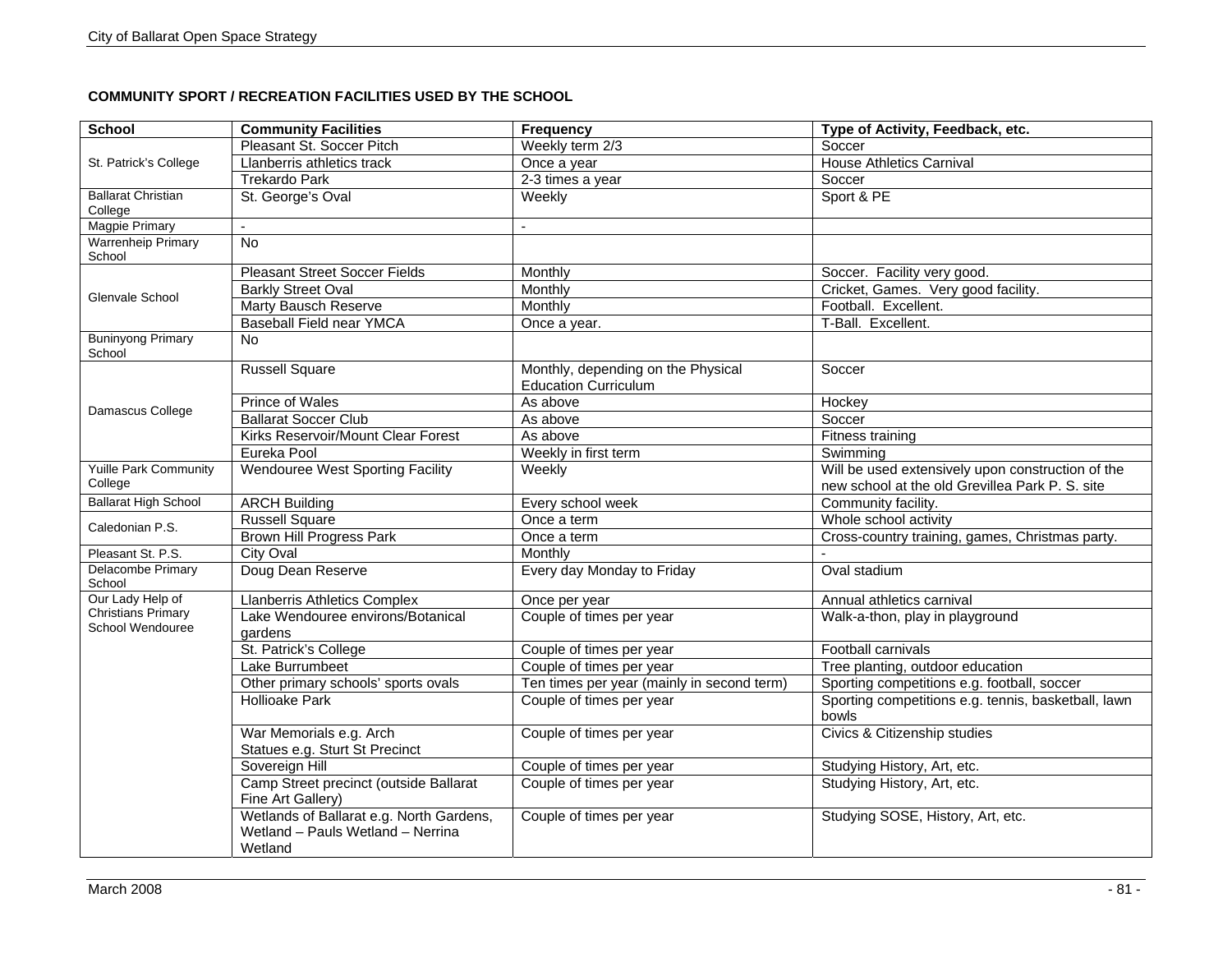|                                      | Eureka Stockade Park                   | Once per year            | Play, after swimming at Eureka Pool                        |
|--------------------------------------|----------------------------------------|--------------------------|------------------------------------------------------------|
| <b>Ballarat Grammar</b>              | YMCA Sports Centre YMCA Hockey field   | Weekly                   |                                                            |
|                                      | <b>Ballarat Basketball</b>             | Weekly                   |                                                            |
| Mount Blowhard PS                    | No.                                    |                          |                                                            |
| Waubra P.S.                          | <b>No</b>                              |                          |                                                            |
| <b>Mount Clear Primary</b><br>School | $\overline{\phantom{a}}$               |                          |                                                            |
| <b>Ballarat Specialist</b><br>School | <b>No</b>                              |                          |                                                            |
| Forest St. P.S.                      | Fitness equipment / playground         |                          |                                                            |
| Miners Rest P.S.                     | <b>No</b>                              |                          |                                                            |
| St. James' Parish                    | Marty Busch Reserve No. 2 footy oval   | Bi-weekly, Term 2        | Interschool sport – footy                                  |
| School, Sebastopol                   | Marty Busch Reserve Netball Courts     | Bi-weekly, Term 2        | Interschool sport - netball                                |
| Glen Park PS                         | <b>No</b>                              |                          |                                                            |
| St. Thomas More PS                   | Alfredton Oval                         | Annually                 | <b>School Sports</b>                                       |
| St. Aloysius PS                      | No.                                    |                          |                                                            |
| Canadian Lead Primary<br>School      | Lake Esmond                            | Weekly                   | Running, walking, fishing, environmental studies           |
| Sovereign Hill School                | $\overline{a}$                         | $\overline{\phantom{0}}$ |                                                            |
| <b>Learmonth Primary</b><br>School   | Information not received               |                          |                                                            |
| St. Francis Primary                  | <b>Ballarat East Recreation Centre</b> | Once a week for a term   | Sports electives for our Year 4/5 children. Very<br>sound. |
| School                               | Mount Xavier Golf Course               | 6 days a year            | Golf Clinics and a Tournament. Excellent.                  |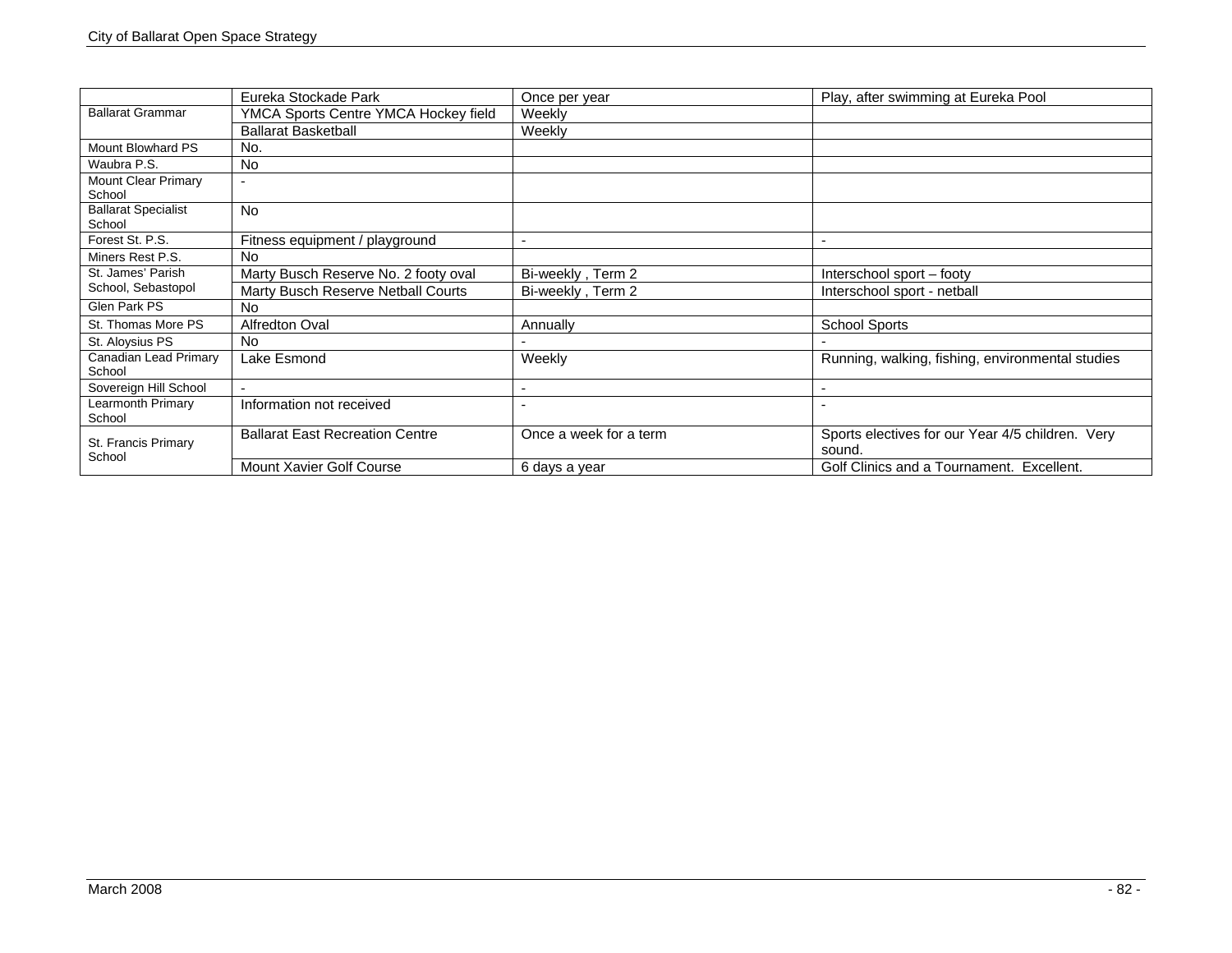## **USER GROUPS (for usage of school facilities)**

| <b>School</b>                                              | <b>User Group</b>                                | <b>Facility</b>                                  | Frequency                                              | <b>Type of Use</b> | <b>Training or</b><br><b>Competition</b> | <b>Fee Structure</b>                                  | <b>Special requirements</b>                                                                                                                                                                                    |
|------------------------------------------------------------|--------------------------------------------------|--------------------------------------------------|--------------------------------------------------------|--------------------|------------------------------------------|-------------------------------------------------------|----------------------------------------------------------------------------------------------------------------------------------------------------------------------------------------------------------------|
| St. Patrick's College                                      | <b>Ballarat Football</b><br>League               | Ovals                                            |                                                        | Casual             | Training/competition                     |                                                       |                                                                                                                                                                                                                |
|                                                            | Various Cricket clubs                            | Ovals, cricket nets                              |                                                        | Casual             | Training/competition                     |                                                       |                                                                                                                                                                                                                |
| <b>Ballarat Christian College</b>                          |                                                  |                                                  |                                                        |                    |                                          |                                                       |                                                                                                                                                                                                                |
| <b>Magpie Primary</b>                                      | $\overline{a}$                                   | $\mathbf{r}$                                     | $\sim$                                                 |                    | $\sim$                                   | $\overline{a}$                                        | $\overline{a}$                                                                                                                                                                                                 |
| <b>Warrenheip Primary</b><br>School                        |                                                  |                                                  |                                                        |                    |                                          |                                                       | N/a at this stage.-                                                                                                                                                                                            |
| Glenvale School                                            |                                                  |                                                  |                                                        |                    |                                          |                                                       |                                                                                                                                                                                                                |
| <b>Buninyong Primary</b><br>School                         | Buninyong<br>Football/Netball                    | Gym                                              |                                                        | Casual             | $\sim$                                   | Fee                                                   |                                                                                                                                                                                                                |
|                                                            | Karate                                           | Gym                                              | $\sim$                                                 | Permanent          |                                          | Fee                                                   | No                                                                                                                                                                                                             |
| Damascus College                                           |                                                  |                                                  |                                                        |                    | $\overline{a}$                           |                                                       |                                                                                                                                                                                                                |
| <b>Yuille Park Community</b><br>College                    | Karate                                           | School multi<br>purpose room                     |                                                        | Lease              | Training                                 | A hire fee                                            | Not at this stage. Ballarat Cricket<br>Association used to use the oval.<br>They may do this season. The oval<br>maintenance is jointly paid for by the<br>school and the council in terms of<br>mowing costs. |
|                                                            | <b>Ballarat Basketball</b>                       | <b>ARCH Building</b>                             | Every day                                              | Permanent          | Training/competition                     | See Ballarat<br>Basketball<br>Ass.                    | Yes, rental rate - user pays. -<br>depends on availability of ovals, etc.<br>as we run extensive after-school                                                                                                  |
| <b>Ballarat High School</b>                                | <b>Independent Schools</b><br>Sports Association | Ovals for football/<br>soccer/hockey/<br>cricket |                                                        | Permanent          | Competition                              |                                                       | sports programs. We do make sure<br>facilities are in good condition for our<br>school program.                                                                                                                |
|                                                            | Some football clubs                              | Main oval                                        |                                                        |                    |                                          | User pays $-$<br>local<br>agreement \$30<br>per night |                                                                                                                                                                                                                |
| Caledonian P.S.                                            | Parents and children                             | Tennis court                                     | One hour once<br>a week after<br>school                | Casual             | Training                                 | No cost                                               | $\overline{N}$                                                                                                                                                                                                 |
| Pleasant St. P.S.                                          |                                                  |                                                  |                                                        |                    |                                          |                                                       |                                                                                                                                                                                                                |
| <b>Delacombe Primary</b><br>School                         | Delacombe Tennis Club                            | Tennis courts                                    | Saturday<br>during tennis<br>season                    | Casual             | Training/<br>competition                 | No cost                                               | $\overline{N}$                                                                                                                                                                                                 |
| Our Lady Help of<br>Christians Primary School<br>Wendouree | <b>OLHC School</b>                               | Sports Oval and<br>courts                        | Mon to Fri<br>(during school<br>term) 8.30-<br>3.30    | Permanent          | Education, training<br>and competition   |                                                       | Yes, user groups negotiate with<br>school or Church to hire facilities,<br>which include indoor basketball court,<br>large multipurpose room and outdoor                                                       |
|                                                            | City of Ballarat After<br>School Program         | Sports Oval and<br>courts                        | Mon to Fri<br>(during school<br>term) $3.30 -$<br>6.00 | Permanent          | Training                                 | Hire from our<br>school                               | facilities. Fees vary slightly,<br>depending on whether or not the<br>group is connected to our Church.<br>This fee covers maintenance,                                                                        |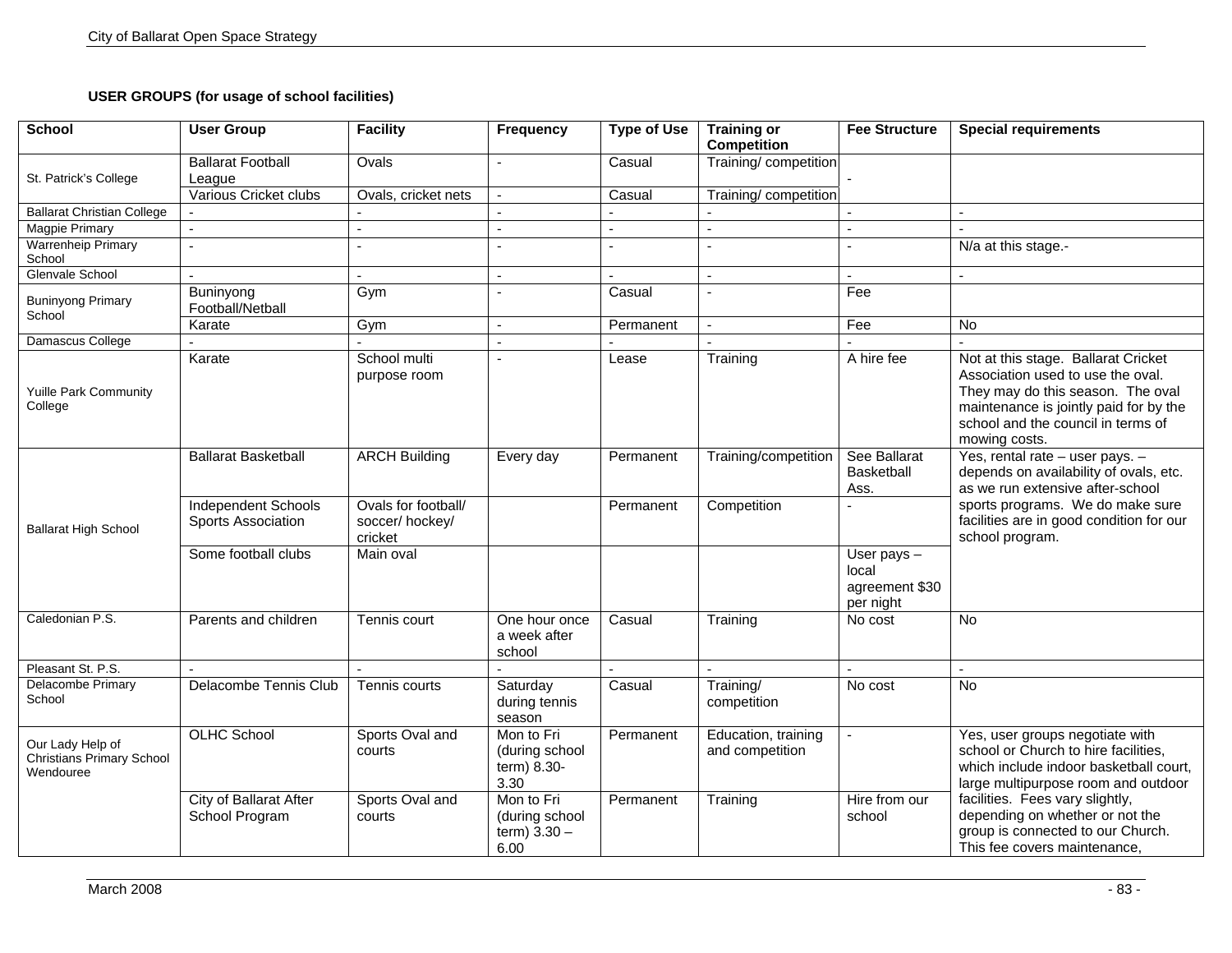|                                         | <b>OLHC Active After</b><br><b>School Communities</b>                                               | Sports Oval and<br>courts            | Wed & Thurs<br>(during school<br>term) $3.30 -$<br>4.30 | Casual    | Training                   |                                                                                                            | cleaning, gas, electricity, insurance,<br>etc.                            |
|-----------------------------------------|-----------------------------------------------------------------------------------------------------|--------------------------------------|---------------------------------------------------------|-----------|----------------------------|------------------------------------------------------------------------------------------------------------|---------------------------------------------------------------------------|
|                                         | <b>OLHC Church Groups</b><br>e.g. families after Mass,<br>mourners after a funeral                  | Playground, Sports<br>Oval or courts | Sat evening &<br>Sunday<br>morning                      | Permanent | Entertainment              | Hall and<br>playground<br>can be hired<br>on weekends                                                      |                                                                           |
|                                         | Visiting community<br>groups e.g. other<br>schools, gym clubs,<br>soccer teams,<br>basketball teams | Playground, Sports<br>Oval or courts | Sat evening &<br>Sunday<br>morning                      | Permanent | Entertainment.<br>training | Community<br>groups,<br>schools,<br>Church groups<br>often hire part<br>of our<br>school/church<br>complex |                                                                           |
|                                         | <b>OLHC Playgroup</b>                                                                               | Playground                           | Tuesday<br>morning                                      | Permanent | Entertainment              | Free                                                                                                       |                                                                           |
|                                         | Coronet City CC                                                                                     | Oval                                 |                                                         | Permanent | Training/competition       | Fee                                                                                                        | Insurance cover, risk management                                          |
| <b>Ballarat Grammar</b>                 | <b>Ballarat Football Club</b>                                                                       | Oval                                 |                                                         | Casual    | Training/competition       | Fee                                                                                                        | policies, staffing supervisor (high                                       |
|                                         | Soccer                                                                                              | Soccer Fields                        | Annual<br>Tournament                                    |           | Competition                | Fee                                                                                                        | staff/student ratio), professional<br>cleaners required known to school   |
| <b>Mount Blowhard PS</b>                | <b>Mount Blowhard Tennis</b><br>Club                                                                | Tennis courts                        |                                                         |           | Practice                   |                                                                                                            | <b>No</b>                                                                 |
| Waubra P.S.                             | $\overline{a}$                                                                                      |                                      | $\sim$                                                  |           | $\overline{a}$             | $\mathbf{r}$                                                                                               | $\sim$                                                                    |
| <b>Mount Clear Primary</b><br>School    | $\overline{a}$                                                                                      |                                      |                                                         |           | $\overline{a}$             |                                                                                                            | <b>No</b>                                                                 |
| <b>Ballarat Specialist School</b>       | No                                                                                                  |                                      |                                                         |           | $\overline{a}$             | $\overline{a}$                                                                                             |                                                                           |
| Forest St. P.S.                         |                                                                                                     |                                      |                                                         |           |                            |                                                                                                            | $\overline{N}$                                                            |
|                                         | <b>Tennis Club</b>                                                                                  | Tennis courts                        |                                                         | Casual    | Training/competition       | Nil                                                                                                        | Contribution and subject to own                                           |
| Miners Rest P.S.                        | Auskick                                                                                             | Oval                                 |                                                         | Casual    | Training                   | Nil                                                                                                        | public liability insurance.                                               |
|                                         | Junior Cricket                                                                                      | Oval                                 |                                                         | Casual    | Competition                | Nil                                                                                                        |                                                                           |
| St. James' Parish School,<br>Sebastopol | Auskick                                                                                             | Footy oval                           |                                                         | Casual    | Training                   | No charge                                                                                                  | No, but is considering developing a<br>user agreement.                    |
| Glen Park P.S.                          | Just local families                                                                                 |                                      |                                                         |           |                            |                                                                                                            | Just ask first.                                                           |
| St. Thomas More P.S.                    |                                                                                                     |                                      | $\overline{a}$                                          |           | $\overline{a}$             |                                                                                                            | No, areas are not available to groups<br>beyond school community members. |
| St. Aloysius PS                         | $\blacksquare$                                                                                      |                                      | $\blacksquare$                                          |           | $\overline{\phantom{a}}$   | $\blacksquare$                                                                                             |                                                                           |
| <b>Canadian Lead Primary</b><br>School  | $\mathbf{r}$                                                                                        |                                      | $\sim$                                                  |           | $\overline{a}$             | $\overline{a}$                                                                                             | No                                                                        |
| Sovereign Hill School                   |                                                                                                     | $\sim$                               | $\overline{\phantom{a}}$                                |           | $\sim$                     | $\sim$                                                                                                     | $\sim$                                                                    |
| Learmonth Primary<br>School             | Information not received                                                                            | $\blacksquare$                       | $\overline{a}$                                          |           | $\sim$                     |                                                                                                            |                                                                           |
| St. Francis Primary<br>School           | <b>Active After Schools</b><br>Program                                                              | Ovals and Gym                        | $\sim$                                                  | Casual    | Training                   | $\blacksquare$                                                                                             | <b>No</b>                                                                 |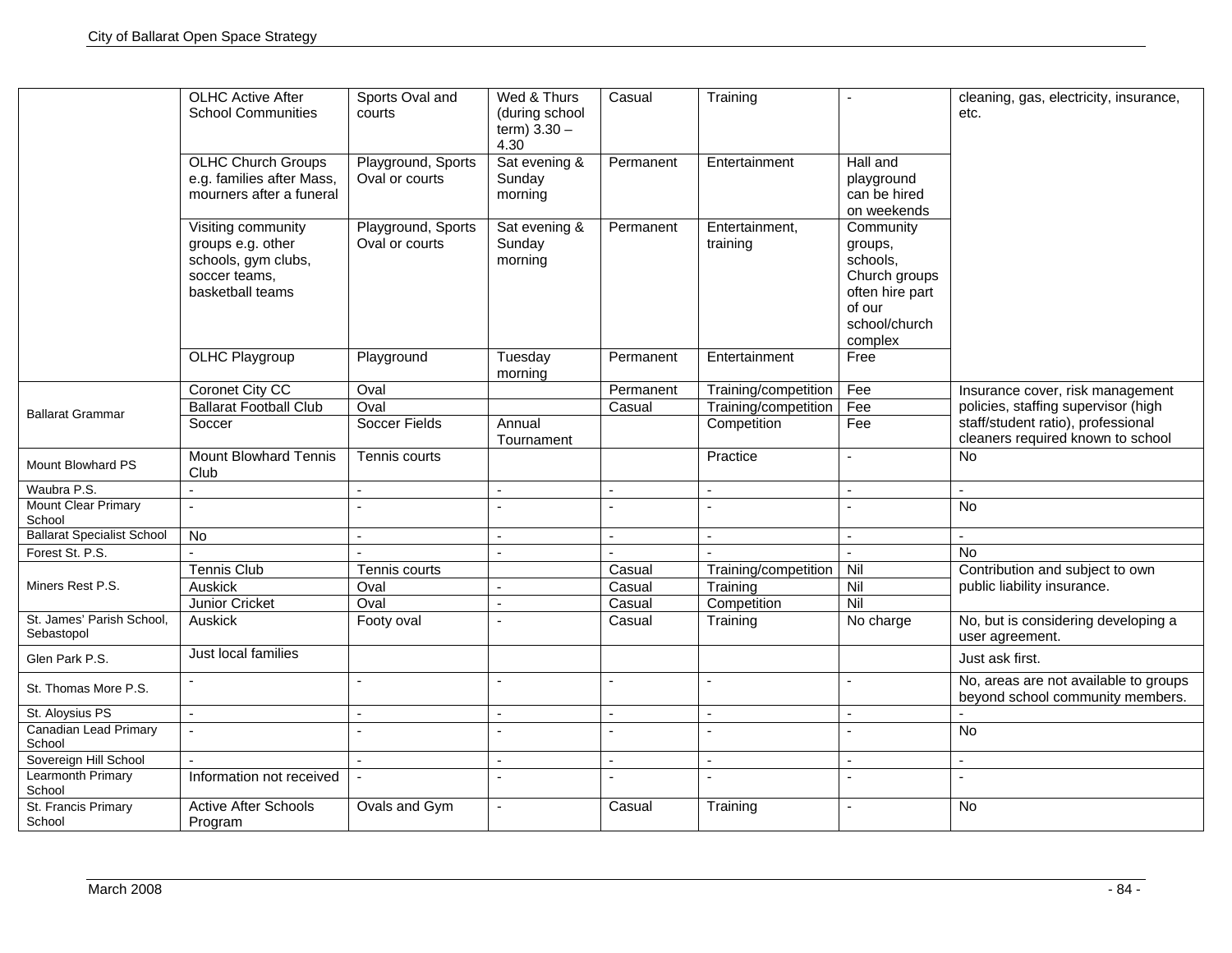### **COMMUNITY ACCESS**

| <b>School</b>                              | Policy / position re:<br>community use of school<br>sporting facilities                                                                                                                                                 | <b>Willingness to</b><br>expand<br>current level<br>of community<br>access | Assistance that would be<br>useful in expanding<br>community access                                                                                                                                                                                          | <b>Role Council could</b><br>provide the school to<br>increase community<br>access                                                                                                                                             | <b>Barriers that prohibit</b><br>community access of facilities<br>(experience of any<br>management or operational<br>issues)                                                                                                                                                  | Access to recycled/<br>treated water for<br>irrigation of open space<br>facilities and<br>opportunities this<br>provides                                                                                           |
|--------------------------------------------|-------------------------------------------------------------------------------------------------------------------------------------------------------------------------------------------------------------------------|----------------------------------------------------------------------------|--------------------------------------------------------------------------------------------------------------------------------------------------------------------------------------------------------------------------------------------------------------|--------------------------------------------------------------------------------------------------------------------------------------------------------------------------------------------------------------------------------|--------------------------------------------------------------------------------------------------------------------------------------------------------------------------------------------------------------------------------------------------------------------------------|--------------------------------------------------------------------------------------------------------------------------------------------------------------------------------------------------------------------|
| St. Patrick's<br>College                   | Yes                                                                                                                                                                                                                     | No                                                                         | No, our facilities are used<br>enough through our own<br>school use - although we<br>provide assistance to the<br>major players in Ballarat -<br>i.e BFL, VFL, BCA etc. -<br>opening it up to other groups<br>will lead to the facilities<br>being overused. | Not sure.                                                                                                                                                                                                                      | <b>No</b>                                                                                                                                                                                                                                                                      | Yes, bore water, this is<br>used to water our 2 ovals<br>and to maintain the 2 turf<br>cricket wickets that are<br>already used by the BCA.                                                                        |
| <b>Ballarat</b><br>Christian<br>College    | <b>No</b>                                                                                                                                                                                                               | Yes, once they<br>are improved.                                            | We would appreciate any<br>help available in improving<br>our open space to bring it to<br>a standard that the<br>community could safely use.                                                                                                                | Assistance with machinery<br>to level and grade our<br>"oval".                                                                                                                                                                 | Security is an issue. We have<br>fairly constant vandalism.<br>Liability is also an issue as our<br>facilities are not of the same<br>standard as council owned and<br>managed facilities.                                                                                     | We are increasing the<br>availability of tank water<br>for irrigation of open<br>space. Need a pump.                                                                                                               |
| Magpie<br>Primary                          | <b>No</b>                                                                                                                                                                                                               | Yes                                                                        |                                                                                                                                                                                                                                                              | Coordinate and maintain a<br>data base.                                                                                                                                                                                        |                                                                                                                                                                                                                                                                                | <b>No</b>                                                                                                                                                                                                          |
| Warrenheip<br>Primary<br>School            | No                                                                                                                                                                                                                      | This is a<br>matter for<br>School<br>Council.                              | Insurance coverage and<br>possible supervision.                                                                                                                                                                                                              | Demonstrated need and<br>advice re the two prior<br>concerns.                                                                                                                                                                  | Liability, security and<br>maintenance are all potential<br>issues.                                                                                                                                                                                                            | The school has no such<br>facilities.                                                                                                                                                                              |
| Glenvale<br>School                         | Yes                                                                                                                                                                                                                     | <b>No</b>                                                                  | $\overline{a}$                                                                                                                                                                                                                                               | ä,                                                                                                                                                                                                                             | Security.-                                                                                                                                                                                                                                                                     |                                                                                                                                                                                                                    |
| Buninyong<br>Primary<br>School             | $\overline{N}$                                                                                                                                                                                                          | Yes                                                                        | $\overline{a}$                                                                                                                                                                                                                                               |                                                                                                                                                                                                                                | Could be liability and security<br>type issues                                                                                                                                                                                                                                 | $\overline{N}$                                                                                                                                                                                                     |
| Damascus<br>College                        | No                                                                                                                                                                                                                      | <b>No</b>                                                                  |                                                                                                                                                                                                                                                              | Assistance with<br>maintenance of outdoor<br>facilities.                                                                                                                                                                       | Public liability of users. After-<br>hours security and access.                                                                                                                                                                                                                | $\overline{N}$                                                                                                                                                                                                     |
| <b>Yuille Park</b><br>Community<br>College | Yuille Park C.C. is relocating<br>to the old Grevillea Park<br>P.S. site as from approx.<br>Easter 2008. Our new<br>school and community<br>facility is currently being<br>constructed. From the<br>department view the | Yes.                                                                       | This would be in the context<br>of the new school at the<br>Grevillea site and the<br>decisions made by the<br>Education Dept. about the<br>old Yuille site. It would be<br>highly encouraged to<br>develop the health and well-                             | The continual maintenance<br>of the Yuille P.S. school<br>oval and a view to seriously<br>look at the redevelopment<br>of the Wendouree West<br>sporting precinct to improve<br>access and to improve the<br>overall facility. | We do experience vandalism<br>issues such as people driving<br>cars and riding motorbikes on the<br>ovals and doing burnouts. This<br>affects the quality of the playing<br>surface. Security considerations<br>and vandalism have been an<br>issue. Liability concerns are to | The Yuille P.S. site is<br>located close to the<br>sewerage treatment plant<br>but we haven't pursued<br>the possibilities of<br>engaging the watering of<br>the school grounds/oval<br>due to the construction of |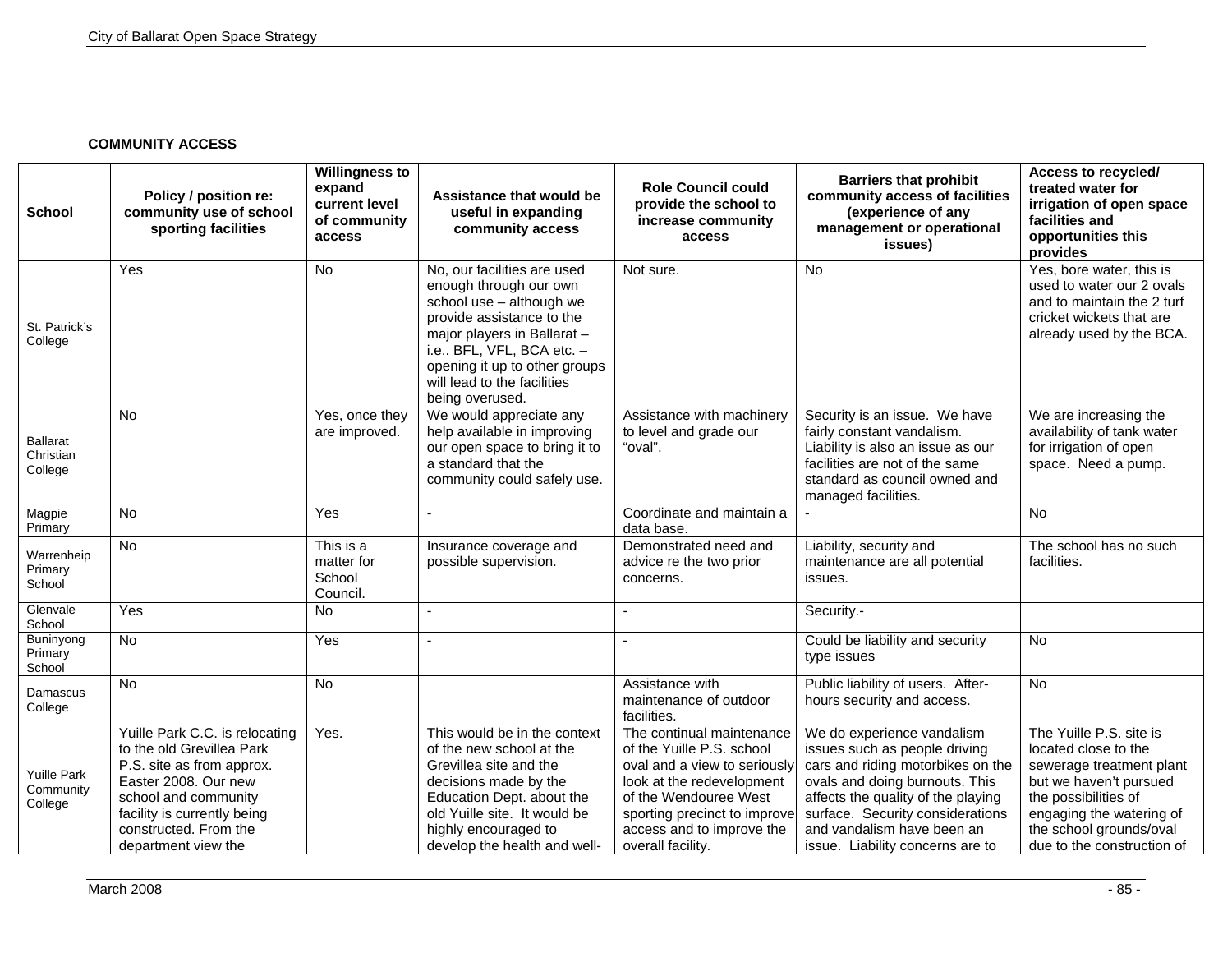|                                                                     | decisions associated with<br>the Yuille P.S. site are still<br>being worked through.                                                                                                                                                                                                                                                                                                                                                                                                                                                                   |                                                                 | being of the Wendouree<br>West Community.                                                                                                                                                                                 |                                                                                                                                | be taken into account in terms of<br>the context of the use of the<br>facility/facilities.                                                                                                                                                                                                                                                                            | the new School. As for<br>the new school, there will<br>be underground tanks<br>which will support recycled<br>water. This may be used<br>for some sporting ground<br>usage at the school.                                                                          |
|---------------------------------------------------------------------|--------------------------------------------------------------------------------------------------------------------------------------------------------------------------------------------------------------------------------------------------------------------------------------------------------------------------------------------------------------------------------------------------------------------------------------------------------------------------------------------------------------------------------------------------------|-----------------------------------------------------------------|---------------------------------------------------------------------------------------------------------------------------------------------------------------------------------------------------------------------------|--------------------------------------------------------------------------------------------------------------------------------|-----------------------------------------------------------------------------------------------------------------------------------------------------------------------------------------------------------------------------------------------------------------------------------------------------------------------------------------------------------------------|---------------------------------------------------------------------------------------------------------------------------------------------------------------------------------------------------------------------------------------------------------------------|
| <b>Ballarat High</b><br>School                                      | Yes. Difficulty meeting<br>needs due to the large<br>amount of use currently.                                                                                                                                                                                                                                                                                                                                                                                                                                                                          | We consider<br>any requests.                                    | Possibly as we are going to<br>apply for the greens voucher<br>for water and this may<br>increase our capacity to use<br>(may ask for letter of support<br>for this application)                                          | We now have high usage,<br>weekends ovals don't get<br>much use.                                                               | Security and opening/closing<br>facilities, securities - can require<br>staff to do this on weekends.                                                                                                                                                                                                                                                                 | We have a bore and will<br>be applying for tenders<br>and systems to support<br>this.                                                                                                                                                                               |
| Caledonian<br>P.S.                                                  | <b>No</b>                                                                                                                                                                                                                                                                                                                                                                                                                                                                                                                                              | <b>No</b>                                                       | Oval needs a lot of work, not<br>accessible when it is really<br>wet. Surfaces are very<br>uneven.                                                                                                                        |                                                                                                                                | Not good enough facility and<br>small ovals.                                                                                                                                                                                                                                                                                                                          | No                                                                                                                                                                                                                                                                  |
| Pleasant St.<br>P.S.                                                | No                                                                                                                                                                                                                                                                                                                                                                                                                                                                                                                                                     | Possibly                                                        |                                                                                                                                                                                                                           |                                                                                                                                | Grounds are limited and not<br>really suitable.                                                                                                                                                                                                                                                                                                                       | <b>No</b>                                                                                                                                                                                                                                                           |
| Delacombe<br>Primary<br>School                                      | No. Have some damage<br>and vandalism issues -<br>spasmodic                                                                                                                                                                                                                                                                                                                                                                                                                                                                                            | Yes, but not<br>really possible<br>except for<br>tennis courts. | Improved surface of courts.<br>Contracted arrangements.                                                                                                                                                                   | Resurfacing the tennis<br>courts (asphalt) $-$ at the<br>moment senior teams<br>cannot use them because<br>of their condition. | None.                                                                                                                                                                                                                                                                                                                                                                 | N/a                                                                                                                                                                                                                                                                 |
| Our Lady<br>Help of<br>Christians<br>Primary<br>School<br>Wendouree | Yes, we consider our<br>facilities to be a community<br>asset managed by our local<br>Church/school. As well as<br>our core business of<br>educating a wonder group of<br>students, we regularly hire<br>or allow our facilities to be<br>used by many community<br>groups, e.g. St. Vincent De<br>Paul, City of Ballarat After<br>School Program, Playgroup,<br>Wendouree West<br>Community Renewal,<br>Centacre, Art Group,<br>Australian Breastfeeding<br>Association, Warrnambool<br>Wolves Soccer Club, Active<br><b>After School Communities</b> | Yes.                                                            | Open and frank discussion,<br>with how we can better<br>support and enrich our<br>community. Advice and<br>tangible support to upgrade<br>oval so community groups<br>can access it in a safer way<br>e.g. cricket clubs. | See above.                                                                                                                     | Not really, although over<br>weekends we can experience a<br>bit of unwarranted traffic through<br>our facilities, with some minor<br>damage, vandalism or littering.<br>Our property is private property<br>and trespassing laws apply to<br>unauthorised use. However, we<br>are flexible in encouraging<br>authorised and appropriate<br>access to our facilities. | We are about to access<br>the Federal Government's<br>grant of \$50,000 to help<br>harvest and utilise water<br>to irrigate oval and grass<br>areas. These will be top-<br>dressed and re-sown.<br>Perhaps Council can give<br>advice or support in these<br>areas. |
| <b>Ballarat</b><br>Grammar                                          | Yes                                                                                                                                                                                                                                                                                                                                                                                                                                                                                                                                                    | <b>No</b>                                                       | Will need to reduce external<br>use.                                                                                                                                                                                      | Nil                                                                                                                            | Facilities are in great demand<br>due to drought. This has over-<br>stretched the conditions of<br>spaces and will take two years to                                                                                                                                                                                                                                  | No - looking to firm up<br>discussions with children<br>regarding recycled water<br>use and availability.                                                                                                                                                           |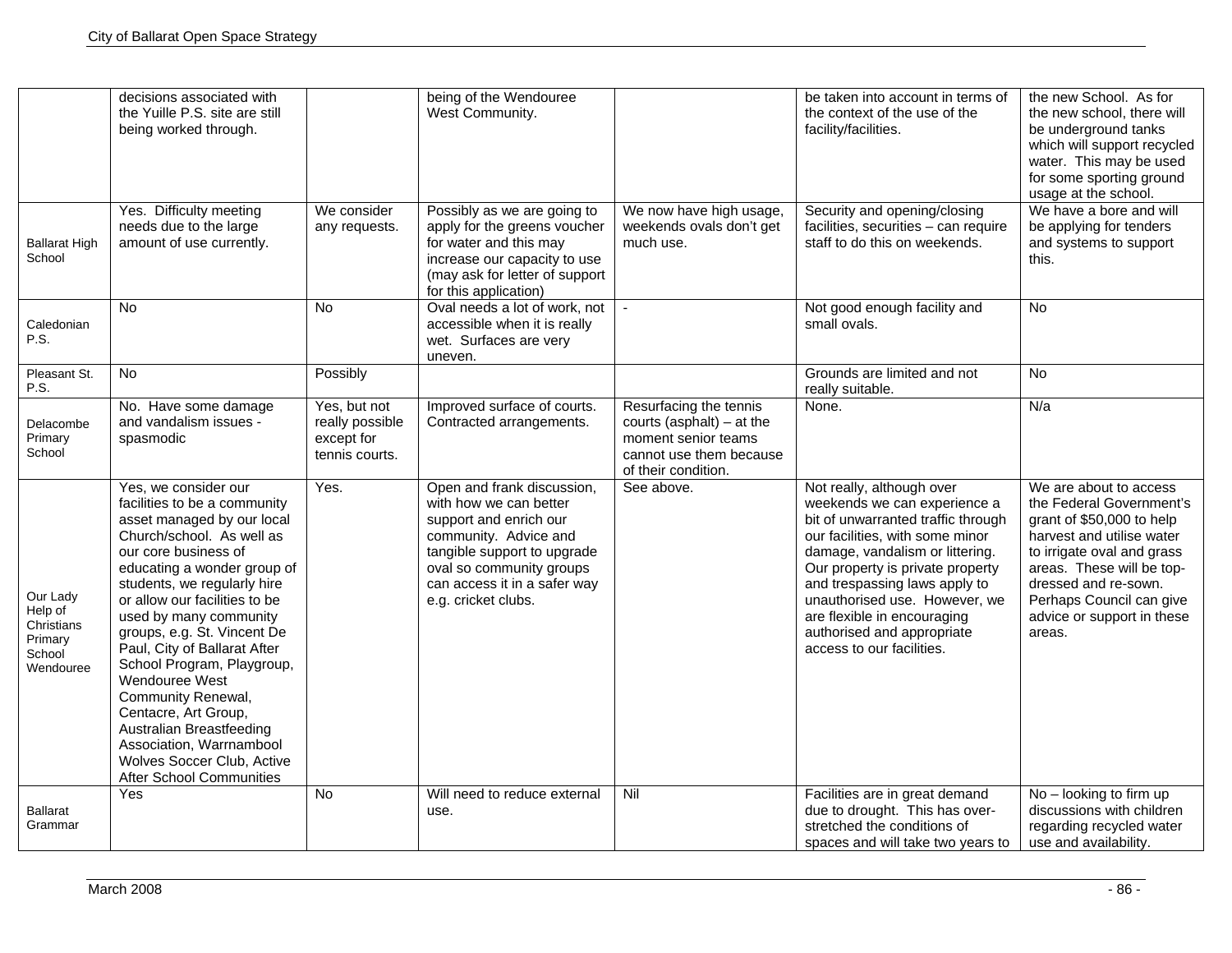|                                               |                                                               |                |                                                                                                         |                                                                                                 | return to previous condition.<br>Current overuse and capacity to<br>adhere to school's standards<br>regarding parking, alcohol,<br>smoking and general expected<br>code of behaviour.                                                                |                                                                                                                                |
|-----------------------------------------------|---------------------------------------------------------------|----------------|---------------------------------------------------------------------------------------------------------|-------------------------------------------------------------------------------------------------|------------------------------------------------------------------------------------------------------------------------------------------------------------------------------------------------------------------------------------------------------|--------------------------------------------------------------------------------------------------------------------------------|
| Mount<br><b>Blowhard PS</b>                   | <b>No</b>                                                     | Yes            |                                                                                                         | $\sim$ $\sim$                                                                                   |                                                                                                                                                                                                                                                      | Bore water and pump                                                                                                            |
| Waubra P.S.                                   | No                                                            | No             |                                                                                                         |                                                                                                 |                                                                                                                                                                                                                                                      | No                                                                                                                             |
| <b>Mount Clear</b><br>Primary<br>School       | $\overline{N}$                                                | N <sub>o</sub> |                                                                                                         |                                                                                                 |                                                                                                                                                                                                                                                      | <b>No</b>                                                                                                                      |
| <b>Ballarat</b><br>Specialist<br>School       | $\overline{N}$                                                | <b>No</b>      | N/a                                                                                                     | N/a                                                                                             | N/a                                                                                                                                                                                                                                                  | $\sim$                                                                                                                         |
| Forest St.<br>P.S.                            | <b>No</b>                                                     | Yes            | Forest St. is looking at<br>replacing oval area with an<br>artificial surface.<br>- Looking for grants. |                                                                                                 | Security / damage at weekend                                                                                                                                                                                                                         | $\overline{a}$                                                                                                                 |
| <b>Miners Rest</b><br>P.S.                    | Yes                                                           | Yes            | Subject to specific<br>agreement with groups.                                                           | Proposed community hub<br>in ODP will address<br>greater community owned<br>facilities.         | Uncontrolled after-hours access<br>to facilities such as courts and<br>oval as these are the only<br>facilities available in the<br>community. Issues such as<br>vandalism and litter are an<br>occasional issue.<br>Liability, insurance, security. | No.                                                                                                                            |
| St. James'<br>Parish<br>School,<br>Sebastopol | <b>No</b>                                                     | Yes            | Watering facilities                                                                                     | Helping solve the watering<br>issue i.e. Mine water<br>usage                                    | Liability re: ground hardness.<br>Access issues.                                                                                                                                                                                                     | As above. Greater<br>community usage in<br>general.                                                                            |
| <b>Glen Park PS</b>                           | <b>No</b>                                                     | <b>No</b>      | $\sim$                                                                                                  | We're in Moorabool Shire!                                                                       | I don't like people up at the<br>school when we're not there.<br>(Vandalism and legal liability are<br>issues in small isolated schools.)                                                                                                            | Tank water (not used on<br>grounds)                                                                                            |
| St. Thomas<br>More PS                         | <b>No</b>                                                     | N <sub>o</sub> | Funds to improve surfaces<br>and resources. Liability<br>insurance for external<br>groups.              | Financial and<br>Management support.                                                            | Lack of water!<br>Liability, security, access to<br>facilities and amenities. Working<br>with children. OH & S Act.                                                                                                                                  | <b>No</b>                                                                                                                      |
| St. Aloysius<br><b>PS</b>                     | <b>No</b>                                                     | N <sub>o</sub> | Access to watering of<br>oval/grass surface -<br>currently very hard and<br>patchy.                     | Nil                                                                                             | No-one to supervise any<br>Community Access.<br>Insurance/liability, security issues                                                                                                                                                                 | <b>No</b>                                                                                                                      |
| Canadian<br><b>Lead Primary</b><br>School     | Yes, regards school open<br>spaces as community<br>facilities | Yes            | • Improvement of surface<br>• Additional facilities                                                     | • Assistance in<br>maintaining spaces to<br>an acceptable<br>standard.<br>• Support to increase | • Maintaining oval and grassed<br>areas to an acceptable<br>standard especially in relation<br>to grass coverage and<br>watering.                                                                                                                    | No, but there is certainly a<br>need for it to enable<br>grassed areas to be<br>maintained to an<br>acceptable standard in the |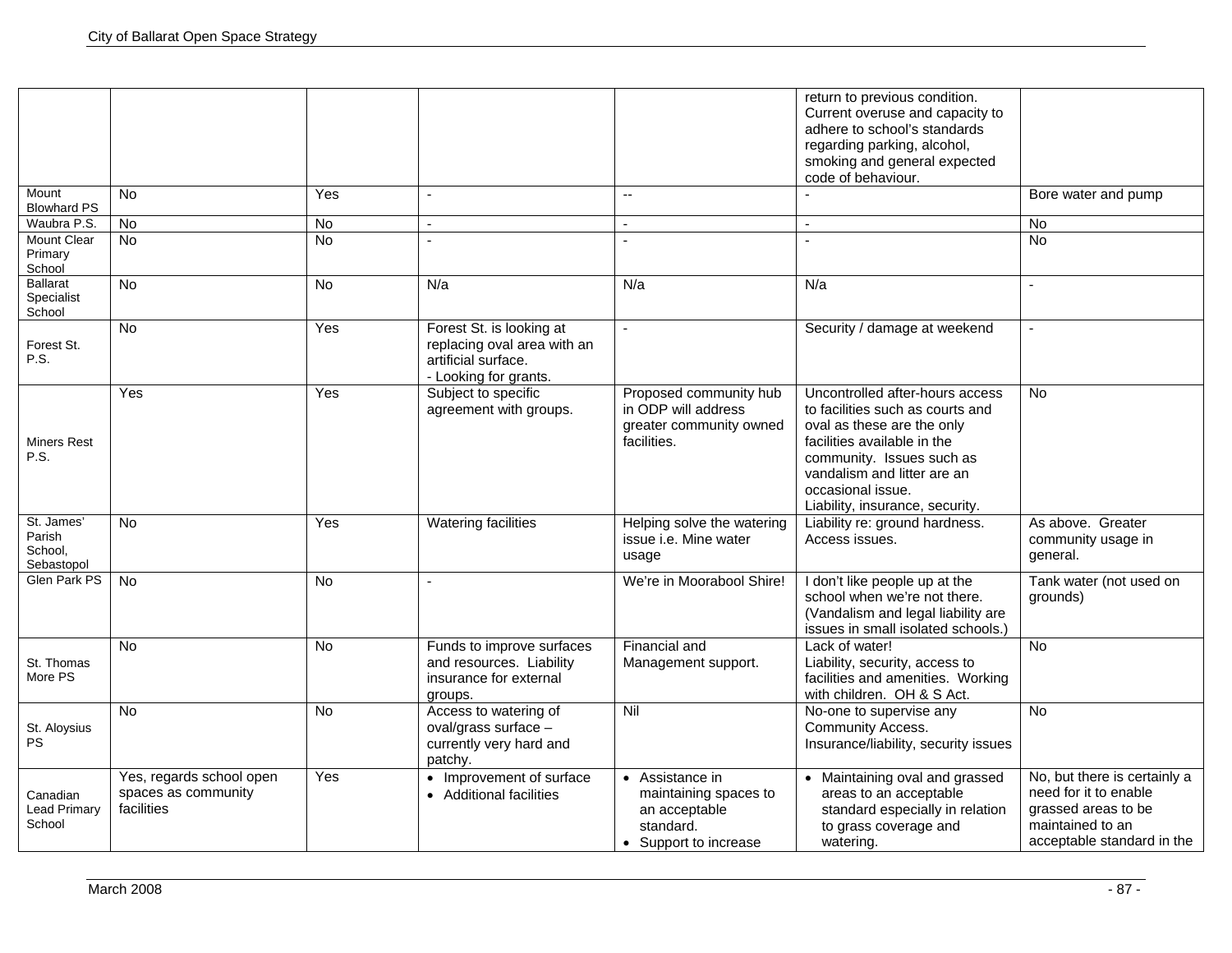|                                  |                          |     |                                                                           | available facilities for<br>community use e.g.<br>fitness track and fitness<br>stations.       | Some instances of vandalism,<br>graffiti, broken glass and<br>littering. | current and prolonged<br>climatic conditions. |
|----------------------------------|--------------------------|-----|---------------------------------------------------------------------------|------------------------------------------------------------------------------------------------|--------------------------------------------------------------------------|-----------------------------------------------|
| Sovereign<br>Hill School         | <b>No</b>                | No  |                                                                           | None                                                                                           |                                                                          |                                               |
| Learmonth<br>Primary<br>School   | Information not received |     |                                                                           |                                                                                                |                                                                          |                                               |
| St. Francis<br>Primary<br>School | <b>No</b>                | Yes | Possible help with<br>maintaining the facilities<br>and/or updating them. | Promotion of facilities,<br>qualified supervision of<br>activities and upkeep of<br>facilities | Liability, security and isolation of<br>facilities.                      | <b>No</b>                                     |

## **FUTURE PLANS / PARTNERSHIPS / OTHER COMMENTS**

| <b>School</b>                              | <b>Future Plans</b>                                                                                                                                                                                                                                                                                                                                                                                         | Current Partnerships or comments re partnership opportunities.                                                                                                                                                                                                                                                                                                                                                                                                                                                                                                                                                                                                                                       | <b>Other Comments</b>                                                                                                                                                                                                                                                                                                                                                                                                                                                                                                                                                                                                                                                                                    |
|--------------------------------------------|-------------------------------------------------------------------------------------------------------------------------------------------------------------------------------------------------------------------------------------------------------------------------------------------------------------------------------------------------------------------------------------------------------------|------------------------------------------------------------------------------------------------------------------------------------------------------------------------------------------------------------------------------------------------------------------------------------------------------------------------------------------------------------------------------------------------------------------------------------------------------------------------------------------------------------------------------------------------------------------------------------------------------------------------------------------------------------------------------------------------------|----------------------------------------------------------------------------------------------------------------------------------------------------------------------------------------------------------------------------------------------------------------------------------------------------------------------------------------------------------------------------------------------------------------------------------------------------------------------------------------------------------------------------------------------------------------------------------------------------------------------------------------------------------------------------------------------------------|
| St. Patrick's<br>College                   | 3⁄4 pitch synthetic hockey pitch                                                                                                                                                                                                                                                                                                                                                                            | We have an agreement between SPC and the BCA (Ballarat Cricket<br>Association).                                                                                                                                                                                                                                                                                                                                                                                                                                                                                                                                                                                                                      | No                                                                                                                                                                                                                                                                                                                                                                                                                                                                                                                                                                                                                                                                                                       |
| <b>Ballarat</b><br>Christian<br>College    | We are working to level our playing<br>fields. Currently awaiting a<br>planning permit.                                                                                                                                                                                                                                                                                                                     | Being able to use St. George's Oval has been absolutely critical to our<br>sports programme. We were able to use the spare oval for Sebastopol<br>Primary School which adjoins our property. However, this didn't work out.<br>The surface of the area was so rough that nearly every usage resulted in<br>sprained ankles. If council could level and re-sow this oval, I'm sure both<br>ourselves and the Sebastopol Primary School would make much better<br>use of it.                                                                                                                                                                                                                           |                                                                                                                                                                                                                                                                                                                                                                                                                                                                                                                                                                                                                                                                                                          |
| Magpie Primary                             | Unknown at this stage.                                                                                                                                                                                                                                                                                                                                                                                      | Yes.                                                                                                                                                                                                                                                                                                                                                                                                                                                                                                                                                                                                                                                                                                 |                                                                                                                                                                                                                                                                                                                                                                                                                                                                                                                                                                                                                                                                                                          |
| Warrenheip<br><b>Primary School</b>        | <b>No</b>                                                                                                                                                                                                                                                                                                                                                                                                   | No such requests have ever been made.                                                                                                                                                                                                                                                                                                                                                                                                                                                                                                                                                                                                                                                                |                                                                                                                                                                                                                                                                                                                                                                                                                                                                                                                                                                                                                                                                                                          |
| Glenvale<br>School                         | <b>No</b>                                                                                                                                                                                                                                                                                                                                                                                                   | <b>No</b>                                                                                                                                                                                                                                                                                                                                                                                                                                                                                                                                                                                                                                                                                            |                                                                                                                                                                                                                                                                                                                                                                                                                                                                                                                                                                                                                                                                                                          |
| <b>Buninyong</b><br><b>Primary School</b>  | Synthetic turf                                                                                                                                                                                                                                                                                                                                                                                              | Open to discussions                                                                                                                                                                                                                                                                                                                                                                                                                                                                                                                                                                                                                                                                                  |                                                                                                                                                                                                                                                                                                                                                                                                                                                                                                                                                                                                                                                                                                          |
| Damascus<br>College                        | <b>No</b>                                                                                                                                                                                                                                                                                                                                                                                                   | No, have had bad experience.                                                                                                                                                                                                                                                                                                                                                                                                                                                                                                                                                                                                                                                                         |                                                                                                                                                                                                                                                                                                                                                                                                                                                                                                                                                                                                                                                                                                          |
| <b>Yuille Park</b><br>Community<br>College | The old Yuille P.S. sporting ground<br>usage by the school still needs to<br>be worked through. The new<br>school/ community facility will<br>incorporate the new sporting<br>facilities and there is the intention<br>to fully use the Wendouree West<br>sporting facility as a school. The<br>Wendouree West sporting facility<br>will be consistently used by other<br>community sporting organisations. | The new school will incorporate the following organisations who may be<br>involved to varying degrees in the access or usage of the open space<br>facilities: Education Dept., Dept. of Human Services, Wendouree West<br>Renewal, Communities Victoria, Wendouree West Residents Group,<br>BEST, United Care, St. Vinnies and the Smith Family.<br>We have utilised both the Federal Government "After School Sport<br>Program" and we have explored and involved certain employees at both<br>McCains and Mars to help with sporting programs. This will be further<br>pursued upon our moving to the new Yuille Park Community College site<br>at the old Grevillea Park P.S. site in early 2008. | As stated we are in a position of change due to the<br>merger of both Grevillea Park P.S. and Yuille P.S. to<br>form Yuille Park Community College. With the<br>construction of the new school at the old Grevillea Park<br>site we are sorting through a lot of issues. As to the<br>utilisation of the old Yuille P.S. sporting facilities, let<br>alone the school, these issues will be explored via<br>departmental decisions, processes and guidelines. We<br>are very excited about the options available at the new<br>school and the community in terms of planned sporting<br>facilities. However a planned and strategic approach to<br>the Wendouree West sporting facility upgrade would be |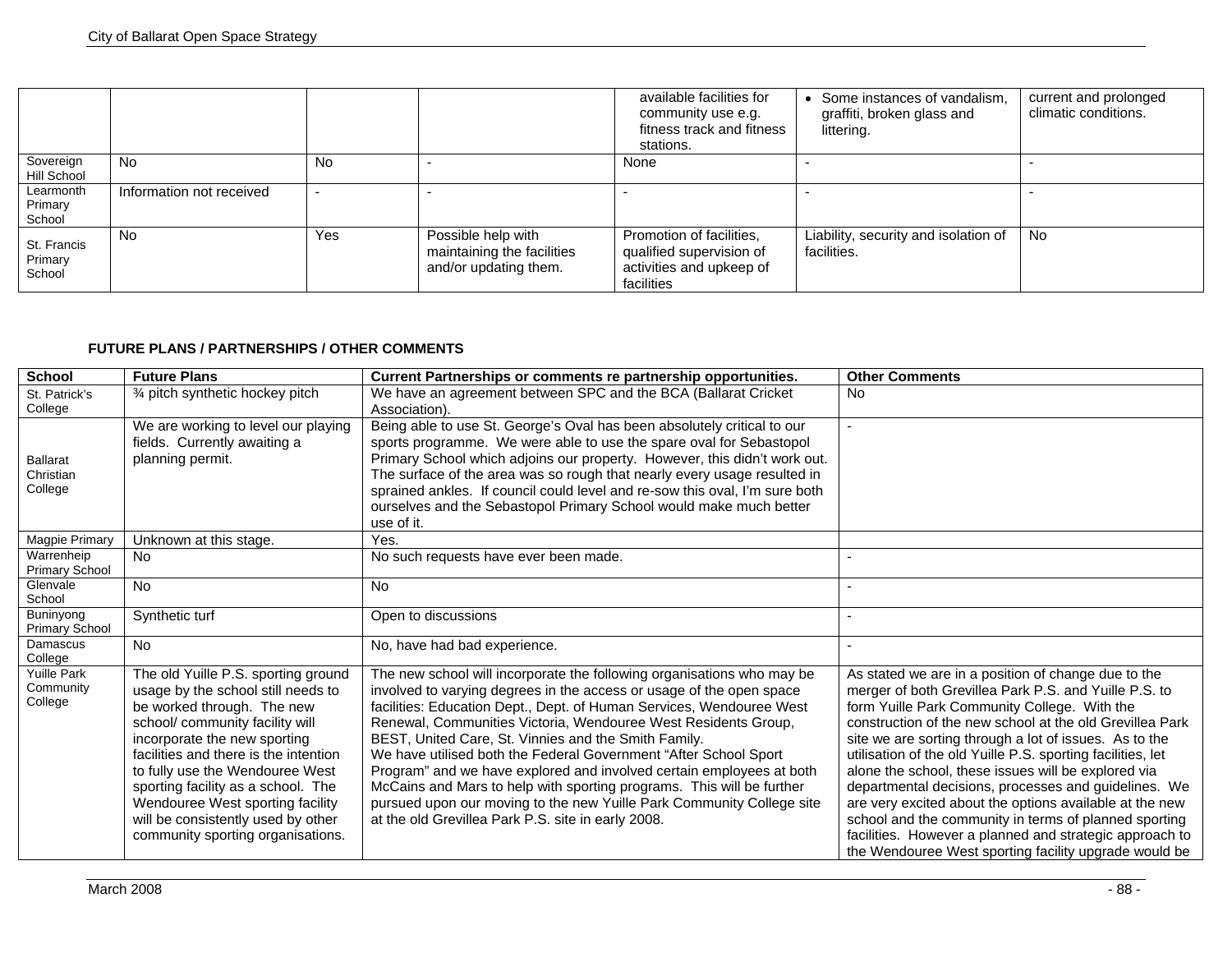|                                                                      |                                                                                                                                                                                                                                                                                                                                                                                                          |                                                                                                                                                                                                                                                                          | extremely positive in terms of community wellbeing<br>strategies, and would be inclusive of the school's<br>priorities and vision.                                                                                                                                |
|----------------------------------------------------------------------|----------------------------------------------------------------------------------------------------------------------------------------------------------------------------------------------------------------------------------------------------------------------------------------------------------------------------------------------------------------------------------------------------------|--------------------------------------------------------------------------------------------------------------------------------------------------------------------------------------------------------------------------------------------------------------------------|-------------------------------------------------------------------------------------------------------------------------------------------------------------------------------------------------------------------------------------------------------------------|
| <b>Ballarat High</b><br>School                                       | Applying for federal government<br>grant.                                                                                                                                                                                                                                                                                                                                                                | We have the ARCH Community Centre which does provide some<br>challenges in management and maintenance of the facility.<br>A good sharing experience this year with BFL and junior football. All<br>clubs using our ovals respected them and did not cause us any issues. | At present, water is the main barrier and we have a plan<br>in place and if successful will improve our ovals for our<br>students and the wider community.                                                                                                        |
| Caledonian<br>P.S.                                                   | We would really like to have the<br>oval upgraded but unfortunately<br>funds don't stretch that far.                                                                                                                                                                                                                                                                                                     | Students have been attending Brown Hill Senior Citizens to do activities<br>and they have visited our school.                                                                                                                                                            | Upgrading of ovals would need to be done before any<br>community access is allowed.                                                                                                                                                                               |
| Pleasant St.<br>P.S.                                                 | No.                                                                                                                                                                                                                                                                                                                                                                                                      | We have a very positive relationship with City Oval and are able to access<br>those facilities when required.                                                                                                                                                            | Our open spaces are quite small and we have no<br>capacity to extend them.                                                                                                                                                                                        |
| Delacombe<br><b>Primary School</b>                                   | <b>No</b>                                                                                                                                                                                                                                                                                                                                                                                                | Delacombe Neighbourhood renewal - plans for Doug Dean Reserve.                                                                                                                                                                                                           |                                                                                                                                                                                                                                                                   |
| Our Lady Help<br>of Christians<br><b>Primary School</b><br>Wendouree | Yes, our School Board is<br>completing a three year Master<br>Plan, which incorporates a plan to<br>maintain and improve our outdoor<br>facilities. We have already<br>invested over \$10,000 this year in<br>expanding and improving our<br>playground facilities, building an<br>outdoor stage and re-shaping a<br>moulded hill area, installing new<br>outdoor furniture and updating our<br>gardens. | Yes.                                                                                                                                                                                                                                                                     | Our School community welcomes the opportunity for<br>further dialogue and exploration of generating better<br>alliances with City Council and other user groups, to<br>create a better and more efficient utilisation of<br>community open spaces and facilities. |
| <b>Ballarat</b><br>Grammar                                           | Yes, further improvement of grass<br>species enhance management of<br>turf areas to allow optimum<br>utilisation.                                                                                                                                                                                                                                                                                        | Yes with:<br><b>BCA</b> affiliated club.<br>$\bullet$<br><b>Ballarat Football League</b><br>Soccer<br>$\bullet$<br>Current partnerships working well due to high level of management<br>involvement.                                                                     | Should be noted that the school is still the largest user<br>of these spaces. As we have 1500 students and staff<br>on-site, of which 285 permanently reside on site.                                                                                             |
| Mount<br><b>Blowhard PS</b>                                          | <b>No</b>                                                                                                                                                                                                                                                                                                                                                                                                | <b>No</b>                                                                                                                                                                                                                                                                | $\overline{a}$                                                                                                                                                                                                                                                    |
| Waubra P.S.                                                          | Further develop playground,<br>maintain existing gardens and<br>asphalt play areas.                                                                                                                                                                                                                                                                                                                      | <b>No</b>                                                                                                                                                                                                                                                                |                                                                                                                                                                                                                                                                   |
| <b>Mount Clear</b><br><b>Primary School</b>                          | Possibility of oval levelling/upgrade.                                                                                                                                                                                                                                                                                                                                                                   | $\bar{\phantom{a}}$                                                                                                                                                                                                                                                      |                                                                                                                                                                                                                                                                   |
| <b>Ballarat</b><br>Specialist<br>School                              | No                                                                                                                                                                                                                                                                                                                                                                                                       | A partnership exists with Ballarat High School                                                                                                                                                                                                                           |                                                                                                                                                                                                                                                                   |
| Forest St. P.S.                                                      | New court areas                                                                                                                                                                                                                                                                                                                                                                                          | No                                                                                                                                                                                                                                                                       |                                                                                                                                                                                                                                                                   |
| <b>Miners Rest</b><br>P.S.                                           | Moving school to community hub<br>as per ODP would mean loss of<br>current facilities to community.                                                                                                                                                                                                                                                                                                      | Yes, Community hub.                                                                                                                                                                                                                                                      |                                                                                                                                                                                                                                                                   |
| St. James'<br>Parish School,                                         | Yes, a new adventure playground<br>and shade sails. Rebound wall.                                                                                                                                                                                                                                                                                                                                        | Active After School Community Program involvement two evenings a<br>week. This has exposed many children to various community sport and                                                                                                                                  | $\mathbf{r}$                                                                                                                                                                                                                                                      |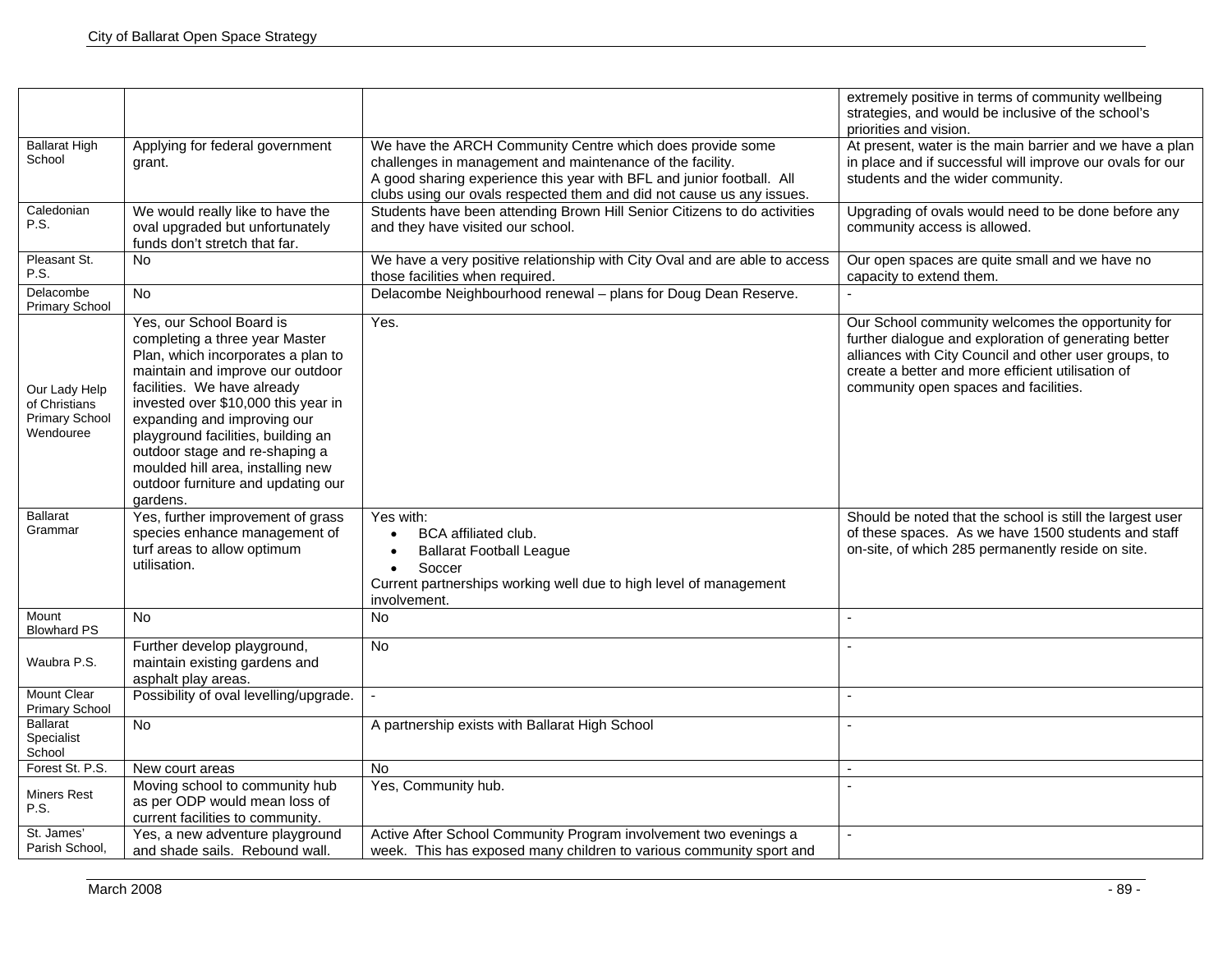| Sebastopol                             |                                                                                                                                                                                           | recreation groups.                                                                                                                                                                |                                                                                                                       |
|----------------------------------------|-------------------------------------------------------------------------------------------------------------------------------------------------------------------------------------------|-----------------------------------------------------------------------------------------------------------------------------------------------------------------------------------|-----------------------------------------------------------------------------------------------------------------------|
| Glen Park PS                           | <b>No</b>                                                                                                                                                                                 | No                                                                                                                                                                                | We are only a small isolated school. I have concerns<br>about people up at the school on weekends and after<br>hours. |
| St. Thomas<br>More PS                  | Yes, garden improvement -<br>grassed and shaded area.                                                                                                                                     | <b>No</b>                                                                                                                                                                         |                                                                                                                       |
| St. Aloysius PS                        | No                                                                                                                                                                                        | <b>No</b>                                                                                                                                                                         |                                                                                                                       |
| Canadian Lead<br><b>Primary School</b> | Improvement of surface of<br>$\bullet$<br>grassed areas<br>Inclusion of fitness track and<br>fitness and activity stations<br>• Planting out of some open<br>spaces<br>Erosion prevention | Yes, Ballarat Environment Network - environmental program and projects<br>to enhance open spaces - planting of indigenous species in some open<br>space areas, erosion prevention | The school would certainly welcome more community<br>use of the school open space facilities.                         |
| Sovereign Hill<br>School               | <b>No</b>                                                                                                                                                                                 | Yes, our schools develop our playgrounds in partnership with Sovereign<br>Hill.                                                                                                   |                                                                                                                       |
| Learmonth<br><b>Primary School</b>     | Information not received                                                                                                                                                                  |                                                                                                                                                                                   |                                                                                                                       |
| St. Francis<br><b>Primary School</b>   | Yes, resurfacing of tennis,<br>basketball & netball Courts.<br>Extension and redevelopment of<br>Gym and PMP Room.                                                                        | Yes, Active After School Network where we have sporting clubs come into<br>and run various sports e.g. Frisbee, Taekwondo, Hockey, etc.                                           |                                                                                                                       |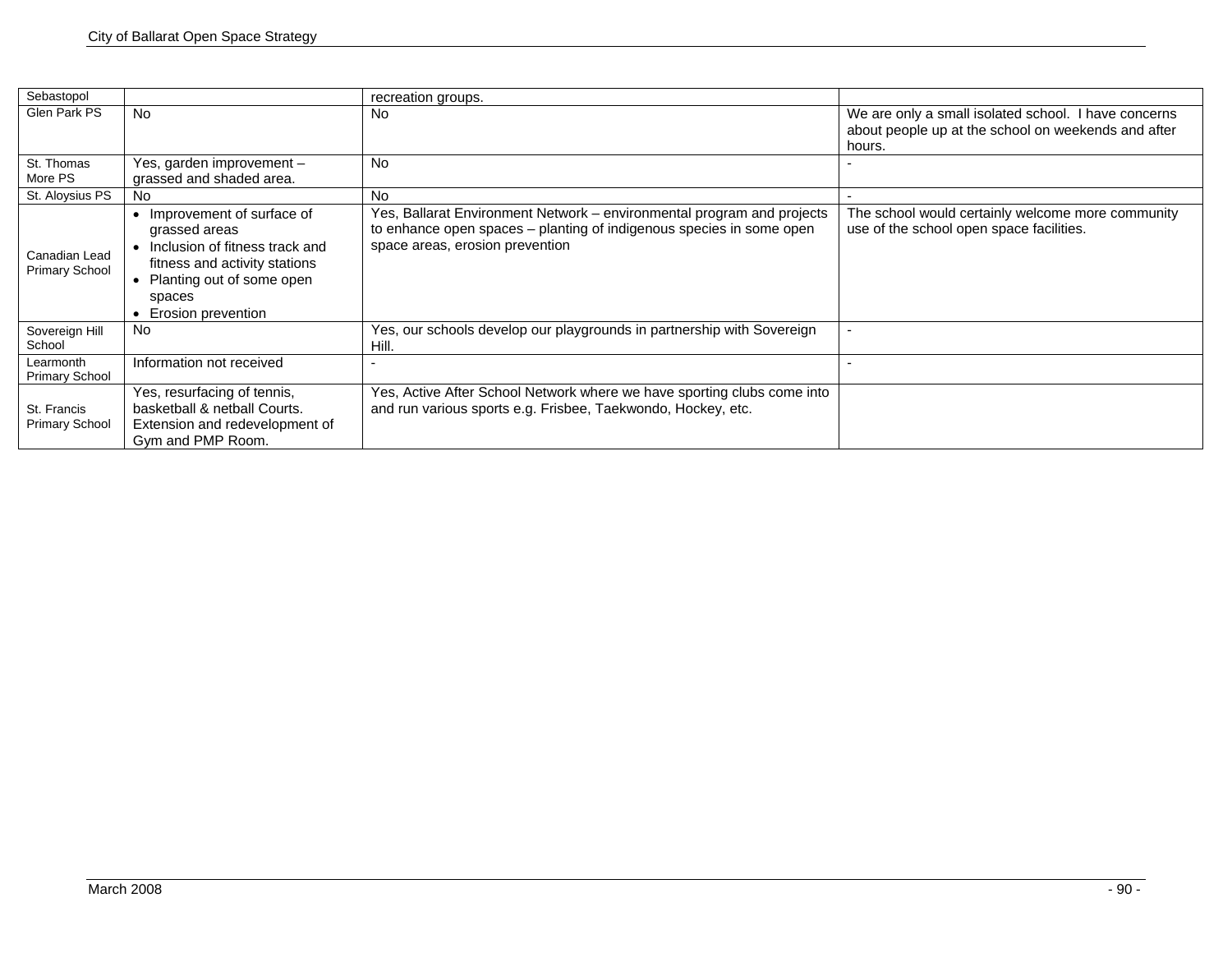# **Summary of Relevant Research**

# **Community Indicators Victoria Survey Ballarat Wellbeing Report (2007)**

The Victorian Community Survey (VCS) is an important gap survey which will contribute to the Community Wellbeing report which contains a select number of community wellbeing indicators. These community wellbeing indicators are used to highlight important trends and issues in the community. The Community Wellbeing report provides a snapshot of the wellbeing of the City of Ballarat with comparisons to regional and State-wide results.

An additional sample size of 1200 households was purchased by the City of Ballarat together with partner organisations from the Primary Care Partnership providing a total sample size of 1500 households. The increase in the sample size allows for more meaningful inferences and comparisons between different population groups in Ballarat (for example men and women, young and old). The City of Ballarat also purchased four extra questions including:

- Type and frequency of physical activity
- Frequency of fruit and vegetable consumption
- Frequency of alcohol consumption
- Smoking status

At the time of preparing the Open Space Strategy, the analysis of the additional questions as described above was not available.

In addition the survey measured the following important determinants of wellbeing:

- Life satisfaction, self assessed health rating
- Perceptions of safety in the community
- Arts participation
- Reasons and impacts of transport restrictions/limitations
- Employment, financial hardship and work-life balance
- Trust in political institutions/processes
- Civic engagement
- Community as an accepting place for people from diverse cultures/backgrounds
- Demographic information

This data will be used to describe health & wellbeing in Ballarat.

The following survey results for the City of Ballarat were taken from the Community Indicators Victoria (CIV) website.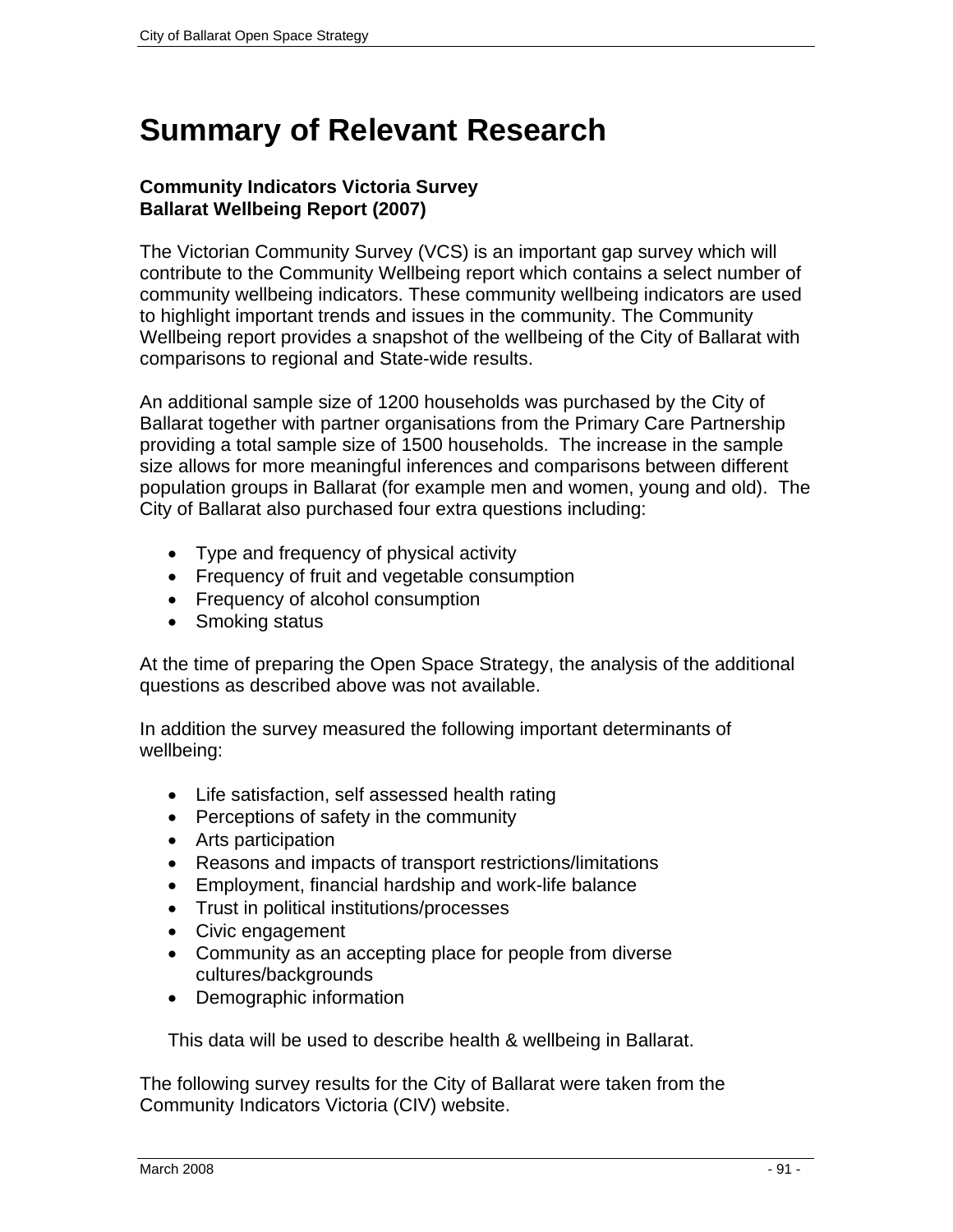



# *Feeling Part of the Community*  Community Connection was measured in the 2007 Community Indicators Victoria Survey. Respondents were asked to rate their satisfaction with feeling part of their community and answers are presented according to a 0-100 range. Normative data from the AUWBI indicates that the average Community Connection score for Australians is approximately 70. In comparison, the average Community Connection score for persons living in Ballarat was 71.9 in 2007, while the Grampians Region average was 74.6 and the Victorian State average was 70.7. 71.9 74.6 70.7 Ballarat Grampians Victoria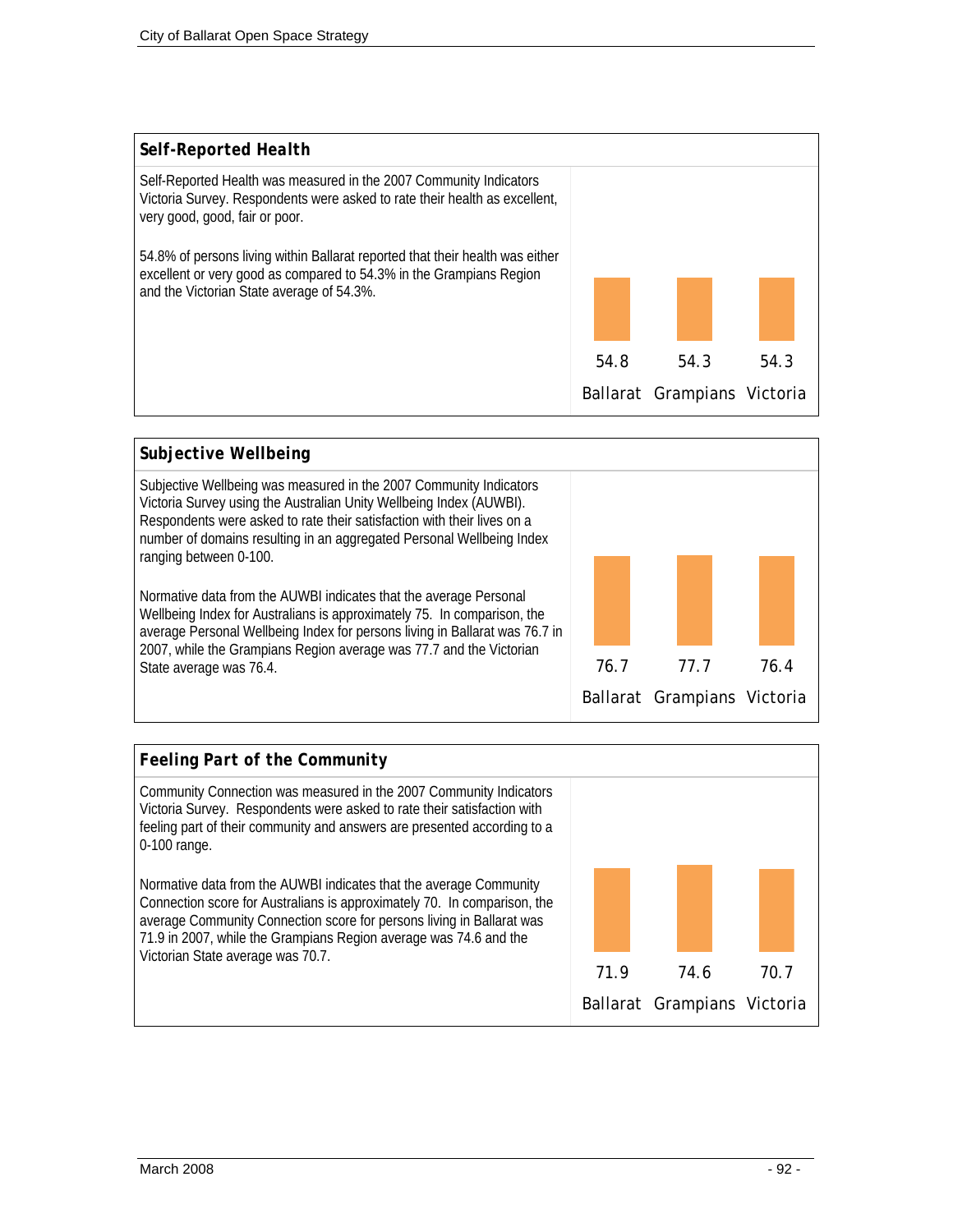

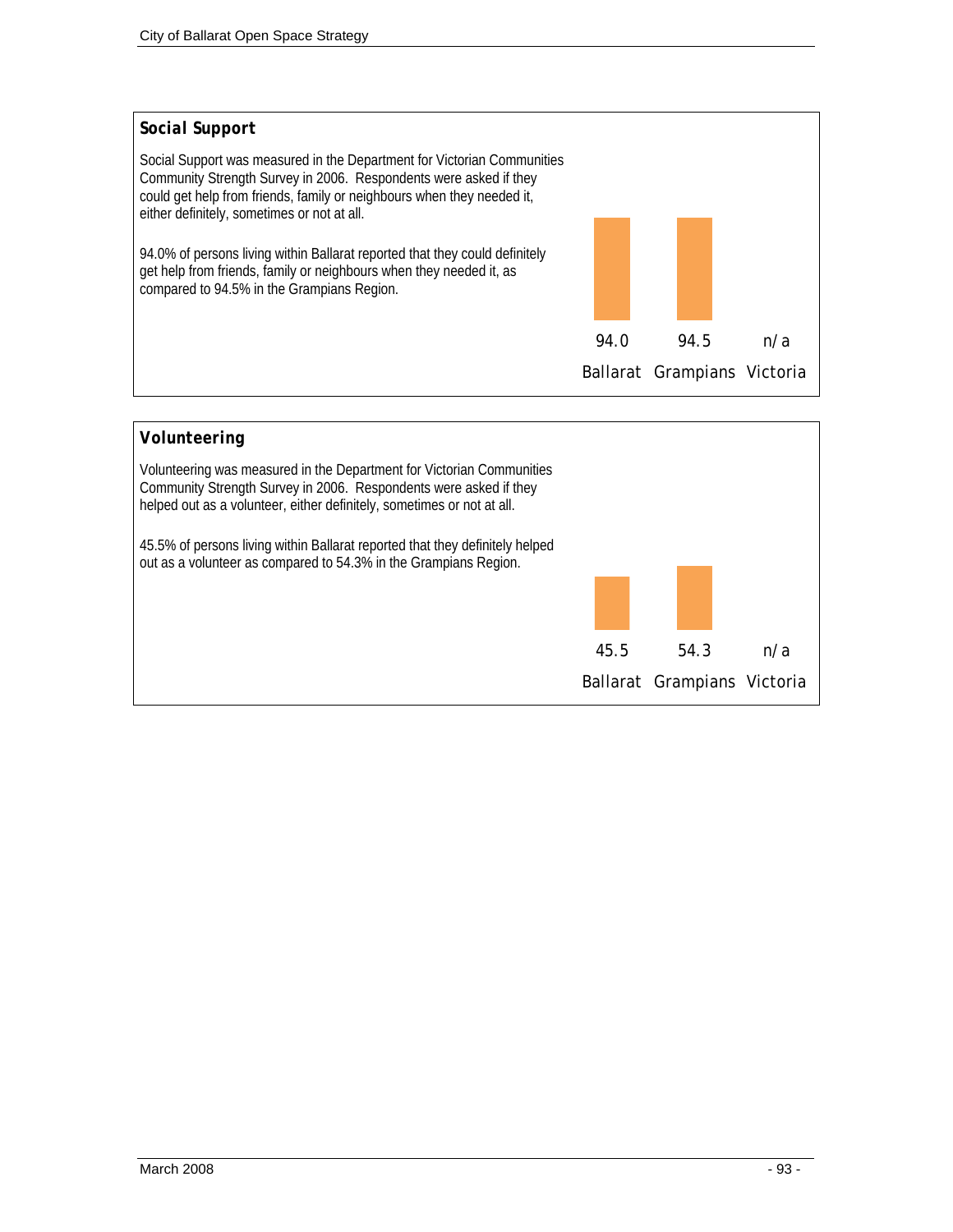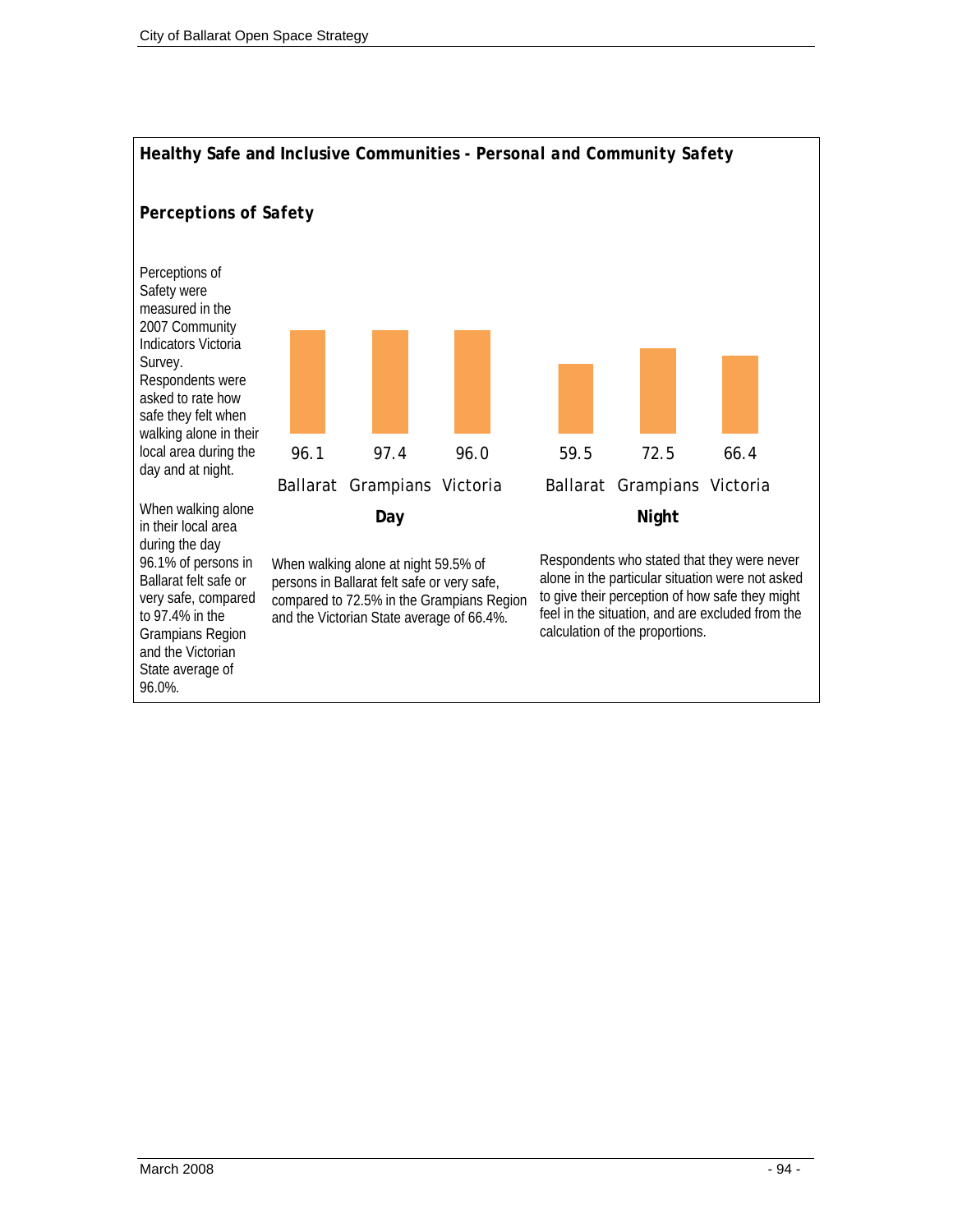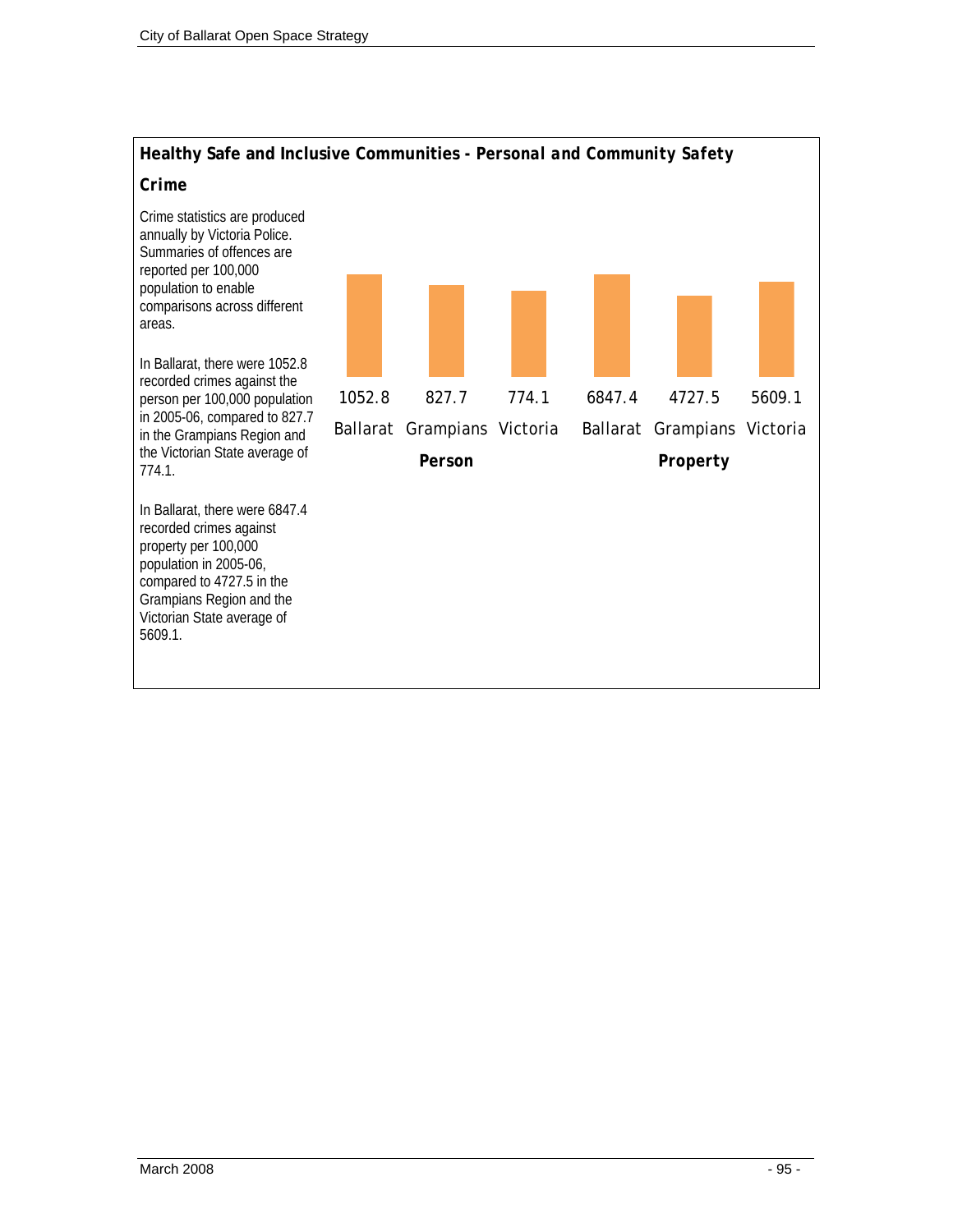

## *Adequate Work-Life Balance*

Work-Life Balance was measured in the 2007 Community Indicators Victoria Survey. Employed respondents were asked whether they agreed that "their work and family life often interfere with each other".

49.9% of employed persons living in Ballarat disagreed or strongly disagreed that their work and family life often interfere with each other, and felt that they had a good balance of work and family. This is compared to 50.6% in the Grampians Region and the Victorian State average of 53.0%.

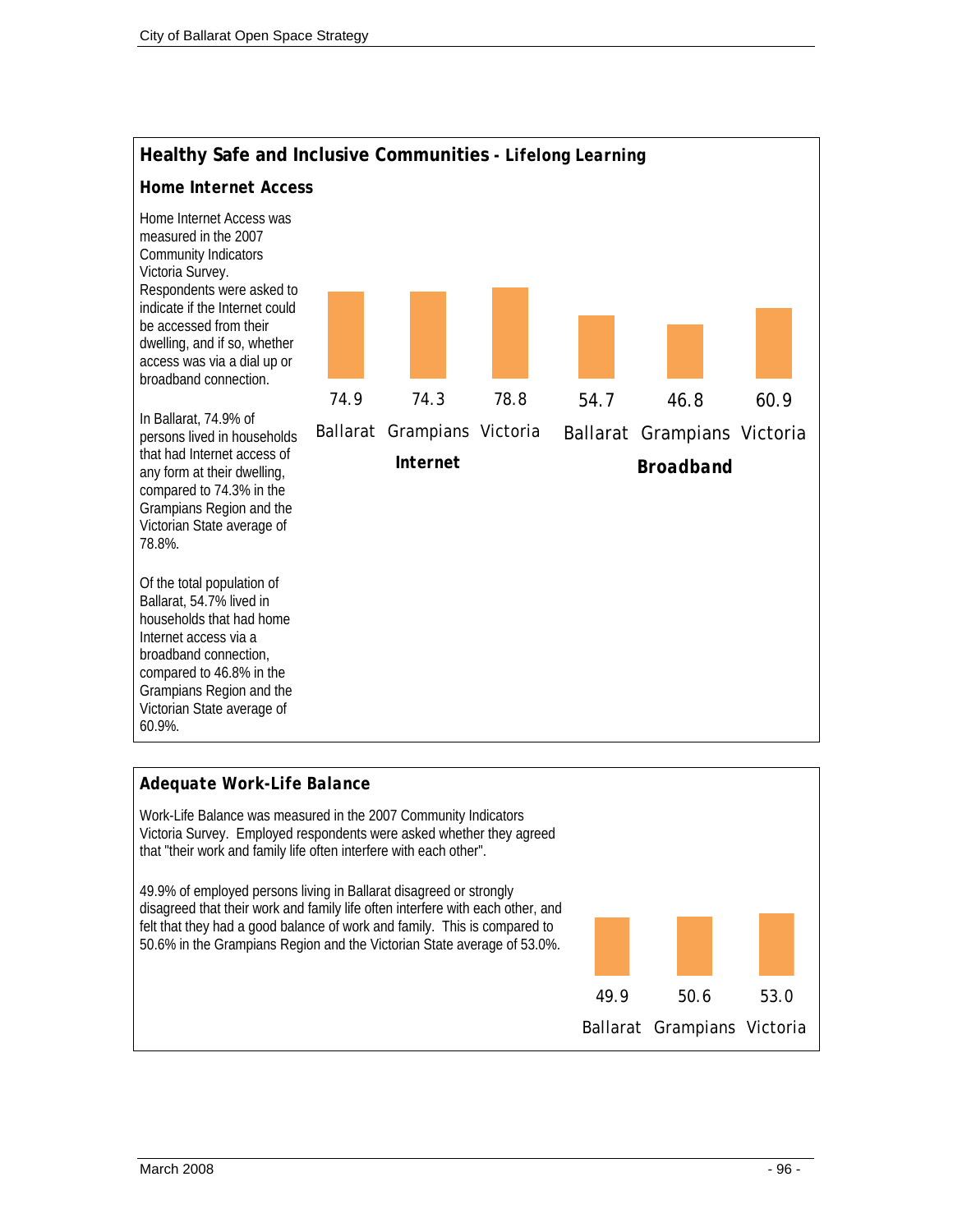

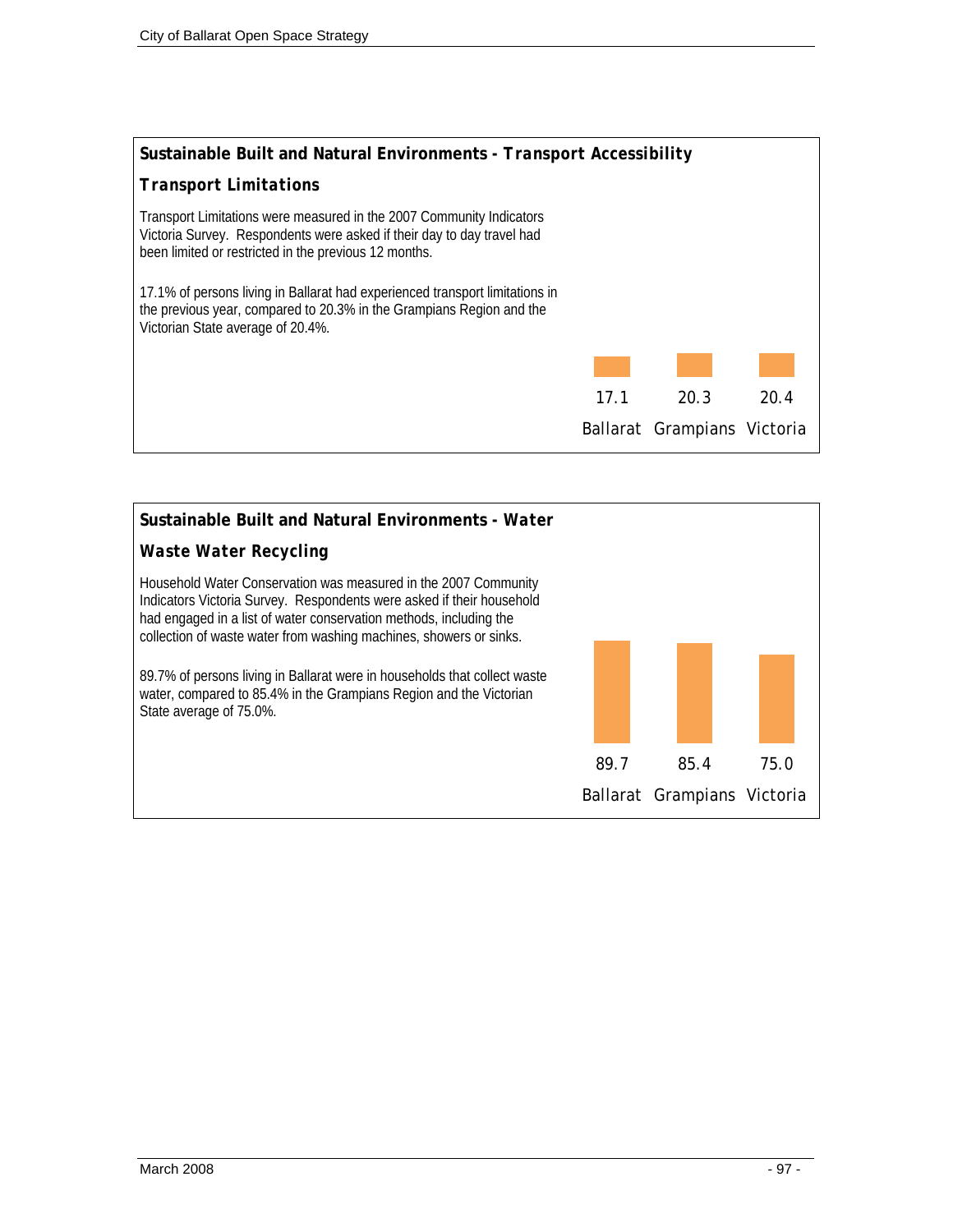

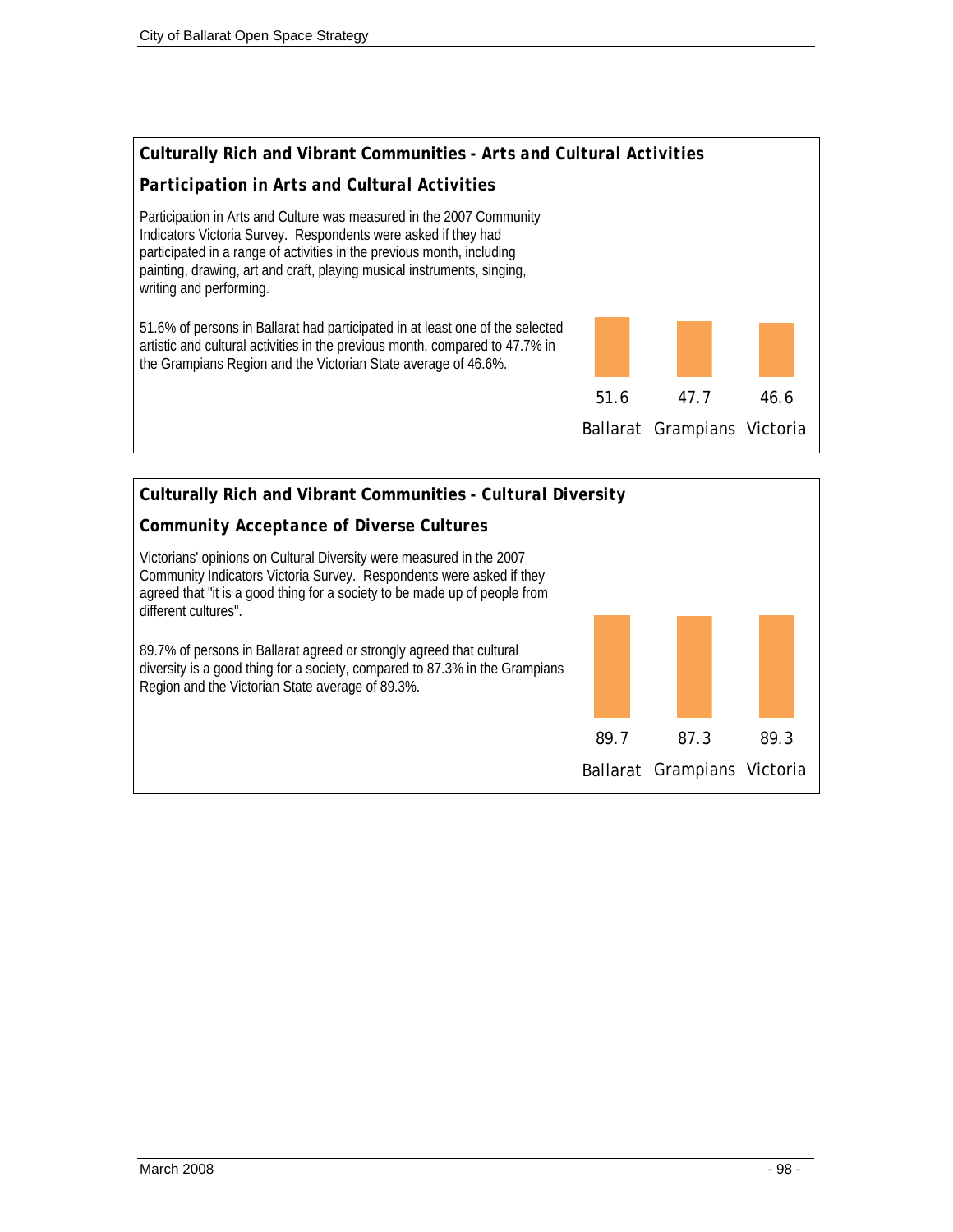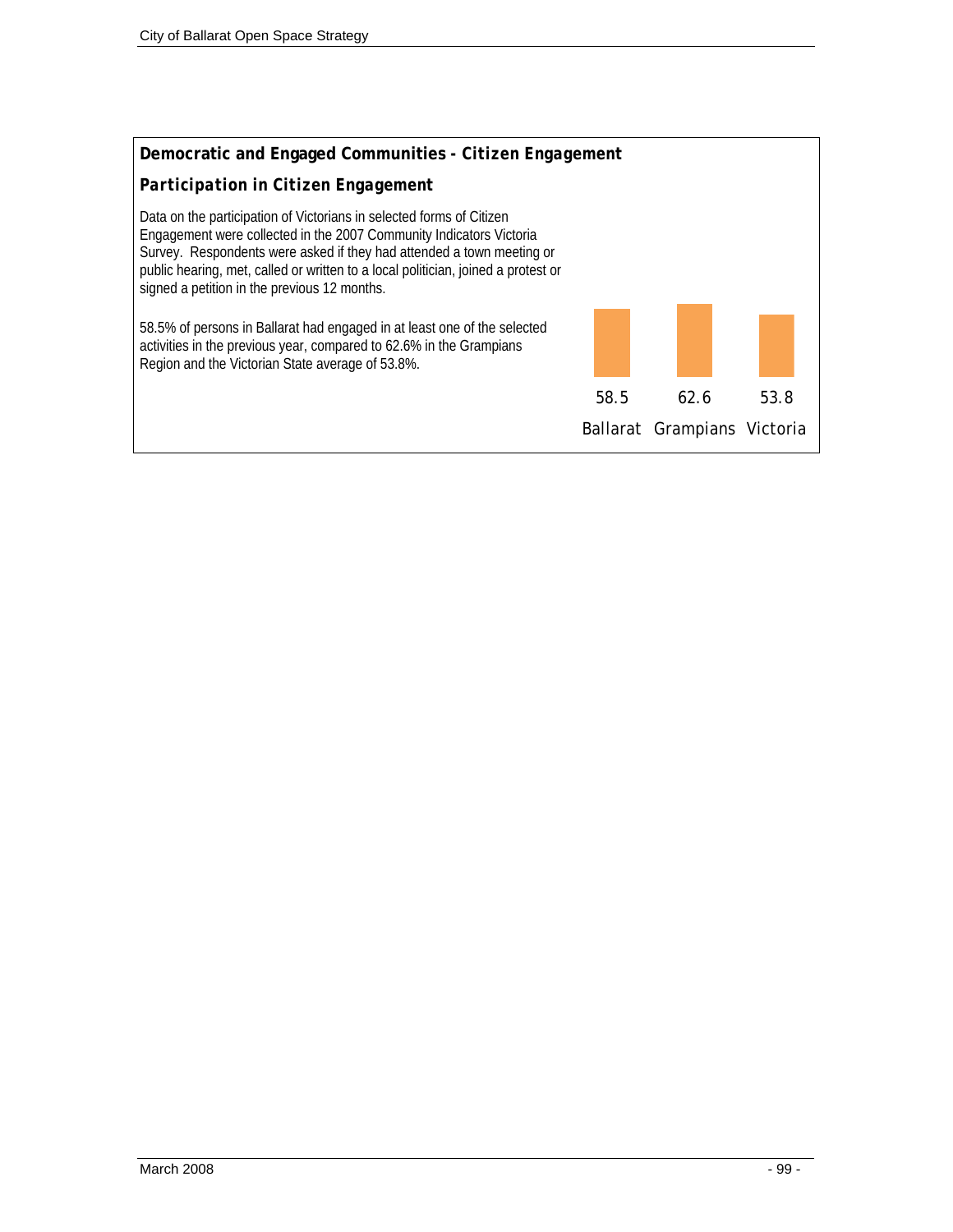# **Child and Family Friendly City Consultations**

In late 2006, the City of Ballarat, in partnership with the Best Start Partners and parent representatives, commissioned a consultant, to work in partnership with the Best Start facilitator to undertake a community consultation into child and family friendliness in Ballarat.

The primary aim of the consultation process was to understand the community views on what child and family friendly means to them personally, and what it means for the Ballarat community.

In total, 1071 people participated in the consultation project either through completing the survey, participation in the community workshops or through the participation in the consultation forum. Responses were received from all age groupings within the community.

# *Project Outcomes:*

# *1. The Ballarat community have clear views on what contributes to a child and family friendly city and what is important for Ballarat becoming child and family friendly.*

The Ballarat community indicated that a child and family friendly city actively engages in fulfilling the right of every citizen and their family to:

- Receive basic services such as health and education;
- Be protected from exploitation, violence and abuse;
- Walk the streets safely on their own;
- Drink safe water and have access to appropriate sanitation;
- Participate in family, community and social life;
- Be an equal citizen of their city, with access to every service regardless of ethnicity, religion, income, gender or disability; and
- Have green spaces for plants and animals.

These views were reinforced through additional comments provided by 46% of the respondents. These views indicated that a child and family friendly city is one that:

- 1. Has an attitude that embraces children and families and treats them as highly valued citizens:
- 2. Has access to and provides affordable services / facilities; and
- 3. Builds their environment considering children and family's needs.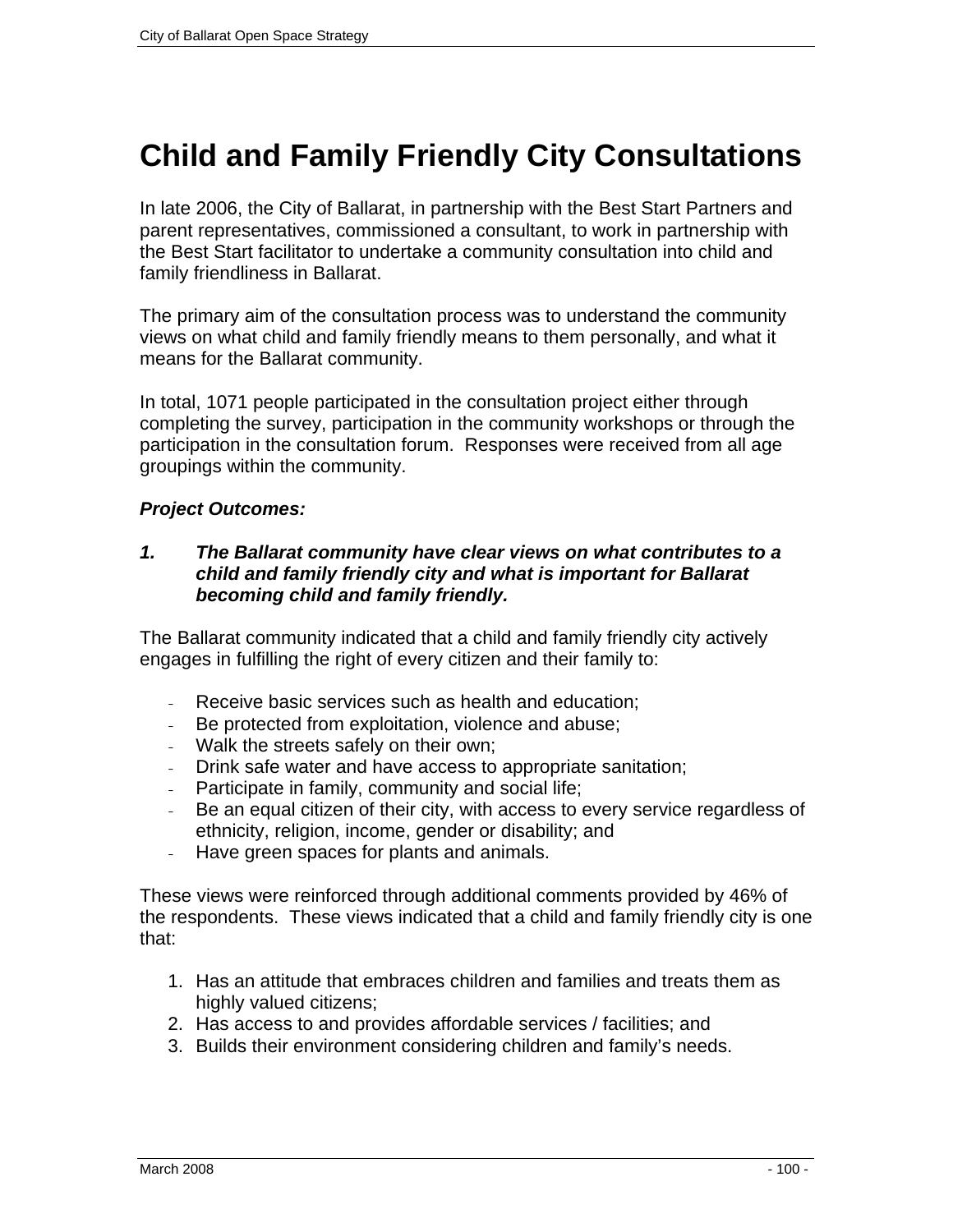# *2. Ballarat rates well, but could do better in the child and family friendliness stakes*

Respondents considered Ballarat to be a child and family friendly city and also indicated there was room for improvement. Our under 12s appear to the most satisfied with Ballarat's child and family friendliness, with our over 55s appearing to be the least satisfied.

Factors that appeared to influence respondent ratings, evidenced through the 278 comments provided, include:

- 1. Perceptions whether Ballarat had a child and family friendly atmosphere (Community Attitude);
- 2. Perceptions of the provision, access and affordability of services and facilities for children and families; and
- 3. Perception of Ballarat's built environment and how it meets children and family's needs.

# *3. Ballarat community cites numerous examples of child and family friendliness within Ballarat and elsewhere*

679 people took the opportunity to share their observations of child and family friendliness in Ballarat. These examples predominantly centred on:

- 1. Ballarat's built environment / community facilities;
- 2. Specialist services;
- 3. Early childhood care / services;
- 4. Health services;
- 5. Youth services;
- 6. Participation in social cultural opportunities; and
- 7. Workplace environments.

344 people took the opportunity to share their observations of child and family friendliness elsewhere. These examples centred on:

- 1. Built environments / community facilities;
- 2. Early childhood care / services;
- 3. Participation in social cultural opportunities; and
- 4. Workplace environments.
- *4. Ballarat needs to improve its child and family friendliness in regards to its safety; environment and services. Safety means a number of things.*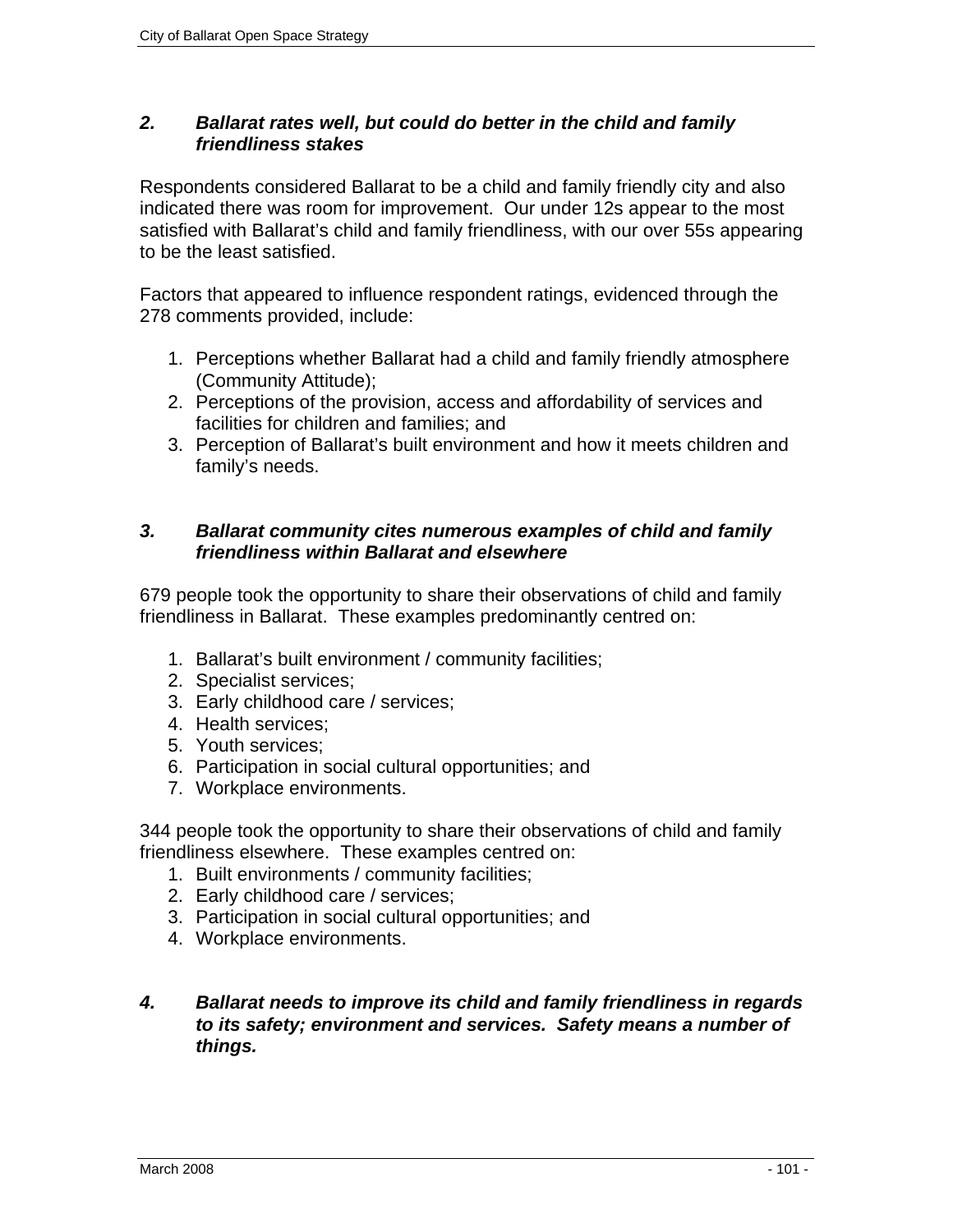Whilst the Ballarat community indicated that Ballarat needed to improve all areas to become a more child and family friendly city (input into decision making; social cultural opportunities; services; environment; and safety), they did indicate Safety; Services and the Environment for living, working and playing as the top three most valued areas identified needing improvement.

In addition to suggested improvements in safety; services and environment, respondents also provided examples of new services needed, to improve Ballarat's child and family friendliness.

# *5. Development of 'child and family friendly' criteria*

Whilst particular child and family friendly criteria has not been developed yet, five child and family friendly principles emerge from the Child and Family Friendly Consultation.

These principles need to be underpinning Ballarat's child and family friendly criteria, once developed and adopted, and include:

- 1. That has a community attitude / atmosphere / philosophy that actively engages in fulfilling the right of every child and their family, embraces children and families and treats them as highly valued citizens;
- 2. That enables and ensures that children and families have access to, and receive, affordable services such as specialist services; early childhood care / services; health; education; youth; dental; breastfeeding support; public transport; and aging persons services;
- 3. That builds its environment with children and families needs in mind particularly as they relate to participation in family, social and community life, and social cultural opportunities;
- 4. That provides workplace environments that are flexible in meeting child and family needs; and
- 5. That is safe in all dimensions.

# *6. Feedback provides a wealth of information to a number of stakeholders.*

Feedback received from the Ballarat community is very rich, well considered, and specific and has potential relevance to a number of stakeholders. In particular, it relates directly to Ballarat Blueprint, Municipal Early Years Plan; and the Best Start Project. Of note is some of the specific community feedback from the Child and Family Friendly community consultation:

*"Child and Family friendly city to me means easily accessible services for all citizens regardless of home-base, regardless of occupation or not; easy access to council*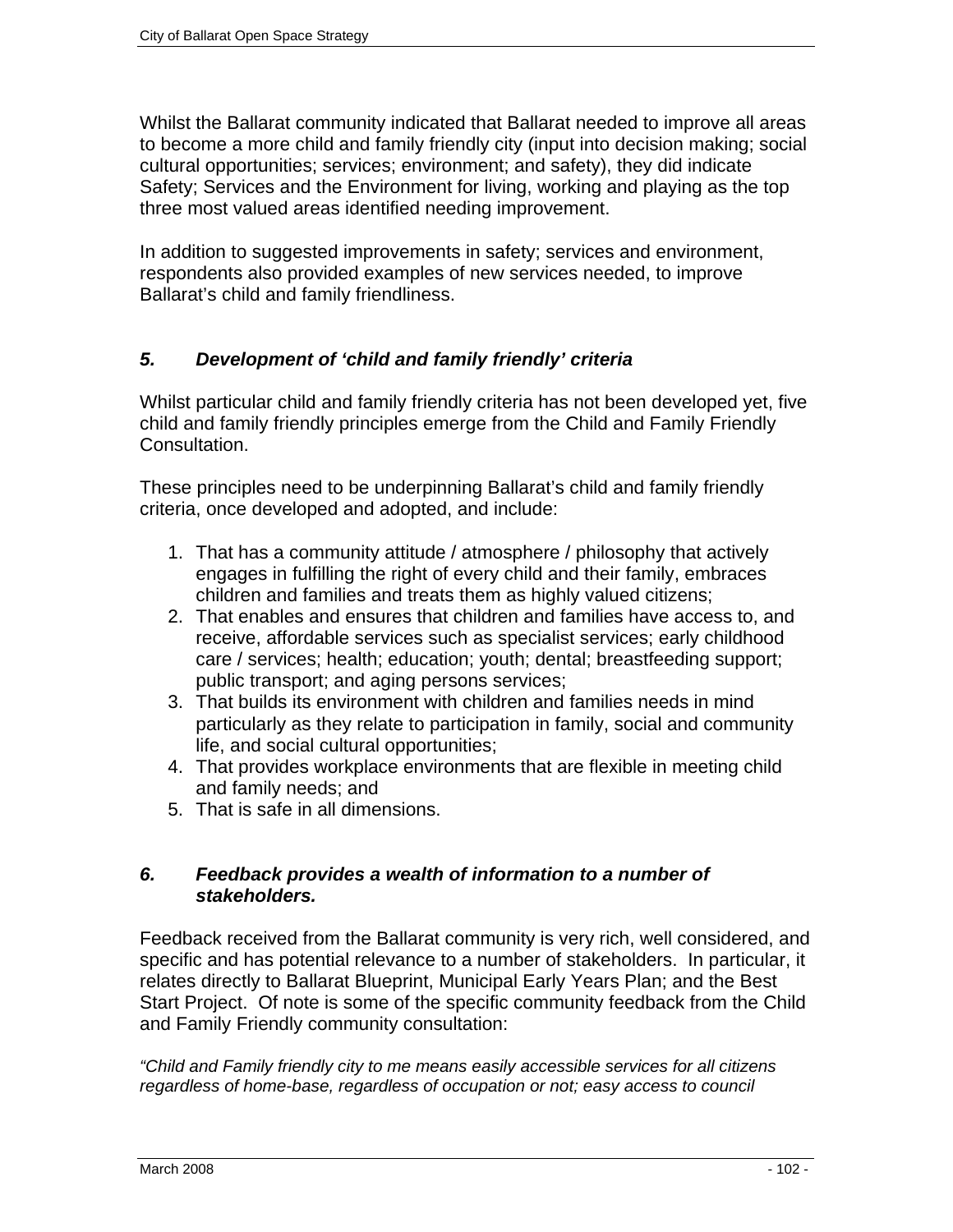*services; regular communication to and from council; friendly nature throughout retail sector; non-prohibitive events for child and family; friendly and safe neighbourhoods."* 

*"Community recognizing the socio - economic issues impacting on families and then impacting on their capacity to participate in community events / festivals etc;"* 

*"I think increased exposure at a young age to social activity, multiculturalism and encouragement of healthy life styles are important."* 

*Child & Family friendly is when "Grandma plays with me in parks".* 

*"Long term vision for the future: sense of ownership of public assets and open spaces that fosters a love of Ballarat and its unique historical treasures"* 

*"Long-term urban planning must incorporate needs of children/families, e.g. green spaces and trees, playgrounds/sports grounds, bike paths, walking paths, facilities and programs to promote active and healthy lifestyles ,as well as family activities e.g. picnic areas, peaceful zones abundant with wildlife/birdlife and devoid of traffic, noise, stress etc……also ways to promote linkage of different generations and to rekindle a sense of*  family/community for those seeking it after becoming disconnected by age, separation or *circumstance"* 

*"Laybacks linking roads to footpaths for prams, scooters, wheelie walkers etc need to be easier to negotiate"* 

*"Street lights, water quality could be improved. Playground equipment for older children in the park. A BBQ in the park would be good, the Eureka Street thing has them."*

# **Recommendations:**

A range of recommendations have been developed as a result of the Child and Family friendly community consultation. The recommendations from the Child and Family Friendly community consultation the relevant to the Open Space Strategy include:

- All Council officers to consider the implications for family and children in all planning and project proposals as part of standard Council reporting and planning;
- Encourage opportunities that generate connection in local neighbourhoods;
- Encourage ongoing family fun activities that are affordable and relevant to all cultures;
- Form a partnership with other interested parties to develop an integrated transport system that includes walking, bike-riding and buses;
- Any new developments to take into account the need for adequate paths to ensure pram accessibility;
- Council to encourage the development of "family friendly" car spaces at all shopping centres and other strategic places around Ballarat;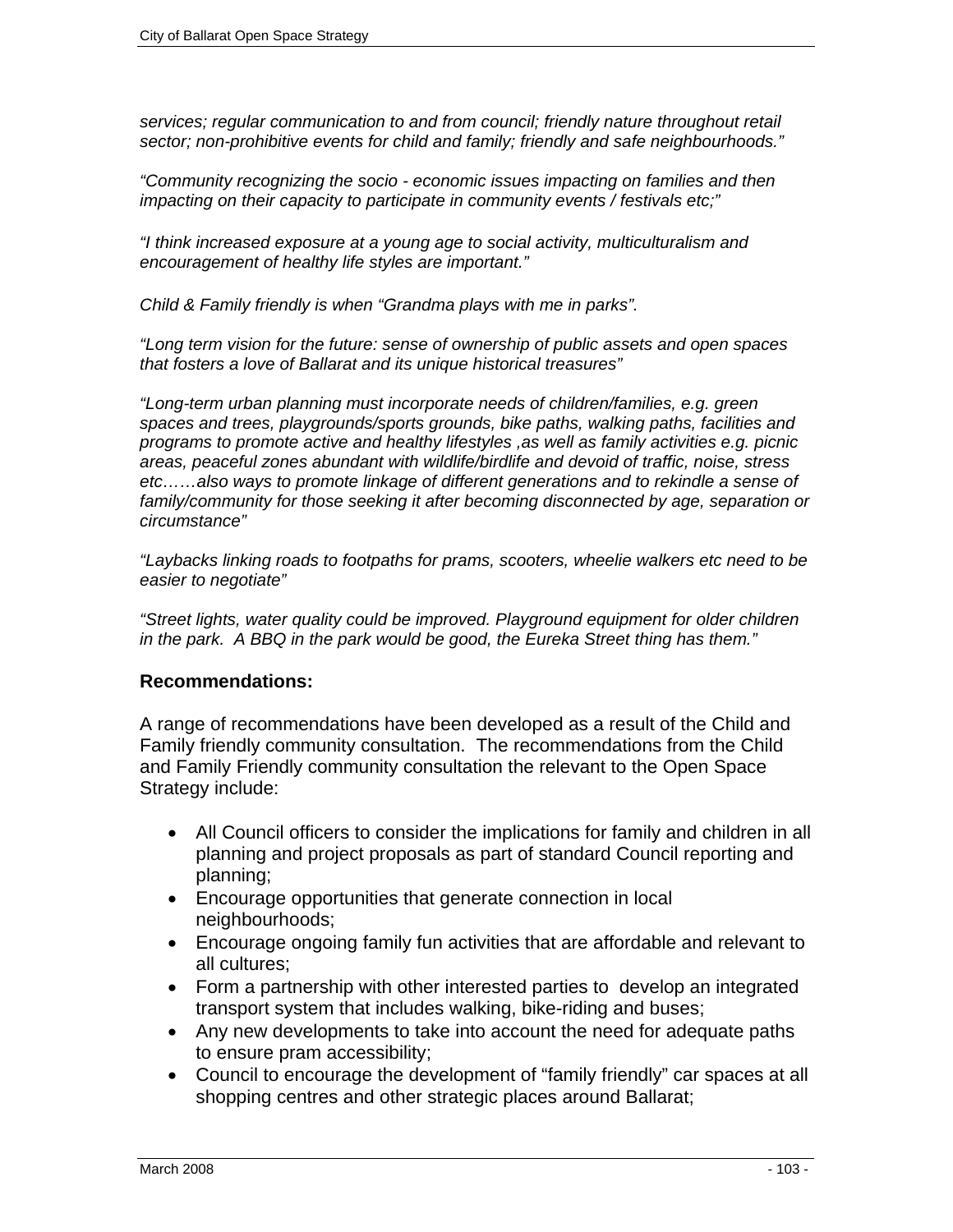- Undertake maintenance review / audit of all playgrounds in relation to the criteria developed for the child and family friendly framework;
- Work towards installing more seating and bins in public areas, particularly playgrounds;
- Encourage and support projects that involve community members / groups in environmental activities such as tree planting;
- Ensure that environmental sustainability is seen as a key element in Ballarat becoming a child and family friendly city;
- Develop a plan to install shade structures within public playgrounds;
- Review lighting in strategic places within Ballarat in conjunction with the Community Safety Committee to assist safety; and
- Encourage and support the development of more 'walk to school' projects.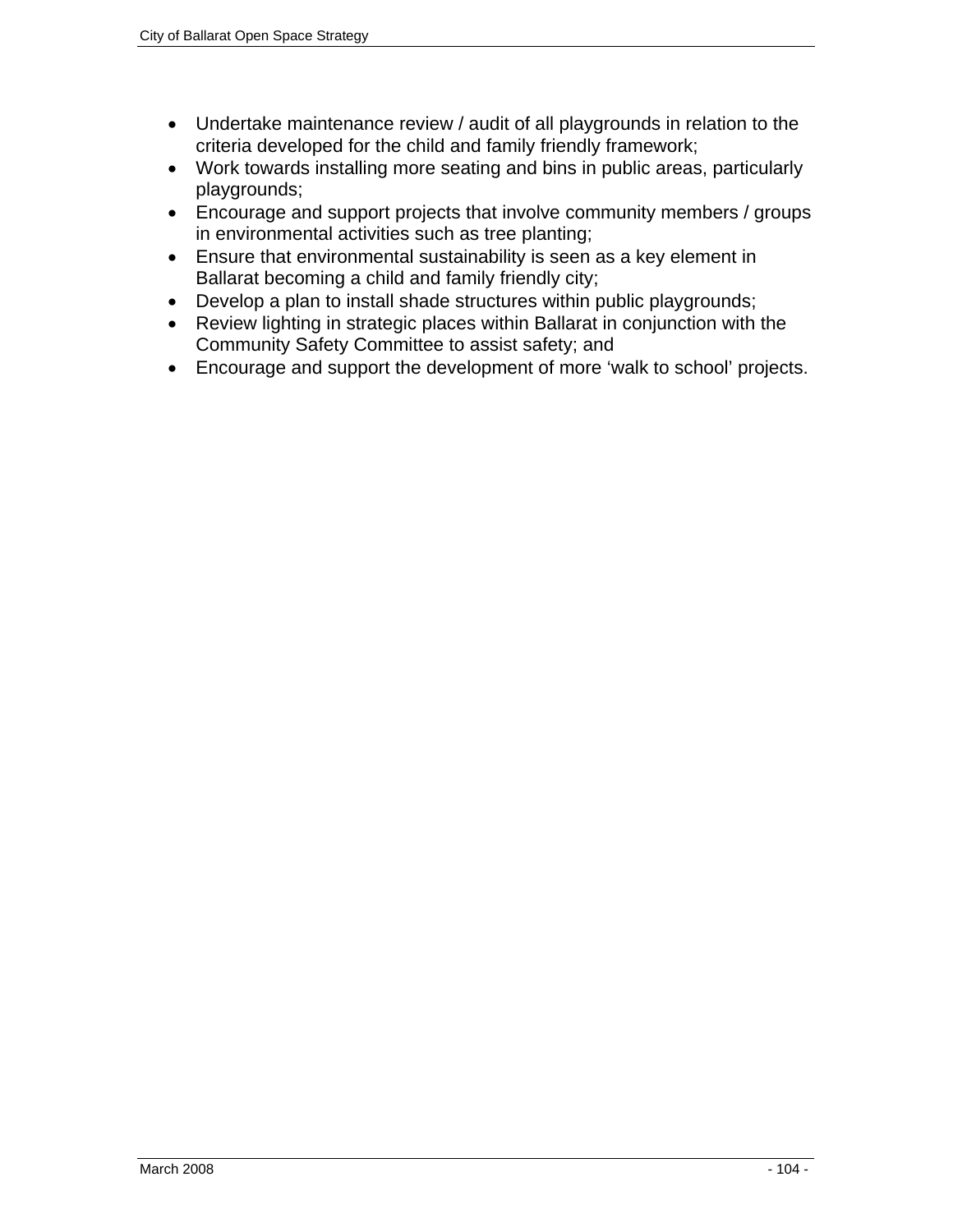# **Key Stakeholder Interviews**

## **Councillor Interviews 19th June 2007**

- $\triangleright$  Maintenance responsibility is a key role of Council and should be protected
- $\triangleright$  Open space is important
- $\triangleright$  Developers not interested in community values
- $\triangleright$  Difficult to get space back once sold
- $\triangleright$  Need good linkages
- $\triangleright$  User friendly / sustainability
- $\triangleright$  Community ownership is important
- $\triangleright$  Expectations are high need to respond
- $\triangleright$  Good capital budget infrastructure

# **Department of Planning and Community Development (Sport and Recreation Victoria)**

Summary of points discussed:

# **Provision**

Need to consider the role active playing fields provides for the community namely for formal competitive sport and informal play / recreation opportunities. Furthermore need to consider the standards required for the provision of these different roles in particular irrigation.

The provision of built infrastructure such as walking / bike paths would be supported by State Government initiatives such as Go For Your Life.

# **Partnerships**

- Whole of Government approach to support physical participation and active communities.
- Sport and Recreation Victoria can support through the Community Facilities Funding Program. Also from time to time additional funding may be available which is focused at addressing emerging issues such as the drought relief program.
- There has been a conscious direction of the Government to be supporting partnerships to open up school facilities for the benefit of the broader community. Sport and Recreation could take the broker role to facilitate these partnerships.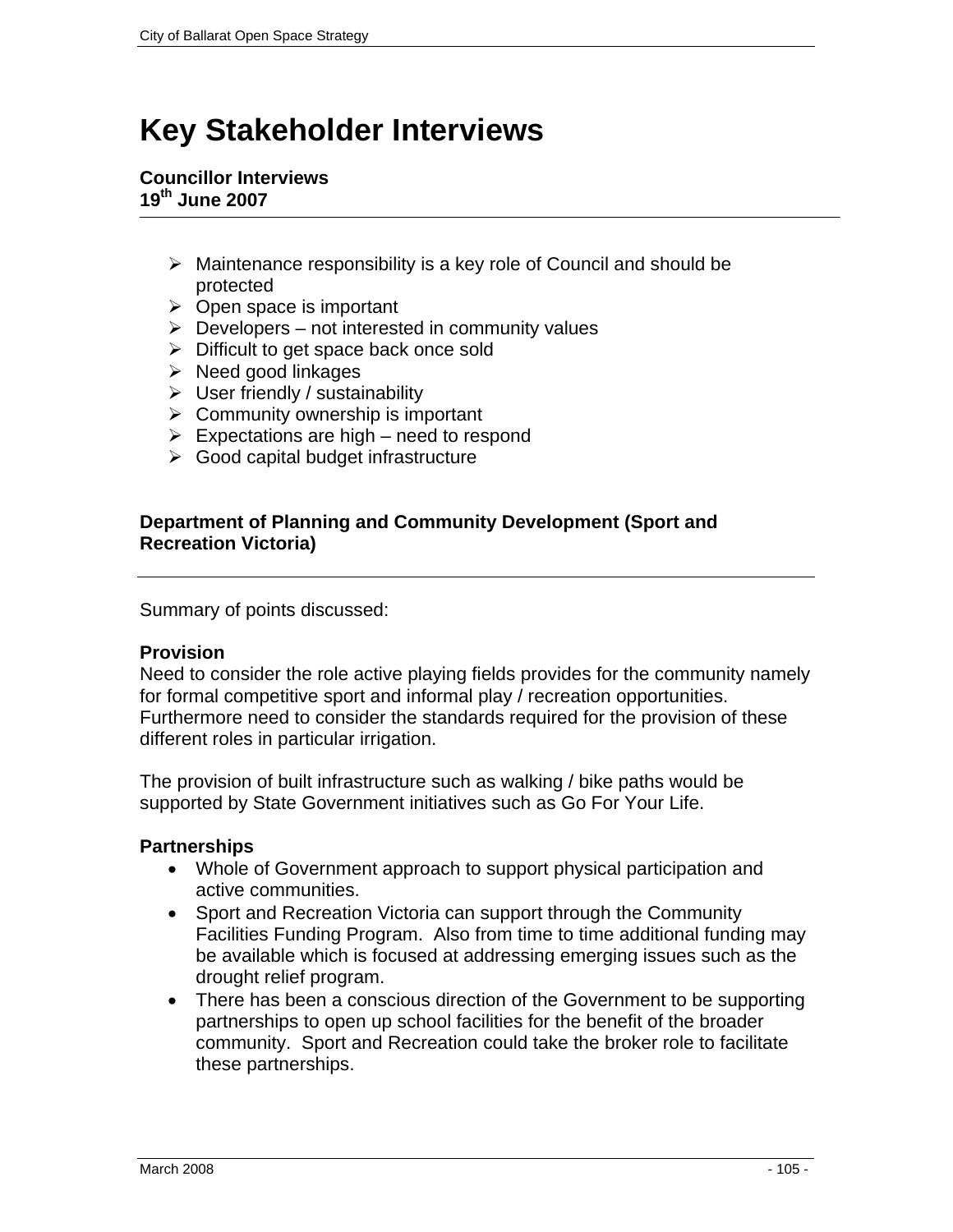# **Heritage Victoria**

Summary of points discussed:

# **1st Representative:**

Heritage Victoria would encourage the City of Ballarat to undertake an assessment of any open space that is considered to have heritage value if not already undertaken and consistent with the Council's Heritage Strategy.

For those sites that are considered to have heritage value, it would be worthwhile for Council to develop conservation plans. This would be considered good practice by Council as conservation plans are not a legislative requirement. Assistance in the form of guidance and advice would be available through Heritage Victoria.

# **2nd Representative:**

- Heritage Victoria is particularly interested in the Heritage listed sites.
- Most relevant issue is climate change and associated challenges to irrigate open space areas with limited water resources. The irrigation of open space should be guided by highly valued (streetscape, visual, historical perspective) and significant trees such as Sturt Street. A way of prioritising which trees should be irrigated may include a hierarchy criteria i.e. National, State or Local significance which would be consistent with Heritage Victoria's funding allocation process.
- Disease (such as Elm Leaf Beetle) is also another significant issue which will impact on the value of natural landscape.
- Maintenance standards of the City of Ballarat are of a very high standard (comparable to the City of Melbourne), however need to be consistent with the challenges associated with climate change and sustainable practices (labour intensive).
- Need to minimise hard infrastructure such as car parks and where car parks do exist, for the visual amenity to be softened through appropriate landscaping.
- Opportunity to create good connections (i.e. paths and trails) as part of the open space network, in particular for accessibility and wildlife habitat.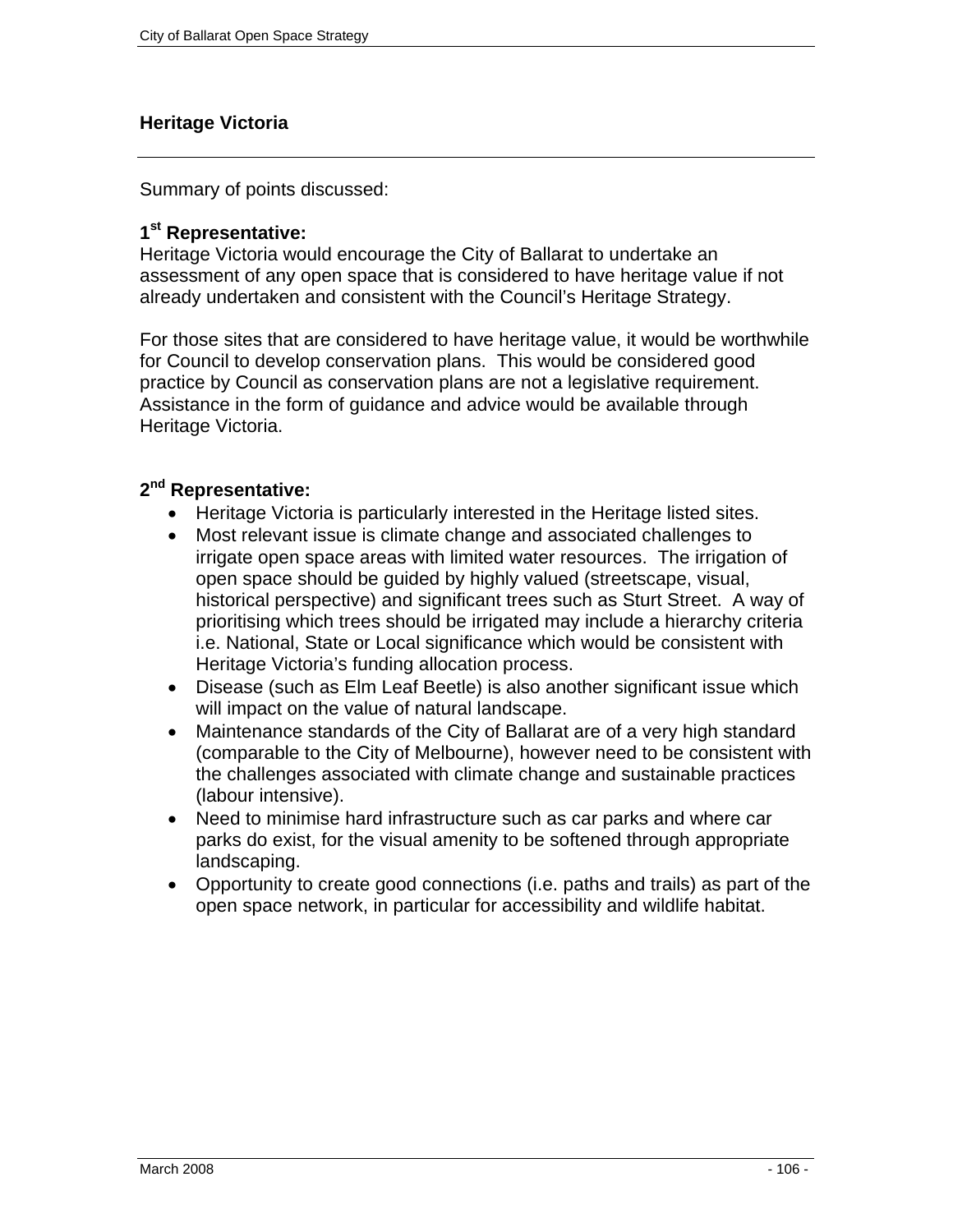# **Department of Human Services – Public Health unit**

# Summary of points discussed:

Promoting physical activity and active communities has been identified as one of the seven priority health promotion issues for Victoria for the period 2007 – 2012.

In response to physical activity being a priority the "Physical Activity and Active Communities Framework and Evidence Based Health Promotion Practitioner Resource" project is currently in progress. This resource is being developed to provide a framework for approaching physical activity participation. It will also provide evidence–based strategies that can be used to successfully promote physical activity within communities and across key population groups. The project will include an analysis of the social, economic, environmental and other determinants of physical activity. PDF Management Services Pty Ltd has been engaged to undertake the project.

It is anticipated that the project will be completed in early 2008.

# **VicTrack**

Summary of points discussed:

- Confirmed that the Ballarat Skipton Rail Trail land had been disposed. Understands that this is now under Committee of Management for the Ballarat Skipton Rail Trail.
- VicTrack is currently undertaking strategic plans for a range of metro Local Government Authorities during the 2007/08 financial year. VicTrack are expecting to commence similar strategic plans for regional cities after 2007/08. The purpose of these Strategic Plans is primarily for the future use, management and partnerships for the rail infrastructure in those municipalities.
- VicTrack understands that the City of Ballarat is wishing to use the Ballarat Saleyards Rail extension as a rail trail. Council should identify the value of this land as part of the Open Space Strategy which would assist with any discussions with VicTrack. VicTrack would assess any request and determine whether the land should sit with VicTrack or whether the land should be disposed of. Prior to VicTrack confirming whether the rail trail that runs through Alfredton and stops south of Victoria Park is surplus to their requirements, they need to define the track and land in question.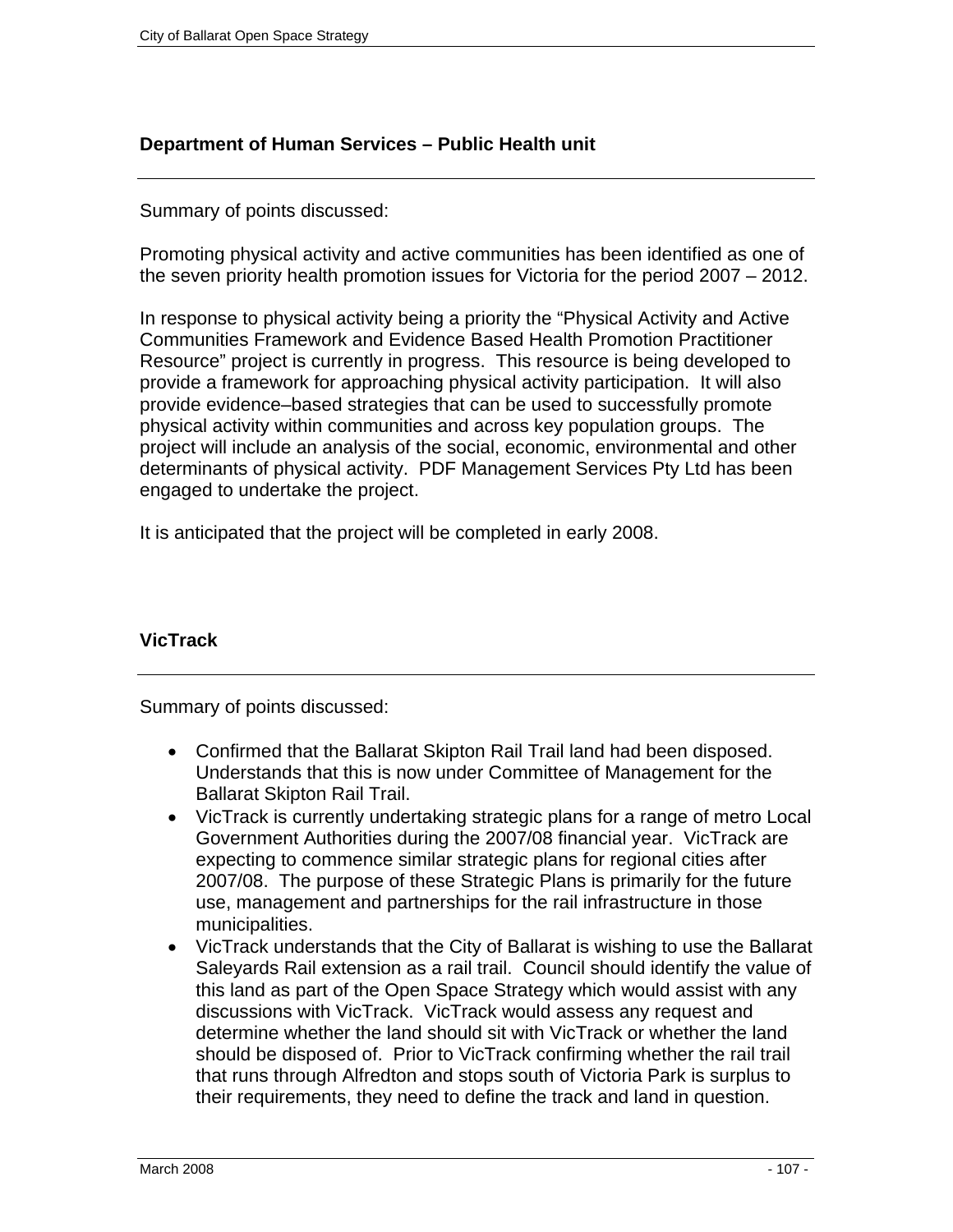- Current rail corridor through Ballarat is significant and highly valued for existing rail purposes.
- No other surplus rail network has been identified at the moment.
- For any use of VicTrack managed land Council would need to identify and value the land as part of the City's open space network prior to approaching VicTrack.
- VicTrack's primary business is to manage the rail network land.
- Strategic position of VicTrack is not to retain VicTrack land used by the community if considered surplus for rail network purposes. VicTrack is assessing their role as property manager of land used by the community.
- VicTrack would consider joint partnerships with Council for development of VicTrack land.
- The sale and value of any VicTrack land (once determined as surplus) would be in line with the Valuer General Victoria.

# **Department of Education and Early Childhood Development**

Summary of points discussed:

- Closure of schools would normally occur as a result of either: two schools merging and leaving a site vacant; or the enrolments are not viable for the school to remain open.
- A recent merger occurred between Grevillea Park Primary School and Yuille Primary School to form the Yuille Park Community College. This merger has provided an opportunity for a state-of-the-art life long learning centre.
- As part of the Wendouree West Neighbourhood Renewal Project a community hub was established consisting of a school component namely the Yuille Park Community College. The college delivers education in a very modern and different way and caters for children from prep to Year 8. The hub offers a range of services and facilities including a gymnasium and other community services such as a Children's Services Centre, which will house a kindergarten, child-care, occasional child-care and other services such as Maternal and Child Health.
- The 'neighbourhood renewal' project is an example of the partnership between government and the community.
- The community was involved as part of the approval process through a Committee of Management for the development of the community hub.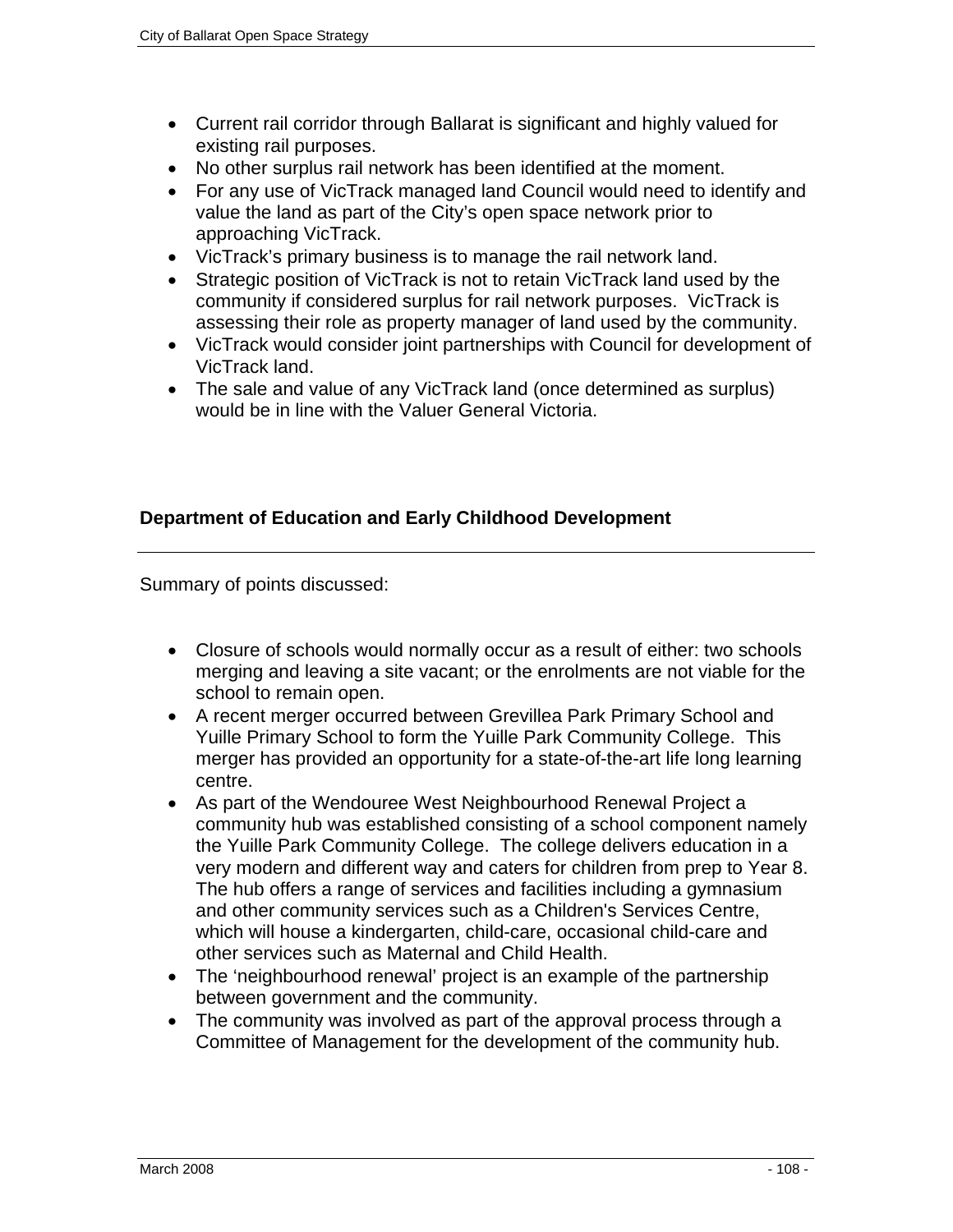## **VicRoads (Western Region)**

Summary of points discussed:

- Needs to be consistent with the City of Ballarat Road Transport Strategy.
- It would be left to the City of Ballarat to develop a Bicycle Strategy Plan, however VicRoads would be interested in being involved.
- There would be potential State Government funding towards bicycle tracks, however larger projects would be prioritised. Any proposal for Government funding would require strategic planning in the first instance.
- VicRoads manages an electronic database known as "Pards" (internal access only) which identifies land under their management and responsibility. From time to time parcels of land in this database are identified as to whether the land is surplus to VicRoads requirements.
- The City of Ballarat should approach VicRoads with suggestions about land that should be considered for additional open space.
- Plans for the duplication of the Western Highway will require a 30 metre extension of road reserve.
- VicRoads has noticed that some developers will offer their contribution towards road development in lieu of contribution towards open space.

## **Parks Victoria**

Summary of points discussed:

## **1st Representative:**

- The open space areas managed by Parks Victoria in the City of Ballarat are quite small in context to the Parks Victoria managed parks in the western region.
- The priorities in respect to development opportunities particular of recreational / conservation values and conservation values will be higher across the western region.
- Parks Victoria will seriously consider development opportunities of open space areas, which include Parks Victoria managed land, which has a broader community benefit and fits within a strategic framework (as opposed to development of a Parks Victoria managed park in isolation to the broader open space network).
- Parks Victoria is generally mindful of how the use of their parks is marketed to the community in respect to managing the community's expectation.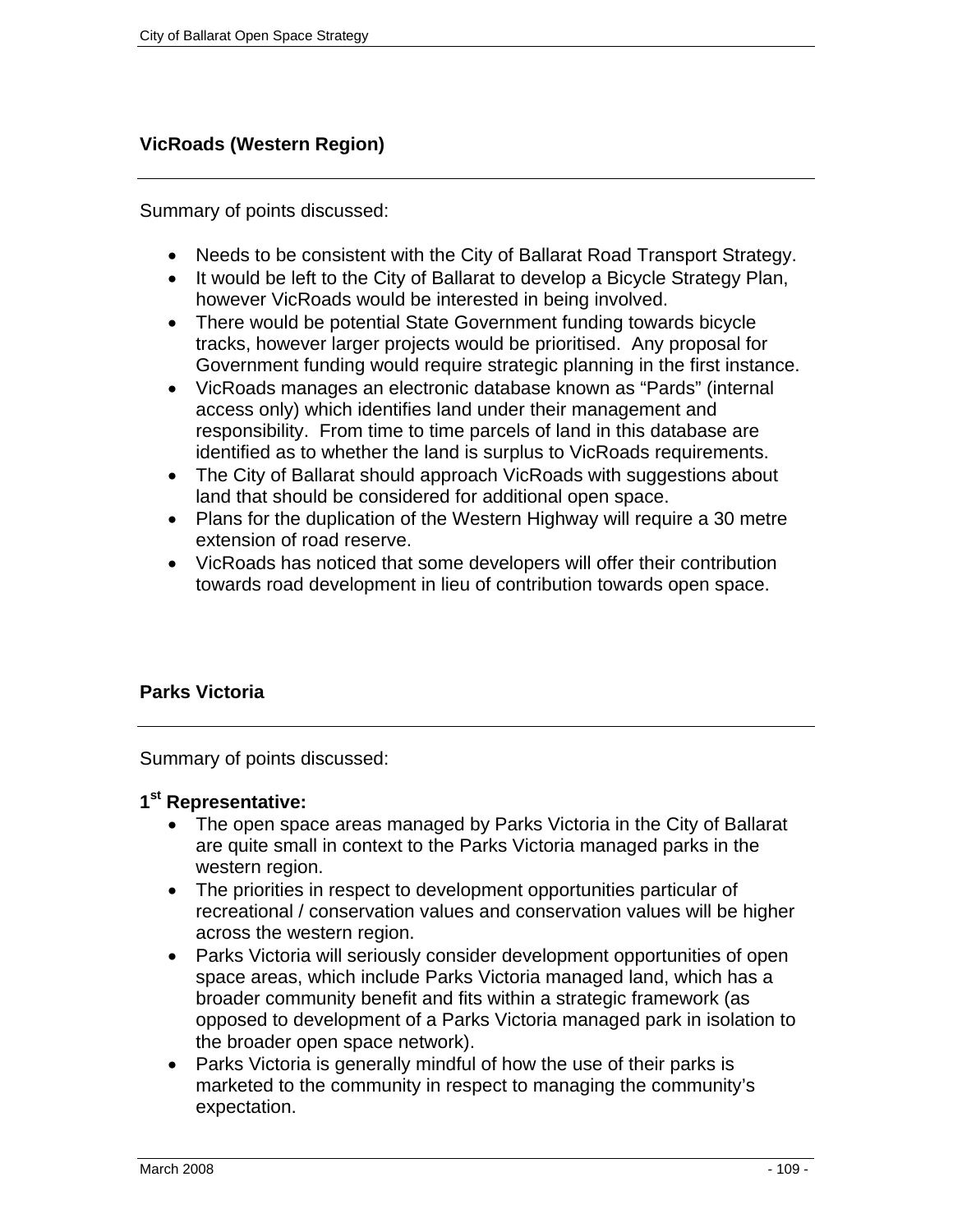## **2nd Representative:**

- Parks Victoria are currently managing the following open space areas in the City of Ballarat; Flax Mill Swamp, Union Jack Reserve, Nerrina Bushland Reserve, and Ballarat North Bushland Reserve.
- Relationships tend to be with the Local Government Authorities of Golden Plains, Pyrenees and Hepburn.
- Have dealt with Ballarat before and the Ballarat Environment Network, however there are more synergies with the other Councils.
- Union Jack Reserve has good path networks.

Some issues facing Parks Victoria include:

- Access from properties adjacent to their parks particularly from new residential development. Residents believe they can create their own pedestrian access into the park despite Parks Victoria requesting through the Ballarat planning process that no access from private property is permitted.
- The control of pest animals is made harder in regards to baiting and safety within the proximity of residential development.
- Managing the community expectation particularly in regard to fire management practices.

Opportunities for partnership with the City of Ballarat could include:

- Shared promotion of parks such as Union Jack Reserve and the linking of paths / trails.
- Working with Council to provide appropriate offsets at Flax Mill Swamp and improving the water quality through water movement and replanting.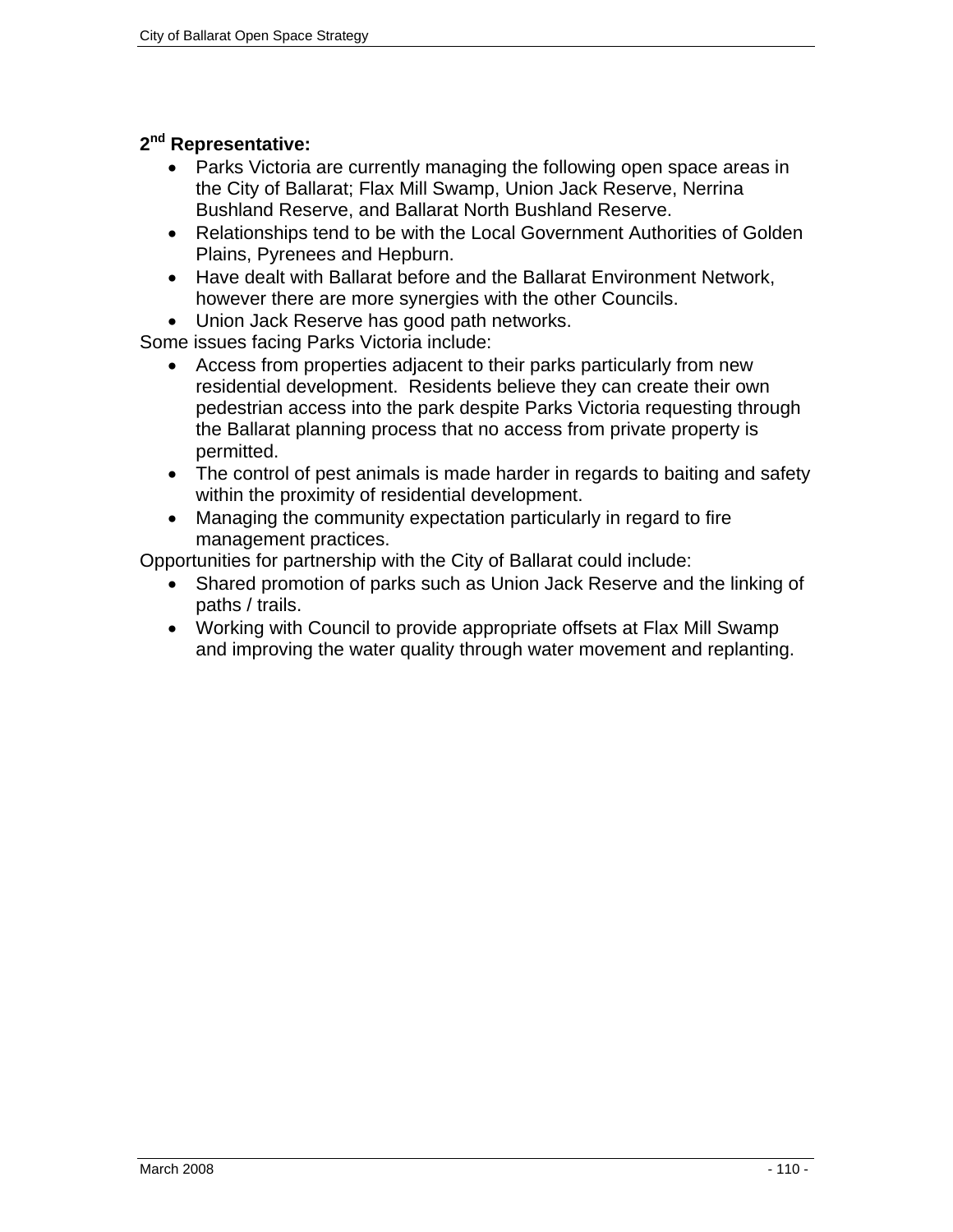| <b>Yes</b><br><b>No</b><br>$\mathbf 1$<br>Department<br>$\checkmark$<br>1. Maps should indicate where there is need for<br>0f<br>future key linkages.<br>Sustainability<br>2. Mapping should be amended to show all Crown<br>✓<br>and<br>land.<br>Environment<br>3. All references to DNRE should be changed to<br>(DSE)<br>DSE.<br>✓<br>4. The OSS should acknowledge the ecotourism<br>and walking opportunities offered by the Great<br>Dividing Trail, including the potential to link the<br>Great Dividing Trail with the Skipton Rail Trail and<br>provide signage and maps to assist with such<br>linkage.                                                                                              | Change/s to<br><b>Response</b>                                                                                                                                                                                                                                                                                                                                                                                                                                                                                                                                                                                                                                                                                                                                                                                  |
|-----------------------------------------------------------------------------------------------------------------------------------------------------------------------------------------------------------------------------------------------------------------------------------------------------------------------------------------------------------------------------------------------------------------------------------------------------------------------------------------------------------------------------------------------------------------------------------------------------------------------------------------------------------------------------------------------------------------|-----------------------------------------------------------------------------------------------------------------------------------------------------------------------------------------------------------------------------------------------------------------------------------------------------------------------------------------------------------------------------------------------------------------------------------------------------------------------------------------------------------------------------------------------------------------------------------------------------------------------------------------------------------------------------------------------------------------------------------------------------------------------------------------------------------------|
|                                                                                                                                                                                                                                                                                                                                                                                                                                                                                                                                                                                                                                                                                                                 |                                                                                                                                                                                                                                                                                                                                                                                                                                                                                                                                                                                                                                                                                                                                                                                                                 |
| $\checkmark$<br>Clause 6.4.7 in Volume 1 should be amended to<br>" the retention and conservation management of<br>remnant bushland ".<br>7.2: The category of 'Conservation Bushland'<br>✓<br>should be amended to 'Conservation (Bushland,<br>Native Grassland and Wetland)'.<br>9.4: Native vegetation offset sites should be<br>shown in the 'Conservation (Bushland, Native<br>Grassland and Wetland)' row rather than in<br>'Special Use'. Suggested amendment to<br>'Conservation' text in Open Space Model Matrix<br>(see submission).<br>Suggested amendment to 'Linkage (Major)' text in<br>$\checkmark$<br>Open Space Model Matrix (see submission).<br>A 'Drainage Function' row should be added in | Mapping in the final report now includes opportunities<br>for future open space and DSE sites that have been<br>provided to Council for inclusion in the open space on<br>the GIS system.<br>All references to DNRE have been changed to DSE.<br>A section of the Yarrowee River corridor is part of the<br><b>Great Dividing Trail.</b><br>The GDTA is a significant partner and is now<br>mentioned in section 9.3.1 regarding Partnerships.<br>Change made to 6.4.7<br>Change made to 7.2<br>An additional statement has been added to the<br>Strategic Directions - 9.1, indicating the need for<br>$\checkmark$<br>Council and DSE to resolve the issue of ownership<br>and management of vegetation off-sets.<br>Changes have been made to definitions of open space<br>and management model as suggested |
| Open Space Model Matrix (see submission).<br>9.5: The Conservation Parkland section in<br>Development Standards should have the text                                                                                                                                                                                                                                                                                                                                                                                                                                                                                                                                                                            |                                                                                                                                                                                                                                                                                                                                                                                                                                                                                                                                                                                                                                                                                                                                                                                                                 |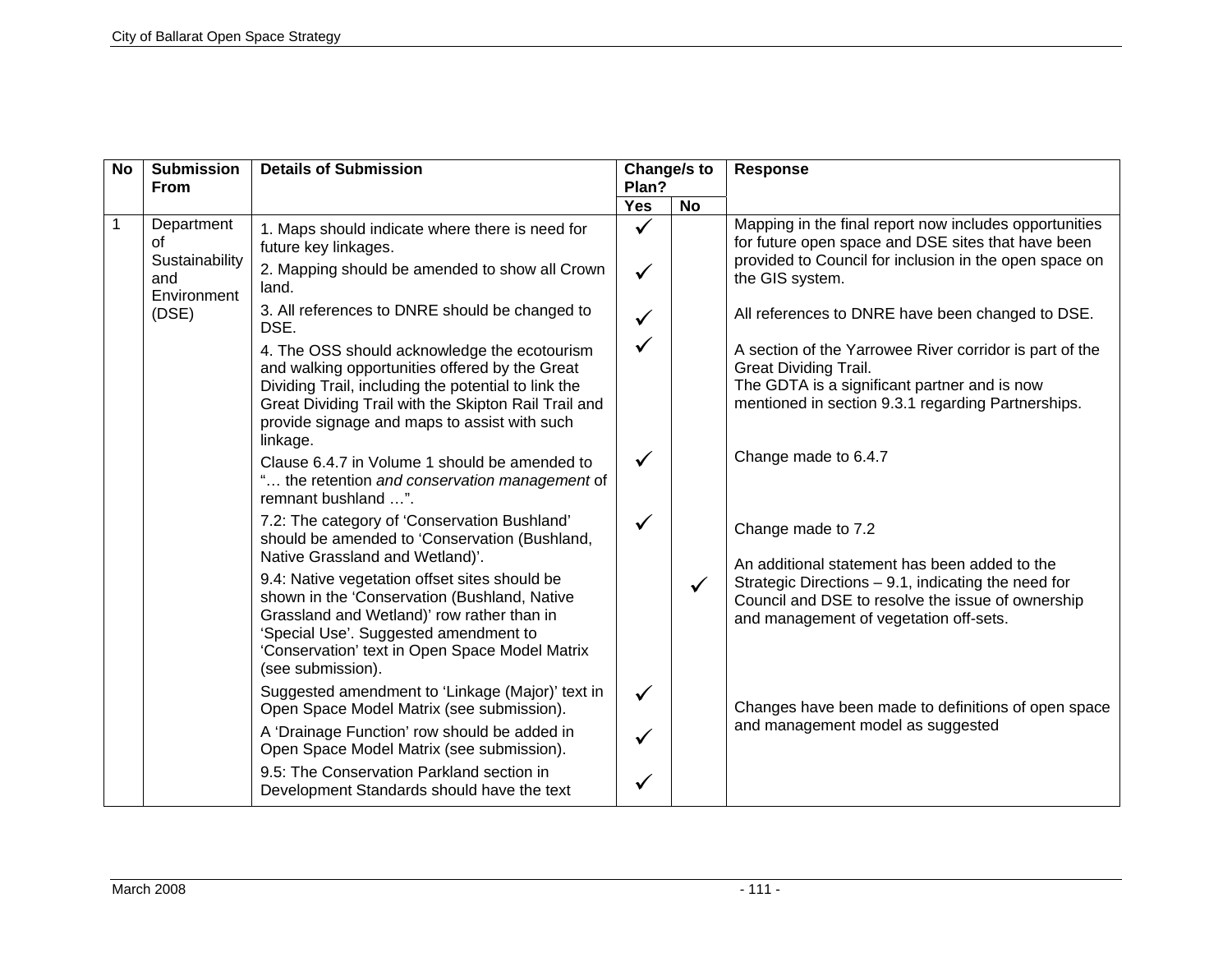| <b>No</b>      | <b>Submission</b><br><b>From</b>                          | <b>Details of Submission</b>                                                                                                                                                                                                                                                                                                                           | Change/s to<br>Plan? |           | <b>Response</b>                                                                                 |  |
|----------------|-----------------------------------------------------------|--------------------------------------------------------------------------------------------------------------------------------------------------------------------------------------------------------------------------------------------------------------------------------------------------------------------------------------------------------|----------------------|-----------|-------------------------------------------------------------------------------------------------|--|
|                |                                                           |                                                                                                                                                                                                                                                                                                                                                        | <b>Yes</b>           | <b>No</b> |                                                                                                 |  |
|                |                                                           | 'locally indigenous vegetation' added under<br>'should have'.<br>The 'Conservation' section in 9.5 Development                                                                                                                                                                                                                                         |                      |           |                                                                                                 |  |
|                |                                                           | Standards should have all items under 'should<br>have' transferred to 'might have'.                                                                                                                                                                                                                                                                    | ✓                    |           | Changes have been made to the Development<br>Standards, accepted these suggestions.             |  |
|                |                                                           | Delete the phrase 'low key pathways for walkers<br>and mountain bikes' in the 'Conservation' section<br>in 9.5 Development Standards.                                                                                                                                                                                                                  |                      |           |                                                                                                 |  |
|                |                                                           | The words 'but are unlikely to have' should be<br>deleted from the 'Conservation' section in 9.5<br>Development Standards.                                                                                                                                                                                                                             | $\checkmark$         |           |                                                                                                 |  |
|                |                                                           | 12: Dot point 3 in the Precinct Analysis of<br>Buninyong - Rural South under<br>Improvements/Opportunities encourages<br>residential development towards the open space<br>areas of Mt Innes, Union Jack Reserve and Mt<br>Buninyong. The department would not support the<br>land adjoining these reserves being rezoned for<br>residential purposes. | $\checkmark$         |           | Analysis of open space in Buninyong has been<br>amended to reflect DSE comments.                |  |
|                |                                                           | Volume 2: Details of the key stakeholder<br>interviews with DSE should be added.                                                                                                                                                                                                                                                                       | ✓                    |           | Comments regarding meetings with DSE have been<br>added.                                        |  |
| $\overline{2}$ | <b>Ballarat</b><br>Environment<br><b>Network</b><br>(BEN) | No direction is provided on:<br>Priorities for the development of open<br>space (including implementation of<br>existing master plans or the development<br>of new plans);                                                                                                                                                                             | ✓                    |           | Master plan review, preparation and implementation<br>has been added to the Strategy.           |  |
|                |                                                           | Rationalisation of open space;<br>Whether or not Ballarat has too much<br>public open space;                                                                                                                                                                                                                                                           | ✓                    |           | The executive summary has been reviewed and<br>changed to reflect the comments provided by BEN. |  |
|                |                                                           | Financial planning required for setting<br>aside 10% of newly developing areas of                                                                                                                                                                                                                                                                      |                      |           | Rationale for requesting 10% has already been<br>included in the Strategy.                      |  |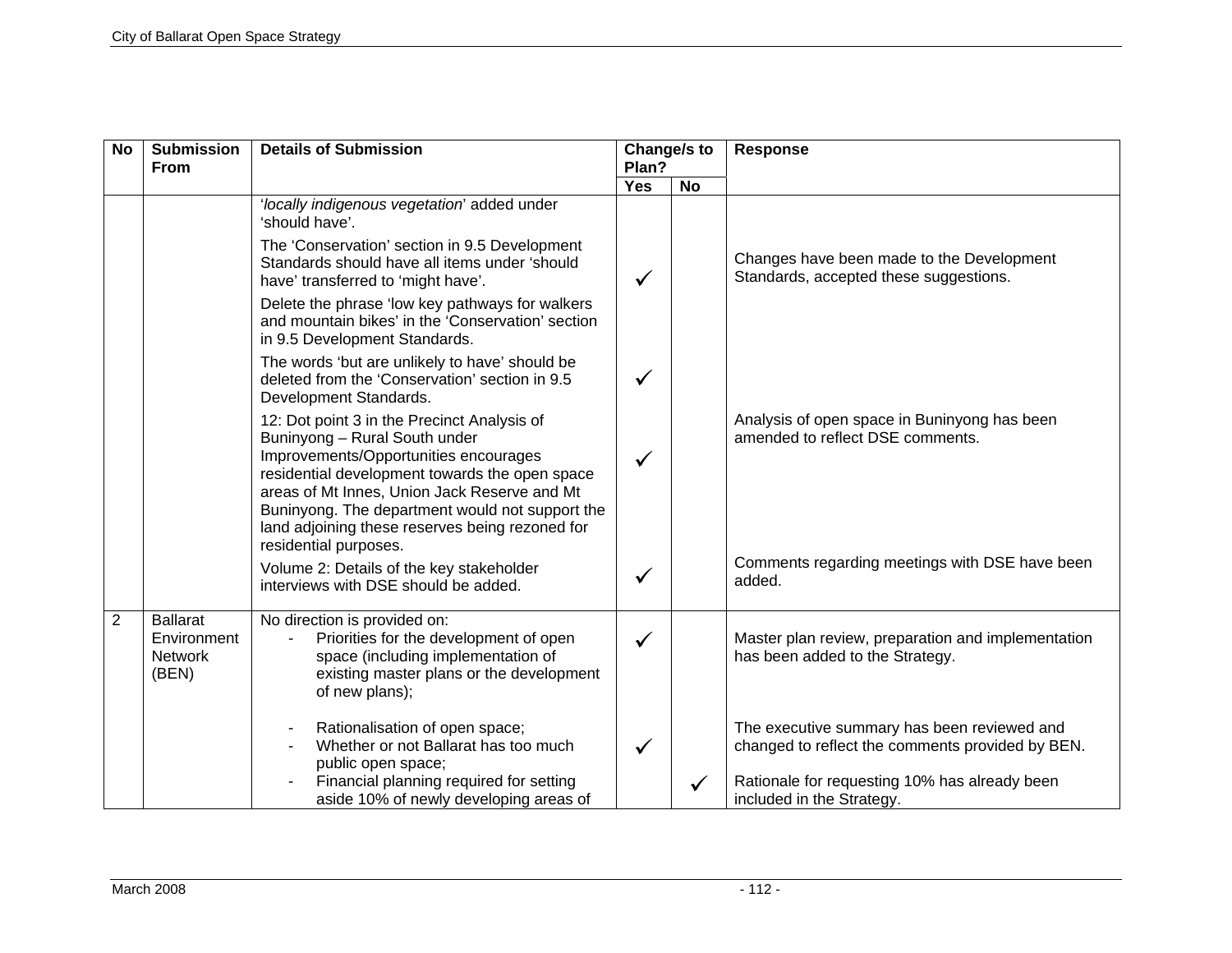| <b>No</b> | <b>Submission</b><br><b>From</b> | <b>Details of Submission</b>                                                                                                                                                                                                                                | Change/s to<br>Plan? |              | <b>Response</b>                                                                                                                                                                                                                                                                                                                                                                                                                                                                                        |
|-----------|----------------------------------|-------------------------------------------------------------------------------------------------------------------------------------------------------------------------------------------------------------------------------------------------------------|----------------------|--------------|--------------------------------------------------------------------------------------------------------------------------------------------------------------------------------------------------------------------------------------------------------------------------------------------------------------------------------------------------------------------------------------------------------------------------------------------------------------------------------------------------------|
|           |                                  |                                                                                                                                                                                                                                                             | <b>Yes</b>           | <b>No</b>    |                                                                                                                                                                                                                                                                                                                                                                                                                                                                                                        |
|           |                                  | open space;<br>Making the artificial distinction between<br>recreation and additional types of open<br>space;<br>No mention of the LINCS strategy.                                                                                                          |                      | $\checkmark$ | Council financial policies under Local Government<br>determine financial procedures with collection and<br>expenditure of funds<br>There are a number of comments in the report that link<br>open space to the uses and activities that take place -<br>this strategy is focussed more on the provision of open<br>space.<br>An additional section has been added on linkages and<br>trails, with reference to LINCS Strategy and also<br>mention of vegetation corridors (both public and<br>private) |
|           |                                  | Captures nothing of the character and importance<br>of open space within the City.                                                                                                                                                                          |                      |              | Additions have been made to the Executive Summary<br>that outlines the character of Open Space.                                                                                                                                                                                                                                                                                                                                                                                                        |
|           |                                  | No vision for the asset and its purpose is<br>provided.                                                                                                                                                                                                     |                      |              |                                                                                                                                                                                                                                                                                                                                                                                                                                                                                                        |
|           |                                  | Provision and management of open space is not<br>put in the context of the overall development of<br>the City according to the Municipal Strategic<br>Statement or high order strategies such as<br>Recreation Strategy or Municipal Public Health<br>Plan. |                      |              | The Strategy outlines a local policy framework that has<br>been provided by Council                                                                                                                                                                                                                                                                                                                                                                                                                    |
|           |                                  | The strategy does not mention list or map the<br>public land currently managed by BEN as<br><b>Biodiversity Reserves.</b>                                                                                                                                   |                      |              | DSE has provided information about additional open<br>space areas that have been included in the inventory<br>and mapping.                                                                                                                                                                                                                                                                                                                                                                             |
|           |                                  | Categorisation of open space doesn't recognise<br>that reserves often contain more than one<br>category of open space.                                                                                                                                      |                      |              | It was agreed that the primary category would be used<br>- secondary categories have been identified and<br>Council will have the information on the GIS system.                                                                                                                                                                                                                                                                                                                                       |
|           |                                  | Photographs should have captions.                                                                                                                                                                                                                           |                      |              | Agreed that all photos will be labelled.                                                                                                                                                                                                                                                                                                                                                                                                                                                               |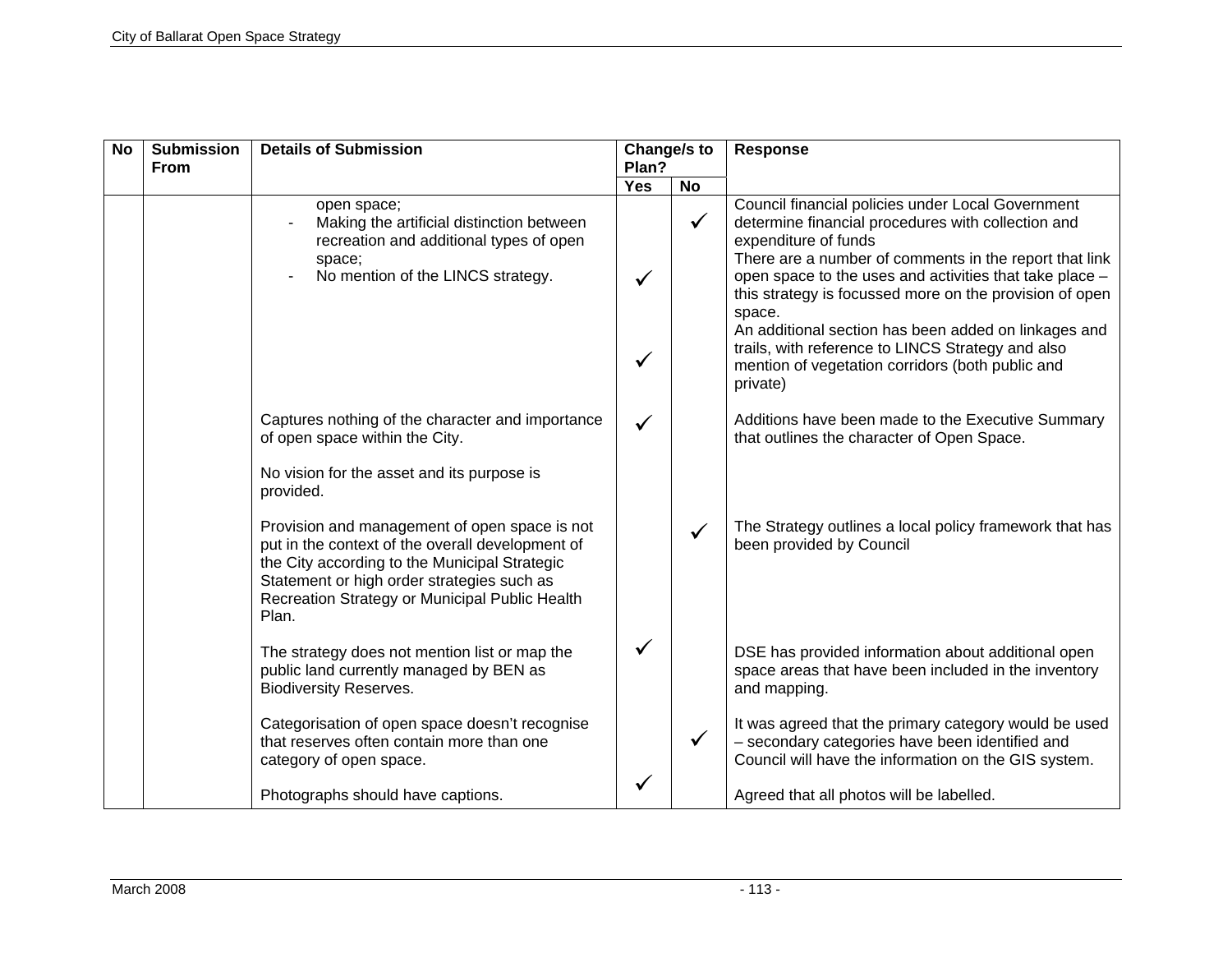| <b>No</b> | <b>Submission</b><br><b>From</b>                          | <b>Details of Submission</b>                                                                                                                                                                                                                                                                                                                                         | Change/s to<br>Plan? |                              | <b>Response</b>                                                                                                                                  |
|-----------|-----------------------------------------------------------|----------------------------------------------------------------------------------------------------------------------------------------------------------------------------------------------------------------------------------------------------------------------------------------------------------------------------------------------------------------------|----------------------|------------------------------|--------------------------------------------------------------------------------------------------------------------------------------------------|
|           |                                                           |                                                                                                                                                                                                                                                                                                                                                                      | <b>Yes</b>           | <b>No</b>                    |                                                                                                                                                  |
|           |                                                           | The maps are too large scale to properly identify<br>individual parcels of land.<br>References to the importance of partnerships, the<br>growing preference for unstructured recreation,<br>the importance of linking reserves and the value<br>the community places on native vegetation in<br>reserves are noted and welcomed.                                     | $\checkmark$         |                              | Mapping has been produced on a GIS system that can<br>be manipulated to provide any level of detail by<br>Council.<br>Noted                      |
| 3         | Field<br><b>Naturalists</b><br>Club of<br><b>Ballarat</b> | Need to ensure that existing publicly owned open<br>space such as Victoria Park and Ballarat West<br>Common are not diminished.<br>With appropriate plant species, open space areas<br>should be valuable areas for wildlife and be able<br>to be maintained with modest expense to Council.                                                                         |                      | $\checkmark$<br>$\checkmark$ | Ballarat West Common - different type of land,<br>combined with airport land. This is not part of the<br>recognised open space network.<br>Noted |
|           |                                                           | Pleasing to observe that the range of open space<br>types includes bushland reserves.<br>The number of open space areas tagged as<br>Conservation doesn't reflect the large number of<br>survey responses that the natural environment is<br>important or very important. This should be<br>addressed by Council.<br>Decisions about removing vegetation should only | ✓                    |                              | Noted<br>This has been resolved with DSE mapping.<br><b>Noted</b>                                                                                |
|           |                                                           | be taken after long and considered thought.<br>Development and implementation of a balanced<br>Open Space Strategy is important.<br>Important that all open space be maintained and<br>developed consistently with improvement to the<br>natural environment.                                                                                                        |                      |                              | Noted                                                                                                                                            |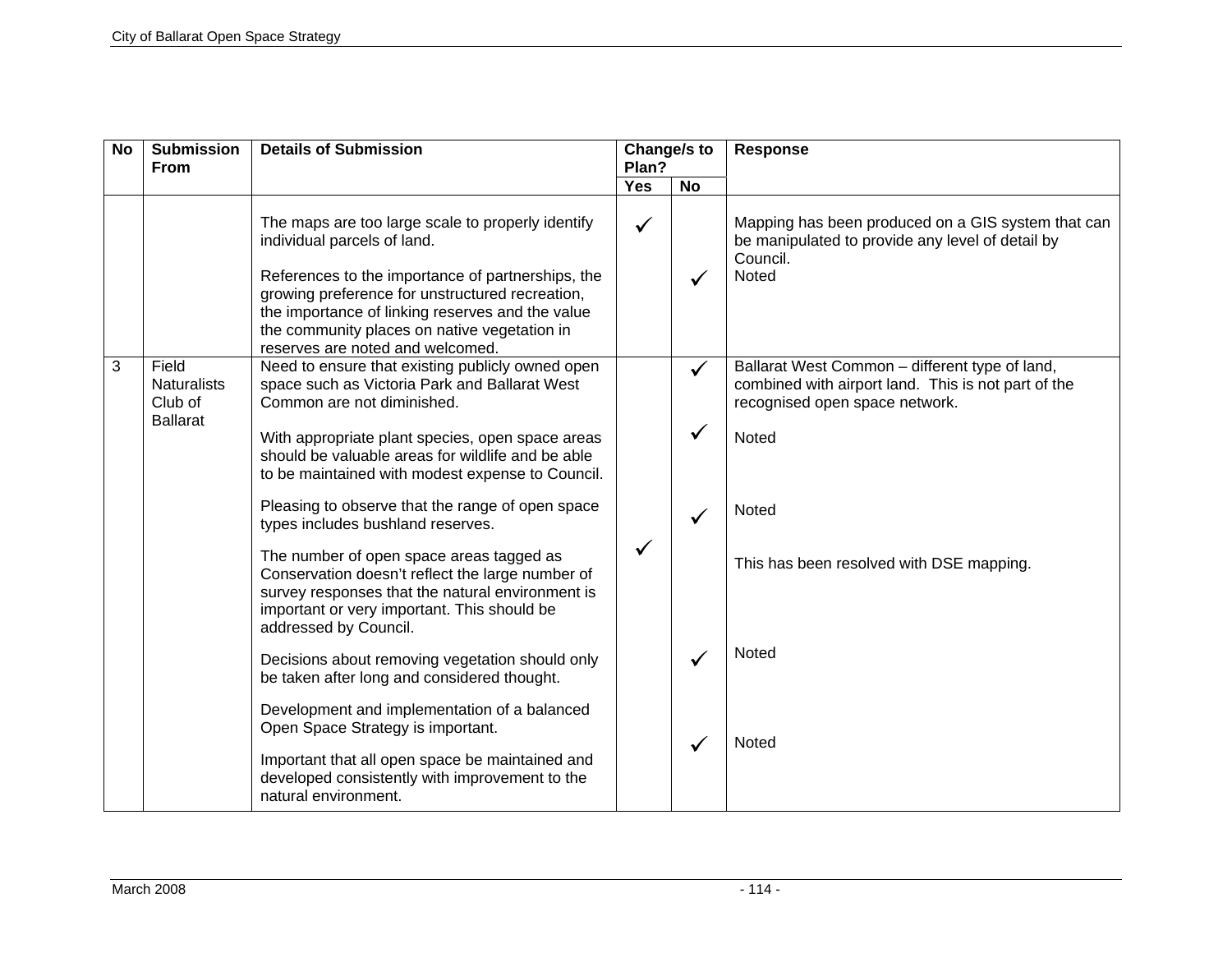| <b>No</b>      | <b>Submission</b><br><b>From</b>  | <b>Details of Submission</b>                                                                                                                                                                                                                                                                                                                                                                                                                                                 | Change/s to<br>Plan? |              | <b>Response</b>                                                                                                                                                                                                                                                                                                                                                                                                                                                                     |
|----------------|-----------------------------------|------------------------------------------------------------------------------------------------------------------------------------------------------------------------------------------------------------------------------------------------------------------------------------------------------------------------------------------------------------------------------------------------------------------------------------------------------------------------------|----------------------|--------------|-------------------------------------------------------------------------------------------------------------------------------------------------------------------------------------------------------------------------------------------------------------------------------------------------------------------------------------------------------------------------------------------------------------------------------------------------------------------------------------|
|                |                                   |                                                                                                                                                                                                                                                                                                                                                                                                                                                                              | <b>Yes</b>           | <b>No</b>    |                                                                                                                                                                                                                                                                                                                                                                                                                                                                                     |
| 4              | Australian<br>Koala<br>Foundation | The Koala Plan of Management for Ballarat LGA<br>is also an adopted management plan and could<br>be used to determine what trees to plant in open<br>spaces there they fit in with our planning and<br>revegetation maps/plans.                                                                                                                                                                                                                                              | $\checkmark$         |              | Additional words about Koala habitat has been added,<br>noting that preferred vegetation species have been<br>included in Planning Scheme through the Canadian<br>Valley ODP, Wildfire Plan and Koala Management<br>Plan.                                                                                                                                                                                                                                                           |
| 5              | Resident                          | The development of a walking and cycling<br>network will need appropriate signage and<br>publication. Such a network would provide<br>Ballarat with an opportunity to develop something<br>lasting and unique.<br>The significance of privately owned landscapes<br>and open space in Buninyong area seems to have<br>escaped attention.<br>Wordage on the Cathcart St Reserve (precinct 3)<br>and larger house blocks to preserve larger trees<br>needs completion of text. |                      | $\checkmark$ | Noted<br>This was considered in the development of the plan -<br>and will be further enhanced with comments about<br>linkages / corridors and environment / landscape - not<br>necessary to make any more specific statements<br>about private open space.<br>Changes have been made to the text in the precinct<br>analysis.                                                                                                                                                       |
| 6              | Resident                          | Opportunity to develop a number of sites in Mt<br>Helen to improve the open space network.                                                                                                                                                                                                                                                                                                                                                                                   |                      | $\checkmark$ | The Mount Helen area is well provided for open space,<br>with the clarification that checking specific sites of<br>open space against development standards may<br>reveal some priorities for improvements to parks.<br>Given the rural nature of the area, addition of linkages<br>would add significantly to the local and regional open<br>space network - however, further development of<br>open space as suggested in this submission would not<br>be a priority for Council. |
| $\overline{7}$ | Roadcon<br>Group                  | Supports the intent to improve the quality and<br>presentation                                                                                                                                                                                                                                                                                                                                                                                                               |                      |              | <b>Noted</b>                                                                                                                                                                                                                                                                                                                                                                                                                                                                        |
|                |                                   | There are a number of definitions and categories<br>that are inconsistent and hard to follow.                                                                                                                                                                                                                                                                                                                                                                                |                      |              | Some changes have been made to definitions.                                                                                                                                                                                                                                                                                                                                                                                                                                         |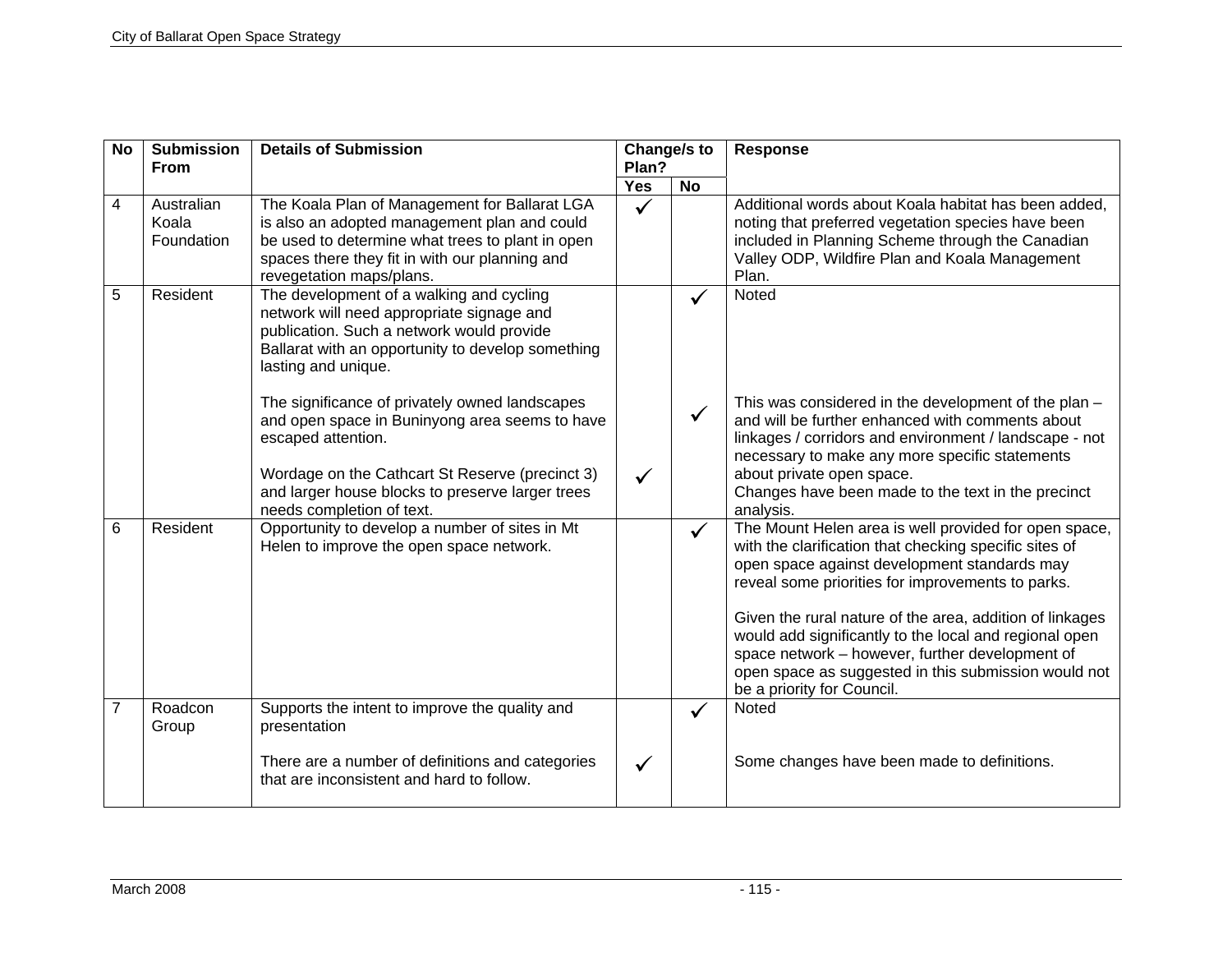| <b>No</b> | <b>Submission</b><br><b>From</b> | <b>Details of Submission</b>                                                                                                                                                                                   | Change/s to<br>Plan? |              | <b>Response</b>                                                                                                                                                                                                                                                                                                                                                                                                                                                            |
|-----------|----------------------------------|----------------------------------------------------------------------------------------------------------------------------------------------------------------------------------------------------------------|----------------------|--------------|----------------------------------------------------------------------------------------------------------------------------------------------------------------------------------------------------------------------------------------------------------------------------------------------------------------------------------------------------------------------------------------------------------------------------------------------------------------------------|
|           |                                  |                                                                                                                                                                                                                | <b>Yes</b>           | <b>No</b>    |                                                                                                                                                                                                                                                                                                                                                                                                                                                                            |
|           |                                  | Commend an increase in developers'<br>contributions to open space to 10%.                                                                                                                                      |                      | $\checkmark$ | Noted                                                                                                                                                                                                                                                                                                                                                                                                                                                                      |
|           |                                  | Requests flexibility of standards to allow above<br>minimum quantity and quality.                                                                                                                              |                      |              | Noted. This strategy provides guidance for standards<br>of open space - each site would be assessed on its<br>merits. The concern with "over-development" is the<br>lack of capacity of Council to maintain an over-supply<br>of open space that has been developed to a high<br>standard beyond Council's maintenance levels.                                                                                                                                             |
|           |                                  | Important for vegetation and tree species to be<br>assessed on a case-by-case basis with some<br>good examples of botanic / exotic species rather<br>than native.                                              |                      |              | Comments about the flexibility of the policy have been<br>added to the Strategy.                                                                                                                                                                                                                                                                                                                                                                                           |
|           |                                  | Inconsistency with Ballarat West Structure Plan -<br>particularly geographic boundaries and %<br>requested for open space. For example Alfredton<br>West should be indicated for future residential<br>growth. |                      |              | Geographic boundaries were carefully selected for the<br>OSS based on population analysis areas.<br>Comments have been added about long-term growth<br>areas within rural areas where specific planning<br>applications might trigger higher levels of open space<br>contributions.<br>Council is planning to release a publication that<br>combines all relevant information about Ballarat West<br>for easy reference.                                                   |
|           |                                  | Inequalities of irrigation for sports grounds instead<br>of passive open space - reverse the trend to<br>respond to higher use of passive open space.                                                          |                      |              | Sporting areas and fields are specialised areas that<br>have always been a higher priority for irrigation. While<br>the long-term use of water on these open space areas<br>is being reviewed with options for recycled water, the<br>need for irrigated and safe sportsfields cannot be<br>ignored.<br>An irrigation matrix is proposed for page 56 that<br>outlines use of irrigation for the various types of open<br>space, consistent with the Development Standards. |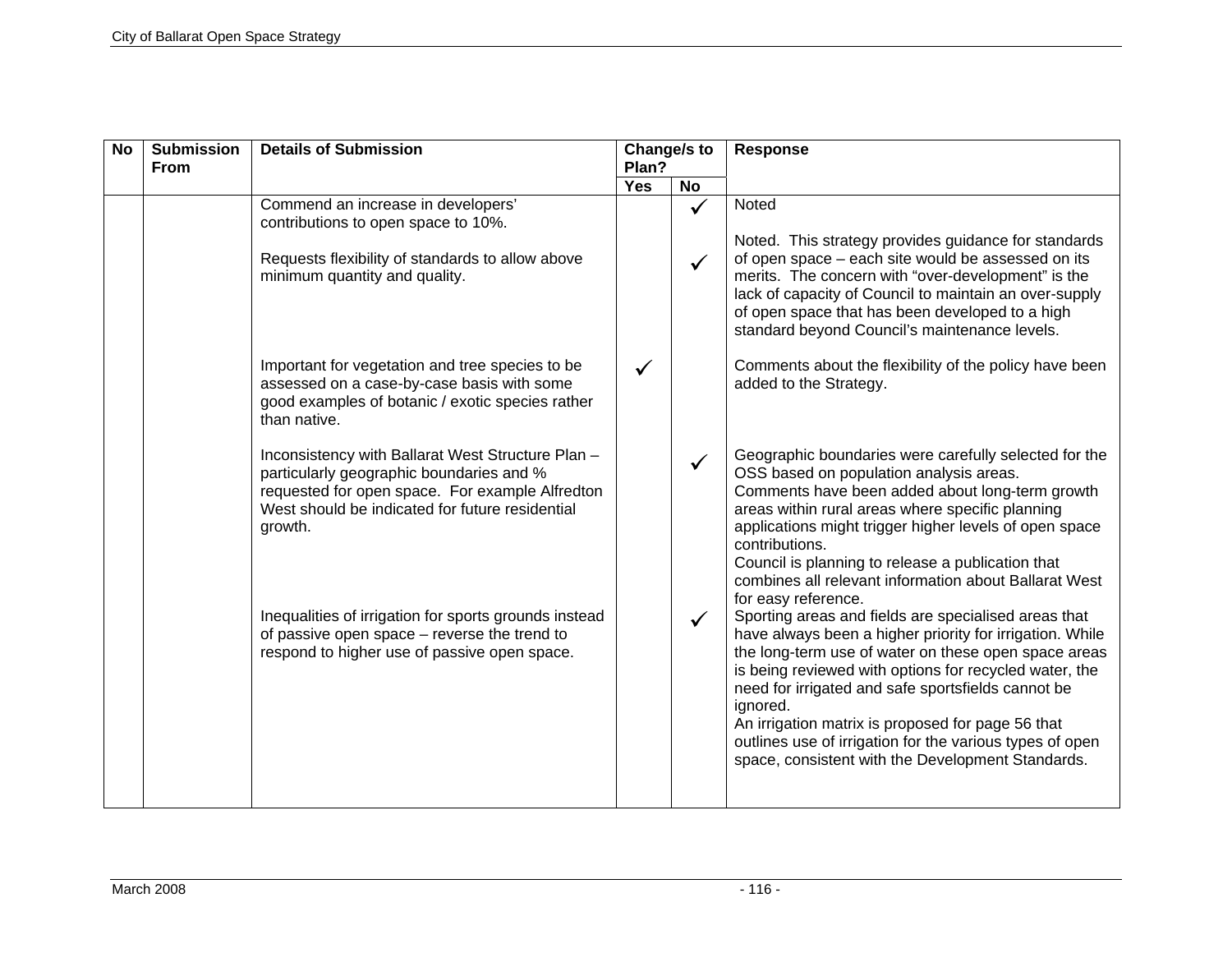| <b>No</b> | <b>Submission</b><br><b>From</b>             | <b>Details of Submission</b>                                                                                                                                                                                          | Change/s to<br>Plan? |           | Response                                                                                                                                                                                                                       |
|-----------|----------------------------------------------|-----------------------------------------------------------------------------------------------------------------------------------------------------------------------------------------------------------------------|----------------------|-----------|--------------------------------------------------------------------------------------------------------------------------------------------------------------------------------------------------------------------------------|
|           |                                              |                                                                                                                                                                                                                       | <b>Yes</b>           | <b>No</b> |                                                                                                                                                                                                                                |
|           |                                              | Suggest further clarification about definition of<br>drainage land, using Melbourne Water standards,<br>and assess on a case-by-case basis for value of<br>drainage land for linkages and unstructured<br>recreation. | $\checkmark$         |           | Further clarification has been added.                                                                                                                                                                                          |
|           |                                              | Confusion between definitions in chapters 5 and<br>7. Suggest combining chapters 5,7 & 9 for ease<br>of reading.                                                                                                      |                      |           | The structure of the document has been carefully<br>considered and accepted by the steering committee.                                                                                                                         |
|           |                                              | Page 80 - Sturt St / Sturt Road                                                                                                                                                                                       |                      |           | Sturt Street is now consistent.                                                                                                                                                                                                |
|           |                                              | Section 6.3.6: Capture of urban run-off for more<br>beneficial purposes.                                                                                                                                              |                      |           | If drainage functions are incorporated into open space,<br>the must be an associated recreation / amenity /<br>environmental benefit. Water collection for re-use /<br>recycling is generally a separate drainage / stormwater |
|           |                                              | Section 6.1.1: mention the specific areas that are<br>targeted for future urban growth.                                                                                                                               |                      |           | issue.<br>Sufficient detail has been provided for the context of<br>the document.                                                                                                                                              |
|           |                                              | Section 6.1.9 should indicate examples of non-<br>traditional recreation pursuits                                                                                                                                     | ✓                    |           | Examples to be added. (Bocce, skating/BMX, etc)                                                                                                                                                                                |
|           |                                              | Issue on page 83 about linear corridors as<br>connections - could be part of open space<br>contribution                                                                                                               |                      |           | It is already noted that if defined as major linkage, it<br>can be included as contribution                                                                                                                                    |
| 8         | Lisa Kendal<br><b>Totally</b><br>Sustainable | Generally, well structured and a well considered<br>assessment of open space.                                                                                                                                         |                      | ✓         | Noted                                                                                                                                                                                                                          |
|           |                                              | Include an overview of natural environmental<br>context.                                                                                                                                                              |                      |           | A context has already been provided outlining the<br>open space network. Amendments to the Executive<br>Summary as a result of other submissions has<br>however addressed this point.                                          |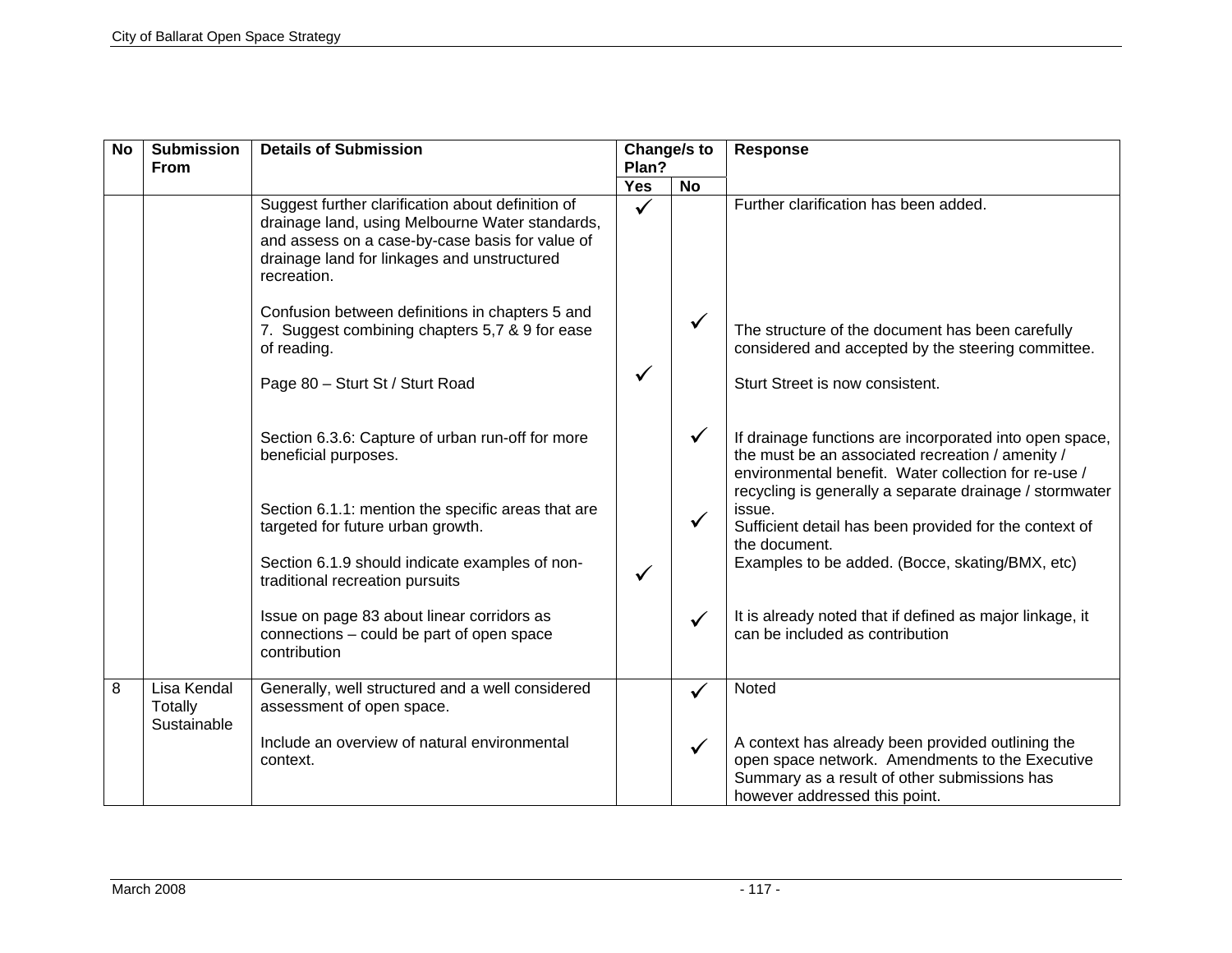| <b>No</b> | <b>Submission</b><br><b>From</b> | <b>Details of Submission</b>                                                                                                                                            | Change/s to<br>Plan? |              | <b>Response</b>                                                                                                                                                                                                                                                                                                                                        |
|-----------|----------------------------------|-------------------------------------------------------------------------------------------------------------------------------------------------------------------------|----------------------|--------------|--------------------------------------------------------------------------------------------------------------------------------------------------------------------------------------------------------------------------------------------------------------------------------------------------------------------------------------------------------|
|           |                                  |                                                                                                                                                                         | Yes                  | <b>No</b>    |                                                                                                                                                                                                                                                                                                                                                        |
|           |                                  | More clearly articulated strategies for dealing with<br><b>Climate Change</b>                                                                                           | $\checkmark$         |              | Further detail has been added to 9.2.3: Environmental<br>Values and Response to Climate Change                                                                                                                                                                                                                                                         |
|           |                                  | Greater emphasis needed on sustainability of<br>open space - response<br>to natural values and assets, site conditions,<br>stormwater management, resource conservation |                      |              | Further detail to be added to 9.2.3: Environmental<br>Values and Response to Climate Change<br>The Strategic Directions and Implementation sections                                                                                                                                                                                                    |
|           |                                  | and energy efficiency.                                                                                                                                                  |                      |              | of the Strategy now make reference to implementing<br>the LiveSmartBallarat Policy and Council's<br>Environment Sustainability Strategy 2007 in the<br>provision, development and management of open<br>space.                                                                                                                                         |
|           |                                  | Should better integrate the principles of BluePrint<br>Ballarat, MSS and Environmental Sustainability<br>Strategy throughout OSS.                                       | $\checkmark$         |              | Some additional words have been added in relevant<br>sections to demonstrate a link between the OSS, the<br>ESS and the MSS.                                                                                                                                                                                                                           |
|           |                                  | Review the document flowchart                                                                                                                                           |                      | $\checkmark$ | The flow chart is the document is already correct as<br>Council's strategic framework.                                                                                                                                                                                                                                                                 |
|           |                                  | Open Space Criteria - question how the<br>ecological value of open space is to be assessed.                                                                             |                      | $\checkmark$ | Council has committed to the preparation of a<br>biodiversity mapping exercise through the Victorian<br>Sustainability Accord. This is a partnership program<br>with a number of key agencies and stakeholders,<br>which will identify a number of gaps and protection<br>strategies and will provide valuable knowledge using a<br>regional approach. |
|           |                                  | Page 42, dot point 3 under Environmental<br>Conditions - interchange "constraints" with<br>"threats". Include assessment of resource use.                               | ✓                    |              | Agree - change has been made                                                                                                                                                                                                                                                                                                                           |
|           |                                  | Principles - include a further statement about<br>environmental / asset protection and resources /<br>materials efficiency                                              |                      |              | Key words added to principle 4: "The sustainable<br>provision, development and management of open<br>space                                                                                                                                                                                                                                             |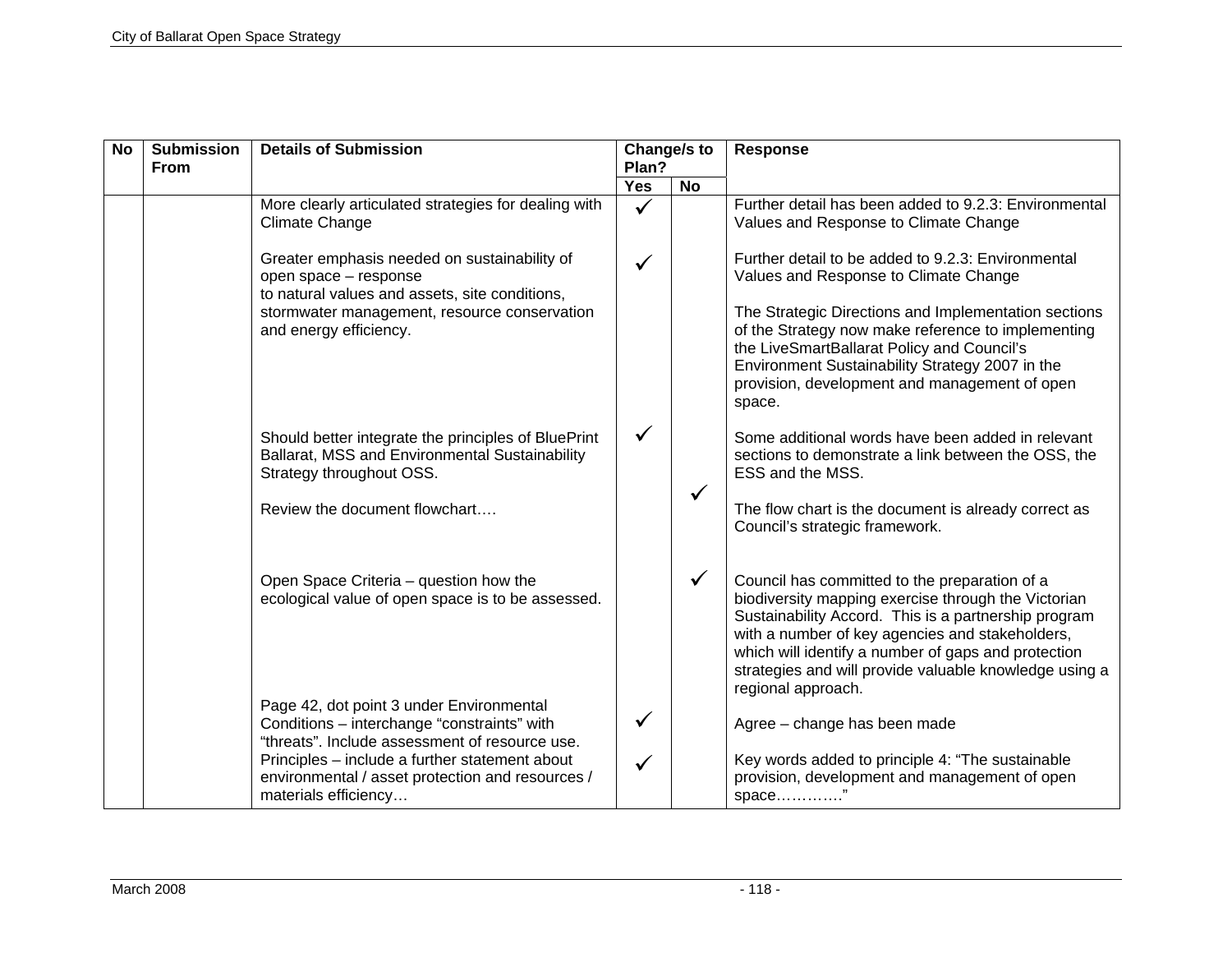| <b>No</b> | <b>Submission</b><br><b>From</b>                                            | <b>Details of Submission</b>                                                                                                                                                                                                                                                                                         | Change/s to<br>Plan? |              | <b>Response</b>                                                                                                                                                                                                                                                                                                                                                                                                                                               |
|-----------|-----------------------------------------------------------------------------|----------------------------------------------------------------------------------------------------------------------------------------------------------------------------------------------------------------------------------------------------------------------------------------------------------------------|----------------------|--------------|---------------------------------------------------------------------------------------------------------------------------------------------------------------------------------------------------------------------------------------------------------------------------------------------------------------------------------------------------------------------------------------------------------------------------------------------------------------|
|           |                                                                             |                                                                                                                                                                                                                                                                                                                      | <b>Yes</b>           | <b>No</b>    |                                                                                                                                                                                                                                                                                                                                                                                                                                                               |
|           |                                                                             | Page $47 - 3^{rd}$ para, also emphasise waterways<br>have major significance for habitat corridors<br>Page $51$ – Direction $9(iv)$ – disagree with –<br>planning should be based on natural values<br>first                                                                                                         | $\checkmark$         | $\checkmark$ | Agree - change has been made<br>Natural values are part of a more holistic approach to<br>the provision of open space and the subsequent<br>contributions by developers.                                                                                                                                                                                                                                                                                      |
|           |                                                                             | Page $51$ – Direction $9(v)$ – add habitat corridors                                                                                                                                                                                                                                                                 |                      |              | Agree - change has been made                                                                                                                                                                                                                                                                                                                                                                                                                                  |
|           |                                                                             | Suggest adding 3 more points to 9.1 around<br>climate change, environmental condition,<br>stormwater management                                                                                                                                                                                                      |                      |              | These comments have been addressed in additional<br>wording being provided in 9.2.3: Environmental Values<br>and Response to Climate Change.                                                                                                                                                                                                                                                                                                                  |
|           |                                                                             | Page 53 – strengthen wording of 9.2.3<br>Page $53$ – Direction $9(x)$ – change wording from<br>"support" to "require"                                                                                                                                                                                                | $\checkmark$         |              | Agree - changes have been made                                                                                                                                                                                                                                                                                                                                                                                                                                |
|           |                                                                             | Page 56 - add another direction for maintenance<br>inputs with a view to minimising resource inputs.                                                                                                                                                                                                                 | $\checkmark$         |              | Additional comments to be added to the Development<br>Standards section outlining recommendations for<br>sustainable development and maintenance of open<br>space.                                                                                                                                                                                                                                                                                            |
| 9         | Council<br>Staff:<br>Strategic<br><b>Planners</b><br>Open Space<br>Planning | More detail in the Review section including:<br>• Guidance for planning scheme and MSS<br>• More detailed action plans that are better<br>aligned with ODP's, etc<br>· Priorities, processes, etc<br>• Guidance for areas of Council<br>Maps with future opportunities<br>Incorporate some details into Exec Summary | ✓                    |              | An Implementation section has been added to the<br>strategy outlining key implementation directions.<br>Recommendations will generally not be site specific.<br>Relevant summary details have been added to the<br>Executive Summary.<br>It is important to emphasise that the OSS is not a<br>planning scheme document and further work will need<br>to be undertaken to prepare the relevant amendments<br>and provisions for the planning scheme. The open |